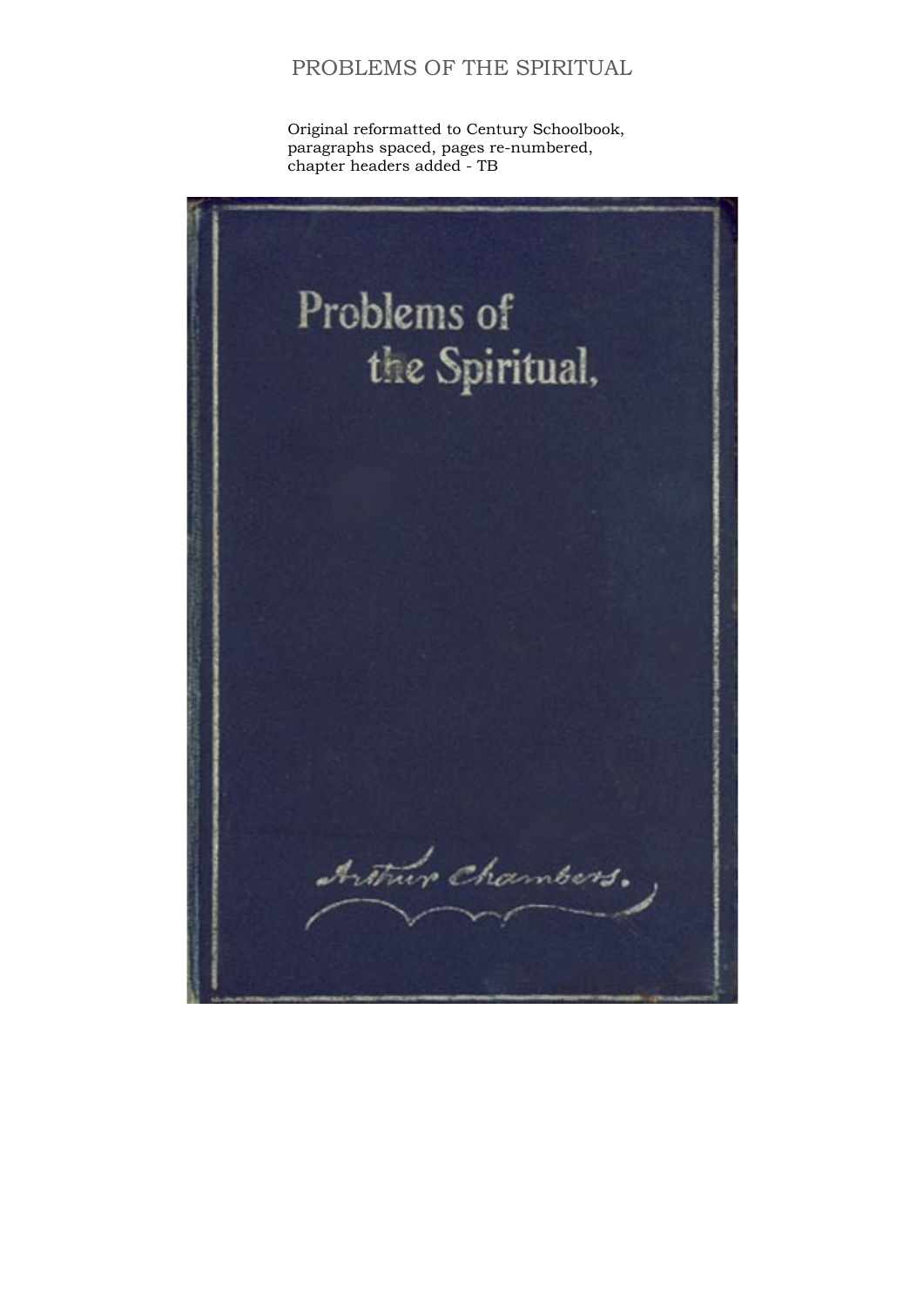#### PROBLEMS OF THE SPIRITUAL BY THE

# REVEREND ARTHUR CHAMBERS

*Associate of King's College, London, Vicar of Brockenhurst, Hants.*



#### AUTHOR OF

#### "OUR LIFE AFTER DEATH," "MAN AND THE SPIRITUAL WORLD," AND "THOUGHTS OF THE SPIRITUAL."

#### TO MARK MY APPRECIATION of our long-continued friendship, and, moreover, to thank him for the encouragement he has afforded me in the performance of a not altogether easy task, I DEDICATE THIS VOLUME TO THE ESTEEMED FRIEND who suggested the simple and apt title thereof.

LONDON CHARLES TAYLOR BROOKE HOUSE, 22 & 23, WARWICK LANE, PATERNOSTER ROW, E.C,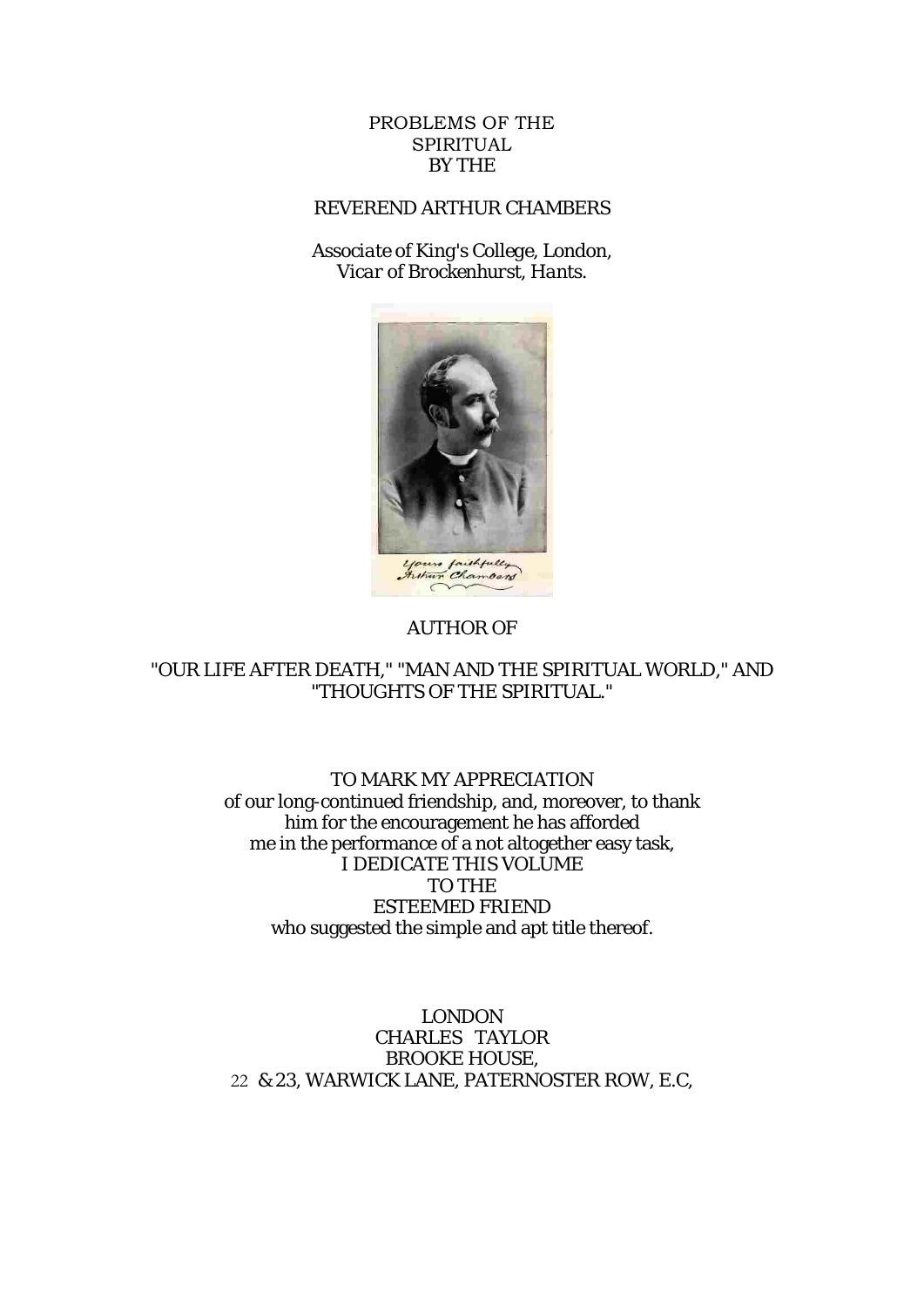#### **PREFACE.**

**IT** may help the Reader to better understand the purport of this volume, if I briefly state the considerations which have led me to write it.

There was a *necessity* for my doing so; I had no other means of discharging an obligation imposed upon me. Let me explain.

Some into whose hands this comes, are aware that I have previously published three volumes on the subject of the Spiritual World, which have had a very large circulation in this and other countries. The result has been a correspondence so overwhelmingly great, as to make it impossible for me to keep abreast of it. Thousands of letters have been sent to me by earnest ones from all quarters of the world.

Amid the pressing duties of a ministerial life, I have strenuously set myself to reply to those letters; and a great number of them have been answered. But many have not.

Among the latter, are those which contain questions, not only important to the writers in view of their search for truth and for the removal of difficulties which are presented to their mind, but which, moreover, are incapable of being adequately answered within the circumscribed limits of ordinary correspondence. Some of the letters submit a series of questions, the answering of which would involve the writing of matter sufficient to form a booklet.

Moreover, in many cases, questions which have been fully answered by me on several occasions, have again and again been submitted by other enquirers. It will thus be seen how a great pile of the "Unanswered" has persistently grown, without there being any possibility, in spite of all my efforts, of diminishing it. How could I answer those Questioners? What could I do to rid myself of the unpleasant thought that some—not knowing the circumstances of the case—might be accounting me neglectful or discourteous? This book is an attempt to solve, or to partially solve, the difficulty.

From the numerous questions sent to me, I have carefully selected such as I deem to be the most important and which have been the most often proposed; and then I have tried to answer them fully and exhaustively in the pages of this volume. It may be that those whose kind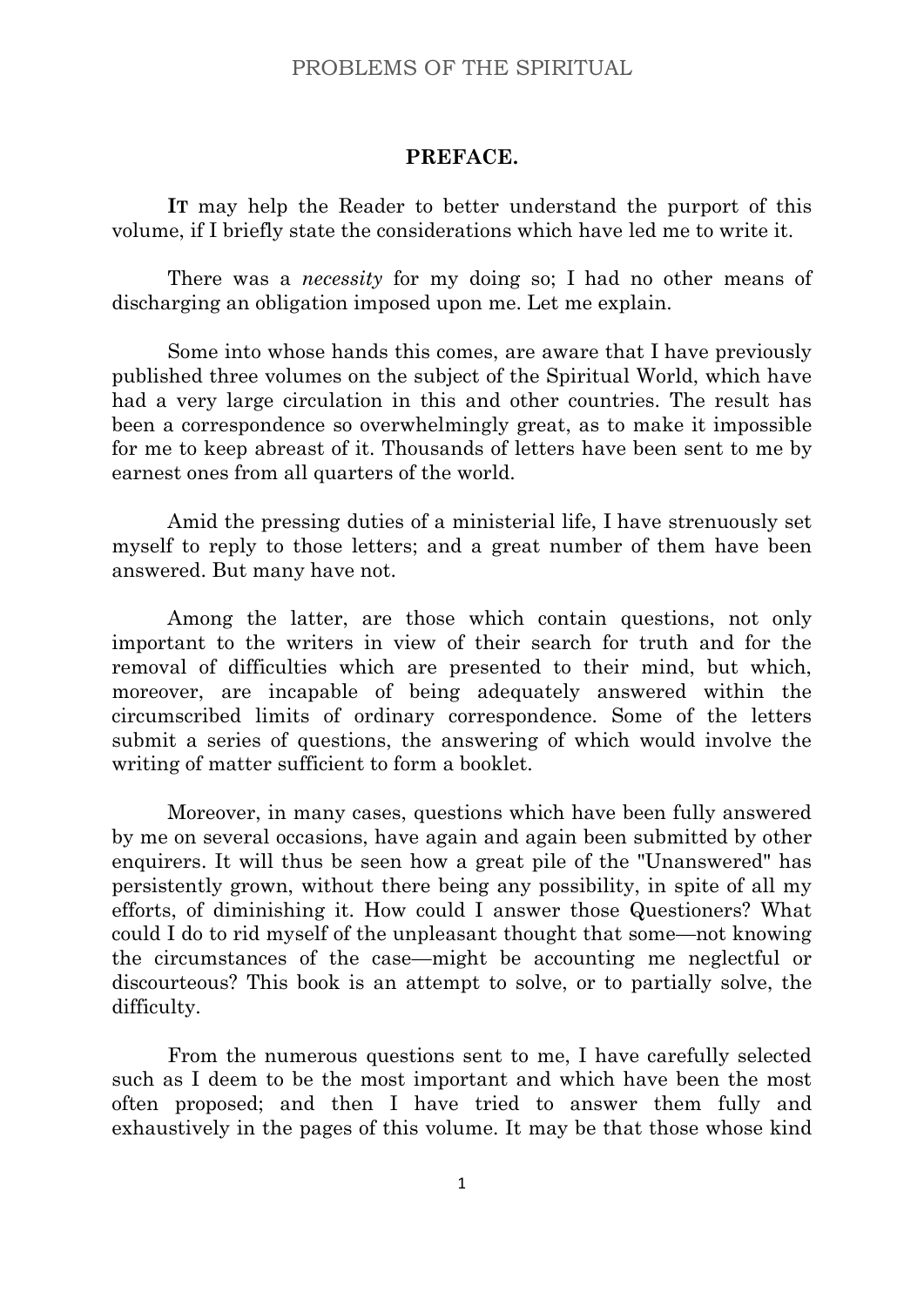communications have elicited—until now—no response, will, after this explanation, extend to me their forgiveness.

The other consideration which has impelled me to write this book is the desire to vindicate the position of those who embody in the Christian Religion the ascertained facts of Psychic life, and the "Larger Hope."

The ranges of present-day knowledge and thought are larger and wider than those of the past. Science, during the last half-century, after having unfolded to us marvel after marvel with regard to the Physical, has of late directed her researches to the domain of the Spiritual. There, wonder after wonder has been disclosed. Psychic Phenomena have been carefully investigated, and their reality avouched by many of the foremost men of the day; until a new continent of life and possibility has been laid open before us, and a revealing light has been flung on the mystery of Human Being.

Further, the mind of this present age has moved on to the acquirement of fuller and worthier conceptions of God, His character, and His purposes with respect to mankind. Men are no longer able to think of Him as He was presented by the Schoolmen and divines of bygone ages. The crude and anthropomorphic notions of Him are fast disappearing. Many of the old religious doctrines—especially those which deal with Eschatology—have ceased to commend themselves to the intelligence and the moral instincts of the day. Accepted without question in the past, as the integrant parts of Christian Truth, these doctrines have been found to voice, not the teaching of the Master Himself, but the unevolved ideas of those who interpreted His teaching. In a word, men's enlarged conception of their spiritual organization, and their realization that a non-Physical realm of life and energy encompasses and interpenetrates them, has caused them to re-cast their thoughts concerning God and Truth.

Now, it is this fuller revealment of Spiritual realities, manifested in Psychic Phenomena, and this re-casting of ideas concerning God and the scope of His Gospel, which is causing religious disquiet to some.

This enhanced knowledge and wider thought are regarded as being incompatible with the teaching of Christianity. The persons to whom I refer are mentally disturbed by any presentment of truth which differs from that which has been accepted by them. They have been trained to believe that the theological pronouncements and definitions of the Church or Body to which they have attached themselves, are the final utterances of God in respect to Divine Truth. They suppose that to question those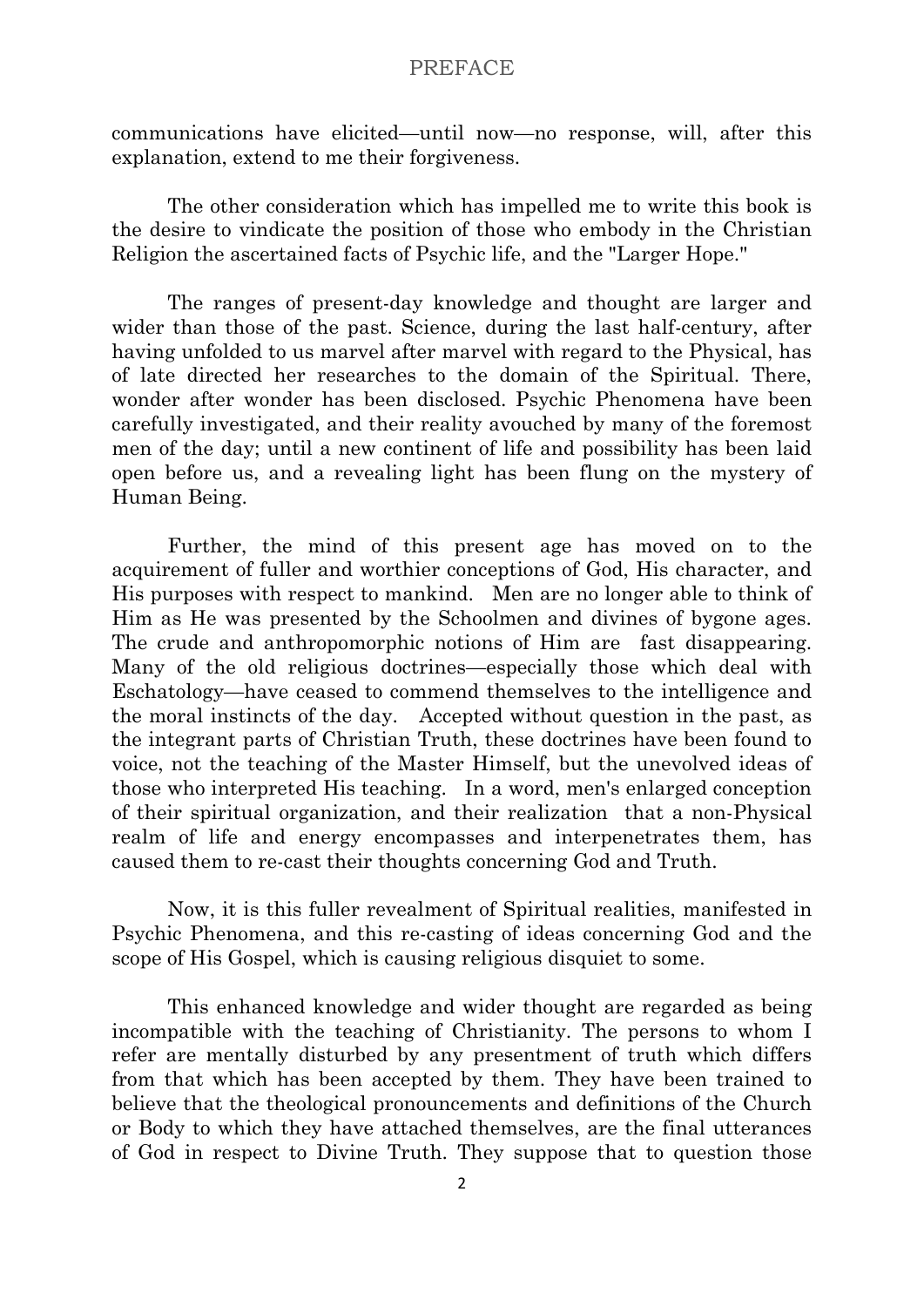pronouncements, and to imagine them capable of being altered or modified, is a sure indication of declension from the Christian Faith. They are aware that the present-day conceptions, in regard to God and His purposes, and in regard to man and his interior constitution and relationship to the Spiritual Universe, are not in agreement with the conceptions of the generally accepted exponents of Christ's Religion who have lived since Bible-times.

All this constitutes a very real difficulty to such Christians. Is this fuller knowledge concerning the Spiritual, and is this brighter and more hopeful outlook towards God and the Future, inimical to the Gospel which Jesus taught?

We believe it is not; and a further object in view in the writing of this book, is to try and show that the Gospel of Christ is so Divine and comprehensive a thing as to be capable of embodying all the acquisitions of knowledge and all the movements of men's minds to higher thought and aspiration.

The Christian Religion, we believe, would cease to maintain its hold on mankind, were it not able, as God's great ocean of Revelation, to draw into Itself and absorb all the streams of Truth which flow through the channels of the Religions of the world, as well as those tributaries and brooklets of enlightenment which from the uplands of human thought slowly, but surely, find their way into the streams.

**Arthur Chambers.**

**Brockenhurst, Hampshire, August, 1907.**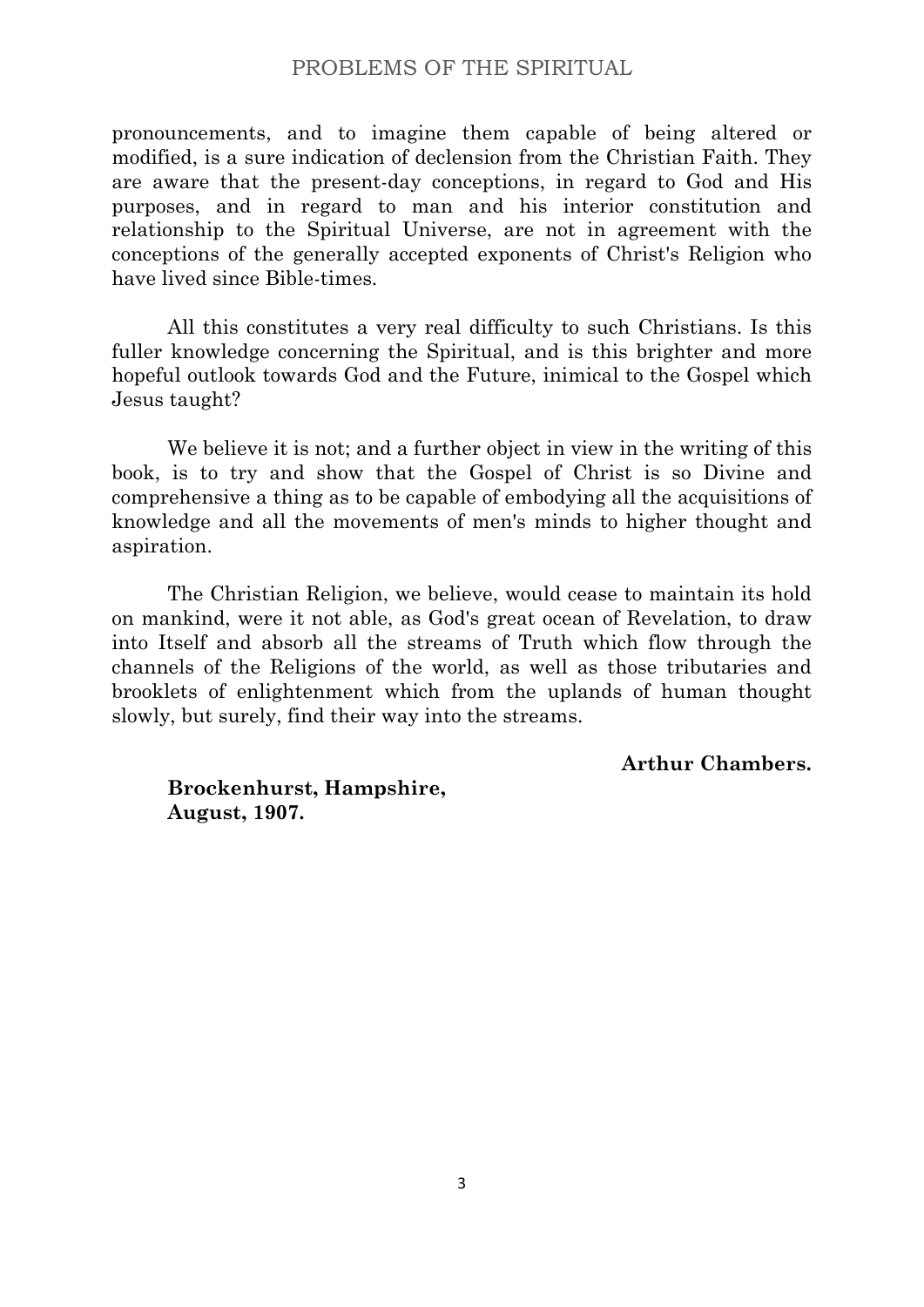# **CONTENTS**

#### **CONTENTS.**

#### **PART I.**

I. [Can the Departed be objectively present? If](#page-7-0) so, in what way can ... Page 6 [they manifest themselves to us as to be recognizable?](#page-7-0) 

II. [Is the fact that trickery and imposture have been associated with](#page-18-0) ...Page 17 [Spiritualism, a proof that it is the outcome of falsehood and](#page-18-0)  [credulity?](#page-18-0) 

III. [Does the prohibition against intercourse with "familiar spirits,"](#page-20-0)  [as given to the ancient Israelites, imply that all communion with](#page-20-0)  [the Spirit-world is forbidden by God?](#page-20-0)  ...Page 19

IV. How can it be explained that many of the communications alleged to come from discarnate beings are unsatisfactory, misleading and untruthful? ...Page 29

V. [Is there a danger in attending séances, on the ground that at](#page-38-0) ...Page 37 [such meetings evil and deceiving spirits may be attracted?](#page-38-0) 

VI. [Will our earthly relationships be maintained in the Other](#page-42-0) ...Page 41 [World?](#page-42-0)

VII. Why do not all the Departed manifest themselves to those ...Page 48 whom they have left behind?

VIII. <u>Will the fact that beings in Spirit-life are on different planes of</u> …Page 55 life and experience be an obstacle to re-union?

IX. [Apart from direct communications from them, how may we best](#page-62-0) ... Page 61 [realize that the Departed are still living and in relationship with](#page-62-0)  [us?](#page-62-0)

X. <u>Are not such expressions as—"The sea gave up the dead, which</u> ...Page 65 [were in it," "Them which sleep," and "Those that are in the](#page-66-0)  graves"— [an indication that the New Testament writers regarded](#page-66-0)  [Death as a temporary cessation of conscious being?](#page-66-0)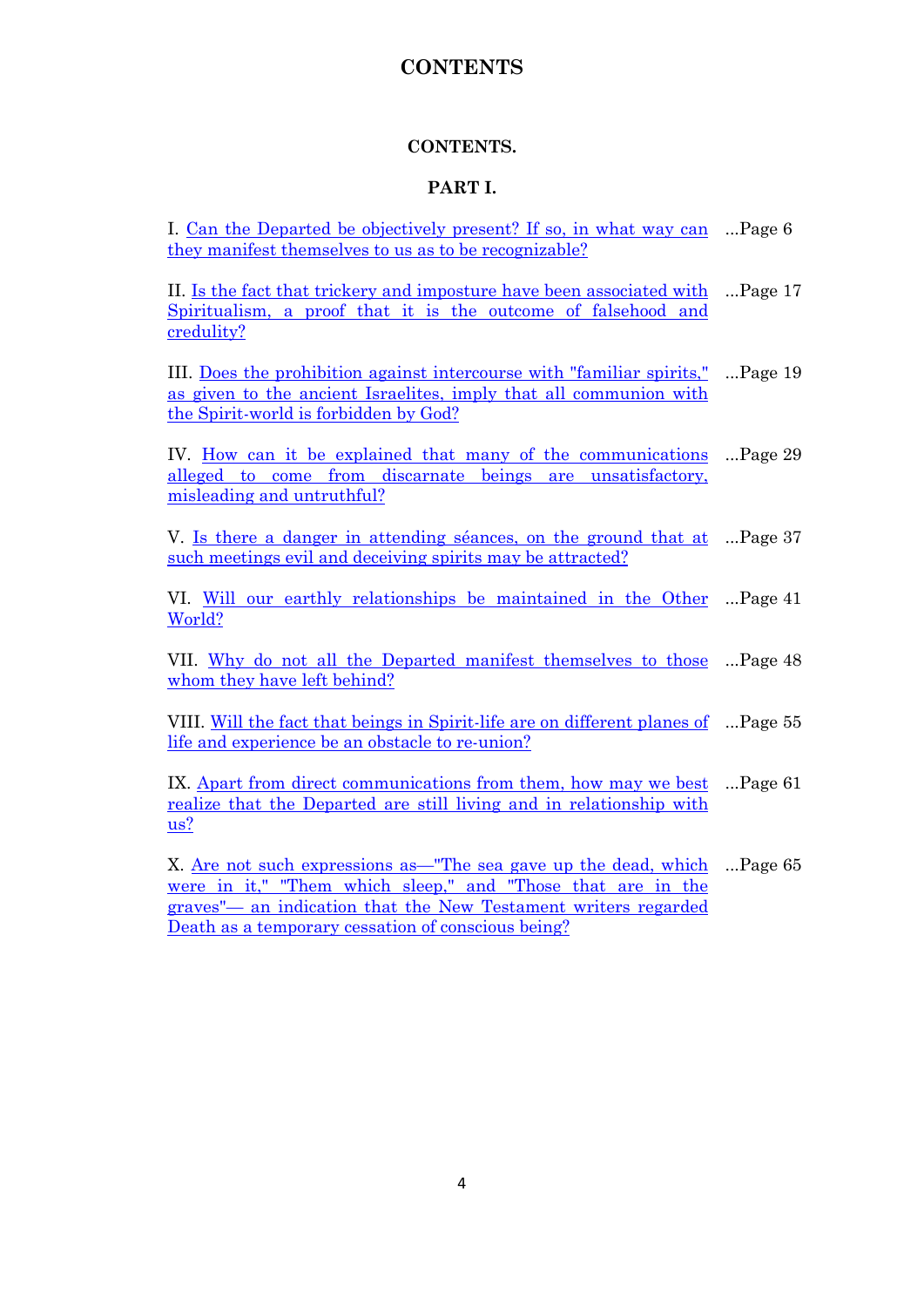# **CONTENTS.**

# **PART II.**

| I. Objections against "The Larger Hope" considered.<br>"The book—'Our Life after Death' teaches <i>Universalism</i> . It leaves out the<br>strong things Jesus Christ said. What is called 'the strong language of the<br>Athanasian Creed' is our Lord's own teaching."<br>(From report in "Church Times" of March 9th, 1906, of the Bishop of<br>London's statement. See note at end of chapter.) | $\ldots$ Page 69  |
|-----------------------------------------------------------------------------------------------------------------------------------------------------------------------------------------------------------------------------------------------------------------------------------------------------------------------------------------------------------------------------------------------------|-------------------|
| II. <u>"The Times of the Restitution of all things."</u>                                                                                                                                                                                                                                                                                                                                            | $\ldots$ Page 80  |
| III. "As in Adam all die, even so in Christ shall all be made alive."                                                                                                                                                                                                                                                                                                                               | $$ Page 82        |
| IV. "The Saviour of all men."                                                                                                                                                                                                                                                                                                                                                                       | $\ldots$ Page 84  |
| V. "Our God is a consuming Fire."                                                                                                                                                                                                                                                                                                                                                                   | $\ldots$ Page 86  |
| VI. What Greek word denoting "never-ending" could the writers of the<br>New Testament have used, if the word aionios (translated "everlasting"<br>and "eternal") will not sustain that signification?                                                                                                                                                                                               | $\ldots$ Page 89  |
| VII. Is there a danger, in regard to the Universalist belief, of making the<br>Benevolence of God dominate His Holiness and Justice in such a way as to<br>constitute Him the Tolerator of evil?                                                                                                                                                                                                    | $\ldots$ Page 93  |
| VIII. <u>Is it right to pray for those who have departed this life as non-</u><br><u>Christians? If so, what should be the character of our prayers for them?</u>                                                                                                                                                                                                                                   | $\ldots$ Page 101 |
| IX. If Christians depart this life to be with Christ, how can our prayers<br>benefit them? Does He not know exactly what to do for them without our<br>intercessions on their behalf?                                                                                                                                                                                                               | $$ Page $108$     |
| X. On what grounds can we base our belief that Jesus is not only pre-<br>eminently a Son of God, but the Son of God, in the sense of being Divine?                                                                                                                                                                                                                                                  | $$ Page 111       |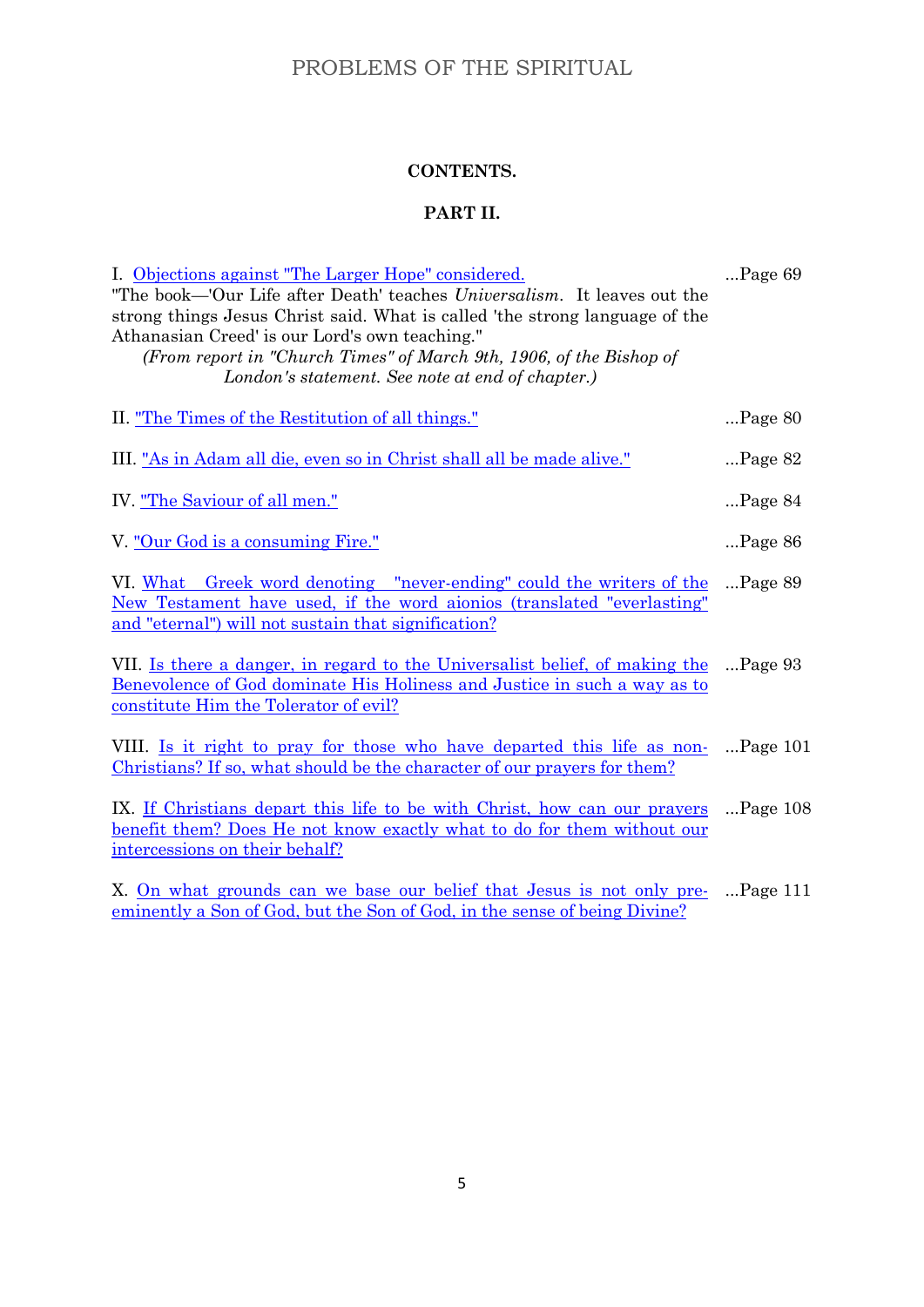# **PART I. i**

#### PROBLEMS OF THE SPIRITUAL.

#### **PART I.**

<span id="page-7-0"></span>*I. Our Mother, just before she died, very calmly and emphatically declared that she saw and recognized several persons who had departed this life years before. Do you think this was merely a subjective experience, or were those departed ones actually and objectively present? And if the latter, how was she able to recognize them, seeing that the physical form, in which alone she had known them, had been laid aside?*

In answer to the first of these questions, we say— Yes; we believe that persons can, after death, be objectively present, and possess the power, exercised under certain conditions, of manifesting themselves to those living in the earth-life. We submit the reasons on which we ground this belief.

I. There is a very strong presumption that this is so, arising from the fact that there has existed throughout all past ages, and there exists *now*, an ineradicable conviction that, at times, the so-called "dead" return.

Among all the races of mankind, civilized and uncivilized, and under all the differing phases of religious, or non-religious, thought, men have persistently believed in, and borne testimony to, the possibility of the departed manifesting themselves; and that, in spite of all the efforts which have been made to prove the belief a foolish and groundless one. The science of the past (not the science of to-day) has ridiculed the idea as being the outcome of superstition and ignorance. The Church herself, with a curious lack of consistency, has labelled it as an unscriptural and a rather wicked notion. And yet, throughout the whole history of the race, men have pertinaciously clung to it, and no testimony borne to anything outside the *ordinary* experiences of mankind has ever been so great and so continuous as that which has been given in regard to appearances after death.

This persistent conviction is significant. It points to *fact* as the basis upon which it rests. Why, we ask, if the departed have never returned, have men so persistently believed the opposite?

The objector will answer, that this conviction, although so widespread, can only be classed among many other baseless ideas

6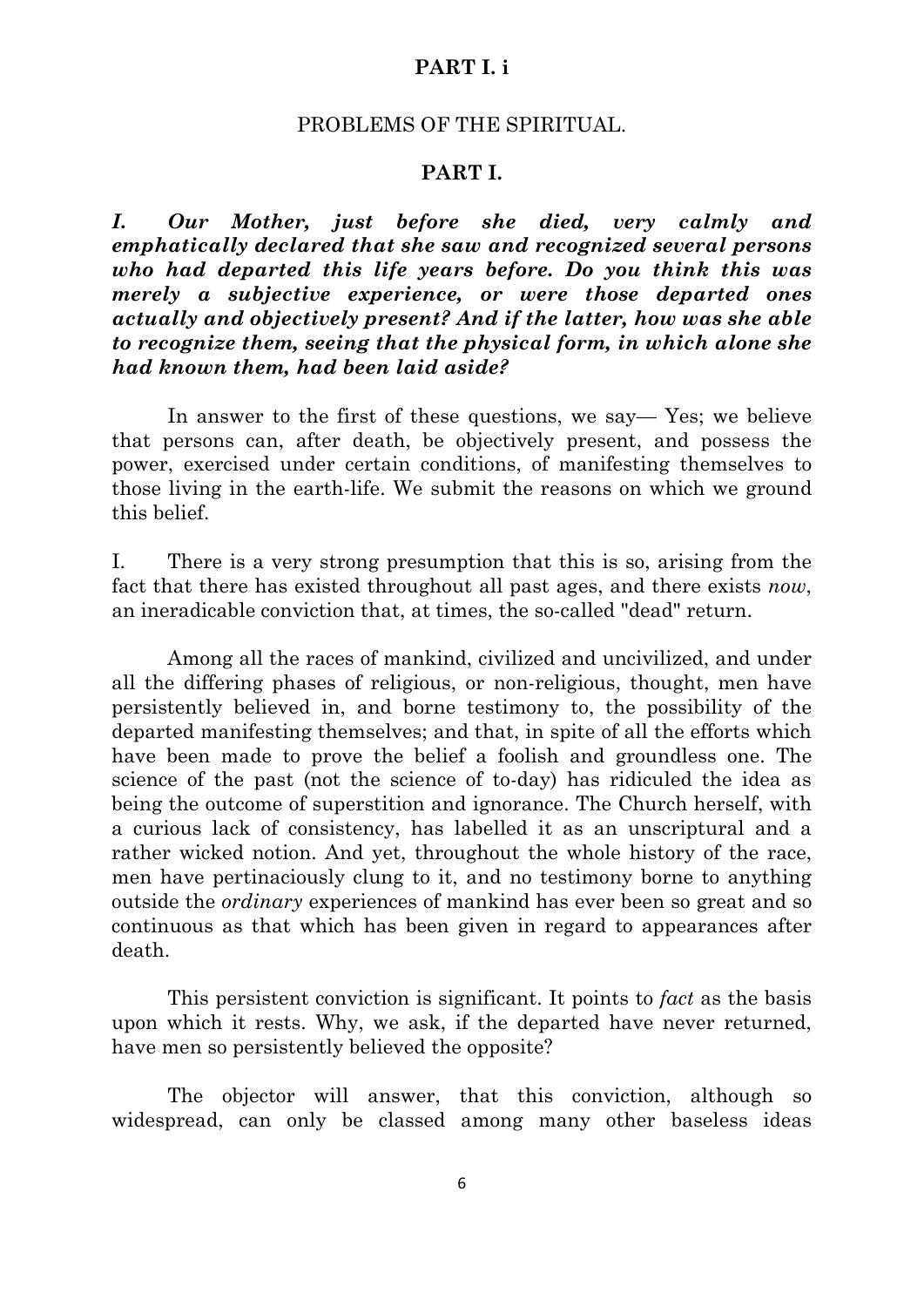pertaining to ages of un-enlightenment; and that as mankind advances in knowledge, this particular notion will cease to command belief.

This supposition is completely contradicted by present-day fact. The extraordinary advance that has been made in science and general knowledge, during the past twenty or thirty years has neither removed nor shaken this conviction in the minds of men; on the other hand, it has become enormously strengthened and intensified. The belief in the return of the departed, so far from dying out in the light of fuller knowledge, is more persistent and widespread to-day than ever it has been; and in the ranks of the believers are to be found some of the foremost men of Science. In a word, the advance of knowledge has *increased* the belief. This is inexplicable on the supposition that the belief is founded on a fancy; it is to be accounted for, if it is built on a foundation of fact.

Thus, the persistent conviction on the part of mankind that appearances after death do take place, is to us a very strong presumption (apart from all direct evidence) that such is the case. Had the alleged fact been impossible of verification, the belief in it would have died out, as have baseless notions, long ago.

II. The *verification*, after careful investigation by scientific men, of the present-day facts of Psychical Phenomena, affords another strong reason for believing that the departed may return to us. The idea of such return is no longer scouted by men who have given their attention to the matter as foolish and impossible. The deniers of the fact are for the greater part those who assume the unscientific attitude of antecedently settling themselves in the conviction that the thing is impossible, and then of declining to make any enquiry, or to accept any evidence whatsoever on the subject.

The pronouncements of such persons count for simply nothing at all. The opinion of the person who says—"The thing, I am convinced, is *impossible*; and therefore I will consider no evidence in support of it,"—is so completely outside the radius of practical importance, that we may dismiss it as valueless, as we should the opinion of one who, having antecedently come to the conclusion that the North Pole could not possibly exist, ignored every scientifically ascertained fact concerning the same.

But we turn to the men who *have* given thought and attention to the subject; to men whose opinions are of weight, because, by culture and profession, they are qualified to weigh evidence and estimate fact. I am referring to some of the most distinguished and well-known of the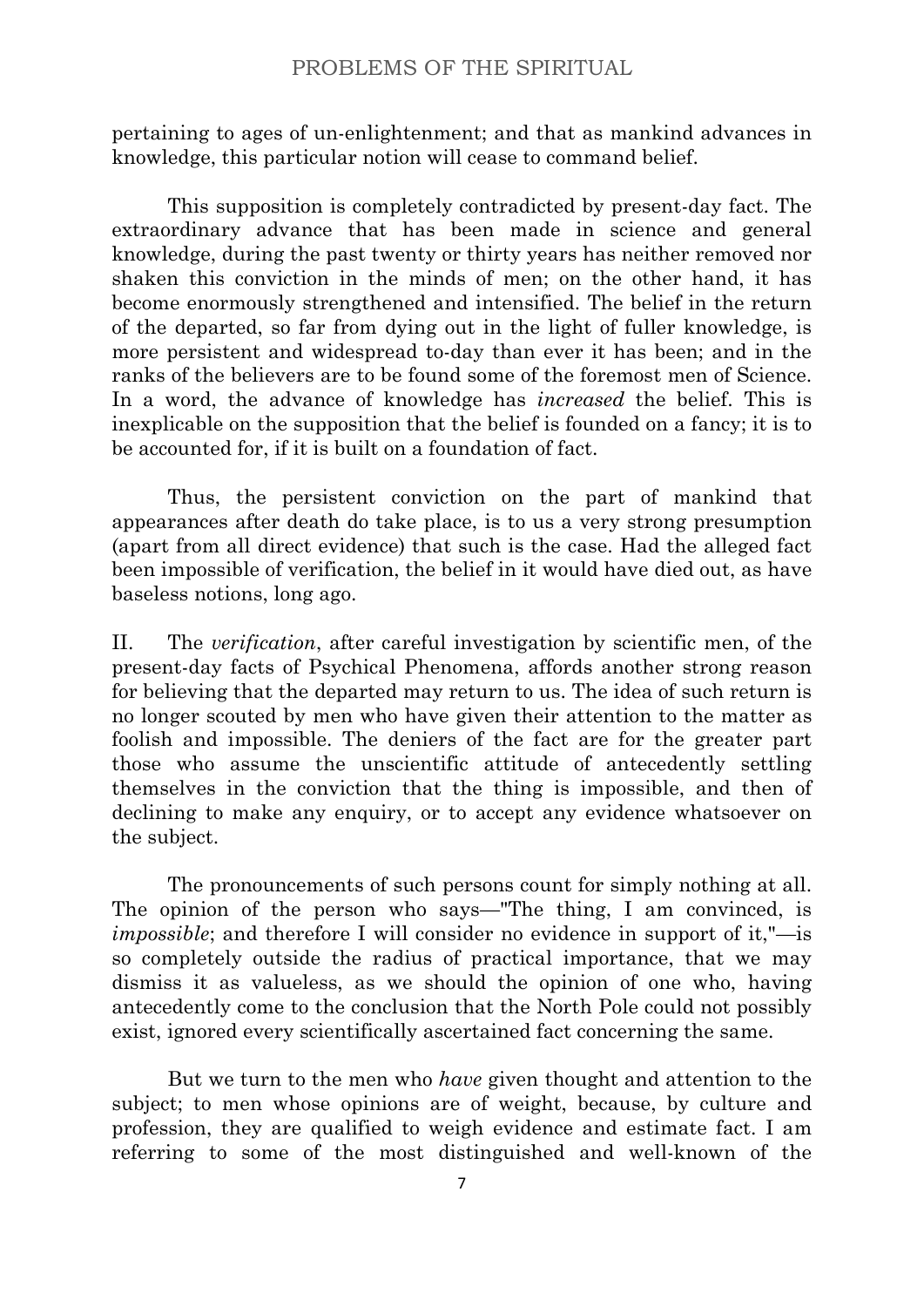# **PART I. i**

scientific men of the present time. They *have investigated* the existing facts of Psychic Phenomena, and have given to the world statements concerning them, which have revolutionized the ordinary ideas of men.

We ask the thoughtful enquirer to "read, mark, learn, and inwardly digest" all that is contained in those two exhaustive volumes, which embody the results of the scientific examination of Psychical Phenomena, by the late Professor Myers. ("Human Personality; and its Survival of Bodily Death.") It will open the eyes of some to the possibilities of the Spiritual. It will go very far towards making the thought of manifestation after death a believable one.

An absolute change has come over the mind of Science, in regard to the Spiritual and its possibilities. She, as represented by the ablest of her exponents, is no longer *materialistic*. She has at length reached the point of acknowledging that it is impossible to account for certain experiences vouchsafed to many men and women on any hypothesis of the merely *Physical*. She has even gone the length of admitting, that apart from the acknowledgment of that which within us and about us transcends the Physical and which links us with the Spiritual, many of the inherent powers and the experiences of thousands of our race are inexplicable.

It may be asked—In regard to Science, what has brought about this change of front? Why has Science, so materialistic in the past, become now so pre-eminently the means by which men are so much better realizing the possibilities of Spirit?

We answer,—the fact of Psychic Phenomena of late years, has become so *persistent and demonstrable*, that Science has been unable any longer to ignore it.

In the past, the followers of Science, no less than the adherents to Religion, have been handicapped against the acquirement of fuller knowledge, by prejudice and traditionalism. It is very different now. Both Systems are learning that *all* the facts of human experience must be honestly faced, if truth is to be attained. Many of the old conceptions in regard to Religion are vanishing away, and better and truer ideas are taking their place. And the Science of to-day has made admissions with respect to human life and experience, which would have been ridiculed by the scientific men of fifty years ago. The existence of the soul; its survival of bodily death, and the possibility of communication between those in Spirit-life and those in Earth-life, are no longer ideas which Science proclaims to be groundless and incredible.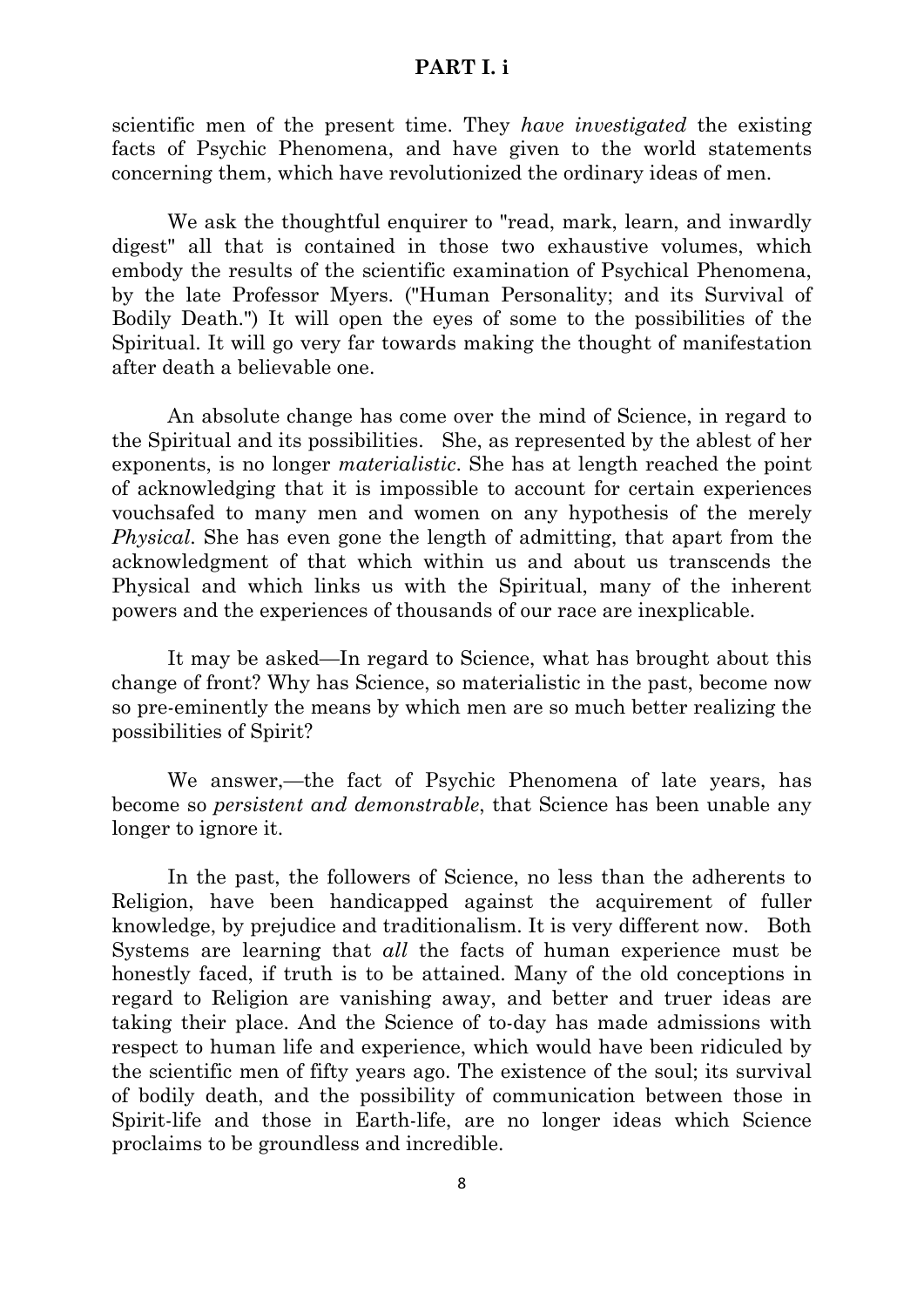There are many of our distinguished men of Science, unlabelled as to religious creed, who, in consequence of a knowledge acquired through the investigation of Psychical Phenomena, have an in-tenser belief in the reality of the Spiritual, than many Christians who persuade themselves that they believe all the Spiritual wonders recorded in the Bible.

Thus, in the face of the admissions of Science in regard to the Spiritual; in face of the enormous testimony borne by mankind to the effect that the departed may, and do return, which testimony has not been overthrown by scientific investigation, we are driven to the conclusion that the reappearance of those who have passed hence is a verifiable fact.

III. An enormous amount of *direct testimony* has been borne by "all sorts and conditions" of men, as to the fact of appearances after death.

Let any enquirer on this point but take the trouble to ask those with whom he may come into contact, if any such experience has come within the range of their knowledge, and we venture to say that every other person so questioned will recount some instance of a departed one having been seen, either by himself, or by someone whose testimony he accepts. It is only as we make enquiries, that we find out how widespread is the experience with which we are dealing. Thousands never mention to others—save, perhaps, to their own circle—what they know in regard to this subject. They are afraid of being accounted weak-minded, or untruthful, and so the testimony adduced—great as it is, is less than it would be, if it were not for this fear of the scoffer. Moreover, it is a notable fact, that the ones who give their testimony as to any personal experience of manifestation after death, are convinced that their experience was *objectively* real, and not to be attributed to hallucination. The following is an instance. An old gentleman (connected with the writer) lost his wife, to whom he was deeply attached. He felt the bereavement acutely. One morning, at the breakfast-table, he told his sons he had had a strange experience: all the more strange to him, because, until then, he had deemed such a thing impossible. He, when lying awake, and thinking of other matters, had seen his departed wife standing beside his bed. She had smiled on him, and said: "John, you will be with me in May." The sons pronounced the experience to be only a dream, or the outcome of overwrought imagination. The father most calmly asserted that it was not so, but an *objective* reality. His sons remained unconvinced, and the old man never again alluded to the subject. Five or six months passed, and the father regained all his old cheerfulness and interest in life. An evening-party was given by him to celebrate his birthday, and those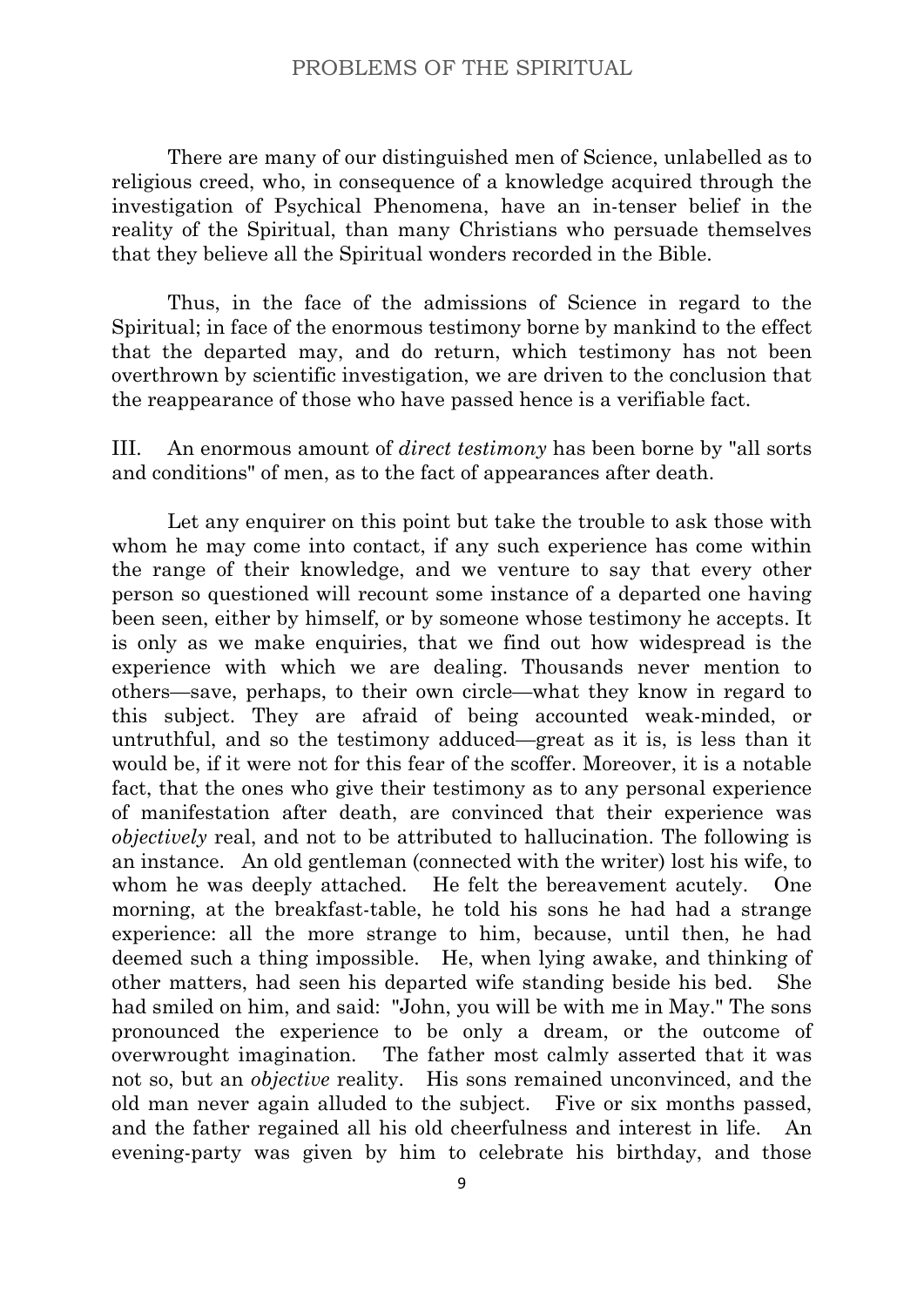# **PART I. i**

present remarked how well he appeared to have recovered the shock of his wife's death. On the following morning, he was found dead in his bed; and it was the month of May. There are thousands of recorded experiences similar to this, and we contend that it is more reasonable to regard them as based on fact, than on fancy; of being *objective* rather than *subjective*. A person completely sane, calm, and invariably truthful, deliberately affirms that he has seen a dear one after death, and that the experience was not imagination. Those who have not had the experience, or any like experience, as positively assert the opposite.

But which statement, we ask, is of the more evidential value—that of the one who had the experience, or that of those who did not have it? We do not usually attach much importance to the pronouncement of any one concerning a subject, about which he acknowledges a total lack of experience, and a fixed conviction that no idea but his own can possibly be right. We drop him outside the reckoning, as not possessing the necessary data upon which to come to a true conclusion.

Thus, the testimony of one person who has had any experience of *post-mortem* appearances, is worth more in assisting us to come at the truth of the matter, than all the assertions of a *hundred* others, who have had no such experiences. We admit this principle in the concerns of everyday life.

Again, if it is difficult to cast aside as unreliable the testimony regarding an appearance after death, of a person whom, in all other respects, we regard as sober-minded and truth-loving, it is still more difficult to reject the testimony of *several* persons who conjointly and simultaneously have the same experience. There are a great number of verified instances of two, three, or more persons who have seen the departed at the same time, and in precisely the same way, as to leave no room for the supposition that the experience can be explained as *hallucination*. The writer himself has had such an experience. He saw, in company with an intimate friend, a manifestation which presented itself, in *every detail*, in precisely the same way to him as it did to his friend. If this experience is to be accounted for on the hypothesis of its being merely *subjective*, then we are shut up to the conclusion that two absolutely independent minds were suddenly and simultaneously so affected, as to similarly see, in every particular, something which had no existence except in imagination. We ask, in the face of this concurrent experience, which is the more reasonable explanation—that the experience is to be attributed to a disordered mind, or to *objective* fact?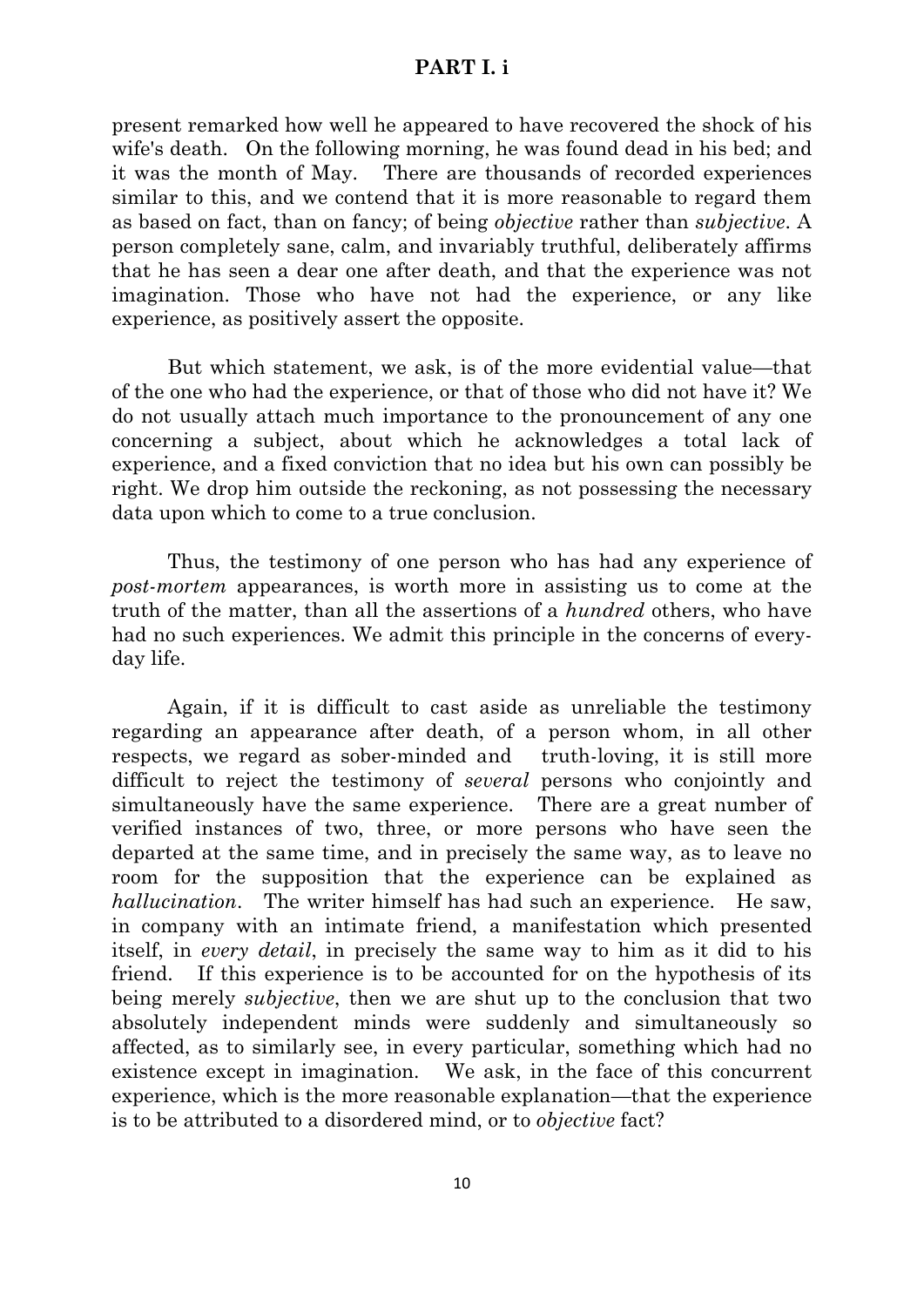Thus, we have, in the direct testimony adduced by thousands of our fellow-beings, another strong reason for accepting as true, that the departed may, and do, at times manifest themselves to us.

IV. We have the statements of the Bible that persons, after death, have *objectively* manifested themselves. The testimony of the Bible on this point is very emphatic, and it ought to settle the question at once for those who profess to believe that Book. And yet, strange to say, the ones least disposed to admit the possibility of *post-mortem* appearances are very often those whose Religion, as Christians, is founded on the fact of appearances after death.

The Christian Religion rests on the acknowledged truth that our Lord Jesus Christ was seen, after death, by a considerable number of persons. He was seen under circumstances which preclude the possibility of accounting for His appearances on the hypothesis of merely mental impressions. He was, moreover, seen in such a way as to demonstrate the fact that He had passed beyond the restrictions of the Physical, and was living in the environment of the Spiritual. He could suddenly present Himself before the eyes of astonished Apostles, in a room whose door was closed and barred. He could instantly vanish from their sight; could quickly transport Himself from place to place; could change His form; be unrecognized for a while by those who knew Him well, and could cause Himself to soar upward in seeming contravention of the law of gravitation. In a word, from a World transcending the Physical, into which He had entered at death, He presented Himself to men and women still on the earth-plane; and they acknowledged the fact, and the Christian Religion was built on it. No Christian, after this, can consistently and logically doubt the possibility of manifestations from the World of Spirit.

If the Bible be true in stating that Samuel and Moses and Jesus, and "many of the saints which appeared unto many" at the time of the Crucifixion, and the "fellow-servant of the brethren, the prophets," who came to St. John at Patmos—presented themselves after death, then we contend that the Christian Religion itself demands us to believe that the so-called "dead" may, and do, return. If we deny that such manifestations are possible, we have cut away from ourselves all reasons for believing the Scripture records. The Spiritual World to-day is no different from what it always has been. What was possible and actual in the past is so to-day. And the accumulated evidence of this age in regard to Spiritual realities confirms this statement.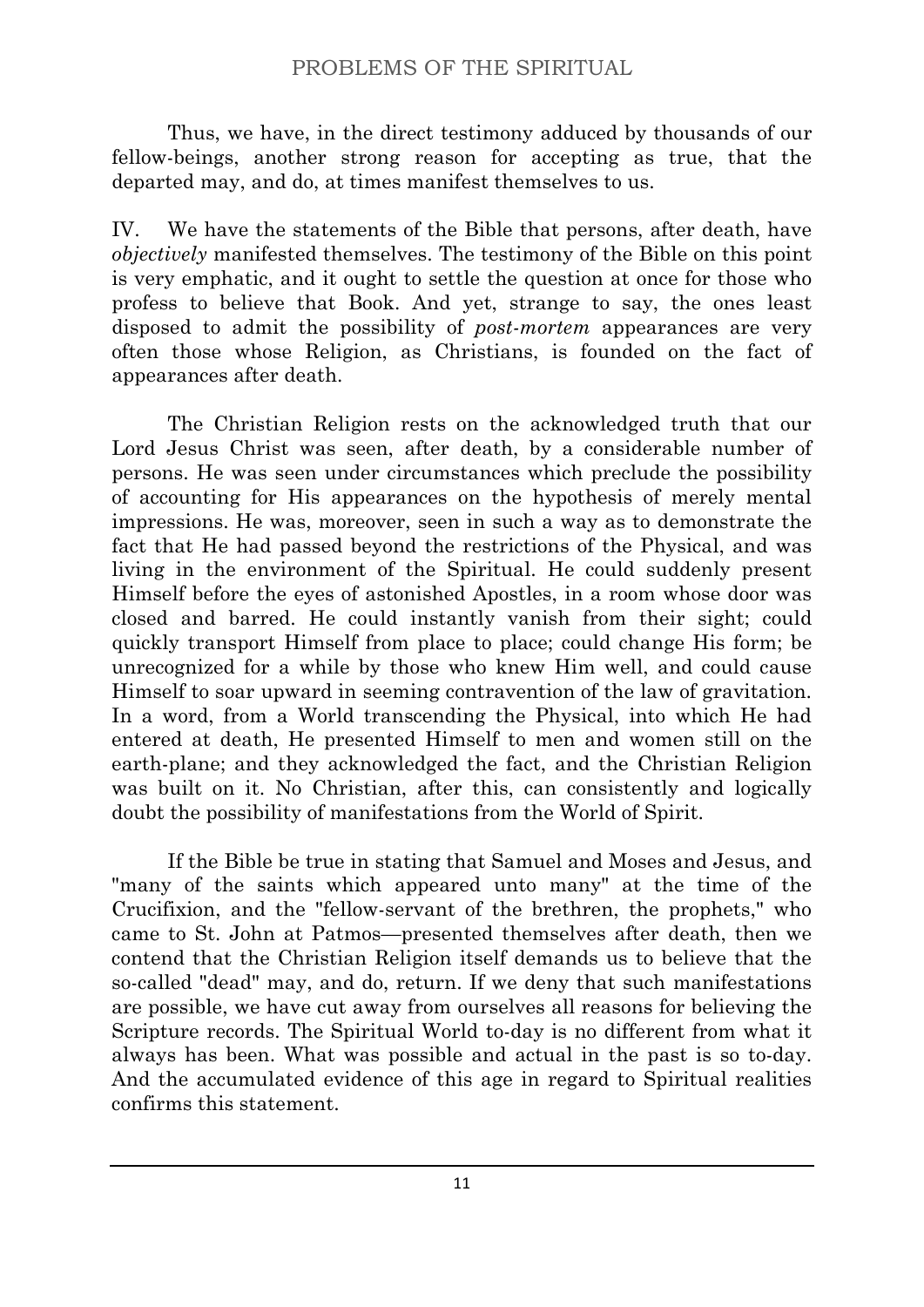# **PART I. i**

We proceed to answer the other question submitted above :—How was the mother, who on her death-bed declared she saw and recognized departed ones—able to recognize them; seeing that the *physical* body, in which only she had previously known them, had been laid aside? There are two ways by which a being passed into spirit-life can manifest himself and make himself recognizable to those in earth-life.—(a) By the clothing of his spirit-presence with a *thought-form*, in such a manner that he assumes the appearance in which he had been previously known by those to whom he manifests, (b) By building up around his spirit-presence a temporary encasement, constructed from particles and emanations drawn from physical bodies. This latter is commonly called "Materialization."

With regard to the first of these two methods of manifestation. The appearance produced as a thought-form is not physical, nor can it be physically perceived. It is a creation of Thought.

The ex-carnate being, knowing that he would be unrecognized, except in the appearance in which he had been known in earth-life, thinks of himself in that way, and his thought takes form, and his spirit-presence is invested with that form. Thus a being in spirit-life is able to manifest himself in different ways to different persons, in accordance with the manner in which he may think of himself. If he were to appear to one who had only known him in earth-life as a young man, he would think of himself as such, and be presented in that form. If he were to manifest to another who had known him in later life, he would mentally draw the picture of himself in that condition, and be seen in correspondence with that thought. When the prophet Samuel was seen after death, it was in the form of an "old man " (I Sam. xxviii. 14 v.)—the form in which alone he would have been recognized. As to this power of the Mind to produce form, and how it does so, we know but little as yet; but there are many indications that the fact is coming within the bounds of scientific demonstration. It is known that, pervading all space and interpenetrating all physical matter, is a subtile element—the Æther. It may be that thought-forms are the result of mental energy, projected as vibratory motions, upon the aetheric atmosphere, and that these register thereon the impressions and images created in the Mind. There seems to be no greater difficulty in supposing the aether capable of registering a Mindimage, than in knowing that the sensitized plate of the photographer can register the likeness of a physical object. A spirit-being appears to possess the power, not only of projecting these Mind-images which he creates upon the aetheric atmosphere in which he has his being, but of so identifying himself with the projected image, as to merge, for a while at least, his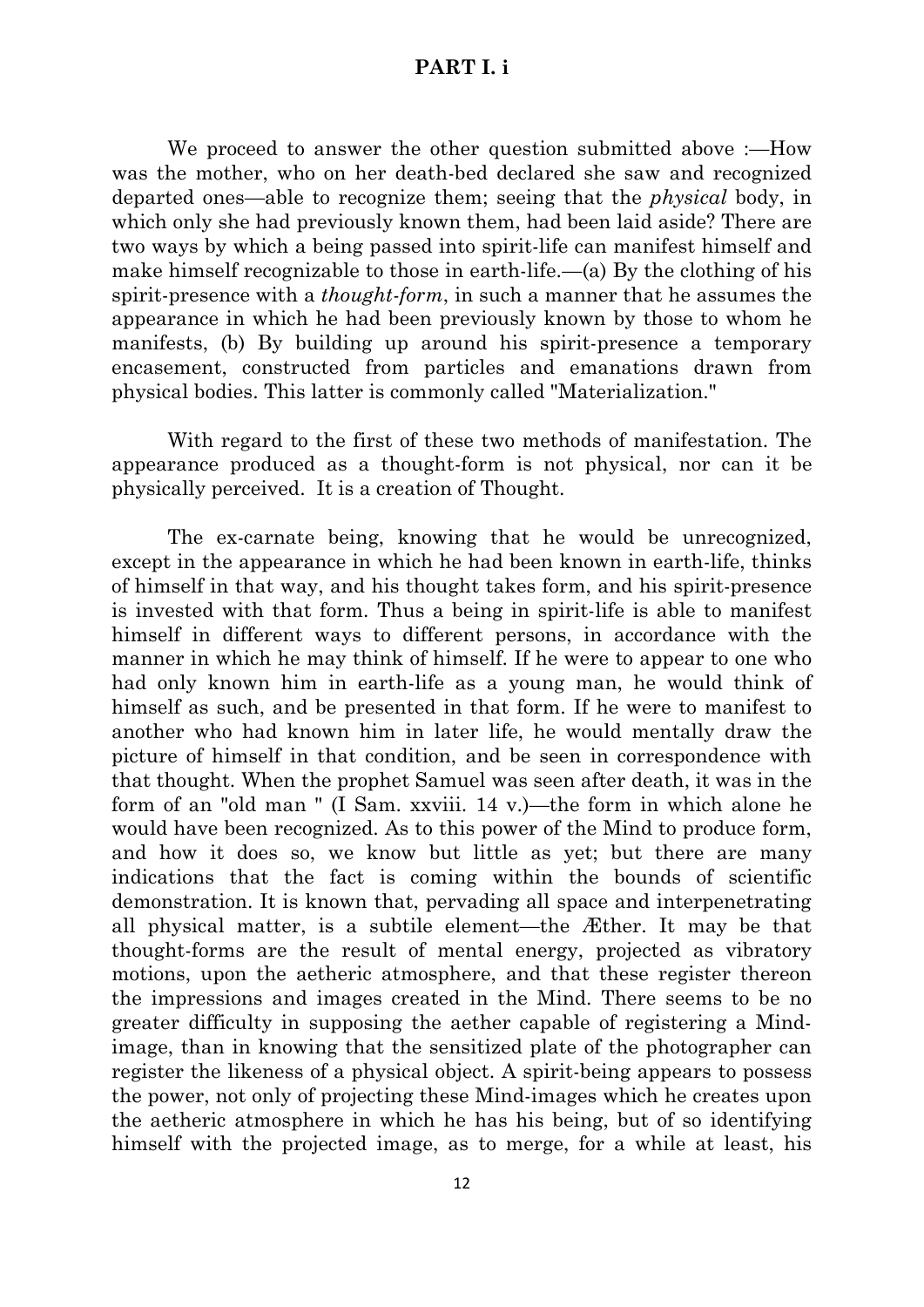spiritual self into it. He is seen, then, in a thought-form of his own creating. Thus, in the Spirit-World, our environment and our self as we appear to others, is mainly determined by our Mind.

If this be so, it may be asked—How can non-physical thought-forms be seen by one whose vision of objective realities is dependent upon the physical eyes? In other words,—How can a spirit-being who has enwrapped himself in a thought-form be seen by those still living in the earthly body? The answer is—by means of the faculties of the interior spirit-body. Within our outer physical body lies this spirit-body—the encasement of our spirit-self.

St. Paul, writing on this subject in 1 Cor. xv. 44 v. states—

# έστι σώμα ψυγικόν, καί έστι σώμα πνευματικόν

—there is a natural body (*i.e.* a body pertaining to this life only), and there is (*i.e.* now) a spiritual body. Spirit and spirit-body constitute what we call "soul." A man after death is an ex-carnate being—a spirit; but he is not a shapeless entity, a fluidic essence: he has a bodily form; he is in a spirit-body. This spirit-body possesses faculties, which correspond with the faculties of the physical body, but transcend them. The powers of sight and hearing in the spirit-body are intensified. The eyes and ears of the physical body can be sensitive to only a limited number of vibrations in regard to sight and sound.

The faculties of the spirit-body, on the other hand, are capable of receiving *ætheric* vibrations; whereby sights invisible to physical eyes, and sounds inaudible to physical ears are perceptible to the spiritual organization. The *normal* condition of the spirit-body, while encased within the physical, is undevelopment. The latent powers are there, but their close association for a while with the Physical body places them under restriction. The inherent capabilities of the soul-man are at a disadvantage in exercising themselves through the environment of the physical man. The bright electric light can only shine but dimly through the coarse, enveloping medium of a London fog. There is a likeness between the condition of our spirit-body and that of the physical body of a child shortly before birth. The latter has all the potentialities of perceiving sights and sounds. It has eyes and ears; but until birth they are unopened. The prænatal conditions of existence afford no scope for the exercise of those powers. Birth to it means a quickening and an opening of already existing faculties. It becomes, then, *en rapport* with a world of physical sight and sound.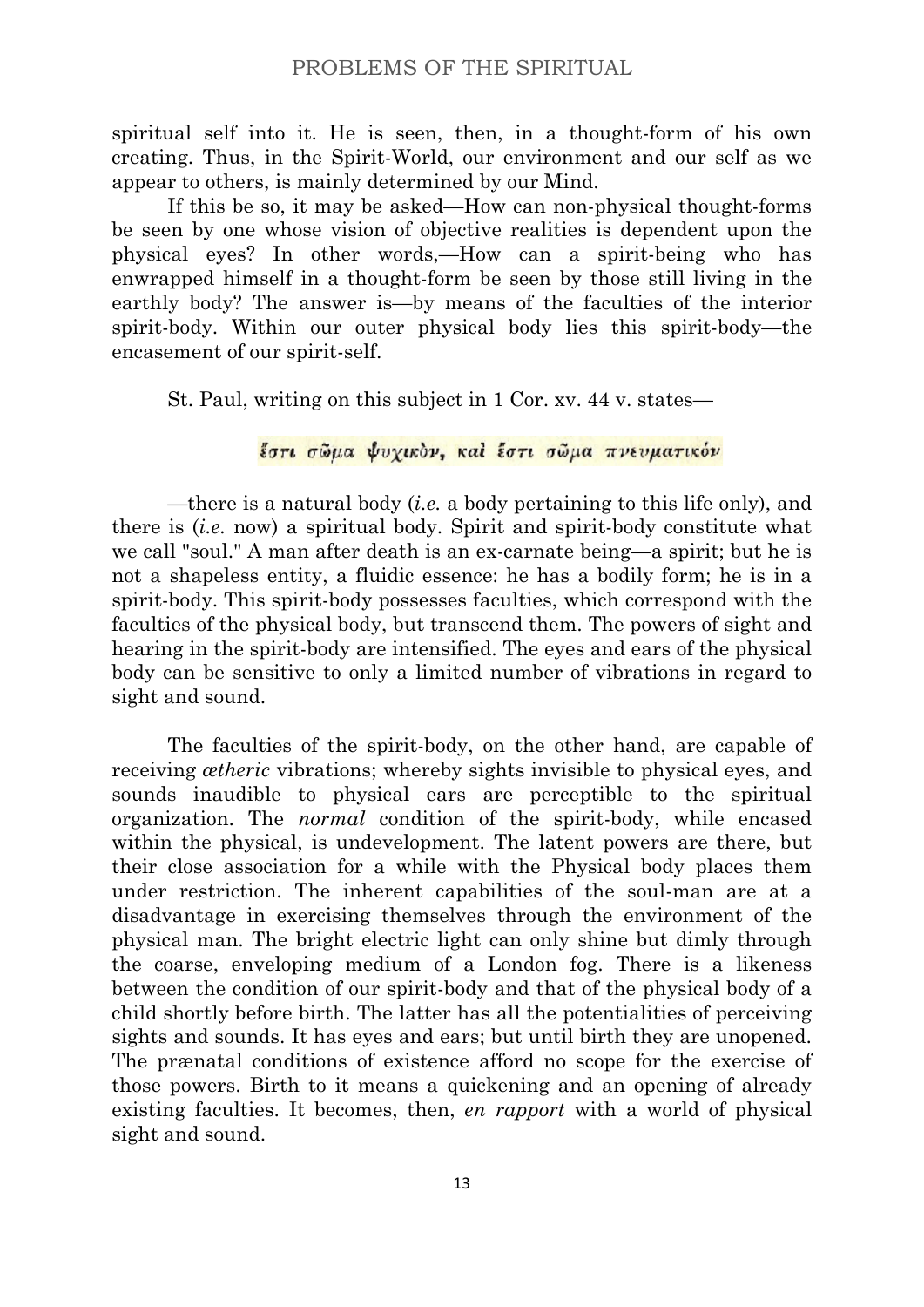#### **PART I. i**

To us, physical death involves a similar experience. Death removes from us the restrictions of the Physical. By it, the body of our spirit-self is brought into adjustment, and is made capable of functioning in an environment where the possibilities of spiritual seeing and hearing surpass the possibilities of the physical. After death, the conditions of being become altered: then we live and move in the domain of the ætheric, and the horizon of perception, of observation and inherent power becomes enormously extended.

Thus the "resurrection" (the anastasis, the advance) which Christ referred to, in His argument with the Sadducees, means the liberation of the spirit-body from the obstructive connection with the Physical, and the exercise of higher powers by the spiritual man. But this opening and quickening of the faculties of our interior spirit-body takes place, sometimes, *before death*. Persons, still resident in the earthly body, at times see and hear that which physical eyes and ears are incapable of perceiving. From beginning to end, the Bible is full of such instances. The spiritual beings who were seen by patriarchs, seers and others were not seen through the mediumship of the physical eyes, but by an abnormal opening of the sight of the spirit-body. "Lord, open his eyes that he may see," prayed Elisha, in regard to the young man, whose physical eyes were insensible to the nearness and reality of the Spiritual. (2 Kings vi. 17 v.) And the opening of his eyes disclosed to him wonders beyond the ken of the Physical. There can be no doubt that the reason why our Lord selected St. Peter, St. James and St. John to be witnesses of that Spiritual revealment on the Mount of Transfiguration, was because they alone of all the other Apostles were so spiritually constituted, as to be clairvoyantly and clairaudiently capable of seeing and hearing the spiritual visitants who there manifested themselves.

In the case of the Mother who declared, just before she died, that she saw and recognized departed ones, we believe that there was a quickening, an opening, of the faculties of her interior spirit-body, by which she was made capable of perceiving the presence of those persons. Those dear ones had been drawn to that death-chamber by the magnetic power of Love. We dare believe that the great All-Father of Love commissioned them to come, in order to remove the "sting of death," and to mitigate that feeling of strangeness which must come to a human soul, in passing from the conditions of the Physical to those of the Spiritual. The spirit-friends wanted the dying woman to know they were with her. They pictured themselves as they knew she was thinking of them. In so doing, they enwrapped their spiritual selves in thought-forms. Others in the deathchamber saw them not. The eyes of their spirit-body were unopened; and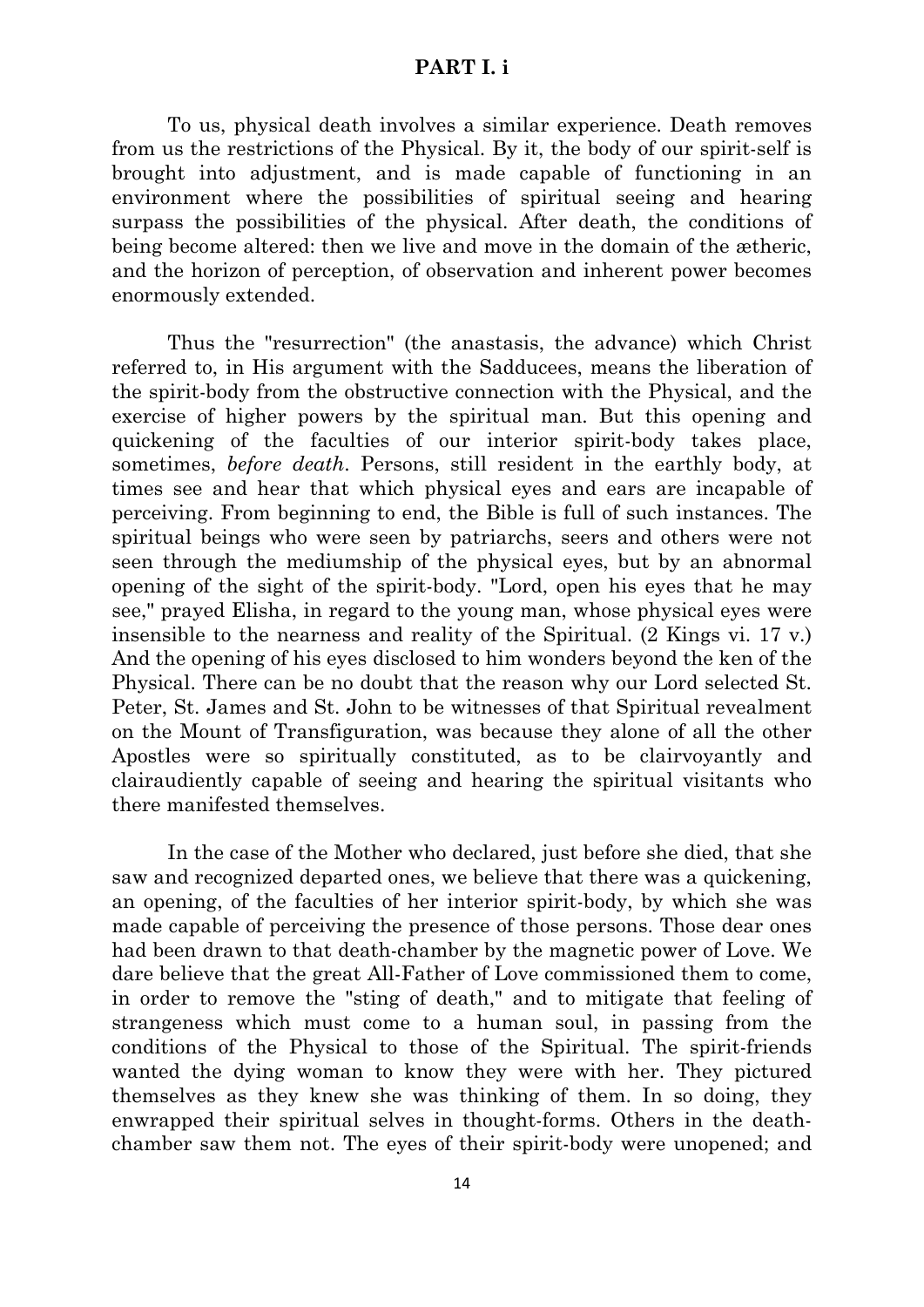like Balaam, under those conditions, they were conscious of no angel beside them. The Mother saw the God-sent visitants. Her indwelling spirit-body, feeling the first throb of expanding life, received the "Ephphatha" of God, and looking through the crumbling walls of the Physical, she saw the Spiritual.

Apart from the creation of Thought-forms, those who have passed hence can manifest themselves to those on earth in .another way. By means of Materialization. There is an incontrovertible mass of evidence to prove that it is possible, under certain physical conditions, for a spiritbeing to present himself as encased in a temporarily-assumed physical body. Materialization is a verifiable fact; it has been attested by some of the foremost scientists and investigators of the present time. Of course, there is a considerable section of mankind which is unconvinced in regard to it, and it is absolutely hopeless to try to convince such. Persons of this class know little or nothing about the subject; they do not want to know, and, moreover, they are antecedently positive that such a thing could never be. We are not concerned about them. They are simply lagging behind the ascertained knowledge of the day; the fact of Materialization will be admitted by them before long, and then will come to them a startling revelation as to the possibilities of spirit.

It is for the information of those who are prepared to enquire and to accept investigated and verified facts, that we are writing. Materializations have taken place, and are constantly taking place, under conditions and circumstances which shut out the possibility of hallucination or imposture. The writer, in the presence of a clergyman and others, has seen, on the same evening, two such materializations (the one of a child and the other of a man) in the barely-furnished parlour of an artisan's cottage. The whole process of materialization and dematerialization was seen. And testimony similar to this has been adduced by scientific men.

It will be asked—How can a spirit materialize? By taking the aura, which is matter in a fluid condition, as it exhales from the physical bodies of persons, and consolidating and constructing this around the spirit-self in such a way as to form a temporary physical encasement; which encasement is as appreciable by the eyes and the touch as any ordinary physical body. This aura is similar in appearance to the mist-like exhalation which can be seen arising from a hard-driven horse on a frosty day. It is physical matter in a gaseous state; and from all persons it is constantly exhaling. Some bodies give it off more freely than others; and those with whom this is the case constitute the "mediums," the ones so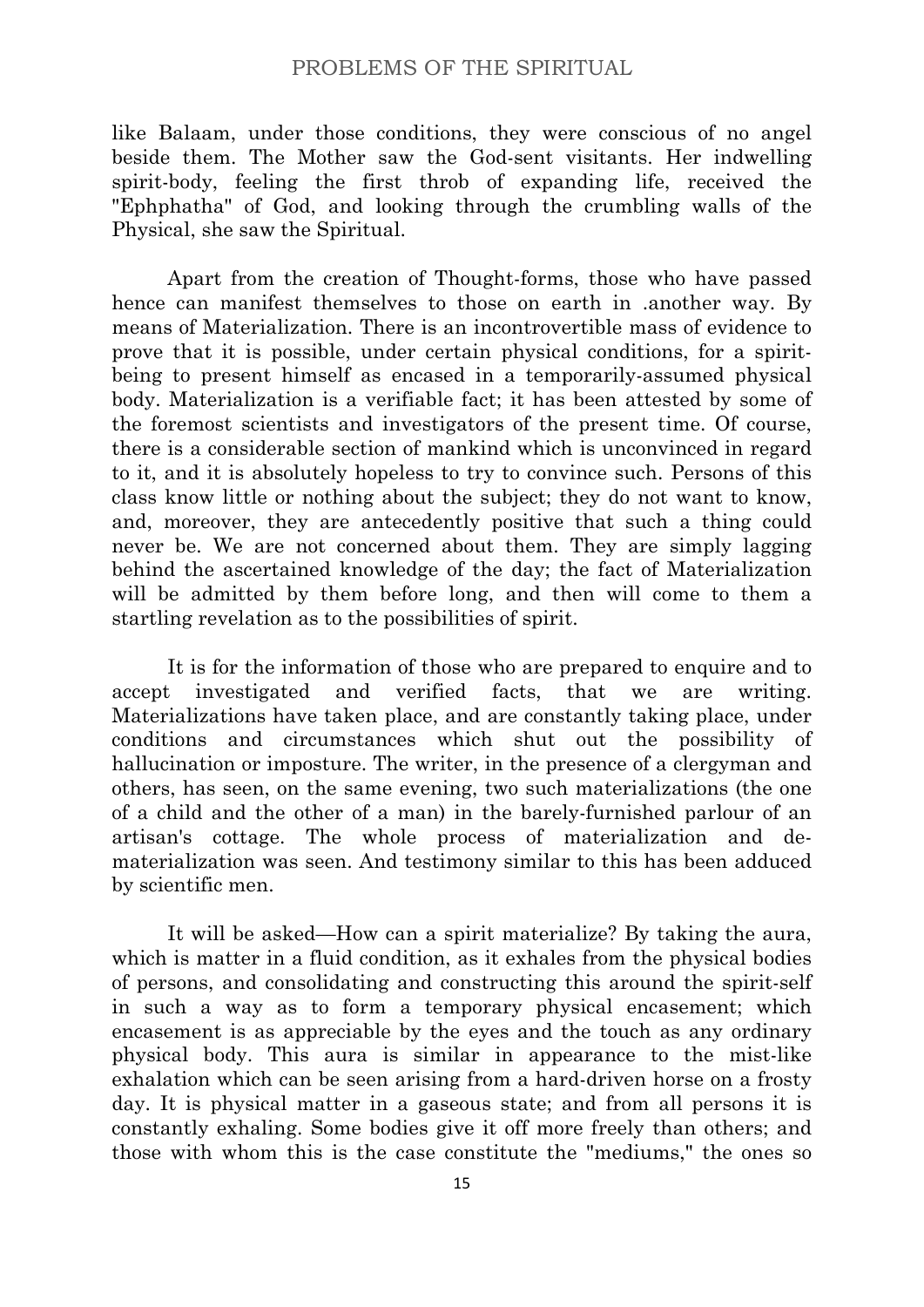#### **PART I. i**

essential to materialization. When a number of persons are together in a room in which this aura is confined, the conditions are favourable to materialization. A spiritual being can collect it, can draw it to himself, can consolidate and mould it, and build it up around himself as a body physically substantial and tangible. And more than this—the enhanced power of Mind and the formative energy possessed by it, enables the spiritbeing, desirous of being recognized by those to whom he is manifesting, to impress upon the structure which he has temporarily built for himself, the form and characteristics of that picture of himself which he has antecedently created in his mind.

The adaptation of physical matter by a spirit for the purpose of manifestation to those whose vision does not extend beyond the physical, would seem, from what has been observed, to be not granted to all. Moreover, a spirit appears to possess no power of retaining for any length of time the materialized body he may have formed. In the personal experience to which I have alluded, the little child who materialized at arm's length before us, was heard by all of us to say: "I cannot keep the power; it is going"; and we saw the form that had touched us, and had kissed the mother who was present, melt and disappear. May not the explanation be, that a spiritual being, although, at times, permitted by the Father-God to come again into relationship with the Physical, is not allowed to remain therein? May this not be the reason why the spiritual visitants seen by the ones of Bible-times suddenly vanished, and why the Christ, when He appeared in that room at Emmaus "vanished out of their sight"? We regard, therefore, Materialization, not as a *normal* experience of spirit-beings, but as a means permitted to some to lift the dark shadow flung by Death, and to verify the words of Jesus—"They all *live* unto God."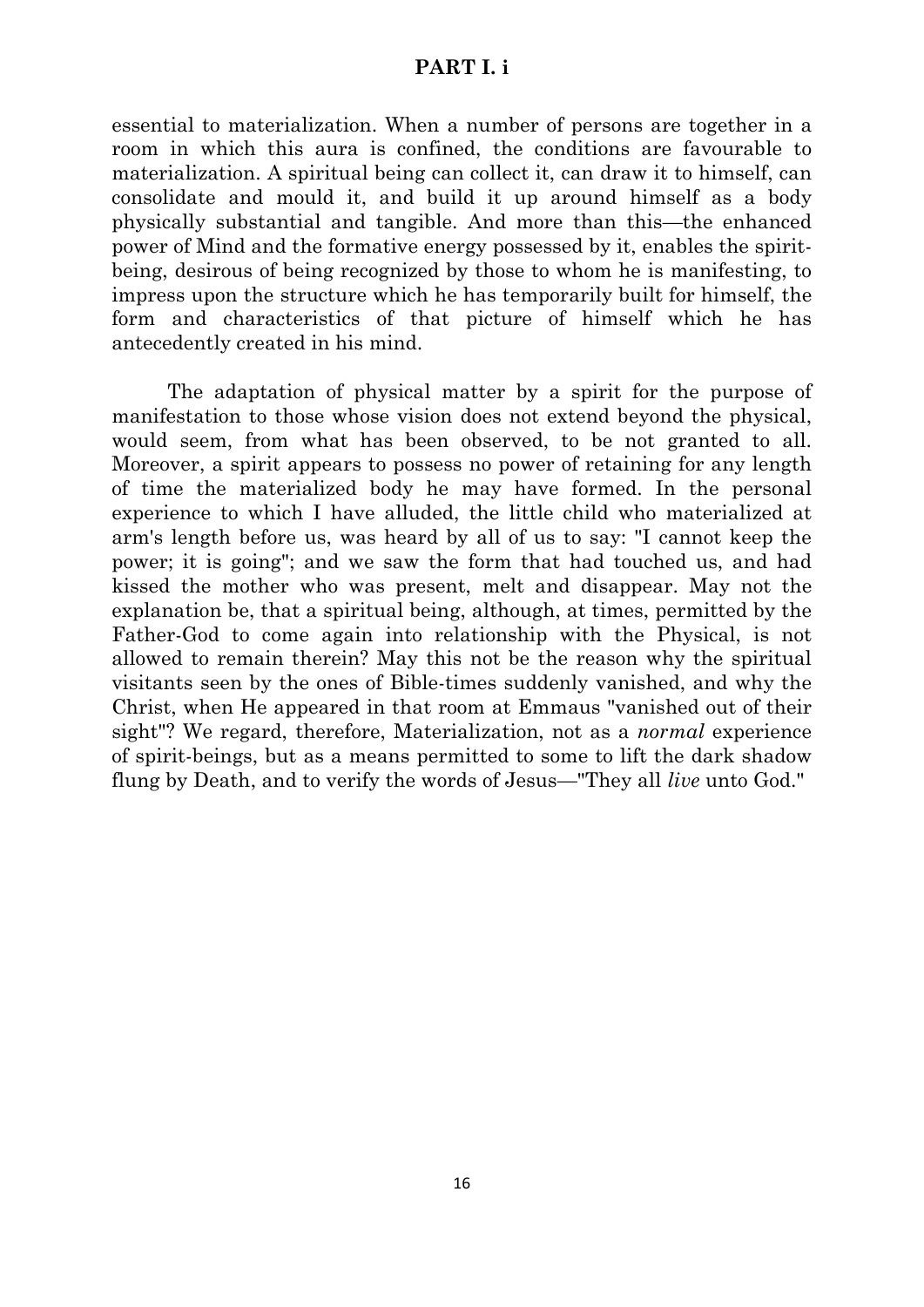# <span id="page-18-0"></span>*II. Is the fact that trickery and imposture have been associated with Spiritualism, a proof that it is the outcome of falsehood and credulity?*

No; and such reasoning is wholly inconsequent. Throughout the history of the world, falsehood has been constantly associated with truth; but, while it has damaged the cause of truth, it has constituted no real objection against the truth itself. A thing may be true, and, as such, commend itself to persons of the highest intelligence, and yet may become so mixed up with that which is false and foolish, as to cause the indiscriminating observer to be unable to perceive the truth because of the falsehood. It has ever been so; nay more, it seems as if the greater and more important any truth is, the more does it lend itself to the possibility of admixture with error and falsehood. Take, *e.g.,* the greatest of all truths —that which is connected with the Person and character of God. No truth has ever been so overlaid with error, so encrusted with superstition, and so associated with untruth, as this truth. Yet the truth itself concerning God is not discarded by us because of this. The honest "seeker after God" tries to dissociate the truth from the falsehood. Take another instance—the Christian Religion. We believe that it has its foundation in that which is essentially true. Its Founder called Himself, "*the* Truth."

And yet the vilest deeds and some of the greatest impostures have been practised in its sacred name. Good men and women have been persecuted, imprisoned and burnt at the stake by the professors of it. All sorts of ecclesiastical frauds and deceptions have been resorted to, for the purpose of upholding the authority of the Church, and of stimulating the religious credulity of the masses.

"Very shocking!" says the man who has enlightened moral instincts, but is not a discriminator, "the whole thing is *falsehood and evil*." He makes a mistake. He allows the increment of error and falsehood, which has been imposed on truth, to blind him to the truth itself. In regard to Religion, to Science and a thousand-and-one other things, the truth exists in spite of all the falsehood which may have been associated with it.

The case is precisely the same with respect to Spiritualism. The thing itself is true. The phenomena connected with it are verifiable facts. The testimony of thousands of persons now living—including that of some of the foremost scientific men —has been adduced, that these phenomena have been witnessed by them under conditions making trickery, or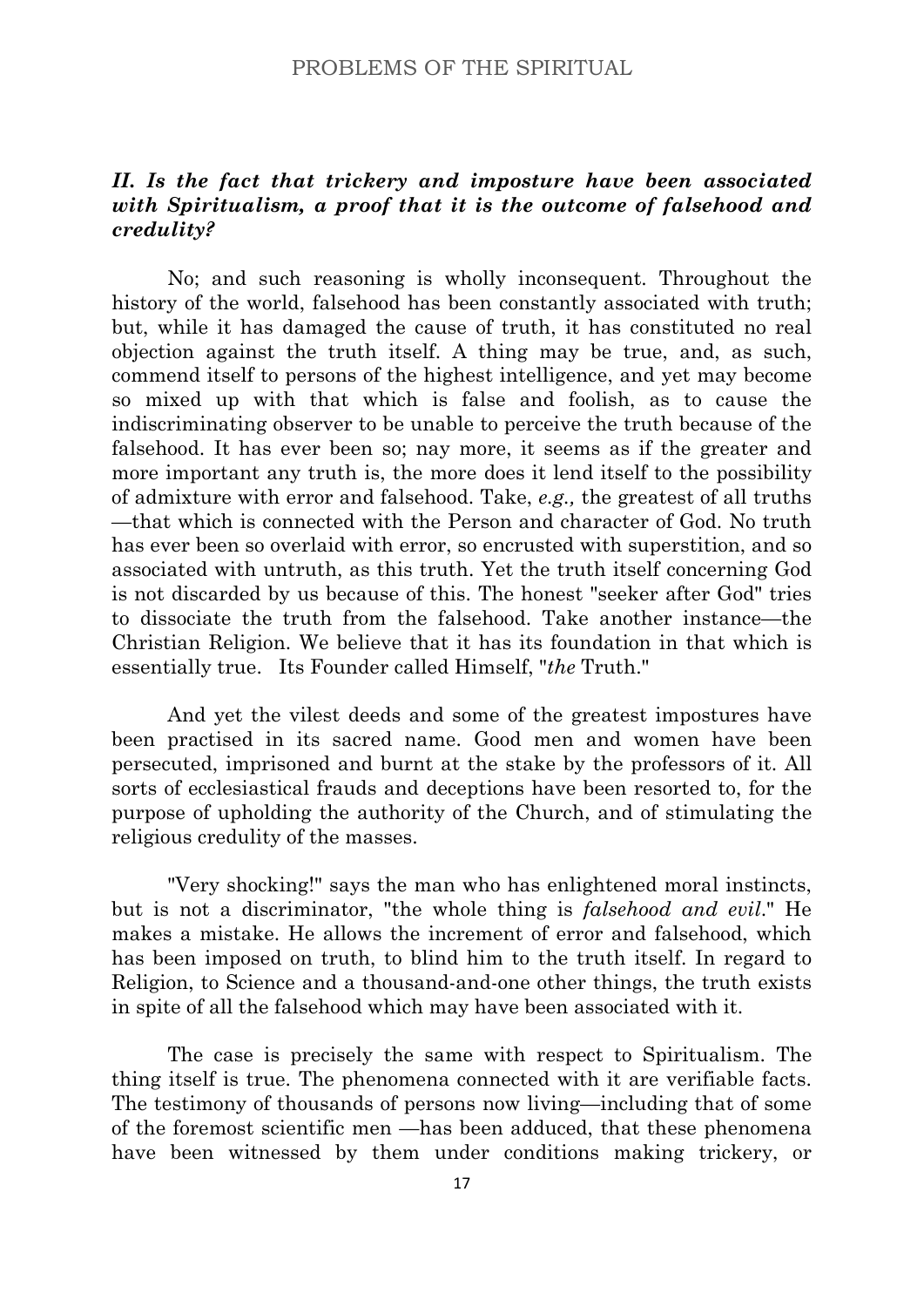#### **PART I. ii**

hallucination, an impossibility. The truth of the thing can be, and has been, proved. Tricksters and impostors may from time to time be detected in their dishonest practices in the name of Spiritualism, and rightfully made to answer the charge in the Law Courts; judges and counsel, in their ignorance of present-day facts, and their anxiety to provoke the laugh of an uninformed crowd, may cast ridicule upon the thing; but the fact remains that there are to-day great numbers of enlightened and cultured persons—men and women of sound discriminating power—who are believers in Spiritualism, in spite of all their antecedent prejudices against it. These are not the class who would openly avow their belief in a thing which has no basis but in falsehood and sham.

We admit that in some cases—in many cases, if you like— Spiritualism has become associated with impostors and rascals. But what of that? The same thing can be said of Religion, of the Medical Profession, and of a host of other things. We must discriminate between what is true and what is false. Religion is not labelled as "imposture and humbug," because unbelievable dogmas, as parasites, have fastened themselves upon it, and religious charlatans have endangered its reputation. Nor are the sciences of Medicine and Astronomy accounted as nonsense, because there are quacks and fortunetellers.

The trickery and imposture which have sometimes been associated with Spiritualism afford no argument against the latter, but only against the falsification of it. The true Spiritualist, no less than the true Christian and the true Scientist, deplores that the truth he holds should at times be subject to the invasion of misrepresentation and falsehood. But so it is. The experience of the past has taught us that no truth is so conditioned as to be safe-guarded against an association with stupidity, error and evil. The wise man is he who seeks for the truth, and is not misled and made purblind by any falsehood he may detect in company with it; but who discriminates between the two, and separates the true from the false.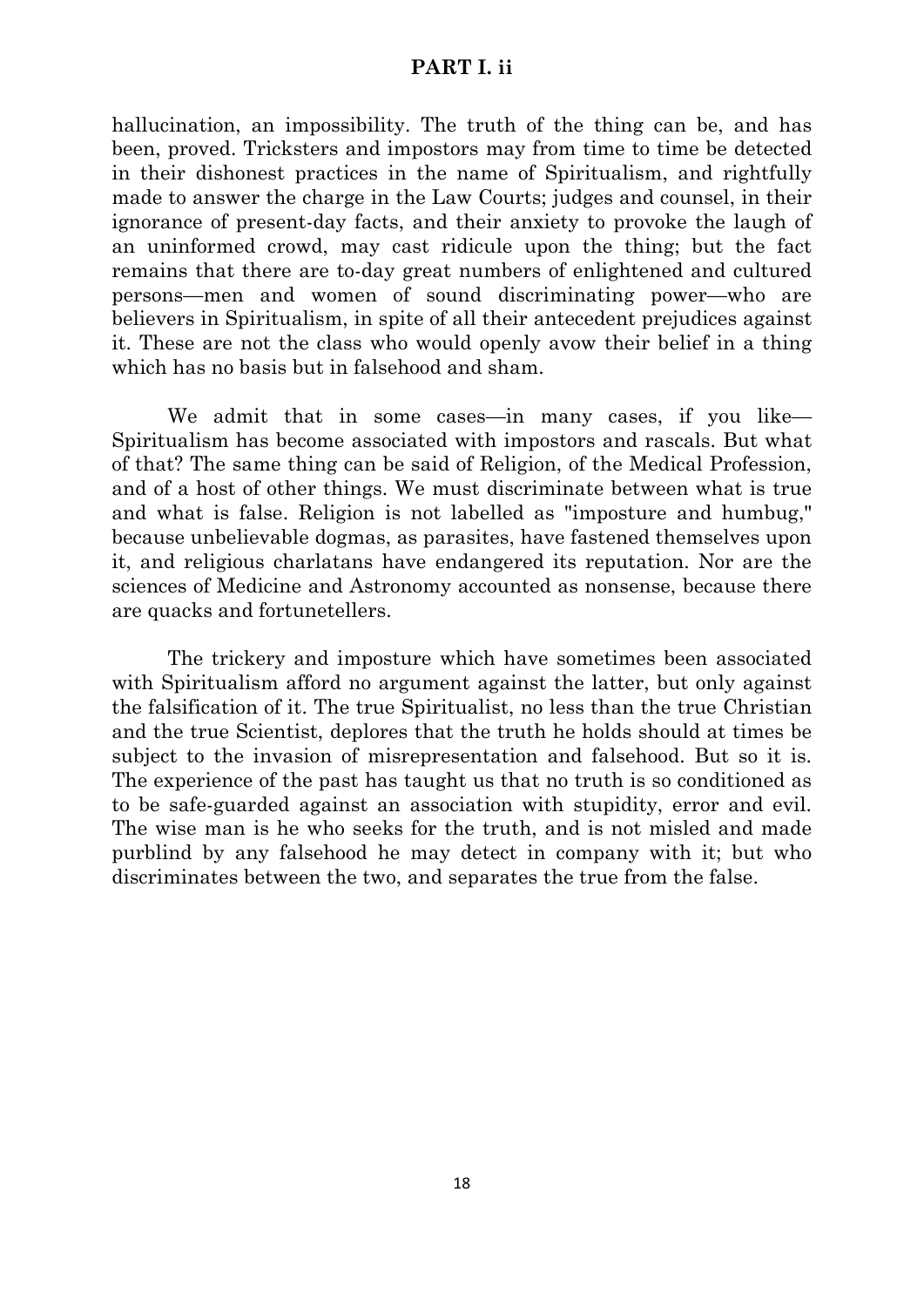# <span id="page-20-0"></span>*III. The prohibition given by God to the ancient Israelites, that no communication should be held with "familiar spirits," is—to my mind— a proof that such communication was, and is, possible. But does not the prohibition also imply that all intercourse with the Spiritual World is contrary to the will of God?*

The first of these two conclusions is right; the other is wrong. If it be acknowledged that God forbad persons to hold communication with spiritual beings, it must also be acknowledged that this communication *could be effected*; unless we commit our selves to the absurdity of supposing that the Almighty solemnly charged men not to do that which they could not possibly do. If there be no such thing as communion between beings in this world and beings in the Spirit-World, then there would seem to be no more sense in this prohibition than there would in one that commanded men not to jump over the moon. The point is an important one in regard to the attitude assumed towards Spiritualism by many Christians. There are many good and earnest persons who profess to believe the statements of the Bible, and are also convinced that this prohibitory command is a Divine one, who, nevertheless, scout as being foolish the idea of communication with the Spiritual. "The thing is an impossibility," say they. "The Departed cannot under any circumstances or any conditions re-establish intercourse with those whom they left behind. An impassable barrier is set up between us in this life and all others in Spirit-life."

But, surely, this is a very illogical position to take! If it be true that there is this "*impassable* barrier" between the two worlds, of course, it cannot be passed. Then why tell persons *not to pass it*? A wholly unnecessary command! A restrictive law is not required, except in respect to things which men *can do*. Thus we account the prohibition itself as implying the possibility and fact of communication with Spirit-beings.

There is another class of Christians, who perceive the illogical position of those to whom we have just referred, and endeavour to explain the matter by resorting to what, for convenience sake, we may term the "Diabolic" theory. According to them, the Devil is at the bottom of all intercourse between us and the Other World. Spiritualism is therefore, of course, his direct work.

They tell us that communication is possible between terrestrial and spiritual beings; but that the spiritual beings who come into contact with us are *all bad ones*;—agents in the service of the great and very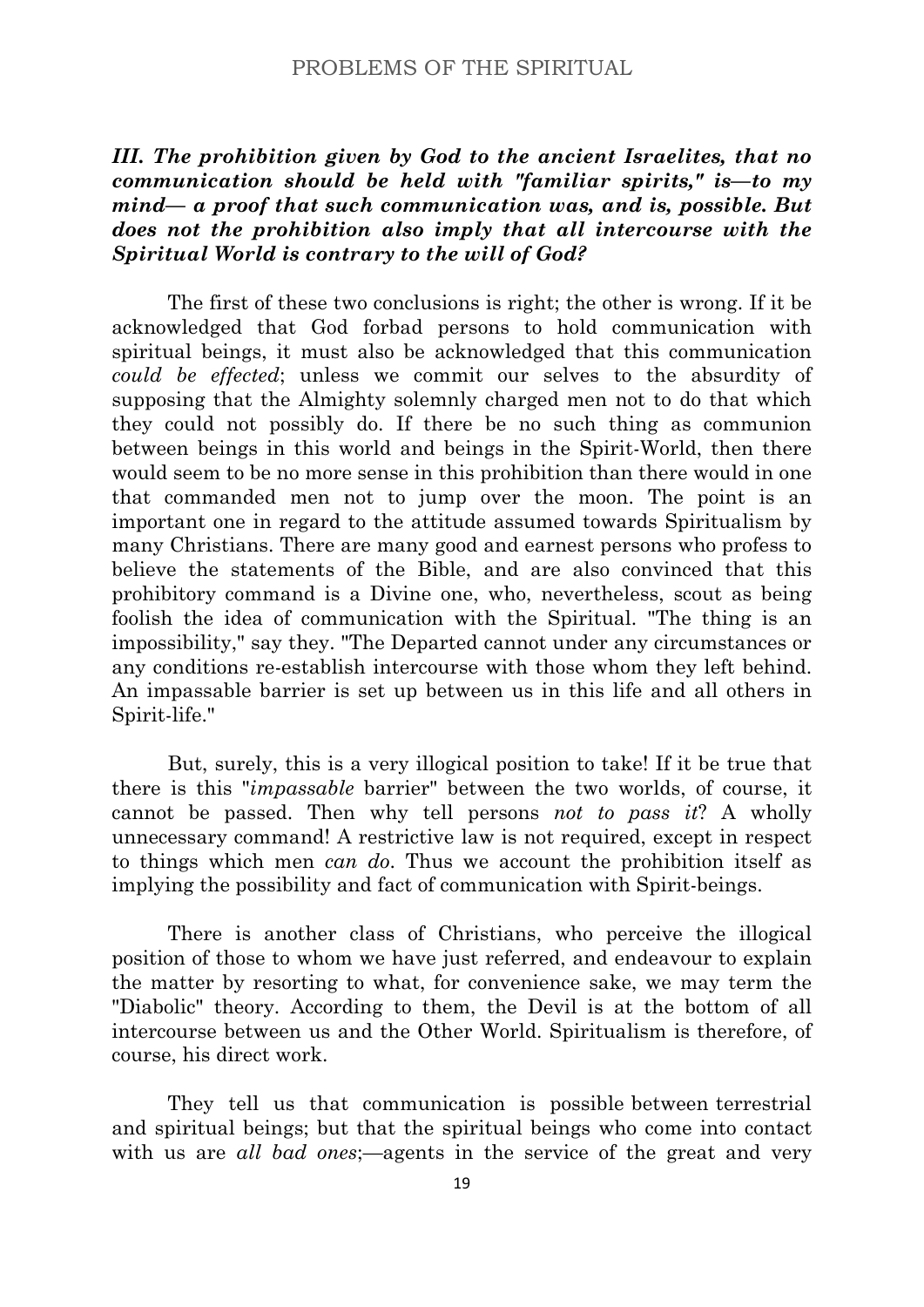# **PART I. iii**

powerful Devil. No good spirit, no departed loved one, between whom and ourself a bond of love exists, is ever allowed by God (we are told) to come near us, to comfort us, help us, and affect us for good by the projection to us of the distillations of his ascending mind and spirit. Oh! no; such a thought is supposed to be a disparagement of the work and power of the Holy Ghost. (Though why it should be so in that case, more than in the case of those in *this* world who help and bless each other, we cannot see.)

No; only the evil spirits are permitted to come to us; the "barrier" between us and the Spiritual World is impassable for all the good, but passable for the crew of evil. "Did not God forbid all intercourse with familiar spirits, *because of this*?" ask they.

The answer which suggests itself to the ordinary, common-sense individual is—"How strange! how very contradictory it seems, that God should let the veil between this world and the Other be drawn *at all*, if only the bad, and none of the good, are suffered to pass through it to us!"

Our friends have yet to learn that intercourse with the Spiritual World involves exactly that which is involved in our intercourse with persons belonging to this world; viz., we may come into contact with the good, bad and indifferent. Society in the Spirit-World is not, as some have supposed, composed only of two great classes—the good and the bad.

Between the conditions described by these two terms lie "all sorts and conditions " of spirit-beings. There are men and women passed into Spirit-life, who exhibit there as much variety in mind, character and spirit, as do the men and women who move among us here. There are those who have passed hence with the spiritual side of them wholly undeveloped. They are "of the earth, earthy." Many of them, unfitted for the new life, are eager to re-establish relations with the old. There are others in whom as yet the spiritual is but slowly developing. These for a while, at all events, will retain many of their imperfect moral characteristics and their limitations of knowledge. Others who, in the ascending scale, stand at different altitudes of moral excellence, wisdom and spirituality. A great mass of widely-differing individuals is that inconceivable aggregation of beings in the Spiritual World; as widely-differing from one another in knowledge, thought and cultivation as do the men and women who constitute the population of a continent.

Now, if this fact as to the *variety* which characterizes life and experience in the Spirit-World be realized, we shall be able to form some true idea of the possibilities connected with intercourse between that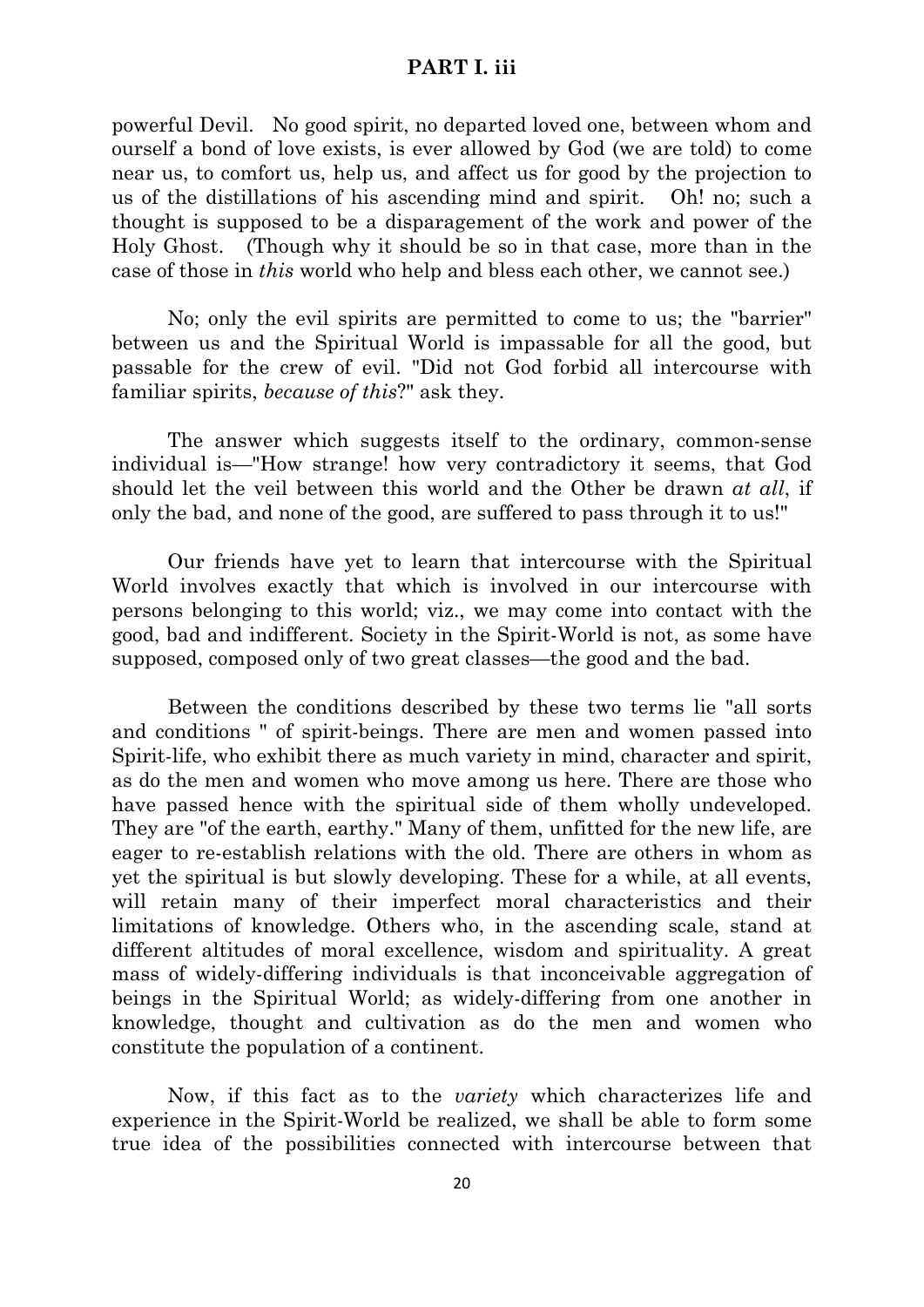World and this. The door between the two worlds has been opened,—and is still open—in some cases and under certain conditions. The denial of that involves the rejection of the persistent testimony of mankind throughout the centuries—a testimony more persistent and emphatic to-day than ever it has been—; the rejection of the Bible statements which affirm the fact, and, moreover, the rejection of the results of careful modern scientific investigation which go to verify the statements of that Book. "Quite so," says the supporter of the "Diabolic" theory, "there is communication to us from the Spirit-World, but only the devils ever come to us from it." "But why *only they*?" we ask. Is it not opposed to all ideas of the fitness of things, that God should permit the opening of the door of the Spiritual only to let loose on us the beings who will seek to harm us? That is not what He does when, in this lower earth-life, He opens the doors of communication between us and others. That was not what His Christ did when He opened the door of the Spiritual on the Mount of Transfiguration and in the Garden of Joseph. Through that open door came no devils to men and women, but departed Moses and Elijah and God's angels. What a dreadful state of affairs it would be, if God had granted us in earth-life only to associate *with the evil*! What a fearful conception of God is that which thinks of Him as opening the door of the Spiritual solely to let loose the Devil and his crew on us! An idea such as this savours to us of dishonour to God.

How much more consistent is it to believe that our Father-God, in granting to those who are in spirit-life the power of sometimes coming to us who are in earth-life, has granted it not only to the bad, but also to the good and others! And may it not be that the reason why at times He allows to us in earth-life this association with good, bad and indifferent spiritbeings, is to bring home to our feebly-working minds the true significances of Life Beyond? And may not another reason be, that the contact of such with us will, in some way or another, be made to contribute to God's great Purpose of good in regard *to them*? Suppose it be so—suppose these constitute the two great objects for God's allowing of this contact of the Spiritual with the Physical World,—then how all-important becomes the matter!

From good, bad and indifferent spirits we may realize great truths which, perchance, we did but imperfectly realize from the earthly preachers and teachers—viz., that the Other Life is but a development from the earth-life; that God's Law of Correspondence is inviolable, making men and women in spirit-life (for a while, at least) no more and no less than they have made themselves to be in earth-life; and that the pronouncement—"He that is unjust, let him be unjust still, and he that is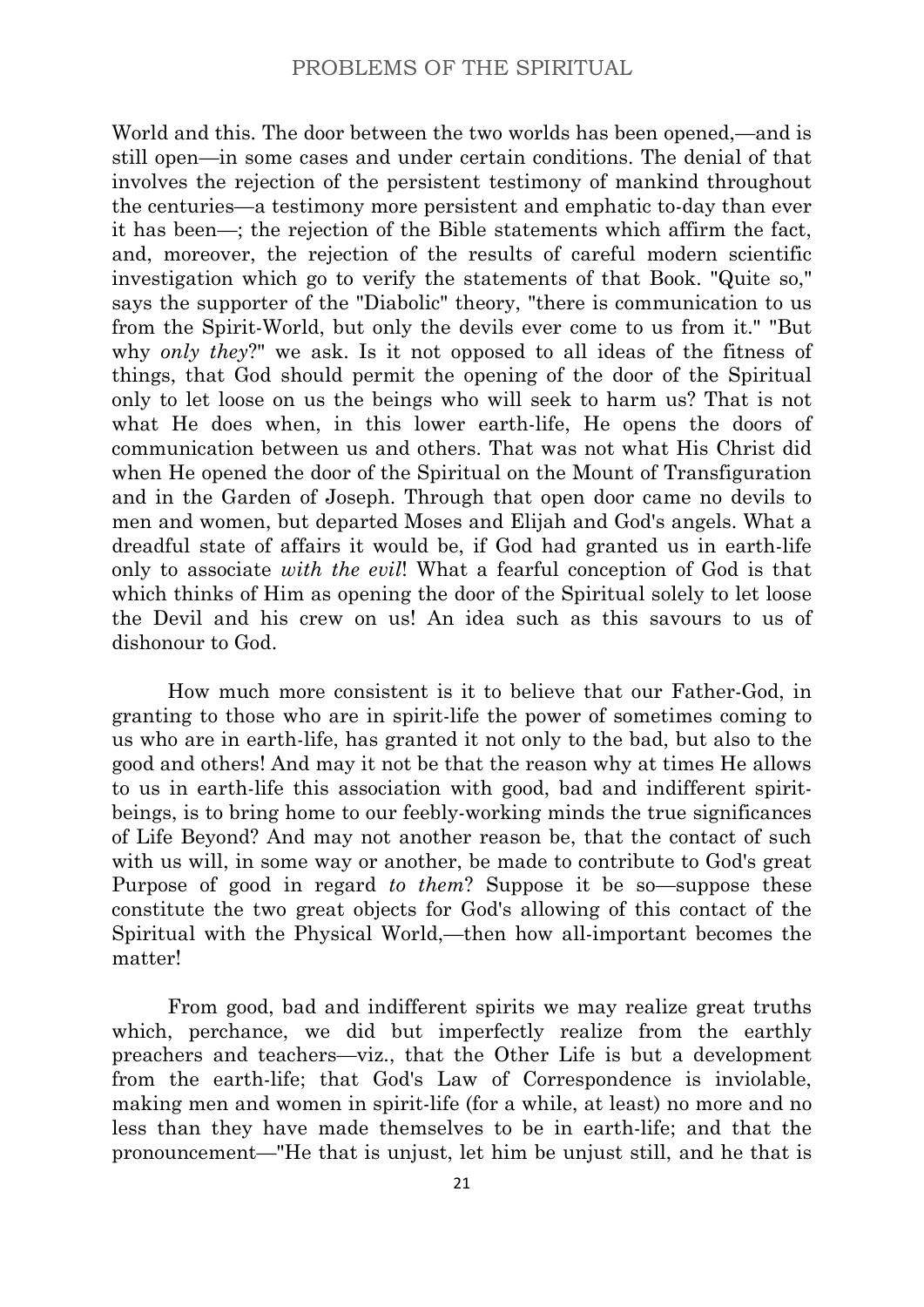#### **PART I. iii**

holy, let him be holy still"—is no mere sentence of punishment for the bad and reward for the good, but the Divine proclamation to us that all reaping will answer to the sowing. Yes, and these spirits, good and bad and indifferent, may come to us as God's Object-Lessons on these eternal truths. From those poor, debased, earth-bound spirits, who have been seen by many as haunting the scenes of their former vice, with the desire for the low, the sensual and the unspiritual still dominating them—we may learn, better than from any manual on Hell-fire and damnation, what an evilly-directed life really means. From the frivolous, silly, uninformed spirits, who startle us by their ignorance of those truths which our bettertrained soul both knows and accepts— we may learn the danger—the awful danger of starving in earth-life the spirit-part. Transferred though they be to the World of Mind and Spirit, their knowledge of God and Divine things is less, as yet, than ours. Yes, and we may learn the same great significances of life from those higher ones in Spirit-life who come to us at times—those souls who when on earth were loved and prized because, like the Master, they helped and blessed and exhaled sweetness. They, too, come, because the Spiritual Life is but a continuance, a development of the earth-life. Death has not changed their being; it did but alter their environment. The same thoughts of love, and the same desire to help and bless are within them as of old. Their present has been moulded by their past. Like departed Moses on the Mount with Jesus, they show that the trend of the mind on earth is the trend of the mind Beyond. And what (as we said just now) if this opening of the door of the Spiritual to these developed and undeveloped ones on the Other Side, be made to further God's purpose of good in respect *to them*!

The World of Spirit is no Province of life and experience detached from and unrelated to this Physical World. The two are correlated. The former is as much a part of the vast Empire of our Father-God, and as closely connected with this Physical World, as India is a part of King Edward's Empire and connected with England. Nay, more so; for we, while still living on earth, have our being in two Worlds—the Physical and the Spiritual.

Moreover, this fact of the *consolidarity* of God's universe—that no part of it is detached from any other part, and that inter-dependence is the Divine Law of all being—should make us realize that all provision made by God for blessing is made in view of the *whole*, and not in view of *any part only*. The true conception of the Christ is a magnificent one. In the particular, He is God's Provision for blessing mankind. True, but the blessing is to affect the *whole universe*. How those words of St. Paul voice this truth as to *consolidarity*—"That God might gather together in one *all*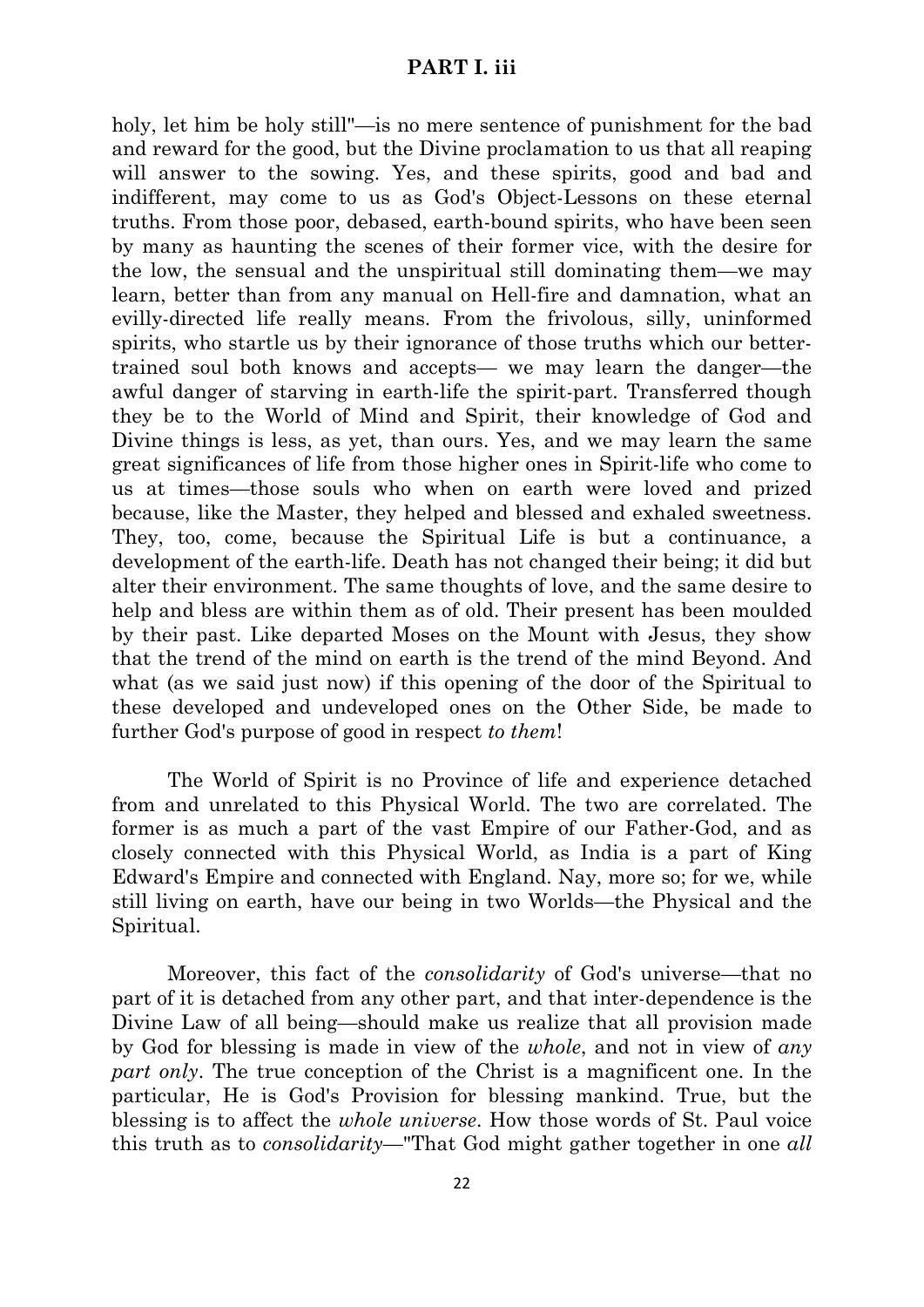things in Christ, *both which are in heaven and which are in earth* ... that He might fill all things" (Eph. i. 10 v., and iv. 10 v.)! How they dwarf into insignificance the notions of some as to the non-salvability of countless myriads in the Empire of God.

And, of course, this view of the connectedness of each sphere of life with every other sphere of life, will considerably modify our idea as to why we should be Christians. The *raison d'être* which is so commonly given is, that we may thereby be saved from a wrath to come, and receive a great blessing for ourselves. That is not the true *raison d'être*. The blessing which comes to anyone, individually, from union with Christ, was never meant to be an end in itself. The blessing was given to be extended. That blessed one is not a detached being; he stands related to others—to the whole universe. Never will he fulfil the reason of his calling, until somehow and somewhen, in this life or some other life, he has caused his blessing, as a tributary stream of effort for others' good, to run into that great mainstream of God's Purpose of blessing *all*.

In the light of this truth of the connectedness of each with all others, and of this world with the Spiritual World, is it not likely that we on earth, by prayer and uplifting thoughts at all times, and by actual intercourse sometimes, may be able to help and bless discarnate ones?

There is another reason for believing that we may help these ones.

It arises from the fact of the enormous number there must be on the Other Side *who stand in need of help*. It must be so, unless we are prepared to think that Death for ever fixes the character and unalterably determines the destiny of all who pass thither. The brighter Theology of this age has discarded the old notion that beings must remain throughout Eternity what they are at the time of physical dissolution. Though Death works no miracle of moral transformation in regard to any, the mercy and love of God puts no soul outside the Purpose of advancement and ultimate Salvation. According to the Master, the "lost" things are not for ever to remain "lost," nor are the "dead" things never to be made "alive again."

Now, the vast majority of those who pass from earth-life into Spiritlife are either what Christ would have called "lost" or "dead" ones, or they are undeveloped ones, mentally, morally and spiritually. Millions face the realities of the Spiritual World with no sense of relationship to God, and are dead, or all but dead, to that which constitutes life in the spirit. Other millions there are whose minds, whose characters and whose spirits are such as to make the highest life impossible to them, so long as they remain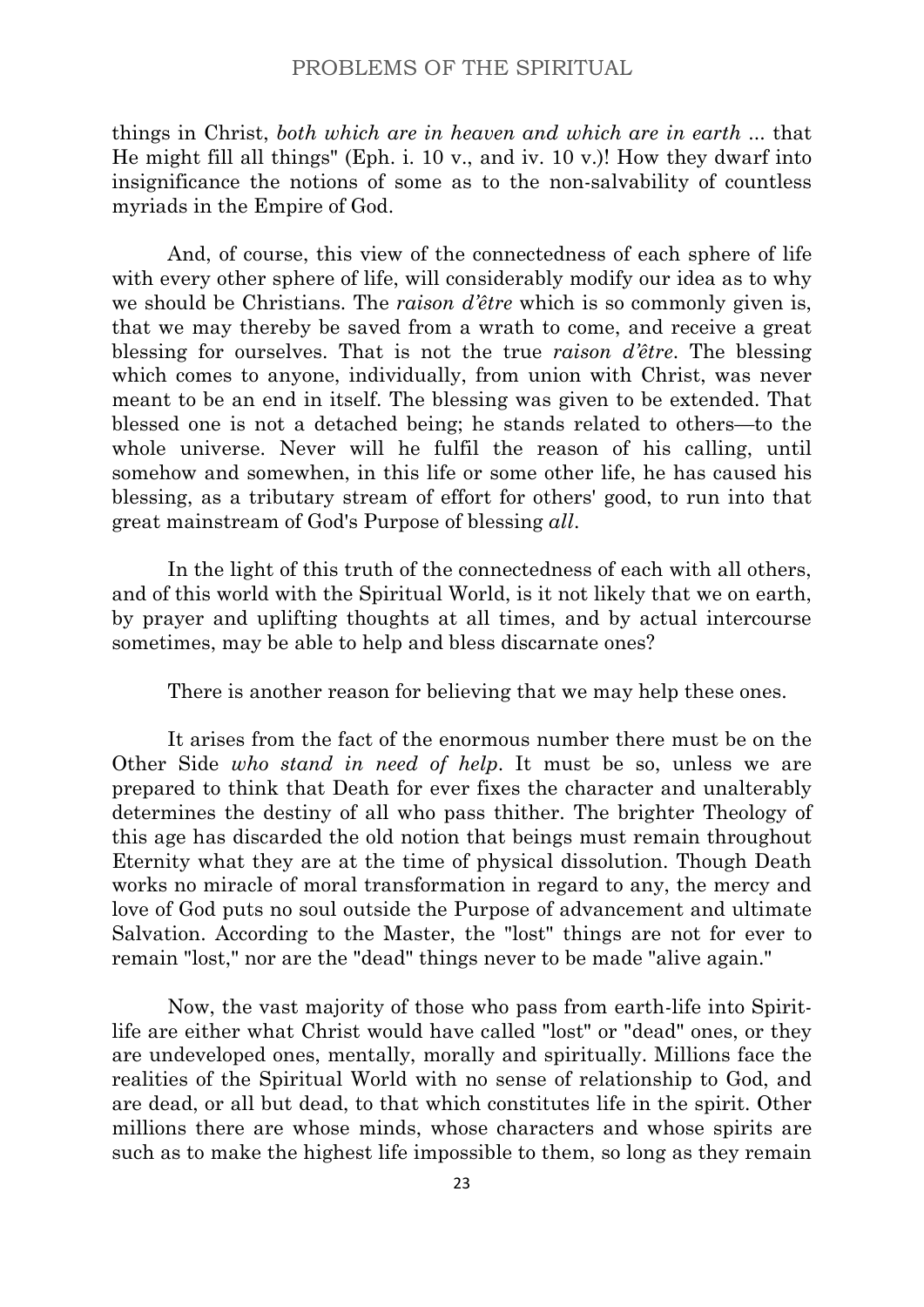#### **PART I. iii**

unridded of imperfection. Think of an enormous ladder whose foot rests on the earth, and whose top touches the summit of an Alp. The ladder represents the ascent to that possible moral and spiritual Perfection, defined by Jesus in the words—"Ye therefore shall be perfect *as your heavenly Father is perfect*" (Matt. v. 48 v.). Its topmost rung represents that promised Perfection; its bottom-most rung that point of moral and spiritual attainment which is reached by the great bulk of mankind at the time they pass into Spirit-life; while the intervening rungs of that ladder denote those spheres of ascension through which every soul must pass on its way to the goal of being. The illustration will give us some idea of the greatness of the goal which a Father-God has marked out for the creatures His Love enwraps. The number of those rungs to be trodden will suggest the folly of neglecting, in the earth-life, the teaching of our spirit-self to do the work of mounting Godward; and it will divest those words of the Apostle of that ring of hopelessness which a certain Theology has imported into them, and will invest them with *another* meaning—"*Now* is the accepted time"; the height is great, and the rungs are many! Yes, and it may lead us to realize how great—how inconceivably great—must be the multitude of discarnate ones who cry to others—to us, perchance,— who have reached the higher rungs, to help them in their climbing upward.

An inconceivably great multitude? Yes; picture it, if you can. It has been estimated that about 44,000 persons die on this earth in every month of the year. Think of this Death-harvest of the years, the centuries and the millenniums. Think of that mighty stream of human souls which has been pouring, and is still pouring, into the World of Spirit, and then ask yourself—"How many of those souls have scaled the ladder and are ripe for Heaven?" The answer will be—" Very few, in comparison with the hosts at the base of the ladder."

Is it, then, a groundless belief to think that in a universe bearing the Divine hall-mark of Consolidarity, we on the plane where the Spiritual and Physical intermingle, may play some part in the Divine Purpose of helping and blessing the World of the Spiritual? We think not. We dare believe that that interview between the Christ in the Earth-life and Moses and Elijah in the Spirit-life on that mountain of Palestine, led the lawgiver and the prophet to mount to higher rungs of Divine Knowledge. We know of actual cases, in which poor, earthbound spirits have been seen and heard by clairvoyant and clairaudient persons, and have asked the latter for their prayers and uplifting thought-influences. "Pray for me! pray for me!" said one of these undeveloped ones from the World of Spirit, to a Christian friend I know. "I will," was the reply—"every day I will pray that you may find light and peace. Every time I kneel at God's Holy Altar, too, I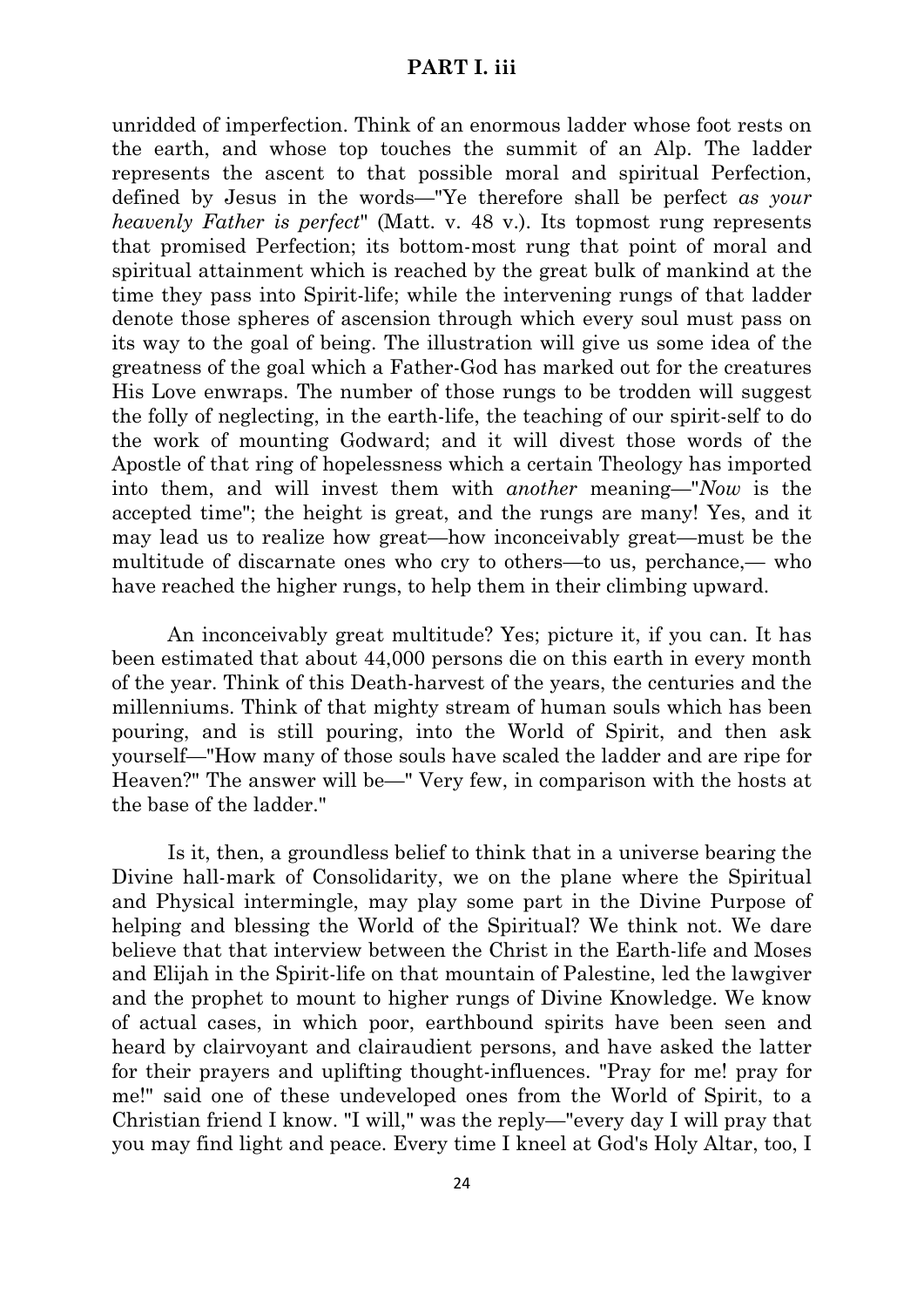will pray for you." That gentleman saw that spirit once again, and heard these words—"I am not earth-bound now; the desire for God has come; the darkness has gone; it was your prayers for me which led *me to pray*."

But further, the fact of being able to help our fellow-creatures in the Other World is in accordance with that principle under which we know and see the redemptive and uplifting work of God to be carried on. No new principle of the Divine *modus operandi* is introduced thereby. "God blesses man through man," says the old adage, and the essential being of no one is changed because of the transference of him from the Physical to the Spiritual. God blesses the ignorant, the undeveloped and the base in this world through their contact with the more enlightened, the more developed and better ones. That is the principle which underlies all missionary effort and the work of social reclamation. Are we prepared to say that God, while acting on this principle in regard to saving work in this world, disallows it in regard to that Spiritual World with which we are so closely connected? If the fact of intercourse between that World and this be admitted, (and the foundation-truth of the Christian Religion would be removed, if it be denied) is it not the most reasonable of all thoughts to suppose that behind God's allowance of the intercourse lies His purpose of blessing man through man? The man who is God's instrument of blessing may be in this world and the man to be blessed in the Other World; but that seems to us to make no difference in the power of the one to help the other.

The consolidarity of the universe remains. No part of it is independent of any other part. God and His Love and His power for uplifting are not shut off from any quarter of it. The Psalmist was right when he said that if men ascended up into Heaven they could find Him there, or made their bed in hell, there also would He be (Ps. cxxxix. 8 v.). This world and the Other are correlated. Influences for good and evil are streaming in from the Spiritual to the Physical, and *vice versa*. The good and Christlike in Spirit-life may project their mind and spirit-impulses upon us in Earth-life, and at times may visibly manifest themselves to us, as the glorified departed "fellowservant" did to the aged St. John; while the good and noble on earth may, by prayer for the departed, by the sending forth to them of concernful thoughts, of soul-impulses impregnated with the quickening power of a Divine Love passed from God through them help on to light and refreshment and advancement poor souls who have crossed the frontier-line of the Spiritual, undeveloped and unsaved.

I know, perfectly well, what some who read these lines will say. I can voice their reply in two words —"Danger—Devil!" I have dealt with that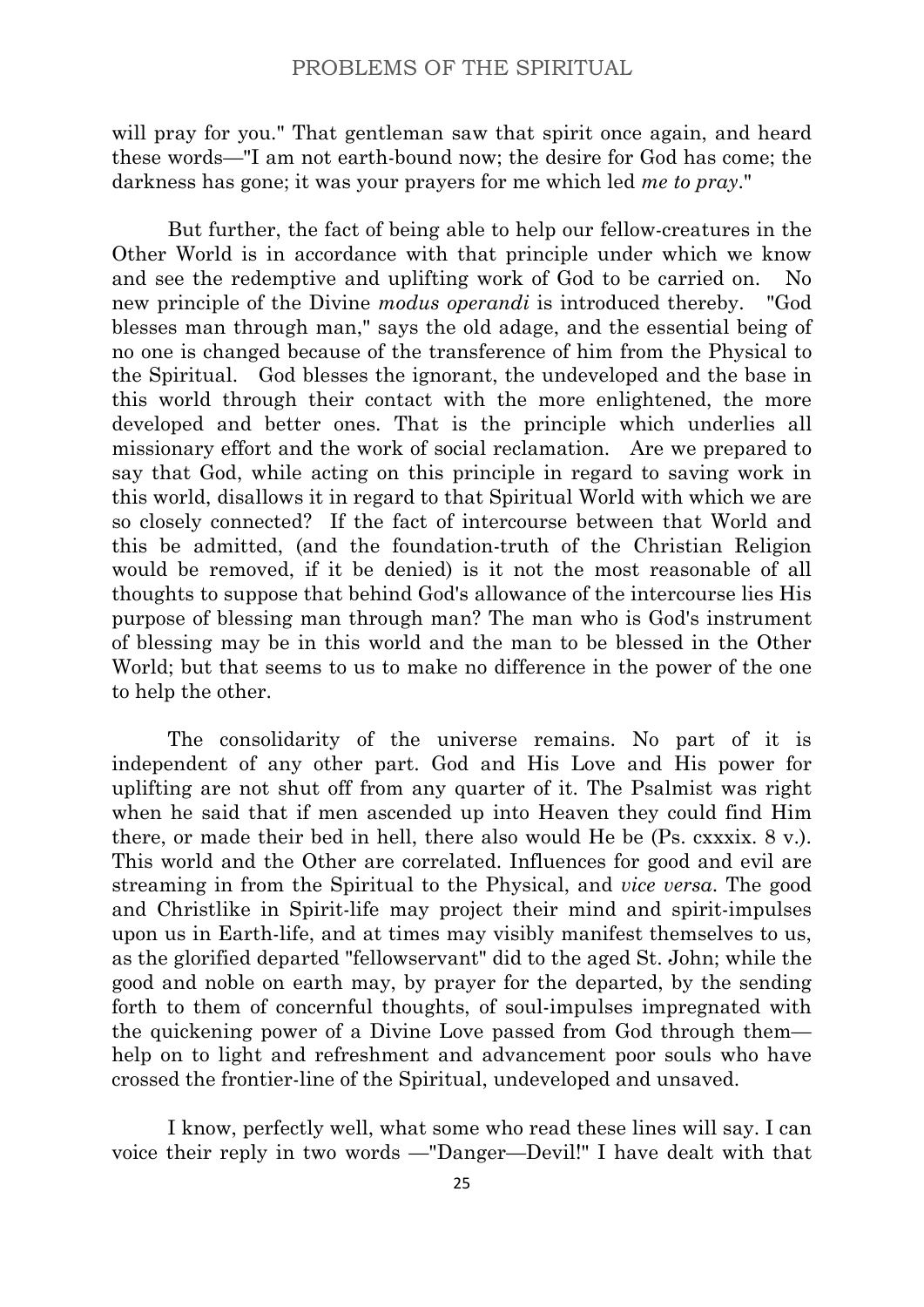# **PART I. iii**

reply in another chapter of this volume. Here, I will only add this. Why do you not exclaim the same thing in respect to all Evangelistic work? Is there no danger of baneful influence to those who for the cause of Christ and the love of souls suffer themselves to come into contact with all sorts of undeveloped ones—the revolting savage and the debased dweller in the filthy back-slum? Why believe in the principle of the bad being raised by their contact with the good, as it applies to *this* world, and deny it in its application to the Other and more needful World? God does not work under conflicting sets of principles in different spheres.

All that has been said above as to the possibility of and the reason for this intercourse between the earth-world and the Other World, will make it easier to answer the question which stands at the head of this chapter—"Does not the prohibition given to the ancient Israelites imply that all intercourse with the Spiritual World is contrary to the will of God?" We answer—"No; it does but imply that, at a particular time and under particular circumstances, such intercourse was forbidden to certain persons for special reasons." It does not follow that, if God forbid a thing at one time, He forbids it for *all* time.

Circumstances may alter the case. Take an instance. According to the Mosaic law, the Israelites were prohibited from intermarrying with foreign races. The regulation was a good one, in view of the fact that the Israelites were to bear witness to the true principles of religion and morality, and the foreign races were steeped in Polytheism and vice. The prohibition was a necessity of the time. But is *all* intermarriage between nations, therefore, to be accounted wrong? Is this law, which was made for special circumstances, to debar all persons from marrying foreigners? For sufficient and good reasons, God may even for a while close the door of the Spiritual, as when in the time of Eli " there was no open vision," or during the few centuries preceding the birth of Jesus, no exalted spirit seems to have come to men, and no earthly teacher received that influx of Spiritual inspiration which could constitute him a *prophet*. And yet, at the coming of the Saviour, the door was opened again, and inter-communion between the Spiritual World and this marked the earth-life history of the Son of Man. If the prohibition given to the Israelites denoted that all intercourse with the World of Spirit is contrary to the will of God, how very strange and inconsistent that angels and departed men should have so identified themselves with God's Christ and His mission on earth! Can anything, more than this intermingling of the Spiritual and the Physical in the time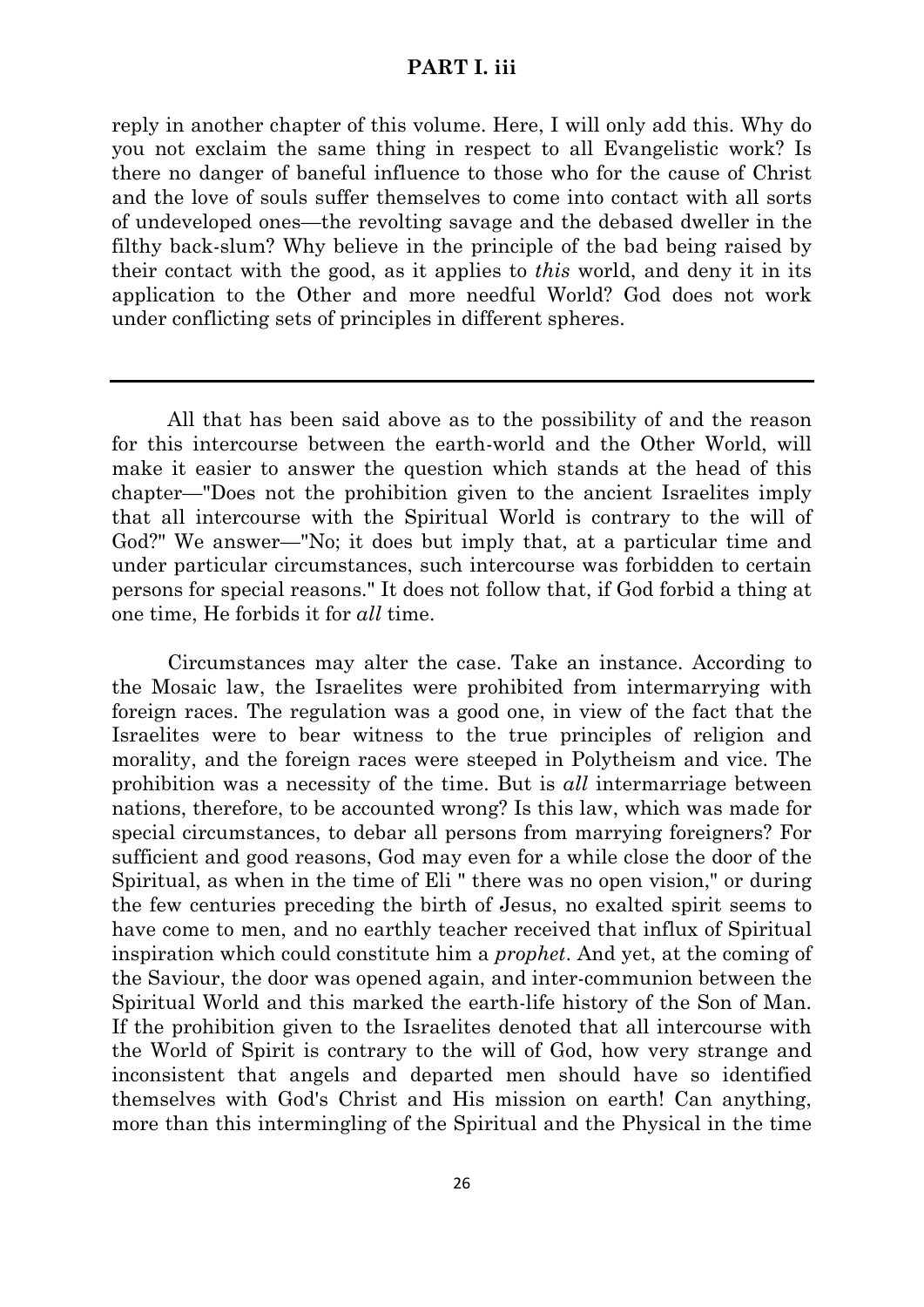of Jesus, establish the fact that all intercourse with the Other Side is *not* forbidden by God?

We have to consider the circumstances which rendered that prohibition to the Israelites a necessary one. The social and moral condition of that race at that time was a very low one. The people had been but lately emancipated from all the demoralizing influences of Egyptian slavery. Their views of God were crude and chaotic, and their religious ideas showed the constant tendency to become assimilated to the ideas which characterized the religion of Egypt, and the still baser forms of the religions of those nations with whom they came into contact after the Exodus. The first commandment—"Thou shalt have no other gods before Me"—indicates the Israelites' proneness to Polytheism; while the commands not to kill, not to steal and so on, denote that the standard of morality among them at that time was of no high type. They had been chosen, in the Divine ordering of things, to pioneer in the world the cause of true Religion and righteousness, but as yet mentally, morally and socially they were undeveloped. They were susceptible to every influence hostile to a true conception of God, and in danger from every contact pertaining to the moral undevelopment from which they were slowly emerging. Both the hostile influence and danger soon presented themselves in a special form. In the progress of the Israelites to the land in which they were to subsequently settle themselves, they encountered foes who resisted the invasion of their territory. Thousands of these foes were slain in the sanguinary encounters which ensued. Thousands and thousands of human souls, ignorant, morally base, and filled with the feelings of hatred and revenge against their slayers, were violently hurled by the Israelites into Spirit-life. Some among the Israelites were "mediums"—their psychic powers were so developed as to make it possible for the ones in Spirit-life to re-establish through them communication with their persecutors. Through these open doors came a host of malignant ones, thirsting for retaliation, and eager to harm. There was but one safeguard for a people, so little prepared for the attack of evil, and who, moreover, had themselves provoked the attack. The door must be closed; the communication between the Spiritual and the Physical be broken *in that particular case and under those particular circumstances*. Hence the prohibition. It was given not to proscribe all communication between this world and the Other, but to meet the exigences of a particular case.

But lastly, those who account this prohibition given to the ancient Israelites, as implying that all intercourse with the Spiritual World is contrary to God's will, prove too much. They cut away the foundation upon which the Jewish and Christian Religions rest. Communication between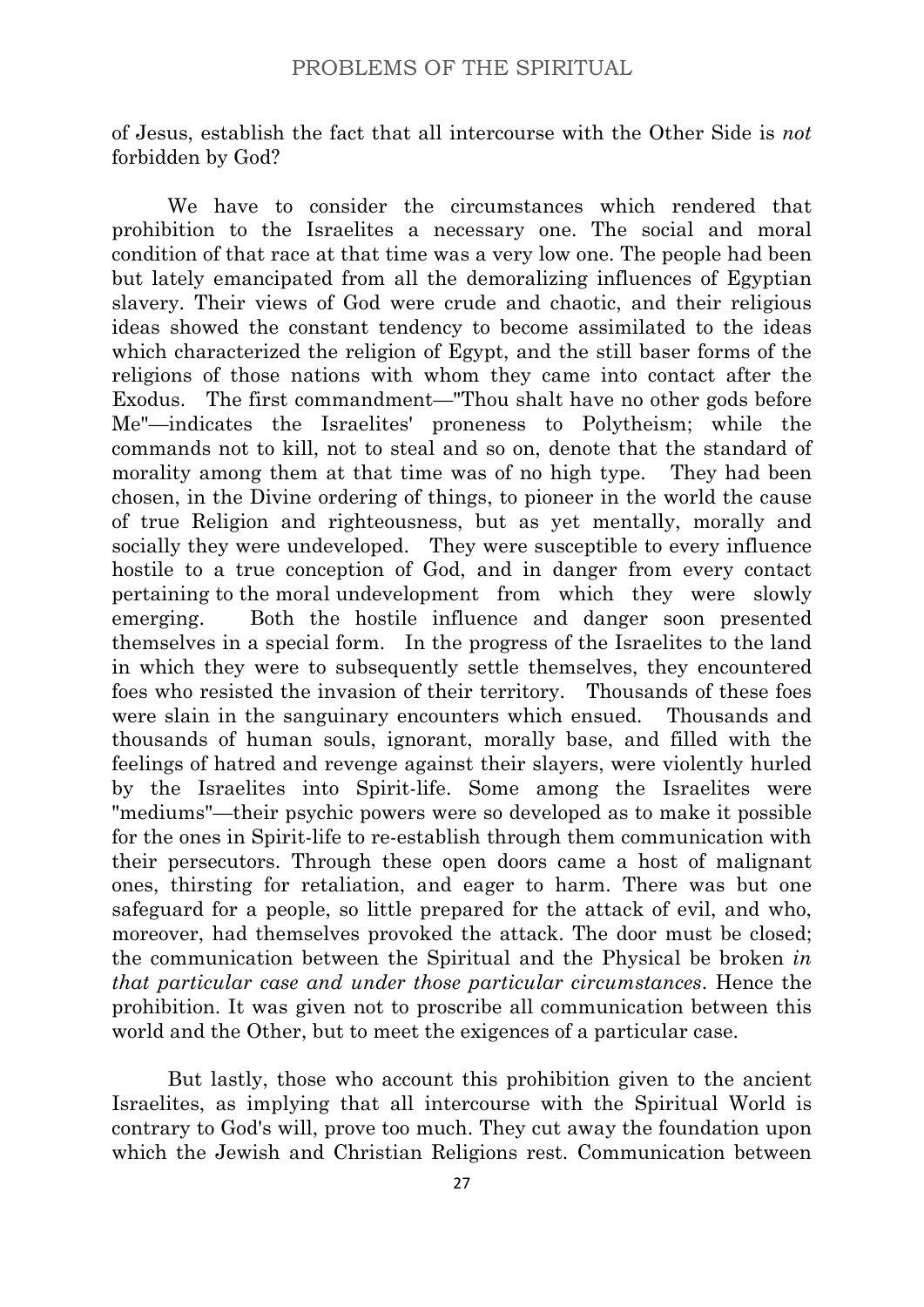#### **PART I. iii**

this world and the Spiritual is the fact upon which prophets and apostles relied for their credentials. Without such communication, Christianity, on its own showing, would possess no evidences of its preternatural origin, its spiritual inspiration or Divine vocation in the world at all. It has been accepted by men because of its vital relationship to the Spiritual. The history of the Hebrew race as narrated in the Old Testament, is indissolubly bound up with the fact of men's contact with the World of Spirit.

Are we to suppose that the experiences of that race, in regard to spiritual visitants and phenomena, were in opposition to the will and command of God? There would seem to be an inconsistency in God's proscribing intercourse with the Spiritual World, and then employing that intercourse as the foremost means of teaching men the highest truth.

Again, in the New Testament, the life and work of Jesus and the Apostles are inseparably connected with spiritual intercourse. From the birth of the Saviour to His withdrawal of Himself into the plane of sublimated and ascended life, inter-communion between this world and the Spirit-World marks the whole track of His experience. And so, too, with respect to the Apostles and others associated with them. Almost every chapter of the Acts contains the record of a spiritual sign or wonder, an angelic visit, a spiritual vision or a spiritual voice. All this is inexplicable and contradictory, if the prohibition, given under special circumstances, against communion with the Spirit-World, denotes *that the thing itself is forbidden by God*. The contradiction disappears, if it be realized that God's opening of the door of the Spiritual has been the great means by which He has instructed man in Divine truth; and that His reason for commanding certain ones not to open that door, was because the great Law of Spiritual Attraction must always operate, and the danger to those morally and spiritually undeveloped ones of attracting to them evil influences, was greater than any likelihood of drawing the good.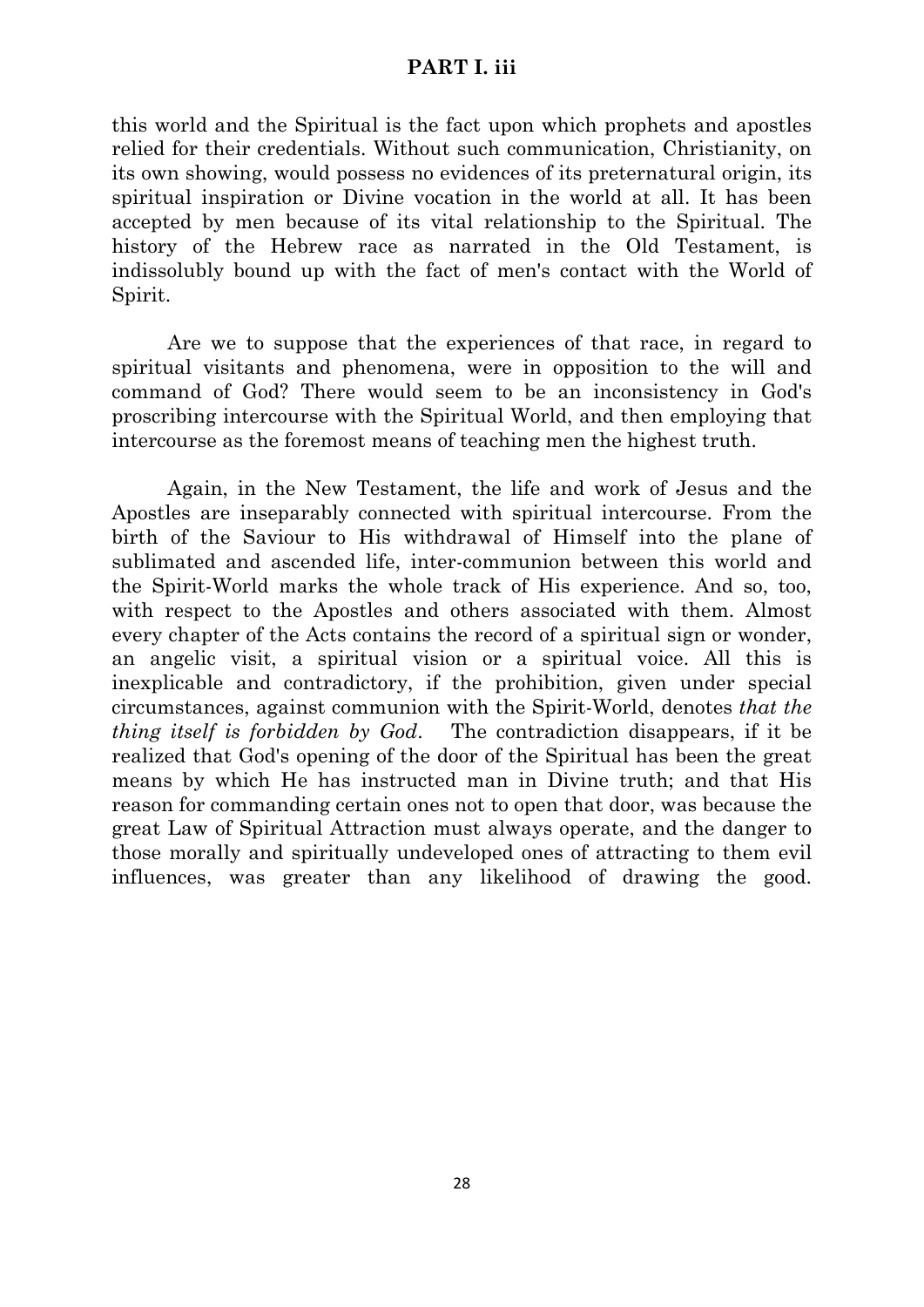# *IV. How can it be explained that many of the communications alleged to come from discarnate beings are unsatisfactory, misleading and untruthful?*

This is a question submitted by one who admits the possibility of communication between us and beings in Spirit-life, but rejects, as being wholly subversive of the main-principle of the Christian Religion, the "Diabolic" theory, viz., that all such communication is "the work of the Devil." The difficulty confronts him of accounting for the fact that some of the communications received are of the character he has described. The Questioner perceives how illogical is the position of those who accept the Christian Religion, and yet regard as incredible all communication between us and beings in Spirit-life. He is quite right. What, we ask, could be more inconsistent than to profess to implicitly believe that after death Moses, Samuel, our Lord, the saints who appeared to many in Jerusalem at the first Easter-time, and the Christian brother who visited St. John at Patmos—that these manifested themselves to, and conversed with, the dwellers on earth a few hundred years ago, but that since then such an occurrence has been an impossibility; nay! that the mere thought of it is an absurdity! We argue—if such things really did take place in Bible-times (and the credibility of the Gospel narratives is destroyed, if they did not), why can they not occur in the twentieth century? What was possible then is possible now. God's universe has undergone no change of constitution. If there be no intermingling of the life of the Spirit-World with the life of this world at all times, we have little or no grounds for believing that there ever has been such an intermingling. "As it was in the beginning, is now, and ever shall be." Those Christians who deny the present possibility of communion with spirit-beings are piously shocked if an Agnostic or a Materialist asserts that all the Bible-records of such contacts are "nonsense." But why be shocked? Those persons who take that position cannot consistently find fault with the Agnostic. He and they both account as incredible the thought of communion between the two worlds. He is the more consistent.

He says the thing itself is absurd; it never does, and it never did, happen. They say, of course, it happened long ago, for hundreds and hundreds of years; but it could not possibly happen now. Those were Bibletimes, and all was very different then from what it has been since. We are told that everything the Scriptures state concerning the contact of spiritual beings with men is reasonable, and on no account to be doubted; but that to acknowledge that anything of a like character could take place now is most unreasonable and incredible.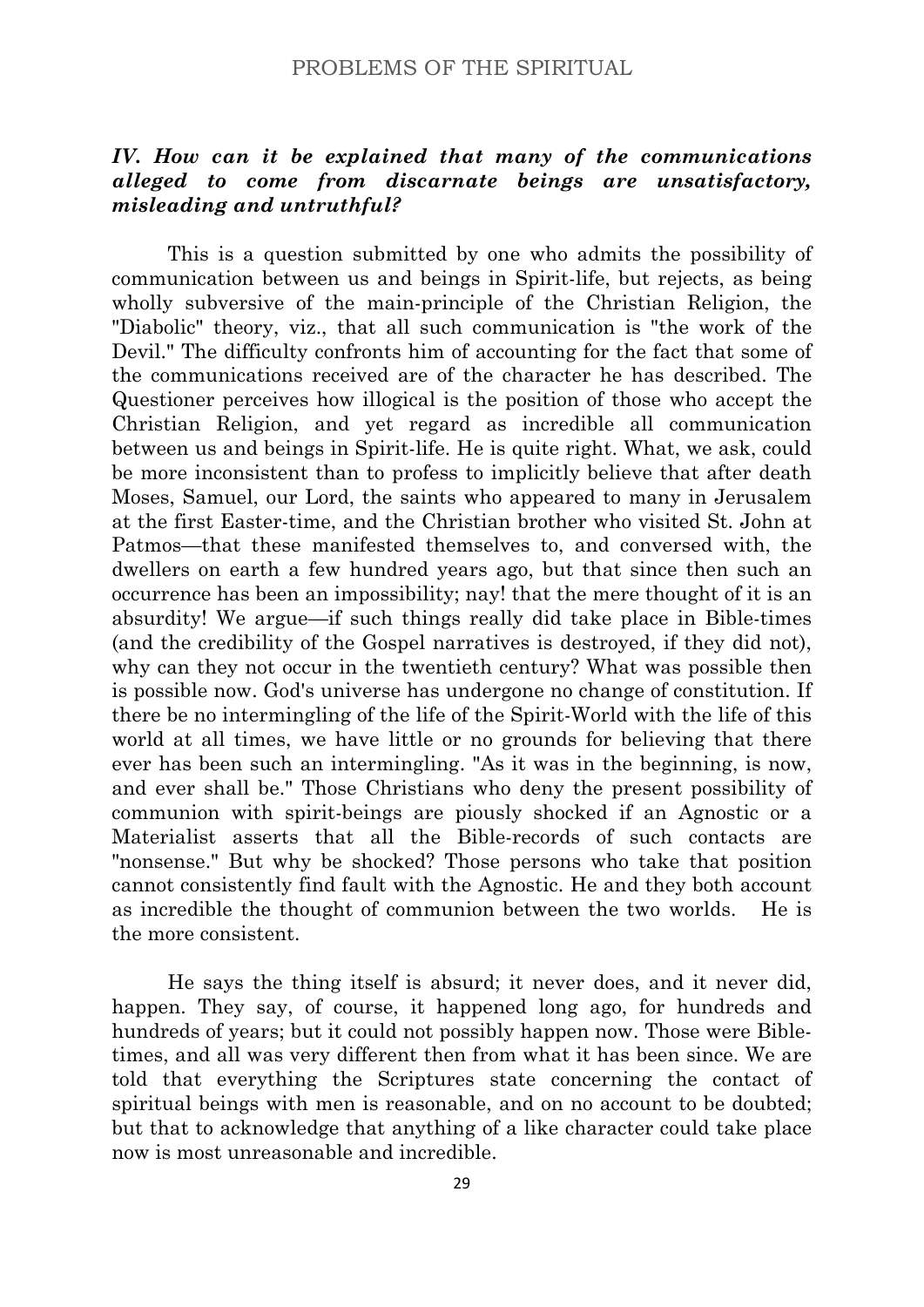# **PART I. iv**

Now do let us as Christians be logical! If communication between us and the Spiritual World be an impossibility at the present time, and has been so ever since the times of the Bible, then the Agnostic is right; we have no grounds for believing that it existed as that Book declares. Consequently, we must reject the Bible-accounts of Spiritual phenomena as fabrications. On the other hand, if such communication is a present-day fact, we have an assurance that the principle upon which the Christian Religion has been based is a *true* one. The good folk to whom we are alluding say—"We believe in the long-ago communication between the two worlds, *because the Bible asserts it was so*." "Quite so," we reply, "and this means that although you, of course, had no experience of these happenings, and have no means of verifying the statements made concerning them, you, nevertheless, unquestioningly believe in them?" "Of course, we do," is the rejoinder, "the *Bible* vouches for the facts."

Well, those who believe in a *present-day* communication between the two worlds have a far stronger case for their belief than have the ones who believe that such communication existed only in *the olden times*. In the first place, the testimony of the Bible in regard to intercourse with the Spiritual is very small, in comparison with the testimony which has been borne to the same thing apart from that Book. The Bible is a selection of writings brought together by a Church Council in a.d. 400, and constituted the Sacred Canon. The writings comprise the statements of a small body of persons who wrote at different times during a period covering many centuries. From the time of the closing of the Canon to the present moment, hundreds and thousands of writers have narrated their experiences of the Spiritual, as the Bible-writers did; and in a great number of instances the experiences of both classes of writers are coincident. The testimony borne by the men of to-day who have scientifically studied the phenomena of the Spiritual, shows how, point by point, the present-day phenomena resemble those of which we read in the Bible.

Moreover, we have an enormous amount of testimony from living persons who have had their experiences of spiritual things, and have never committed those experiences to writing. We ask, why accept the testimony of a few men who lived in "the hoary past," and account it most reliable, when an overwhelmingly greater mass of similar testimony, given subsequently and also at the present time, is rejected as unreliable and worthless? We have not one tithe of the evidence for the fact that intercourse with the Spiritual existed in Bible-times, that we have for the fact that it exists to-day. How absurd for any Christian to go to a non-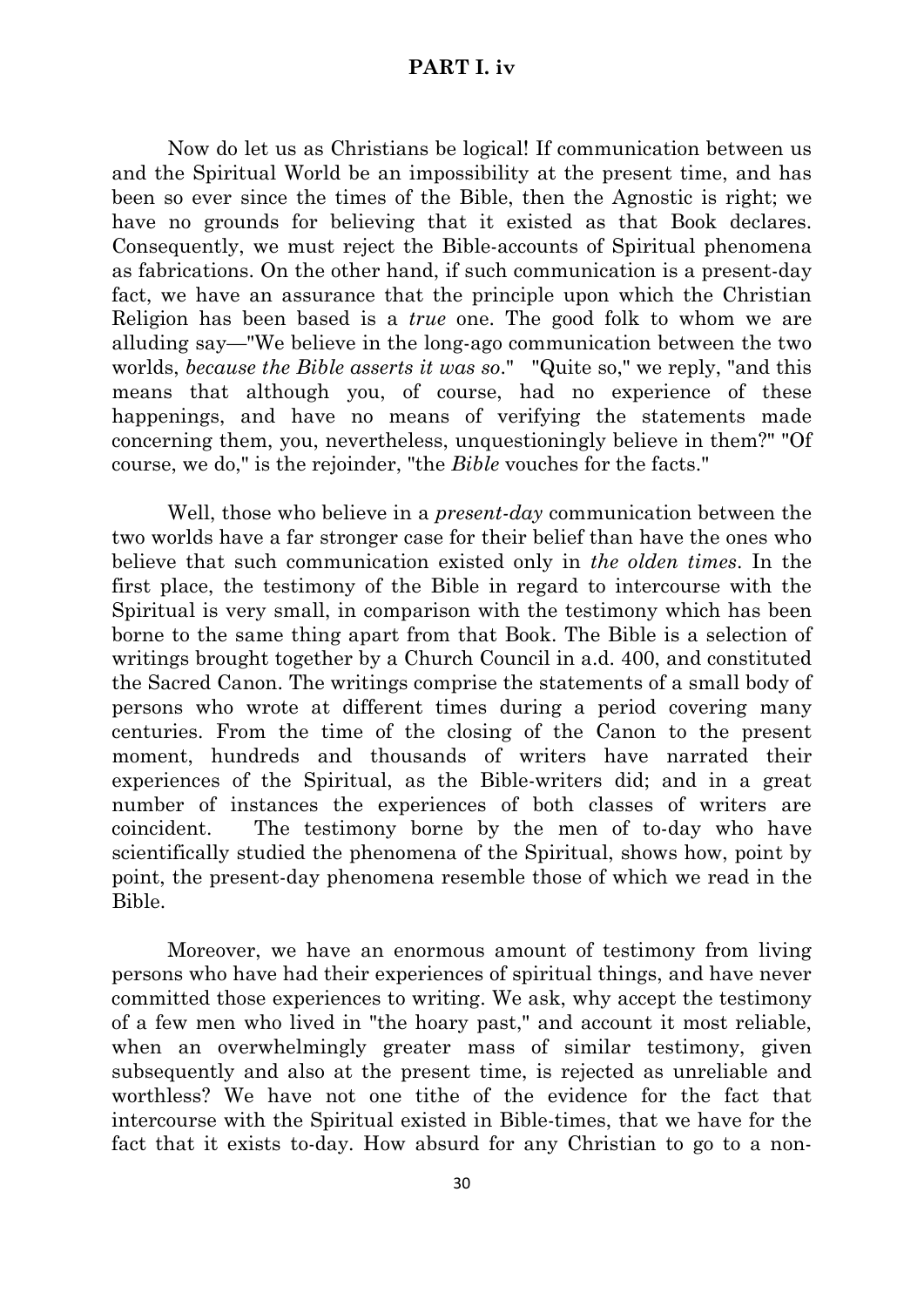believer and tell him that he must accept as absolute truth the statements of the Bible concerning spiritual happenings; and in the next breath to inform him that all present-day occurrences of the same order are naught but the outcome of distorted imagination!

In the next place, there is, of course, no possibility of verifying the statements of the Bible-writers. We cannot come into contact with the ones who had the spiritual experiences. We can simply take their word for what they narrate. The case for present-day spiritual intercourse is in a very much stronger position. There are numbers of persons living among us to-day—men distinguished in science and culture—whose word we should not dream of doubting; men whose experiences of the Spiritual have been similar to many of those of the Bible-writers. We can receive from their own lips the accounts of what they have experienced. And more still than this; it is possible for every open-minded enquirer as to the truth of Spiritual communion, to obtain for himself the proof that the door between the two worlds is still open.

The Questioner, therefore, as a Christian, is quite right in dissenting from those other Christians who say that it is a mark of piety to believe that Spiritual intercourse existed long ago, but that it is impious and foolish to think it can exist now.

But what perplexes many who acknowledge the fact of present-day intercourse between us and spirit-beings, is that the communications received are often of *an unsatisfactory character*. These communications do not come up to the preconceived idea of what they should be. Many have no conception of a spiritual being, except as an angel or a devil. It never enters the ordinary religious mind that there are millions in the Spirit-World who, for a while at least, are extraordinarily like the men and women in this world. "How absurd," say some, "to suppose that beings from the Other World should come to us and talk 'common-places,' or display ignorance and mental incapacity, or in some cases even tell lies!" But why should it be absurd to suppose this? We are inclined to think that the absurdity lies in expecting that, of necessity, all communications from discarnate beings must be of a high order and tone. We do not suppose that if the repentant robber who was crucified with our Lord, had appeared after death to persons in this world, as others mentioned in the Gospel narrative did—that his mental tone and conversation would have been of the lofty character of that of Moses on the Mount of Transfiguration. We believe it would have been the tone and conversation of one who had just learned the A. B. C. of higher thoughts and better life; and no more. We regard it also as bordering on the absurd, to suppose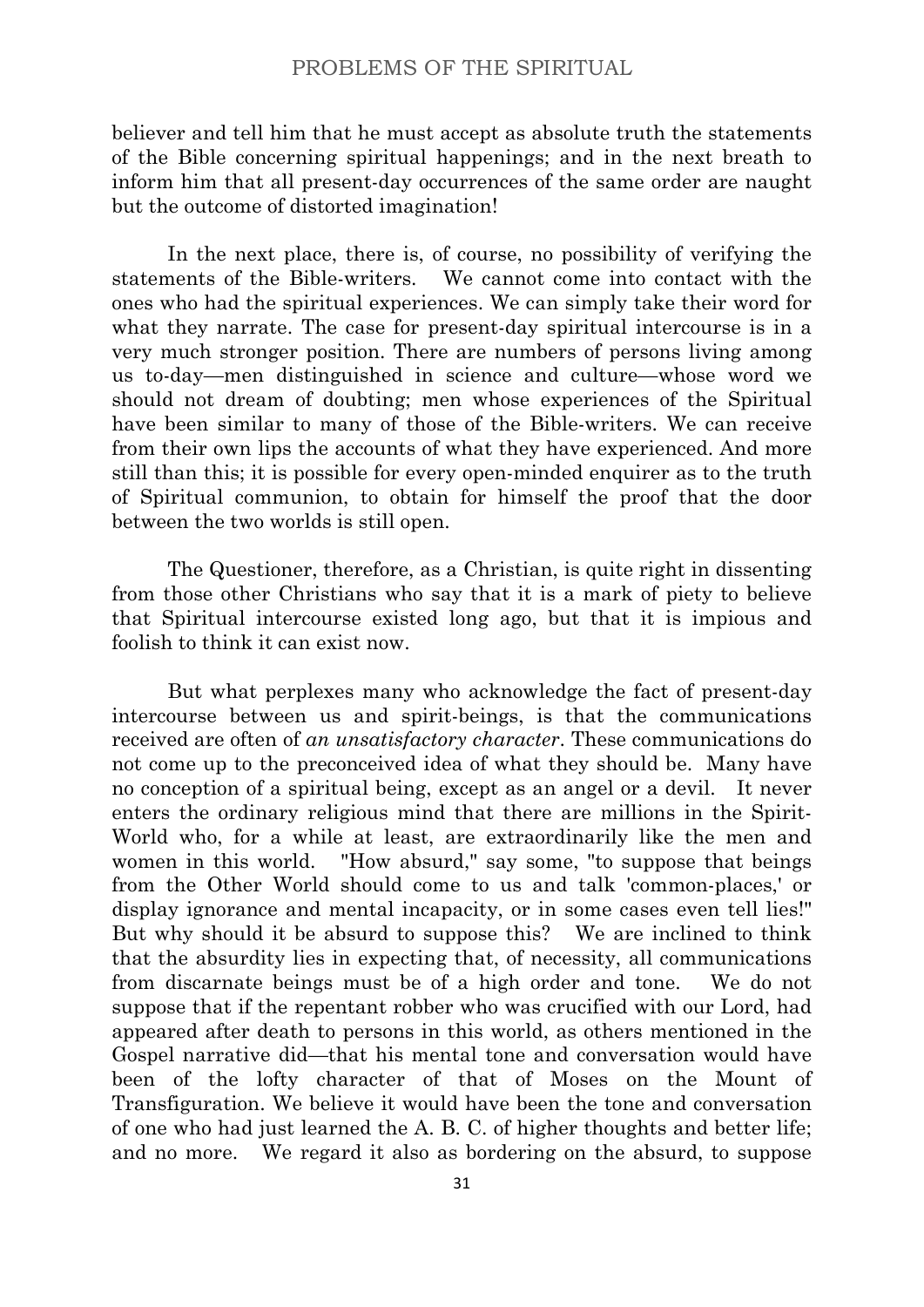#### **PART I. iv**

that the ordinary non-cultured and non-developed ones who depart this life, and afterwards manifest themselves to those left behind, should come with no traces of that which had previously characterized them. It is not reasonable. The idea is founded on a false notion of what is. The Bible itself and our knowledge of the laws of mind and being exclude such a supposition. The established order of things would be broken, if it were so; the connection between sowing and reaping, between cause and effect would be at an end.

Now, a very common notion concerning the Other World is, that in passing into it we undergo at once a complete change of mind, character and disposition. The one who in this life may have been very silly, very ignorant, or very morally and spiritually imperfect, is pictured as becoming soberminded, wise and virtuous, as soon as ever he crosses the threshold of Spirit-life. All frivolity and light-mindedness will instantaneously disappear, it is said, in that World where all is intense reality; all ignorance will cease in a light which reveals everything; and moral imperfection—well, that, too, will disappear with the physical body.

Of course, those who hold this view of the tremendous transforming power of Death on our being, regard this sudden acquirement of mental and moral excellence as only accruing to those who die in the condition of "saved souls." Death, they suppose, works a transformation in the case of the other class; but it is a transformation into a condition which is hopelessly and irretrievably bad. For the "unsaved" ignorant and sinful ones, Death gives the stereotyping touch for an endless Satanic life. It is an awful thought! a thought which makes one shudder; but it is an idea which hundreds of thousands of sincere men have attached to the Religion of Jesus, and labelled "Orthodoxy." Yes, and it is the thought which has caused many who acknowledge the fact of spirit-return, to account as a marauding force of the Devil those poor, earth-bound spirits who sometimes come to us, with all the disfigurement of a neglected past upon them; the ones who, although they have moved off the stage of the Temporal, are less wise, less good, and less spiritually-developed than we are.

Some of the truth-obscuring traditions of the past must be unlearned. Death is no Transformer of the inner being of anyone; nor does change of environment suddenly make a person excellently good or hopelessly evil. Death strips from off a man that physical vehicle through which for a while he expressed himself; but it does not alter him. It transfers him to another plane of life; but it effects no change in the bent of his will, the tone of his character and the nature of his desires. He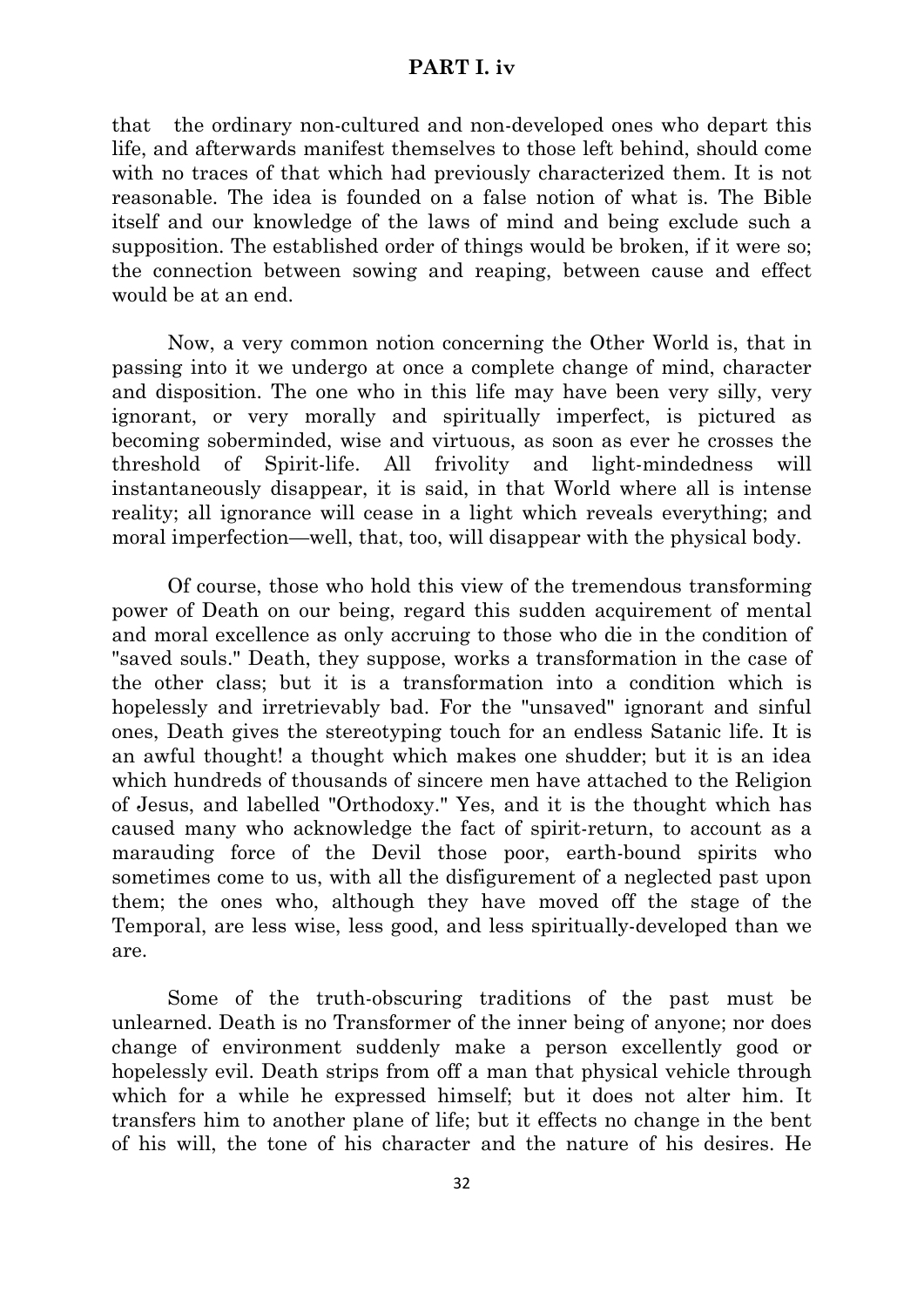commences his new phase of experience in the Spirit-World at precisely the mental and moral point he had touched when he left the earth-life. If in this world he was silly, or ignorant, or vicious, or un-spiritual, he will be so in the Other World; until the disciplining Love of God shall have worked its results, and the soul, previously unborn to the Divine, shall feel the thrill of quickening life, and shall set itself with the tide of spiritual being which makes for the upward and for God.

Yes, and the consequences of the past may be such, that only slowly and with difficulty can the mind be brought to hate the alienation, the shame and the swine, and to say—"I will arise, and go to my Father."

The believer in the Bible should have no difficulty in realizing that Death will not change the mind, the character and the disposition. The Samuel who appeared after death was the same in thought and feeling as he had been before he entered Spirit-life. His words spoken as a discarnate one were but the echo of what he had said when in the flesh. Departed Moses, too, in his converse with Jesus, at that rendezvous where beings in earth-life and spirit-life met, showed by the subject on which he spoke, that his discarnate mind was in the same groove as his incarnate mind had been long before. The Saviour, too, in those manifestations of Himself after He had passed out of the earth-life, showed, by the words He spoke to men and women who were privileged to see Him, that none of the characteristics of His beautiful mind and spirit had undergone change or modification. The first Easter greeting— "Mary!"—denoted that the bond of friendship and affection had not been broken. His words—"All hail!" "Peace be unto you," "I ascend to my Father and your Father"; His exposition of truth as He walked unrecognized with those two men on the road to Emmaus; His special appearance to St. Peter; His significant thrice-repeated question— "Lovest thou Me?" and His reiterated charge to that same Apostle—"Feed my lambs "—" Feed my sheep "—all showed that entrance into spirit-life had not altered *the Jesus Himself*. The old love, the old longing to lighten burdened hearts, the old desire to impart peace, the old passion to make men realize that God is their Father, the old yearning that they might understand truth, the remembrance of what had happened, and the principle which had dominated the whole of his earth-life—concern for others—all this remained unchanged in Jesus after death.

Years after this glorious Easter-tide of intercourse between the two worlds, a faithful servant of the Master wrote that he had "a desire to depart and to be with Christ." This statement of St. Paul has been taken by some to denote that Death will usher all believing souls into an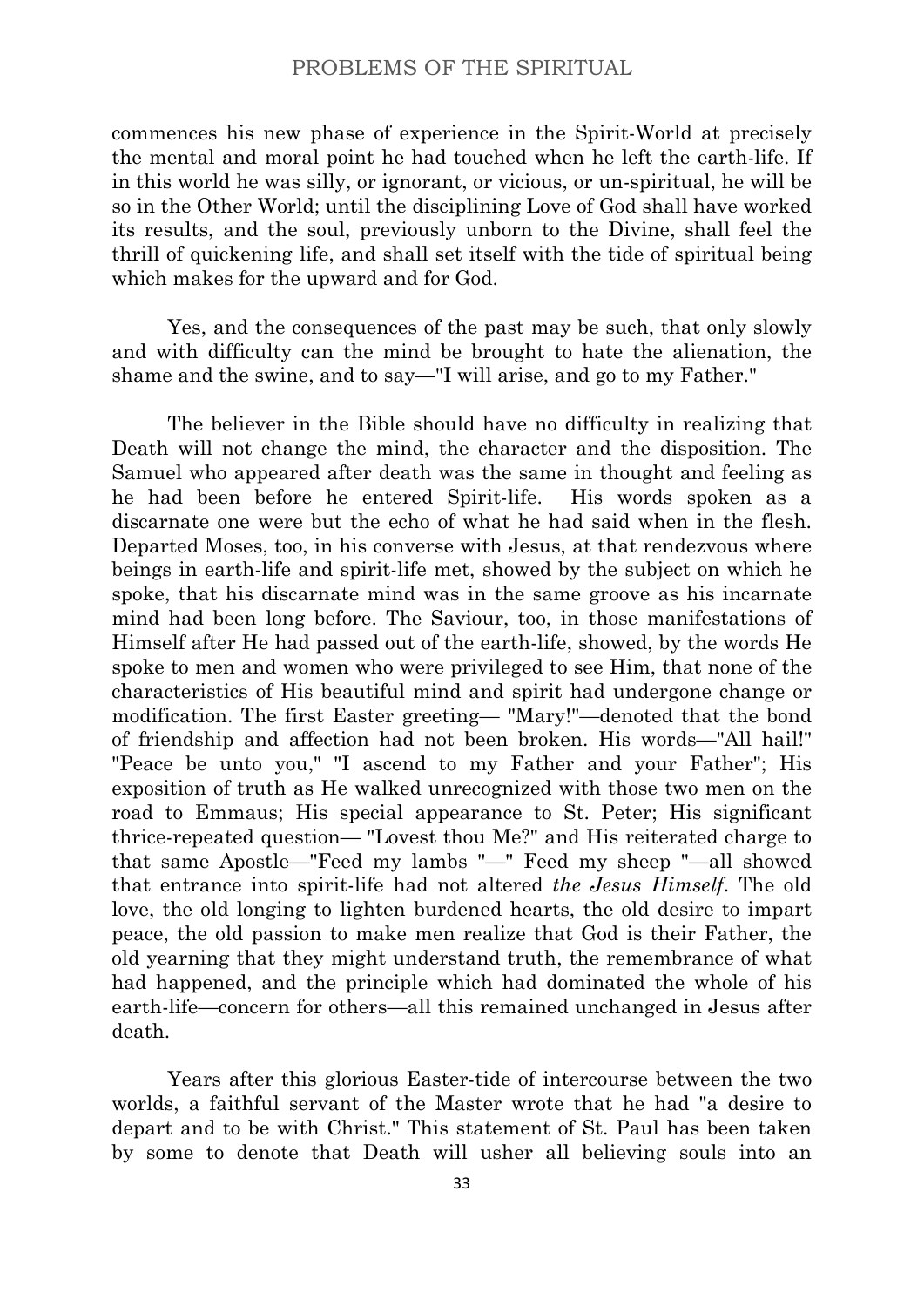#### **PART I. iv**

immediately-acquired condition of perfection. "Prayers for the Faithful Departed," say some, "are wholly unnecessary: they have reached the goal; they go *to be with Christ*; St. Paul said so." Well, we do not believe that non-developed Christians—the ones who are selfish, petty, bad-tempered and lack the sweetness of love—go at death to "be with Christ," in the sense in which the Apostle meant the words. St. Paul was of a very different class from such. But suppose they do! The robber who died on the Cross went that very day to be with Jesus in Paradise; but does that involve that that man, with his neglected and perverted past, in a few moments or a few hours, acquired perfection of mind and character? That St. Paul and other developed souls should go at death to be with our Lord is only the corollary of their previous life. It is only in accord with the Divine law that one reaps as he sows. It implies no transformation of being, in the act of dying. Mentally, morally and spiritually, such blessed ones at death become no more than they were. The changed environment does but afford them enhanced possibilities of adding glory on glory to their moral being, as their fuller life rolls on. St. Paul's expectation of being with Christ as soon as he should leave this life, was based on the fact that for him "to live (here) was Christ." In a word, then, the Bible teaches that no moral miracle is worked by Death, but that men and women on entering Spirit-life are what they were on leaving earth-life.

Now, if this truth expressed above be realized, there will be no difficulty in understanding why some of the communications received from the Other Side are unsatisfactory, misleading and even lying. Many attach to the utterance of a spiritual being an importance and authority which they would not dream of attaching to the utterance of any earthly speaker. But why? Do they not know that the World of Spirit holds men and women whose mental and moral conditions are just as varied as are the conditions of men and women here? There, are to be found good, bad and indifferent ones, some enlightened, others but partially so, and many, as yet ignorant of Divine truth, and irresponsive to the vibrations of goodness. These, are to be found those to whom cling the thoughts, instincts and tendencies which have been persistent in the earth-life. The physical body has been laid aside, but the character has been retained. The ones who have been debased, deceitful and untruthful on earth, possess the same predisposition and potentiality, until the judgments of God shall have awakened them to better things.

The closing words of the Canon of Scripture are no declaration of a vindictive God; but a statement of what *must be* under the inviolable law of Cause and Effect—"He that is unrighteous, let him do unrighteousness still; and he that is filthy, let him be made filthy still; and he that is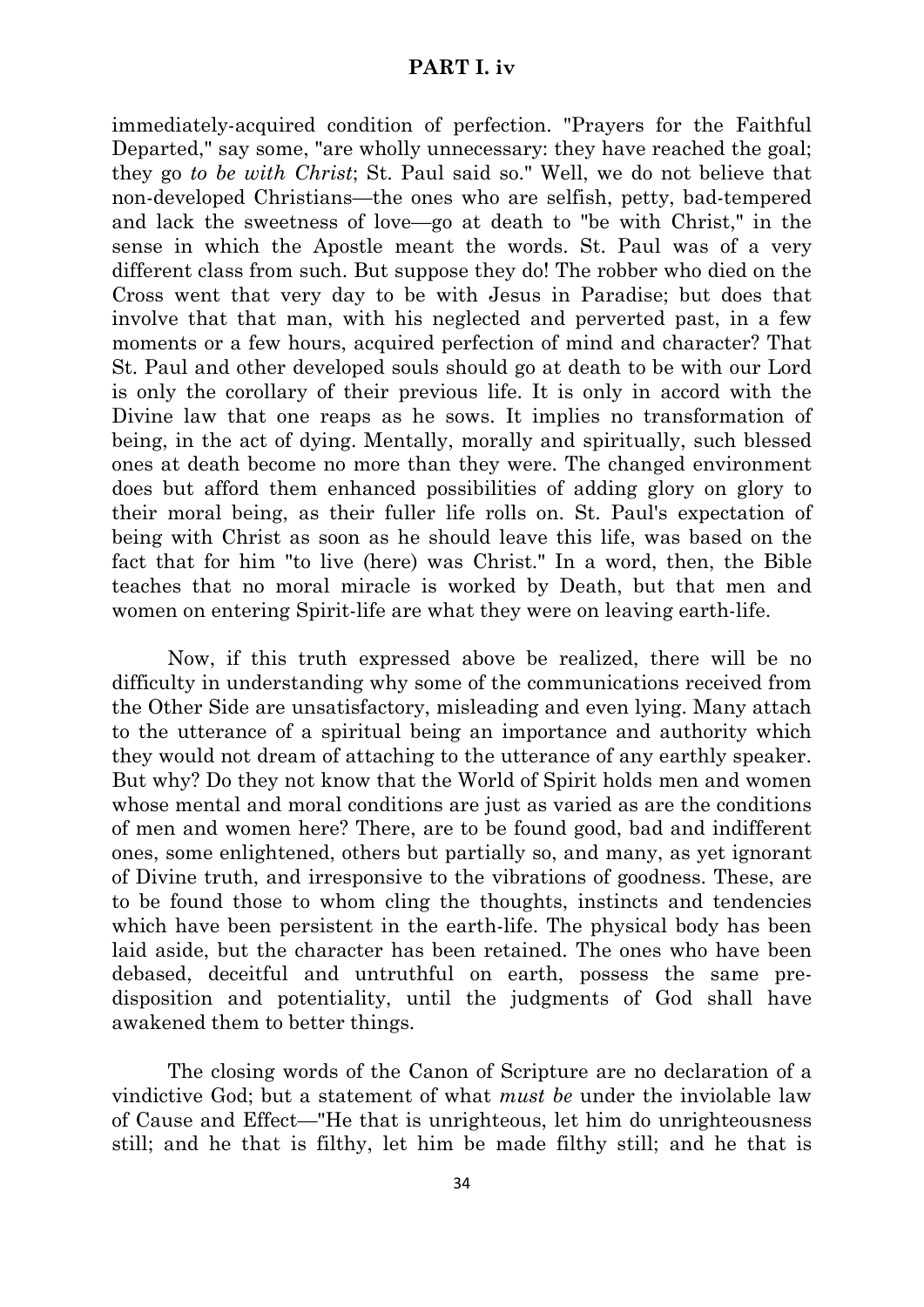righteous, let him do righteousness still." (Rev. xxii. 11 v. Revised Version.)

In the face of this truth, how foolish to treat any statement as authoritative and true, simply and solely because it comes to us from the Other World. And yet there are many who do so. If a communicating spirit should declare that the great verities of the Christian Religion are not to be believed, that, in itself, is quite sufficient in the case of some to cause those verities to be discredited. But that is a very illogical position to assume. The communicator may be an ignorant one, a deceiver, or a liar. In this world we come into contact with such persons, but we do not dream of accepting as truth all that they tell us, simply on the grounds of its being their *ipse dixit*. No, we exercise our judgment, and estimate the worth of any statement made, by giving due weight to the fact that our informant may be ignorant, misled, or untruthful in regard to the matter about which he speaks.

In just such a sensible way should we treat all communications which come to us from the Other Side. They may be true or they may be false. There are ignorant ones there; those who have carried their old habits and predispositions with them into spirit-life, and who still try to deceive, to lie and to mislead. Earth-bound, and not in tune with the higher life of the Spiritual, they find avenues open to them whereby they can re-establish their connection with the Physical. Are we to believe and to account as authoritative all they may tell us? Not if we be wise; not if we obey the injunction of that Apostle who had a personal experience of the Spirit-World, before he had severed his connection with the Physical World. (See 2 Cor. xii. 1 to 4 v.) He bade us beware of "*seducing spirits*." We must listen to the counsel of one—another Apostle of our Lord Jesus Christ— the man who saw and heard Jesus, Moses and a Christian fellowlabourer after their departure from this world. "Beloved," wrote he, "believe not every spirit, but test ( $\overline{Cov\mu\hat{a}\zeta\epsilon r\epsilon}$ ) the spirits whether they are of God.....Every spirit that confesseth that Jesus Christ is come in the flesh is of God; and every spirit that confesseth not that Jesus Christ is come in the flesh is not of God" (1 John iv. 1—3 v.).

Are we to suppose, if a spirit came to us and told us that God had commissioned him to be "a *lying* spirit in the mouth of all his prophets," in order to compass the physical destruction of a wicked man, that that spirit was speaking the truth? We should know at once that he was a deceiver and a liar; because for God to forbid lying and then to sanction and enjoin it, would be on the part of God a breach of the law of righteousness.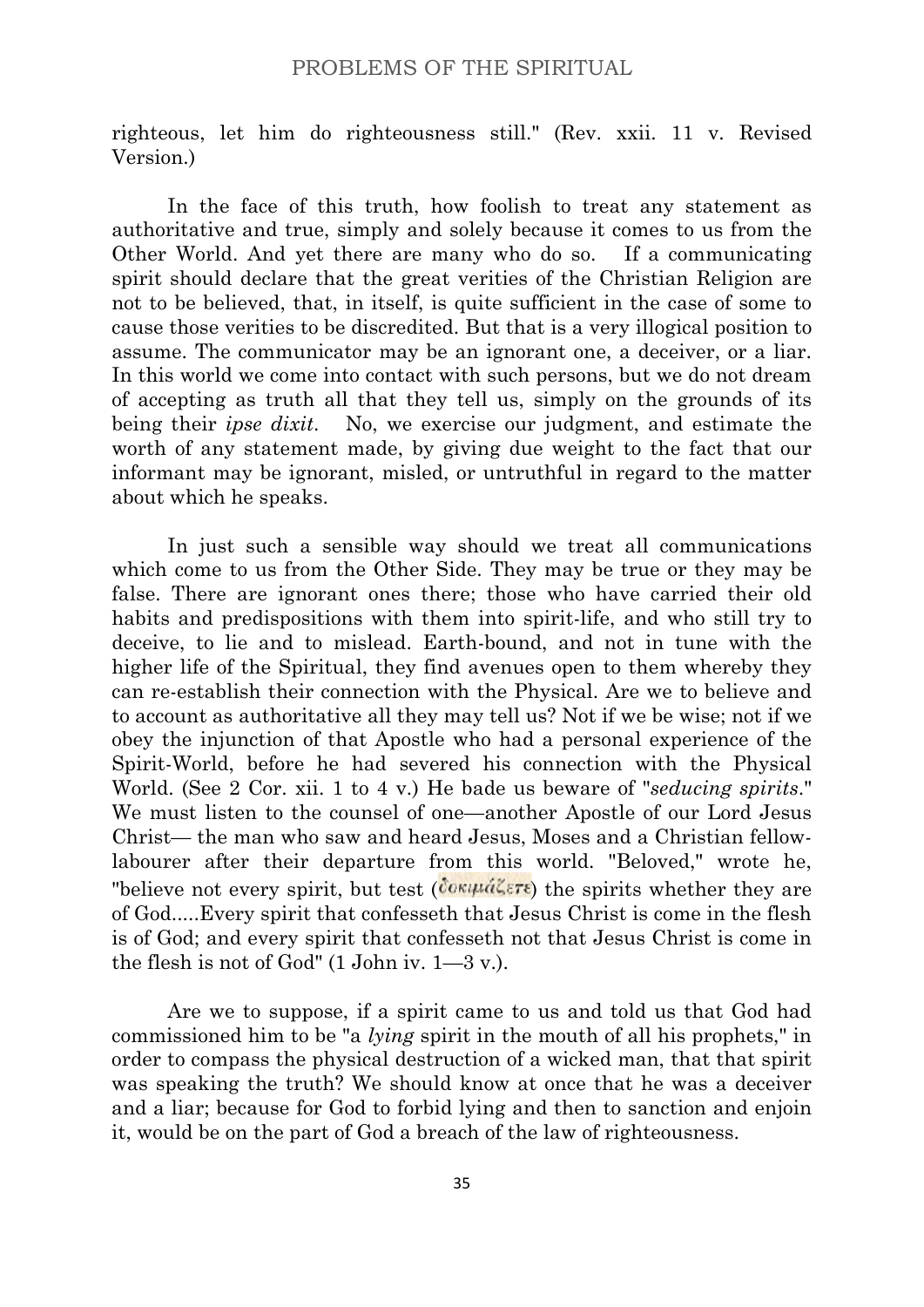#### **PART I. iv**

A personal friend of mine, who is clairvoyant and clairaudient and possesses great psychic power, and who is, moreover, a Christian and highly cultured, has received many audible and written communications from spirit-beings, of a high order, in the same way as the seers of old did. That person was one day much distressed and perplexed at being told by a spiritual communicator, that he (the spirit) had had no reason to alter or modify the views he had held in earth-life—viz., that the Christian Religion was not true. It seemed so incredible to my friend that a being in spirit-life should be ignorant of a matter which, if true, is of such vital importance to himself and others. "Surely," said he, "the statement of that spirit suggests the thought that the belief we hold may not be right! "Our answer is, that such a statement points to no conclusion of the Christian Religion being untrue; but only to the fact that one in spirit-life was still unenlightened in regard to higher truth; that the consequences of indifference, prejudice, ignorance and irreligion in this world, had blinded a poor soul in the Beyond to the Light of God as it is manifested in the Jesus Who here and there reveals it.

"A misleading spirit!" say some. "Yes," we reply, "if we who know the fuller truth let him mislead us. But not so, if we measure him by the Christ." The authority of the Jesus of earth-life, or the Jesus of Anastasislife, will be greater to us than the authority of any spirit who may come to us from Behind the Veil. We do not, in this world, surrender our faith, and alter our convictions of truth, at the bidding of an unenlightened and nondeveloped "casual" who may cross our path.

"A *devil*—that one!" say others. "No," we again reply, "only a poor soul living in 'the darkness without'; reaping the consequences of past neglect and wilfulness; not yet awakened to truth; not yet drawn to the Christ. Curse him not, though you count him an enemy. The cursing-age for those who believe in the Great Lover of human souls is fast passing away. Discourage his visits to you, if you be not strong enough to help him to God and light, or be weak enough for his ignorance to imperil your faith in Christian truth; but pray for him, tell him to pray; and tell him, too, that other spirits, wiser than he, grander and more developed than he, have come to some of us dwellers on earth from God's spheres of higher and highest Spiritual-life, to help us and uplift us; to tell us that the unattuned and un-Christlike soul cannot know the greatest truths of God, and that only as the soul of man is permeated with Love, and is brought thereby into union with the Christ Who is the Embodiment of Divine Love, can it know the all of Truth, and reach the destined end of being."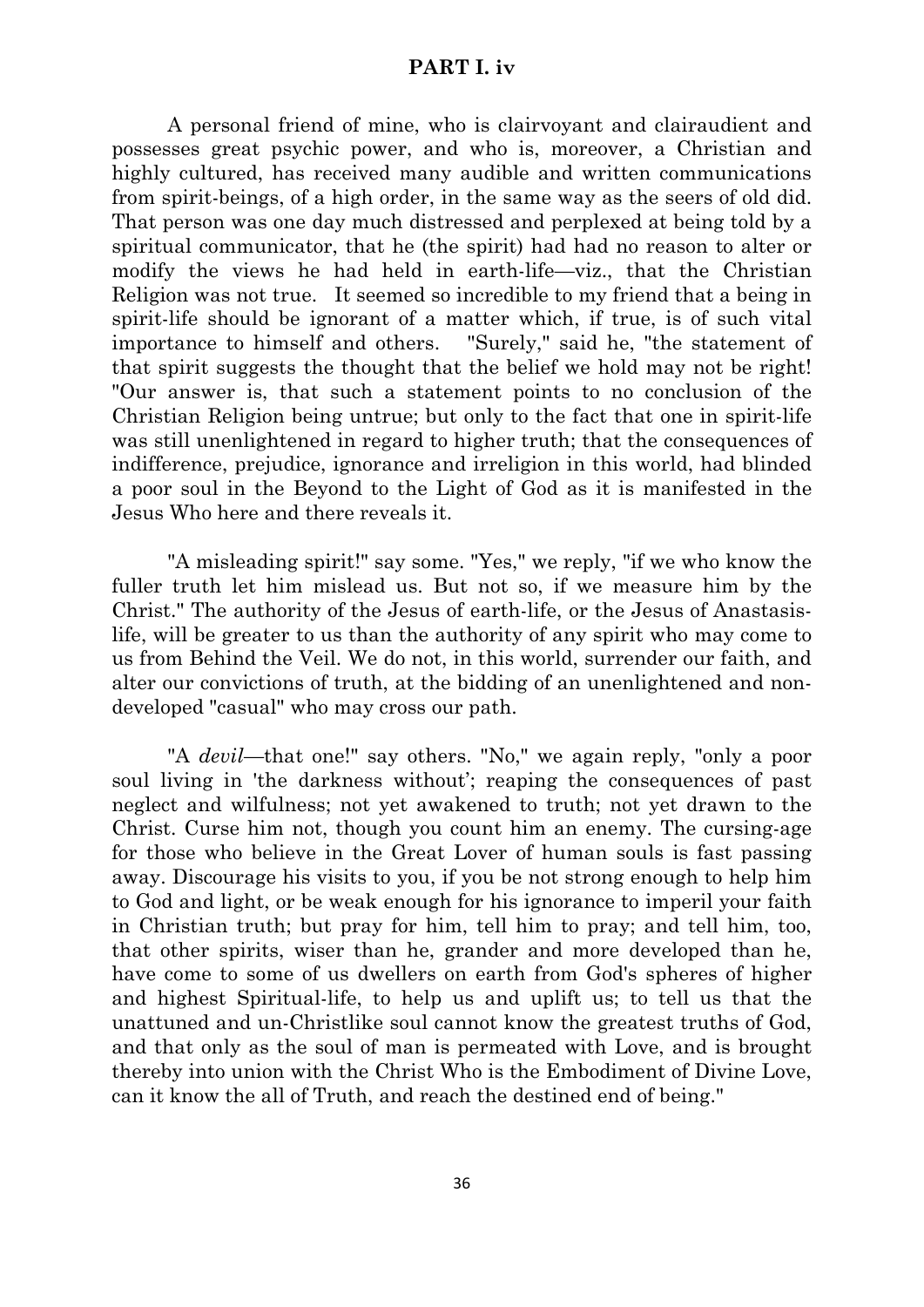# *V. Is there a danger in attending Séances, on the ground that at such meetings evil and deceiving spirits may be attracted?*

There is; and we have to consider more particularly the character of that danger and the conditions out of which it arises. The possibility of evil and deceiving spirits coming into communication with persons living in the earth-life has been discussed in the foregoing Article. It has been pointed out that the mental and moral condition of persons in the Spirit-World cannot be defined by the two terms—"good" and "bad." Between these two extremes there lie every conceivable type of mind and character. There are numbers of spirit-men and women, who may rightly be described as evil; though not in the sense of the popular idea that they are non-human beings; a malignant race distinct from humanity, and known as *demons*. They are evil in the same sense as those persons in this world are spoken of as evil, not when they are irretrievably bad, with no point whatever of goodness within them; but when in character and life they are more attuned to what is wicked than to what is good. We describe as evil the immoral, drunken and debased person, the one of low tastes and habits, the scoffer at Religion and virtue, and the one who finds a delight in lying, deceiving, and physically or mentally harming others. Not all of good has been extinguished in such ones, but the evil is predominant. There are beings in the Spirit-World of this description, who sometimes come to us. They are not devils; they are discarnate human beings who are undeveloped, unenlightened, and sufficiently morally bad to justify us in calling them "evil" spirits. We do not believe that they will everlastingly remain as such; we think they will advance. They are earth-bound in their ideas, their tastes and their seekings. They left the earth-life unfitted for the Spirit-life, and their instincts and longings gravitate towards the former rather than towards the latter. It is only in harmony with the better Theological thought of the present day, and with the recorded utterance of the Saviour as to "seeking and saving *the lost*," to think that the judgments of God will cause them to rise from this condition. Nay, further, we will venture to say that the reason why such evilly-conditioned ones as these are at times permitted to renew their relationship with the Physical, is that they, by the very experiences they obtain through such renewal, may realize the futility of remaining earth-bound, and have enkindled in them the desire for better life.

A person who possessed in a very high degree the gift of clairvoyance, once told me that often as he passed the open door of ginpalaces in London and elsewhere, he could see spiritual beings intermingling with the half-drunken men and women who were thronging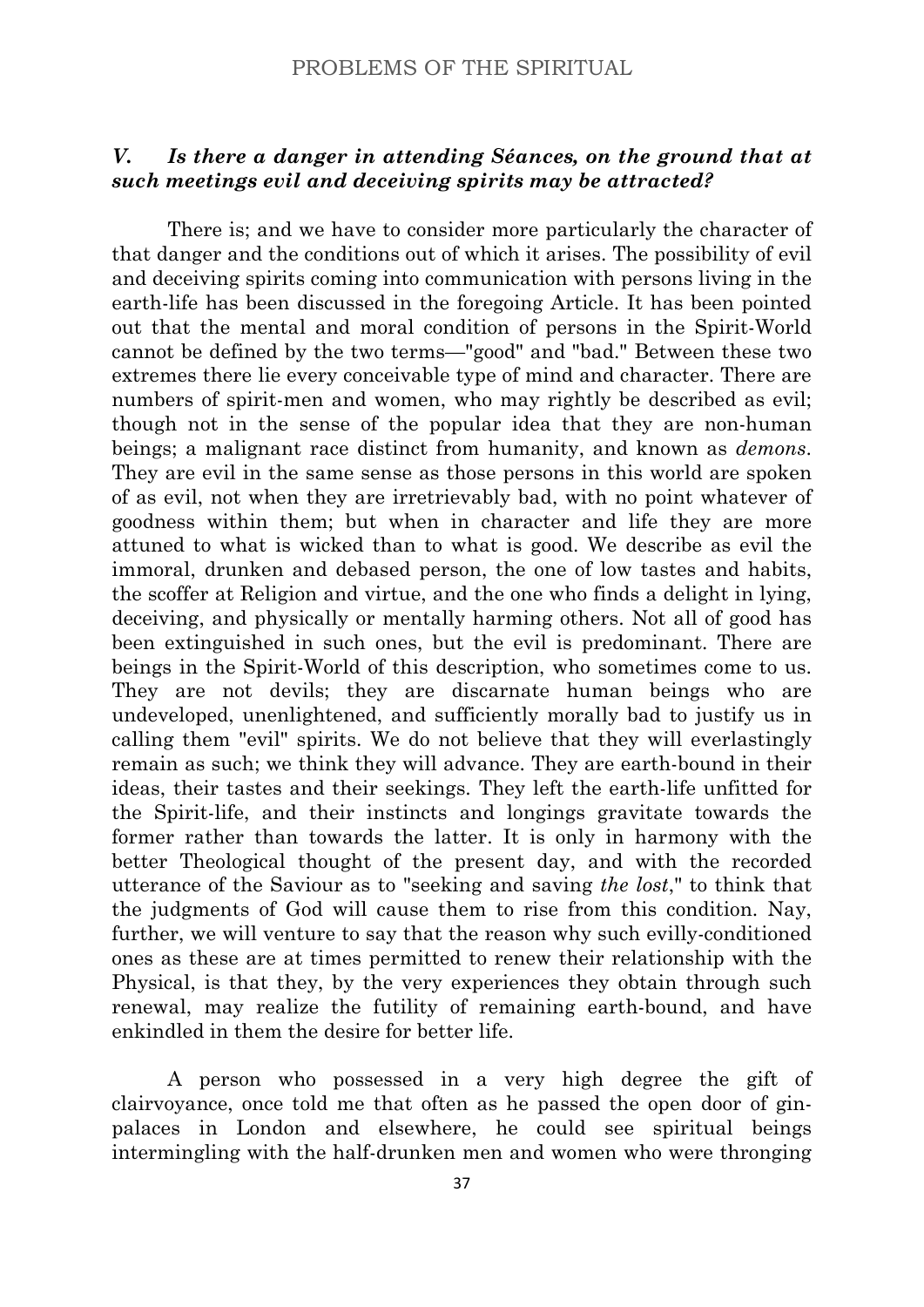#### **PART I. v**

the drinking bars. Why were those spirits permitted to be there? it may be asked. We may account for it in two ways. First, the great law of affinity the law which attracts like to like—was operating in regard to them. By their habits and mode of living while on earth, those spirits had moulded for themselves a certain character, and had so identified themselves with base things, as to make the taste and craving for those things the controlling power of their mind and the determining principle of their actions. While in the flesh, they had been drunkards and companions of the lewd and depraved. After death, they found themselves unchanged, except that the physical body, through which the perverted mind and will had expressed themselves, was gone. Earth-bound, and with, as yet, no desire for, or possibility of attaining, higher thoughts and higher experiences, they were drawn by an impulse, which they had no power or wish to resist, viz., to re-visit the haunts and associates connected with their past life of vice. As discarnate ones, they themselves are no longer able to indulge in the intoxication of the grossnesses and vices of the physical; but a certain satisfaction is derived from mingling with and inciting others who can still do so. After death they have gone, as it was said of Judas, "to their own place." The evil of two worlds meet in such a scene as we have just described.

The other way in which we may account for discarnate ones being allowed to re-associate themselves with evil physical surroundings, is as has already been suggested. It may be one of the means, one of the judgments of a Father-God, whereby His debased creatures may learn the folly, the futility and the horror of persisting in a course marked by the perversion of the mind and spirit. It may be one of His methods of bringing those wretched ones to see that no satisfaction, no sense of hope and restfulness can come to any soul until the thoughts have been averted from the evil and turned towards good. That beautiful parable told by Jesus justifies this thought. Those very experiences of the Prodigal which connected him with what was base, degraded and shameful, brought him at length to the point of wishing for better things, and of arising and going to his father.

Now, we have dwelt upon the fact of this law of being—this principle which operates, we believe, throughout the whole universe—viz., that "like" attracts like," because it is inseparably connected with all that may take place in regard to Séances. What is a Séance? It is a sitting on the part of persons for the purpose of obtaining communications from spirit-beings. What class of communicators will be attracted thereby? it is naturally asked. "Devils, only devils!" reply some, whose theology is characterized by a super-abundance of the Satanic element. "That is wrong, of course,"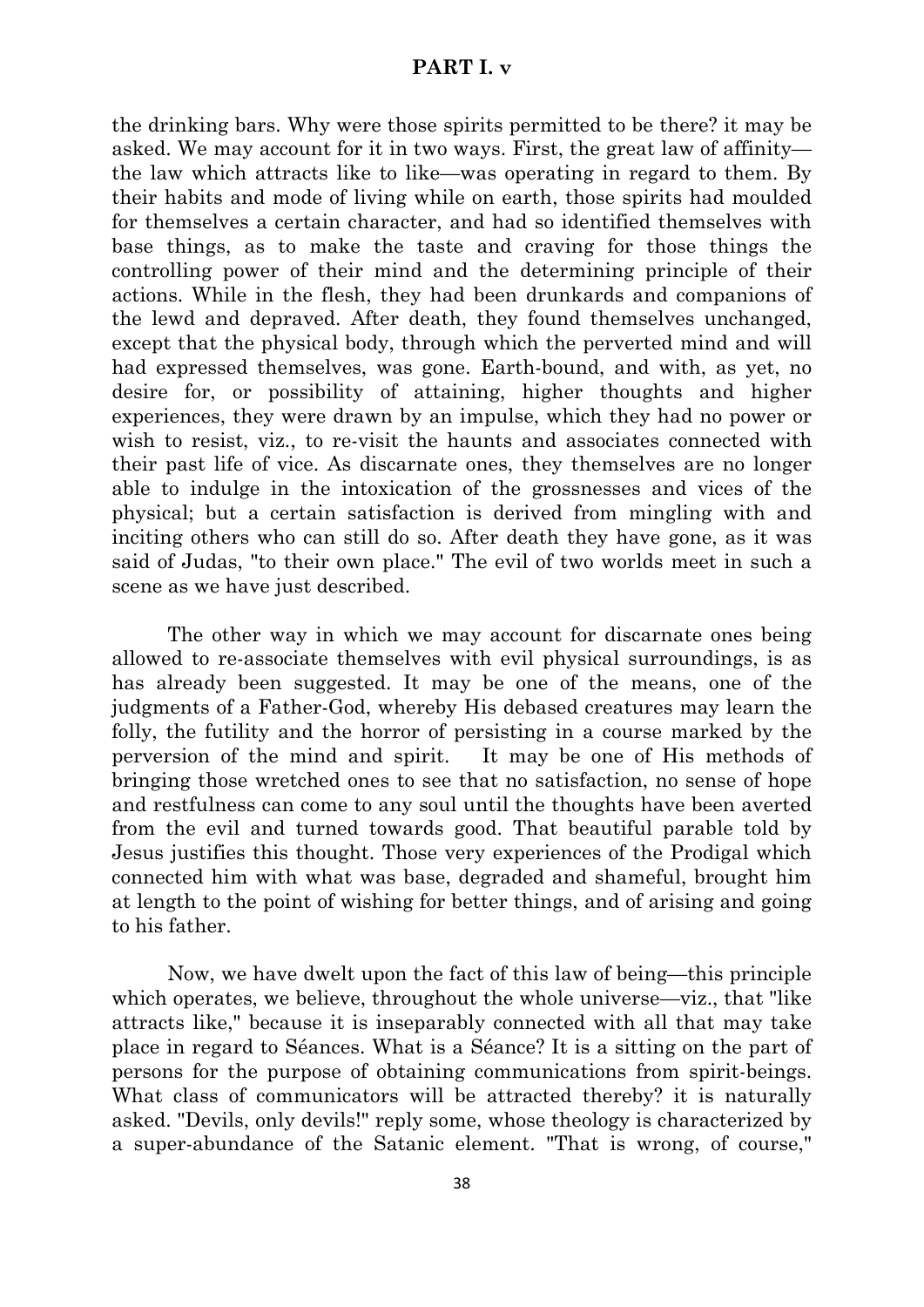rejoins the Questioner, "but will not such meetings attract evil and deceiving spirits?" We answer that that will depend entirely on the tone of the mind and the character of the sitters. "Like attracts like." At one Séance there may be drawn evil and deceiving spirits; at another, good and enlightening ones; at a third, mediocre beings who are neither very wise and good, nor very ignorant and bad; while at some Séances the good and indifferent from the Other Side may both alike make the effort to express themselves.

If the circle be composed of those who are frivolous, spiritually undeveloped and ignorant of higher truth, the spirits who will feel the attractive force, and will respond to it, if the door of communication be open for them, will be similar in mind to those who invite them. To look for communications of an exalted nature from *such*, is as absurd as it would be for a company of ignoramuses to invite another ignoramus into their circle, and expect the latter to enlighten them on subjects concerning which he knows nothing.

If the circle comprise those whose moral tone is low, and whose ideas and tastes are essentially of "the earth, earthy," the spirits who avail themselves of their mediumship will be of the same type as they are. It causes astonishment sometimes that spirits who come to a circle composed of irreligious, worldly-minded individuals, should say nothing but the barest commonplaces, and nought that has the stamp of spiritual knowledge and culture. "How incredible," says someone, "that a being from the Other Life should talk in *that way*!" "How incredible," we rejoin, "seeing his condition, that he could talk in any other way!" "Like attracts like." If you are able to diagnose the character and disposition of those who draw him to their midst, you will be able pretty accurately to diagnose *his* character and disposition.

Again, if the circle be made up wholly of those whose minds and lives are in tune with spiritual things, and who approach the subject reverently and prayerfully, the law of attraction will draw from the Other Side only those spirits whose minds are responsive to the minds of the sitters. They will be able to impart to us, not *full* knowledge of higher truths, but much which is in advance of our own knowledge. It will be in their power to guide, to cheer, to bless, and to stimulate us in our efforts to grasp God and goodness.

I have been present at many Séances of this description—held in the house of a friend, who has himself now passed Beyond the Veil. Those present were all devout and prayerful persons, and the meetings were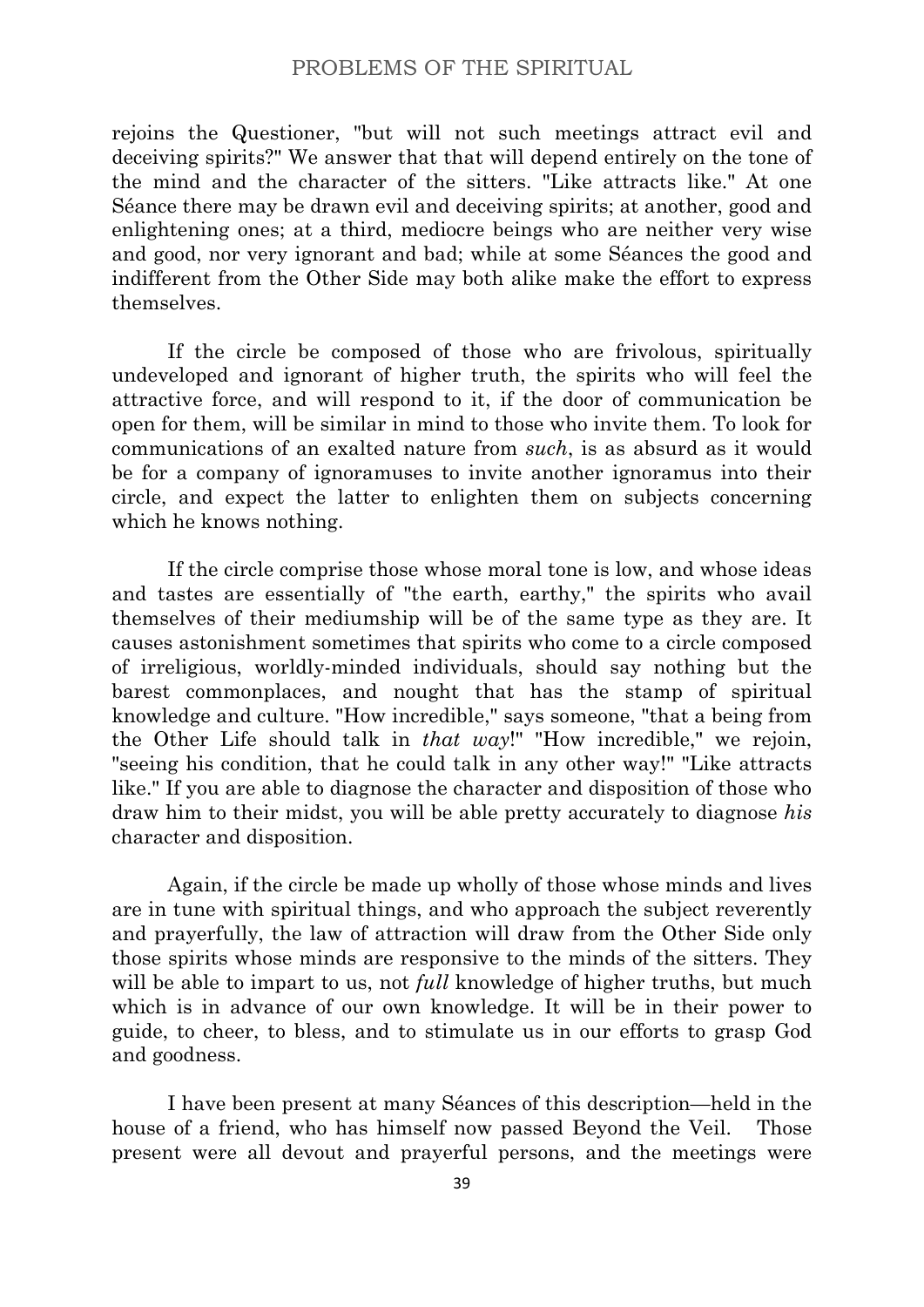#### **PART I. v**

always opened with earnest prayer that light and blessing might be vouchsafed, and that no undesirable or evil influence might be allowed to intrude. And what was the outcome? At those meetings I have seen the manifestations of spiritual presences, and heard from my friend in trancecondition (in which state I believe his mind to have been controlled by a mind outside himself) such thoughts and ideas and magnificent conceptions of life, as he, unaided, was unable either to think or express.

Again, at a Séance the sitters may exhibit dissimilarity in regard to mind and character. Some may be attuned to the drawing to the circle of good and developed spirits, while some may be an attracting power on nondeveloped and even evil spirits. What then? The result will be unsatisfactory. Confusion will arise. The presence of the spirituallyminded sitter or sitters in the circle may draw the developed spiritvisitant; but it will be difficult for him to express himself. The conditions will be unfavourable to his doing so. Another influence will be working against him. If, as regards the sitters, the predominating influence be on the side of the unspiritual, then the chances are that the Séance will be controlled by the lower class of communicators. The good control will have suffered a repulse.

We have been asked, again and again—"Do you recommend that anyone should attend Séances?" We answer—"Yes, if the circle be composed of good, spiritually-minded, prayerful persons—those who hold God in their life and are seeking for truth. Their combined influence will constitute an attractive force, and supply the conditions whereby the good in the World of Spirit may be brought into uplifting and helpful communication with us. But no; certainly not, if the circle be that of the unspiritual ones. In assisting in such circles, you will be but helping to open the door to the ones you do not want, and saying to the tramps and undesirables of the Spiritual World—'Come in and make yourselves at home!"

And lastly, if you possess, as Jesus and the early Christians did, the psychic power of "discerning spirits" (I Cor. xii. 10 v.), and by chance (or rather let us say by God's ordering) you meet a poor unrestful spirit, whom you invited not, but who has crossed your path because the chain of the past is holding him down to the earth-plane—oh! be like the Christ of Love and Pity; help him by letting him know that your prayer has gone up—the prayer that the light of the Holy Spirit of God may break in upon the darkness of an alienated mind, and that he may see, as God's beckoners to him, the Harbour-lights of higher Spheres.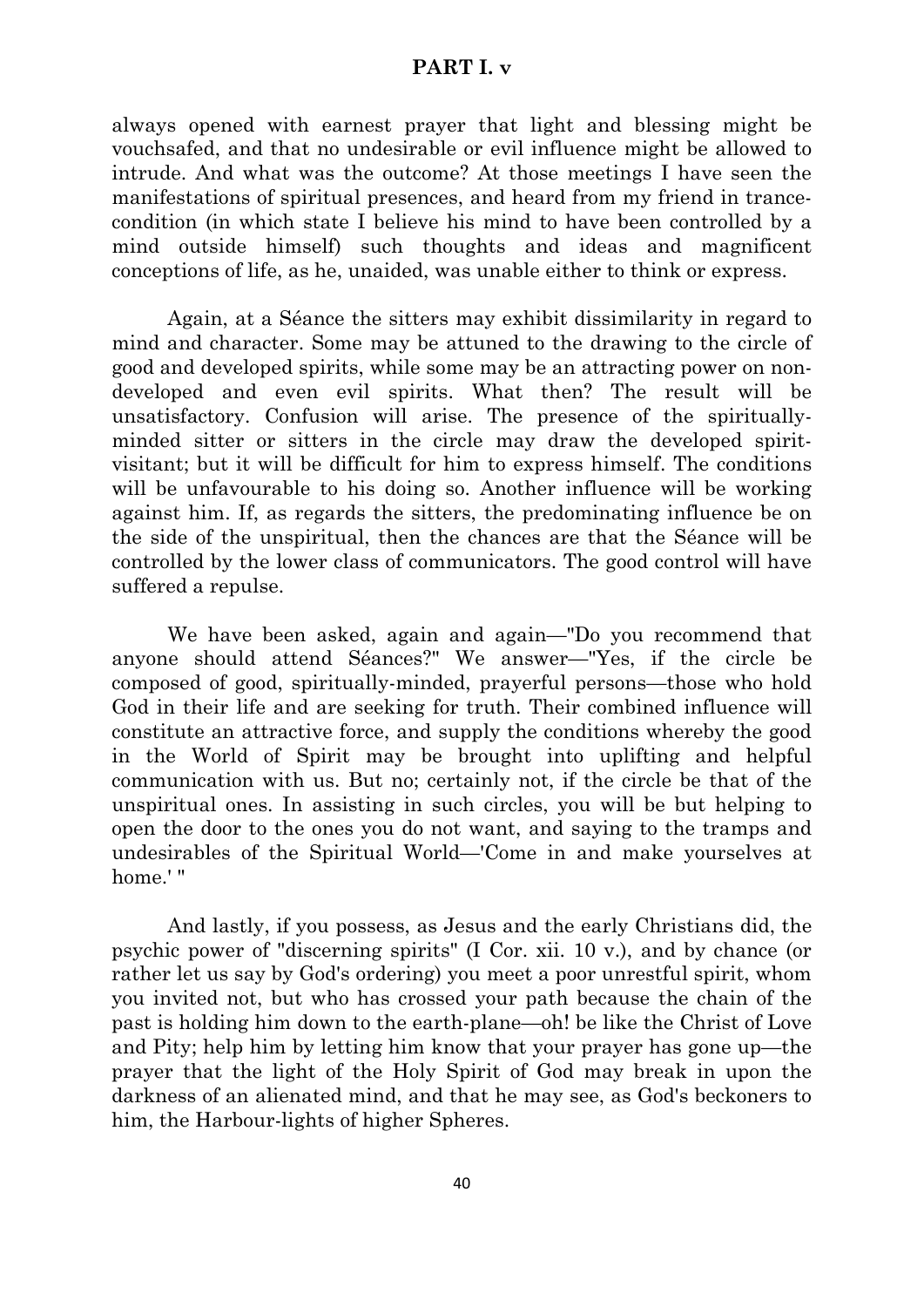# *VI. Will the relationships which have existed between persons in this world be maintained in the Life Beyond?*

That, in our opinion, will absolutely depend upon whether there existed, as the basis of the earthly relationship, the principle of Spiritualattraction, or Affinity. There can be no union between soul and soul, in the World of Spirit, apart from this. Dissociated from the Physical and from all the considerations of the Physical, the only bond of connection between spirit and spirit must be spiritual. Now, many of the relationships connected with the earth-life are not founded on this spiritual basis. They spring from the Physical, and never rise beyond it. In this world, persons are often so connected with one another, that the spirit-self of the individuals comes but little, or not at all, into the relationship.

Take some of the instances which are presented in regard to the Marriage-tie. Two persons, we will suppose, from a consideration merely of money, or social position, or expediency, or fleeting fancy, enter into the relationship of man and wife. The essential part of them—their spirit, with all its powers of love and sympathy—may but little, perhaps not at all, be called into play in the transaction. In regard to them, there may be no conjunction of spirit with spirit, mind with mind, and heart with heart. The man married the woman only because he wanted a wife, and she was socially and physically eligible. The woman married the man because her position and status in the world would be advanced thereby.

Such a relationship, we believe, will not be perpetuated in the Life Beyond. Those two persons, there, will not stand in the relationship of wedded beings. Death, which launches us into a World where spiritual activities are everything, will remove from them the causes out of which their earthly relationship arose; and devoid of the spiritual basis of union, each will be no more to the other than any other spirit might be. It was due to the Sadducees' failure to perceive that the only lasting bond of union must be a *spiritual* one, that prompted them to ask our Lord, "In the Anastasis, whose wife shall she be of the seven? for they all had her." (Matt, xxii. 28 v.) Christ's reply to them was no declaration that the relationship embodied in marriage, if based on the *spiritual* union of two beings, would not be perpetuated in the World of Spirit. He did but enunciate the principle, that no earthly marriage, contracted merely from considerations of the mundane (in the case in point, to raise up seed to a deceased brother), could possibly, in the Life Beyond, constitute the bond between spirit and spirit. "In the Anastasis," said Jesus, "they are as the angels of God in heaven," *i.e.* they are *spiritual* beings; they live in the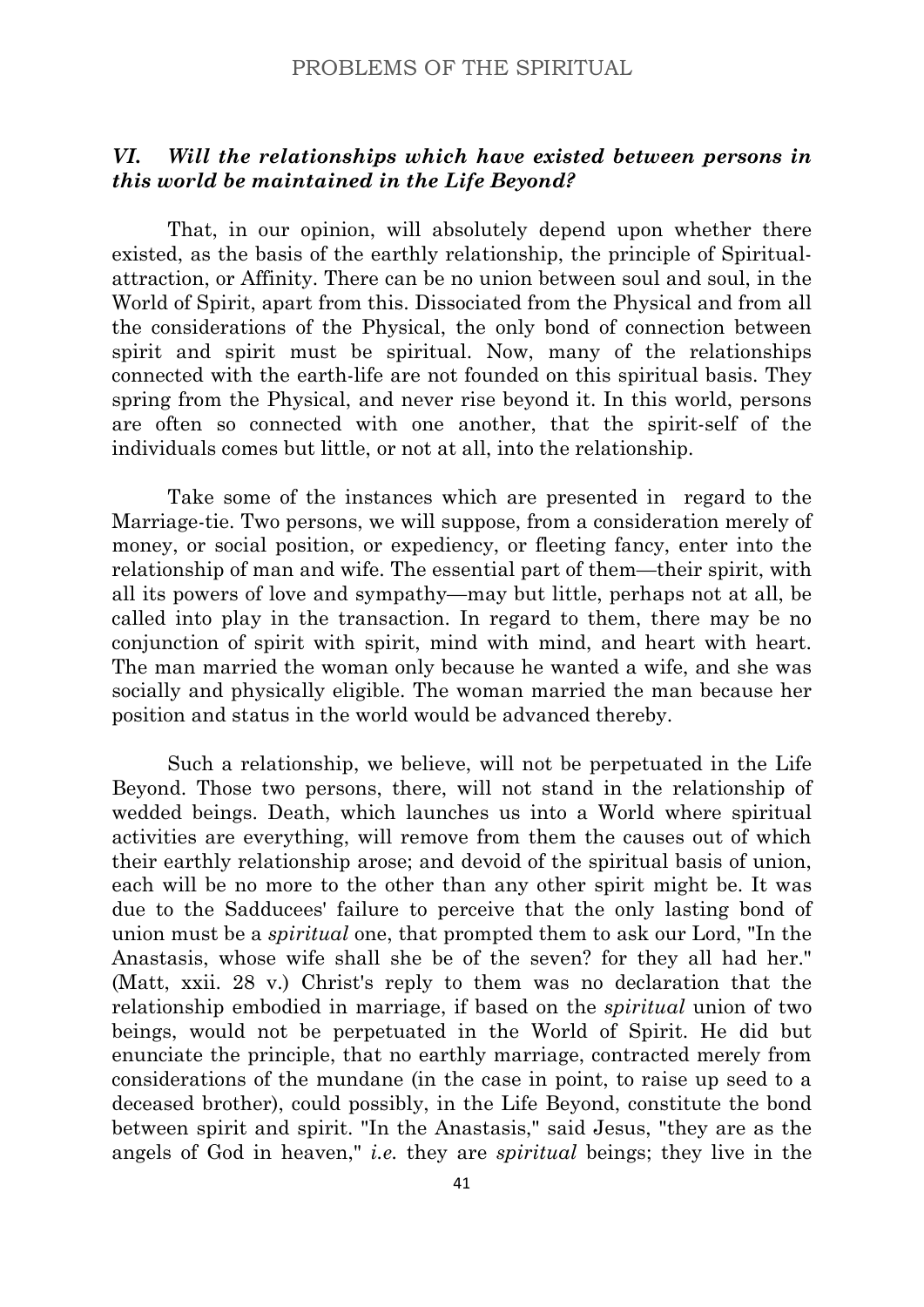#### **PART I. vi**

environment of the Spiritual. "They neither marry, nor are given in marriage." The Physical will be superseded; no merely physical tie which linked two persons on earth will constitute their bond of union hereafter. Soul must be wedded to soul, or the earthly relationship will be broken by the disrupting hand of Death. Spirit in tune with spirit is the only basis of relationship Beyond the Veil.

It may be asked—Will, then, the Marriage-tie be dissolved at death? Will those who have been connected in this life, stand disconnected and unrelated to each other hereafter? We think, not; if the earthly relationship was the outcome of, or has led to the development of a spiritual affinity. The relationship which has maintained mutual love and sympathy and has caused the spiritual force of the one being to energize towards the other, will not cease to exist with dissociation from the Physical. If that relationship be founded on the spiritual within us, its continuance is assured; because our spirit-self and its energies and powers are not impaired by physical dissolution.

The husband and wife, whose souls have been in tune in the earthlife, will not, we believe, be unrelated in the Life to come. The spiritual interaction set up will not stop at the incident of Death. Conjoined on earth, by an indestructible principle, they will gravitate to each other in the World of Spirit. The Physical and the considerations of the Physical will have disappeared, but the spiritual union will remain intact. In that Life the relationship created in the earth-life will become intensified and consummated. Those spiritually united souls will still be the nearest and dearest to each other. Like the Master, Who loved all, but *specially* loved St. John and the family at Bethany, each of those two spiritually-married souls will be more closely allied to the other, than either can be to any other spirit. In the light of such a thought, how significant and beautiful becomes the earthly relationship of Marriage to mutually loving ones! "Till death *us do part*," says the Prayer-Book. Nay—"Till our death enhance and spiritually consummate the bond for ever."

Take the case of a man or a woman who may have been twice or thrice married. Will all those persons who were the earthly partners of one having had such an experience, stand in the relationship of husbands, or wives, to that one, in the Hereafter? We think, not; for the reason that it is only the highest degree of spiritual affinity that can constitute spiritual marriage, and that, we believe, can only exist between a soul and one other soul.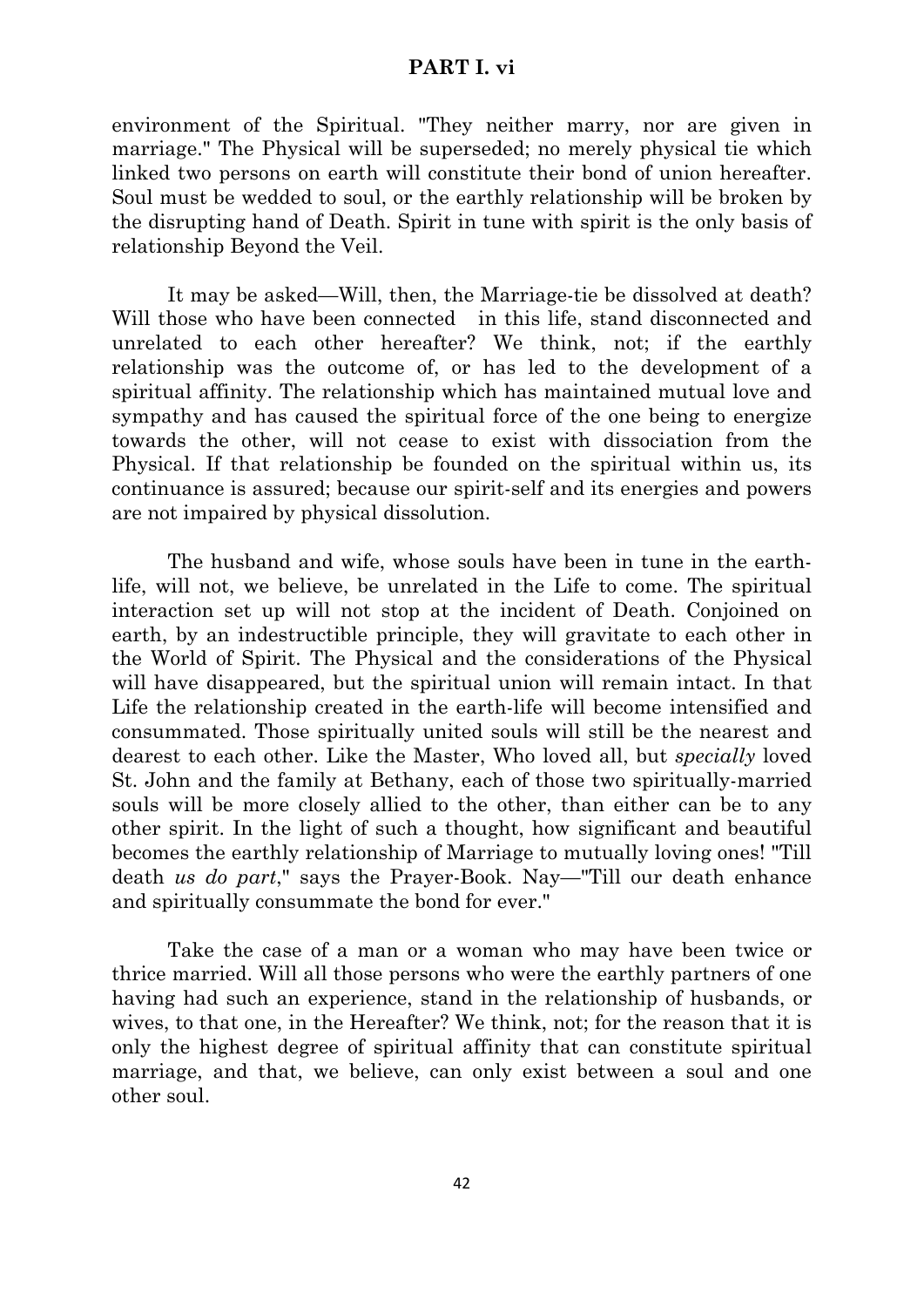The reason, we take it, why Christianity, as God's higher revealment of truth, discountenances Polygamy, is that earthly Marriage was intended to prefigure spiritual Marriage. A developed soul will love and must love other souls; aye, all souls; but there can be but *one* soul between whom and itself the closest affinity and sympathy can exist. The man and woman who have stood to each other in the earthly relationship of husband and wife, will, if there has been a real soul-union, stand in that same relationship in Spirit-life. Those whom God hath thus spiritually joined together will not be put asunder because the physical conditions of their union are removed. But it will not be so, apart from this union of soul. Without this intermingling of spirit with spirit, this spiritual attracting force exerted by the one on the other, these two persons may stand altogether unrelated in the Life Beyond. The contact there may be no more than the contact which each may have with souls not known during earthlife. In a World of spiritual reality, the wedded couple of earth, unlinked in spirit, may find themselves in divergent spheres of life and interest.

Apply this to the case of the one who may have had *several* wedded partners. In the World of Spirit, whose wife will the woman be who on earth had two or three husbands? Whose husband will the man be who had two or three wives? The question affects a large section of mankind the polygamist, and the man who has married more than once. "They neither marry, nor are given in marriage," said the Christ. The earthly sense of marriage will have been obliterated; the Physical concomitants of union between being and being will have disappeared; but the connection of soul with soul will remain. Every spirit, we believe, will be short of full development, and will not have fulfilled the design of its being, until it has found, and has been united to, that *one* other spirit; its spiritual mate, its complement, its *alter ego*. And they twain become one.

Did there exist between the man and one of the women to whom he was wedded on earth that spiritual affinity, that mutual attraction of ego to ego, that union of essential being? If so, the relationship will not be dissolved by death. In the Beyond, they will be spiritually-wedded souls. The bond between them, although in the past associated with the Physical, was not dependent upon it. It had its roots in the Spiritual and it must remain. The spirit-man may still love those other souls who in earth-life had stood in the relationship of wife to him, but his love for them will be different from the love he will hold for the one between whom and himself there subsisted this soul-union. The latter will be his spirit-partner. The earthly marriages, unbased on any union of souls, will have been annulled by Death; while the relationship which was rooted in the spiritual will be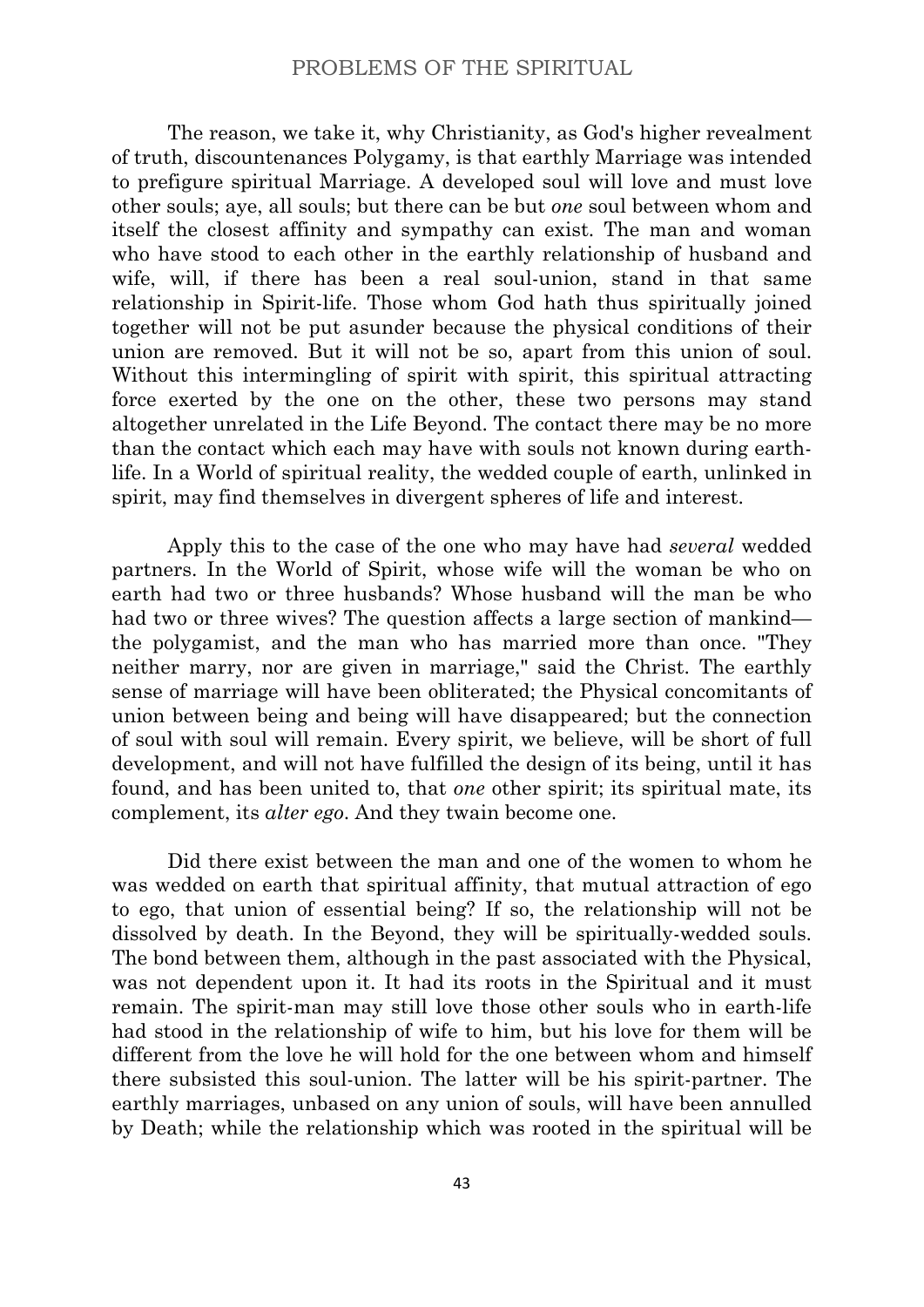#### **PART I. vi**

continued. That soul-linked husband and wife of earth, will be the spiritual husband and wife of the Beyond.

And what has been stated above in regard to the relationship of Marriage, appears to us to apply to all other earthly relationships. It may be asked— Will a father and mother, when they have passed into Spirit-Life, stand in that relationship to the ones who in earth-life were their children? Will the relationship of brother and sister and other familyconnections be maintained hereafter? Will not all ties of consanguinity disappear in an environment in which everything pertains to the Spiritual, and nothing to the Physical? We reply, It will depend upon whether the earthly relationship did, or did not, bring about soul-relationship and affinity.

The mother, for instance, whose soul goes out to the undeveloped soul of the little child who is subsequently snatched from her by Death, will certainly, we think, stand in relationship as mother to that child in Spirit-life. But, it may be urged, there could be, in such a case, no affinity between the soul of the mother and the soul of the child. The child died with its soul undeveloped; there could be no response on the part of the child's soul to the soul of the mother. Quite so, for a while at least. But the soul-vibrations of love from the mother on earth can reach and affect the developing soul of the child Behind the Veil. Those vibrations, projected into an atmosphere pulsating with Love, will produce Love. The spiritchild will feel that love. Its soul will respond to it. As it spiritually advances there will be inborne upon its consciousness the fact that the soul-force of an unknown *mother* is enwrapping it. A longing for that mother will arise; an expectation of union with her; a praying that this may be gratified. We can picture the rest—can we not? A ministeringspirit leading a child-spirit towards a newly-emancipated woman-spirit. No word of explanation, no introduction! A look, a thrill, on the part of woman and child. Their souls have recognized each other. The relationship of earth has not been broken: the mother and child are re-united as such.

The other earthly ties of relationship, also, which make a person a brother, a sister, a lover, a friend, will not, we think, be obliterated in the Higher Life. If between that one and the other to whom he or she stands related there exists the touch of soul with soul, the tie will be maintained. The earthly relationships, which in Time have ennobled and sanctified human lives and drawn spirit to spirit, are destined to play an important part in the experiences of Eternity. In the World of Spirit, the maintained and spiritually accentuated ties which knit husband and wife, lover and lover, parent and child and friend and friend, will be found to be the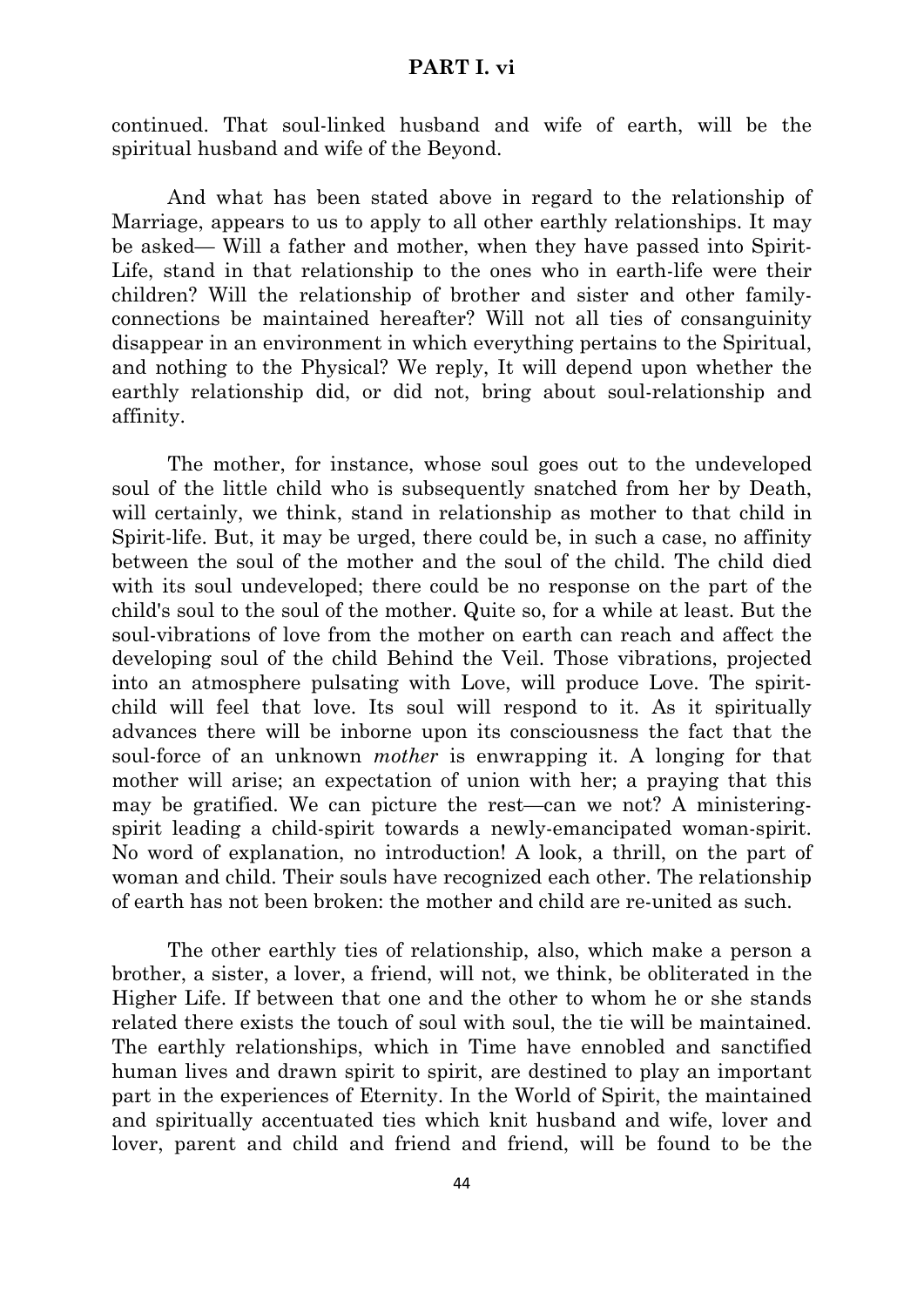Divinely appointed means by which the mighty principle of Love will the better energize in the human soul, attuning it for its highest and closest communion with the Father of Love.

It may seem a daring statement to make, but we believe that many a husband and father, many a wife and mother, whose relationship with partner or children has drawn forth and combined the forces and sweetness of souls, will hereafter stand higher in the attainments of Love and better adapted for God's Heaven, than many a canonized saint who in cell or cloister has divorced himself from the relationships of life. Love in a human soul will develop into *self*-love, apart from the reciprocal touch of other souls. And the relationships of earth, we believe, which effect this reciprocal touch, are Divinely appointed to remain. Will there, then, be some in the After-Life whose earthly relationships with others may cease to exist? Yes, alas! we think so. There are, for example, unfatherly fathers and unmotherly mothers, in regard to whom the only tie subsisting between them and their children is a *physical* one. They begat them: nothing more. No spiritual bond links them and their offspring. Death, we think, will snap, once and for ever, that merely physical connection. There will remain nothing, in the Beyond, which can constitute a linking of the spirit-self of the parent and the spirit-self of the child.

The work of the Church of England Waifs and Strays Society and Dr. Barnardo's Homes reveals the fact that there are such fathers and mothers.

Now, whatever may be the possibilities of repentance, amendment and development hereafter, in the case of such parents, they will not evade the inviolable law of God, that "whatsoever a man soweth, that shall he also reap" (Gal. vi. 7 v.).

Earthly parents who have never realized, nor sought to cultivate the *spiritual* bond between them and their children will reap the consequences. In the Spirit-World they will be short of an experience and a joy which they might have had. An earthly relationship might have blossomed into a heavenly relationship. But it did not do so. Hereafter, the thrill and delight of spiritualized fatherhood and motherhood will be an impossibility to them. The mercy of God may cause them to develop, at length, into blessed souls; but for eternity they may be short of what they might have been, had the earthly relationship been sanctified for the development of the spirit. They may experience an "everlasting *damnation*," which means an everlasting loss. For ever, they may be spiritually less developed than they might have been: a department of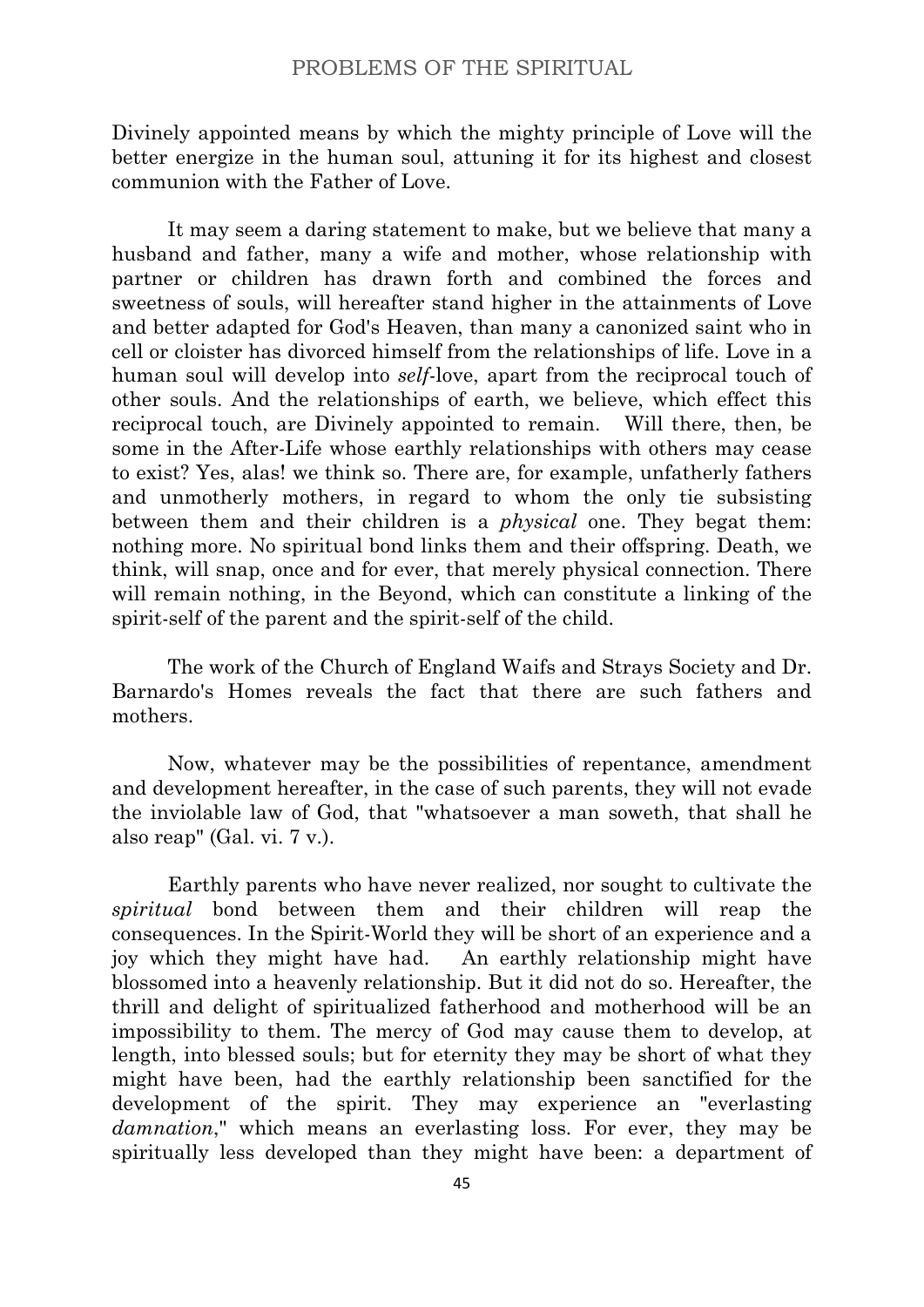## **PART I. vi**

their being may remain unopened. They may see the spirit-children of others clasped in the arms of their spirit-parents; but no spirit-child is held in their embrace. The son or daughter, born to them on earth, may meet them and be known to them; but that one may be no more to them than any other stranger-spirit. The sense of relationship, unbased upon the spiritual, will have gone.

On the other hand, a beautiful and comforting thought suggests itself. It is this; that many a soul, in the Life Beyond, may not, until then, realize the full possibilities of higher being, in finding the satisfaction of the yearnings of the spiritual nature, and the answer to the intuitions and aspirations of love. There are persons, capable of so loving another, that an earthly marriage-relationship could only be to them the starting-point of an indissoluble spiritual union in Life hereafter.

But how many persons are there who never meet, in this world, the one between whom and themselves there is this touch of soul with soul. If, by chance, they met that one, there may have been all sorts of worldly considerations why their lives did not become conjoined. What of them? What of the gentle, loving, Christ-like woman who longed for, but never knew, a true man's love? What of the good man, a department of whose soul remained undeveloped, because no woman-soul had loved him above all others? Will such persons never know the joy of loving *one particular* soul and of being loved by that soul, in a way which transcends all other possibilities of love? In the World Beyond, will no true spiritual mate complete the being of such a man or woman? We believe that such persons, capable of so spiritually loving, although denied in this world the fulfilment of their spirit's longings, will meet in the Hereafter their kindred spirit. Somewhere, in the great Universe of Spirit, there is, we think, the alter ego, the complemental soul, for each loving, though mateless, one of earth. Only will the purpose of God have been fulfilled, we believe, when "they twain shall have become one"; when those alter egos, drawn to each other by the irresistible force of spiritual attraction, shall have met, and combined in the highest relationship of spiritually-wedded souls.

Again, there are many women who, while possessing all the capacities for true motherhood, have never become mothers. A keen disappointment is felt by them; a craving of their spirit has not been answered; great resources of their nature have not been drawn upon; no being has stood to them in the relationship of child.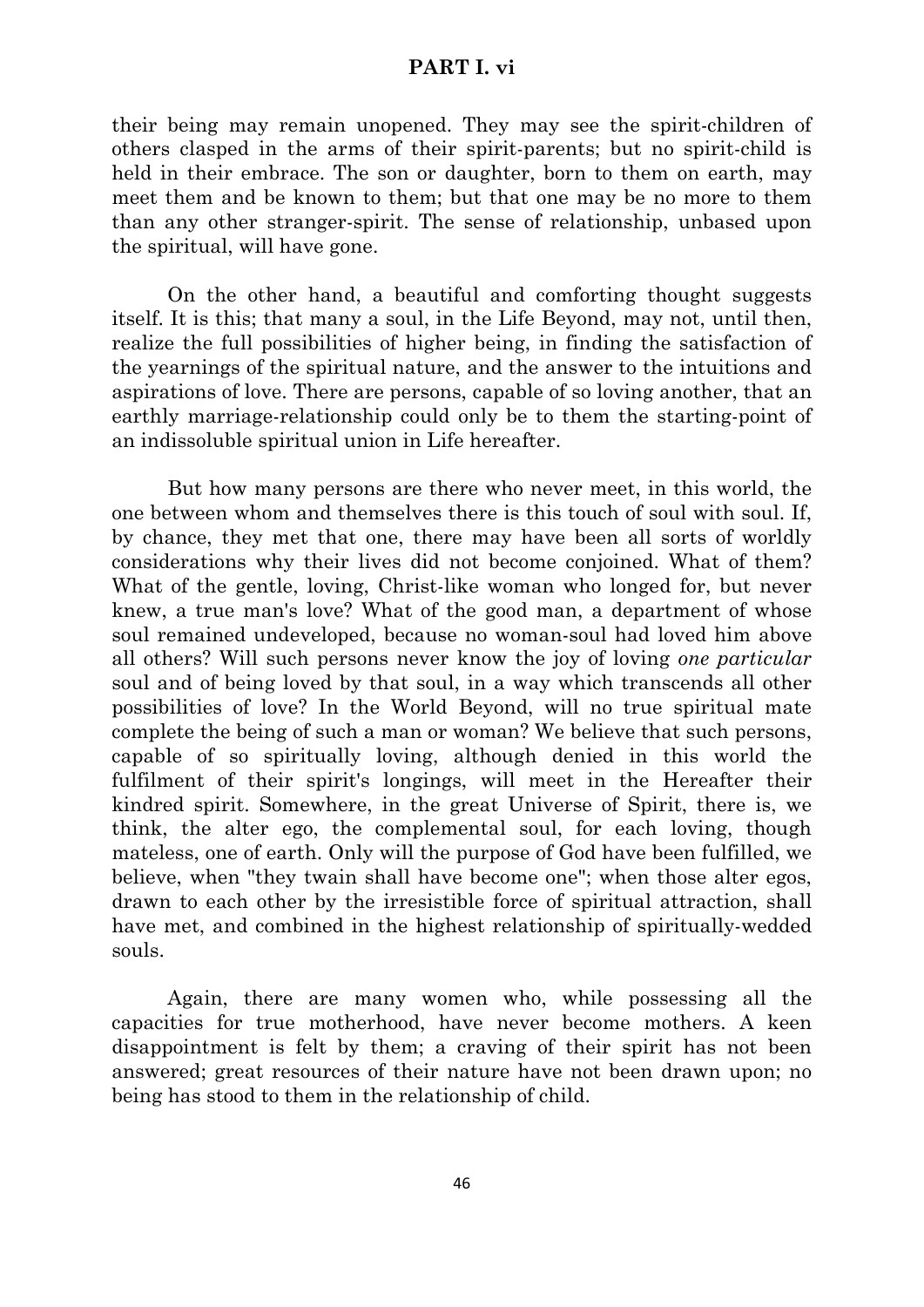In the Life of Spirit will there be no possibility of satisfying the spiritual instincts and aspirations of such persons? Will the thrill and joy which arises from the fact of being viewed as mother, by one or more, be never granted to the potentially maternal souls who have passed out of earth-life childless?

We hold the conviction that in the accomplishment of the All-Father's purpose of Love, the satisfying of this true spiritual instinct will be vouchsafed to such. There are millions of little child-souls who pass into Spirit-life, unfollowed by the love and prayers of any earthly mother. What if those little ones should be assigned to the care and become the spiritual children of those women-souls who have never on earth, in spite of their longing, been a mother to any! Can we suppose that a Divine instinct, implanted in every true woman-spirit, though ungratified as far as this life is concerned, is destined to lead to nothing—to die out from lack of opportunity to express itself?

Nay; we have different ideas of God's Love and purposes. He never mocks His creatures by endowing them with noble instincts and longings for which no satisfyings have been provided. No woman possessing the spiritual capability of motherhood, will, we think, ever reach the possibilities of her being, until some child-spirit regards her as spiritual mother. May it not be that, in this way, untold numbers of God's little ones, unblessed by a true mother's love while in earth-life, may in Spiritlife be encircled by the arms of these Spirit-mothers, and in the enfoldments of their love may move on to the development and perfecting of being?

Such ideas may not be compatible with the notions which have prevailed as to the Life Beyond; but they are compatible with our growing ideas and extended knowledge of the Love and Purpose of our Father-God.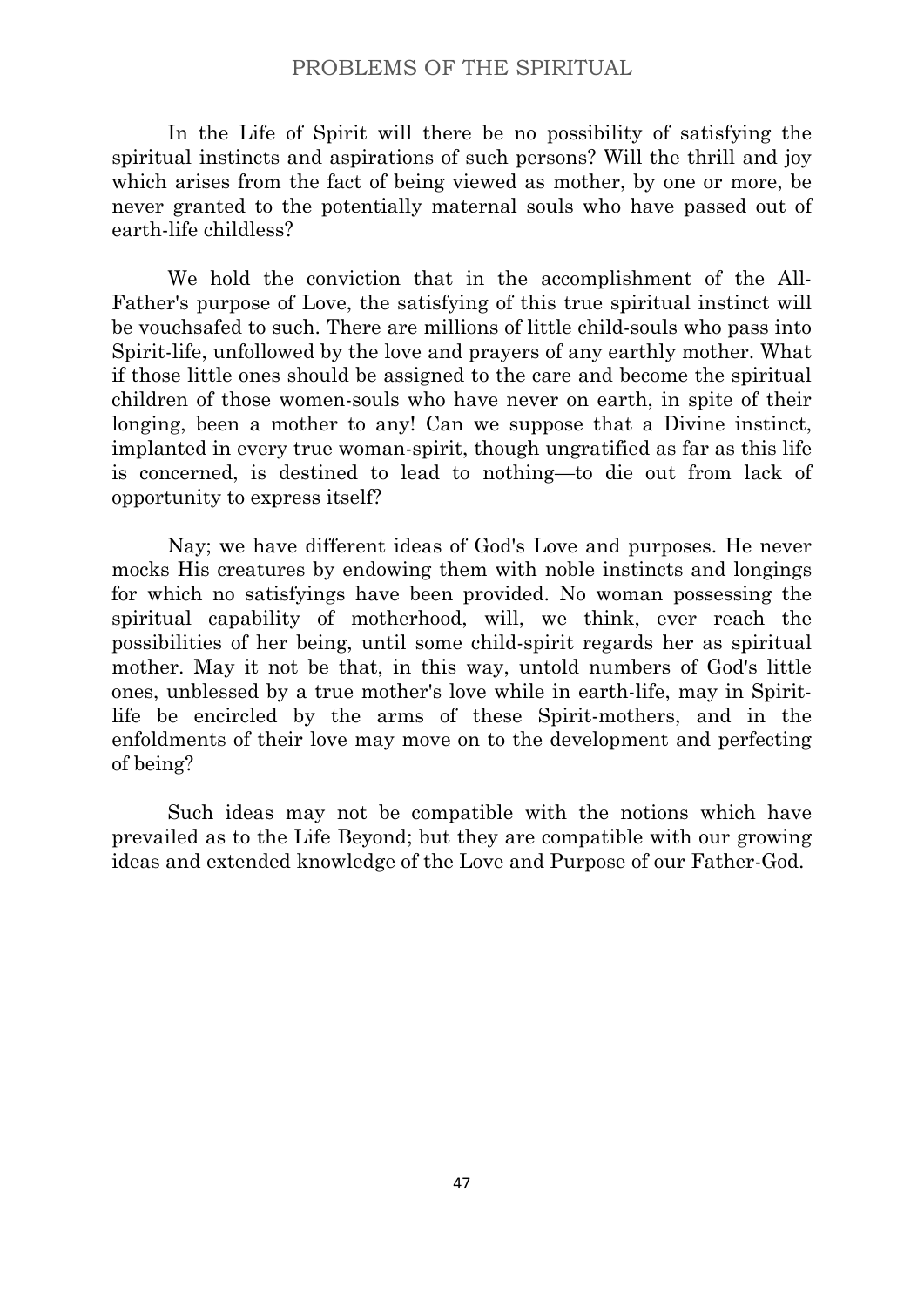# **PART I. vii**

# *VII. Why do not ALL the Departed manifest themselves to those whom they have left behind?*

We can conceive of there being several reasons why they do not do so.

I. Many who have passed into Spirit-life have no desire to renew any intercourse with the world from which they have passed; and apart from the question of a ministry to us, entrusted, we believe, to many of the Departed, the fact of having, or not having, a desire to re-establish earthly relationships will largely determine whether they do or do not reestablish the same.

Now, in the case of many who depart this life, the world they have left behind exerts an enormous attracting power upon them. Spiritually undeveloped and unattuned for their new environment, their tastes and desires gravitate earthward. This class experience a desire to renew, if possible, their intercourse with the mundane. But there are a great number who pass hence, in regard to whom the world exerts no sufficiently attracting force to draw them back to it. Death has launched them into a new life, and they are devoid of any longing for the persons and things connected with the old. They resemble those in this world who are able to sever themselves from past associations, to betake themselves to another country and other surroundings, and never afterwards to feel any desire for that which has been left behind.

This, we think, is so with regard to many of the Departed whose earthly lot was one of predominating suffering, or difficulty, or disappointment. It is so, we think, in the case of those whose "sunshine of life" went with the dear ones taken from them by Death. To them the new life with its reliefs and possibilities and its re-unions with those "loved long since, and lost awhile," causes all their interest in the old life to recede into the background of their consciousness, and at length to wholly fade away. If such as these come back at all, it is not from a desire to reconnect themselves with a world with which they have done, but to discharge some mission of good entrusted to them.

Again, there are others of the Departed who have no desire for renewed intercourse with this world, for the reason that they have never cultivated the qualities of love and sympathy. The greatest of all attracting forces in the universe is Love. It is the mighty power which, according to our Lord, will ultimately bring about the accomplishment of God's Purpose to save the world. "I, if I be lifted up (if I make this supreme sacrifice of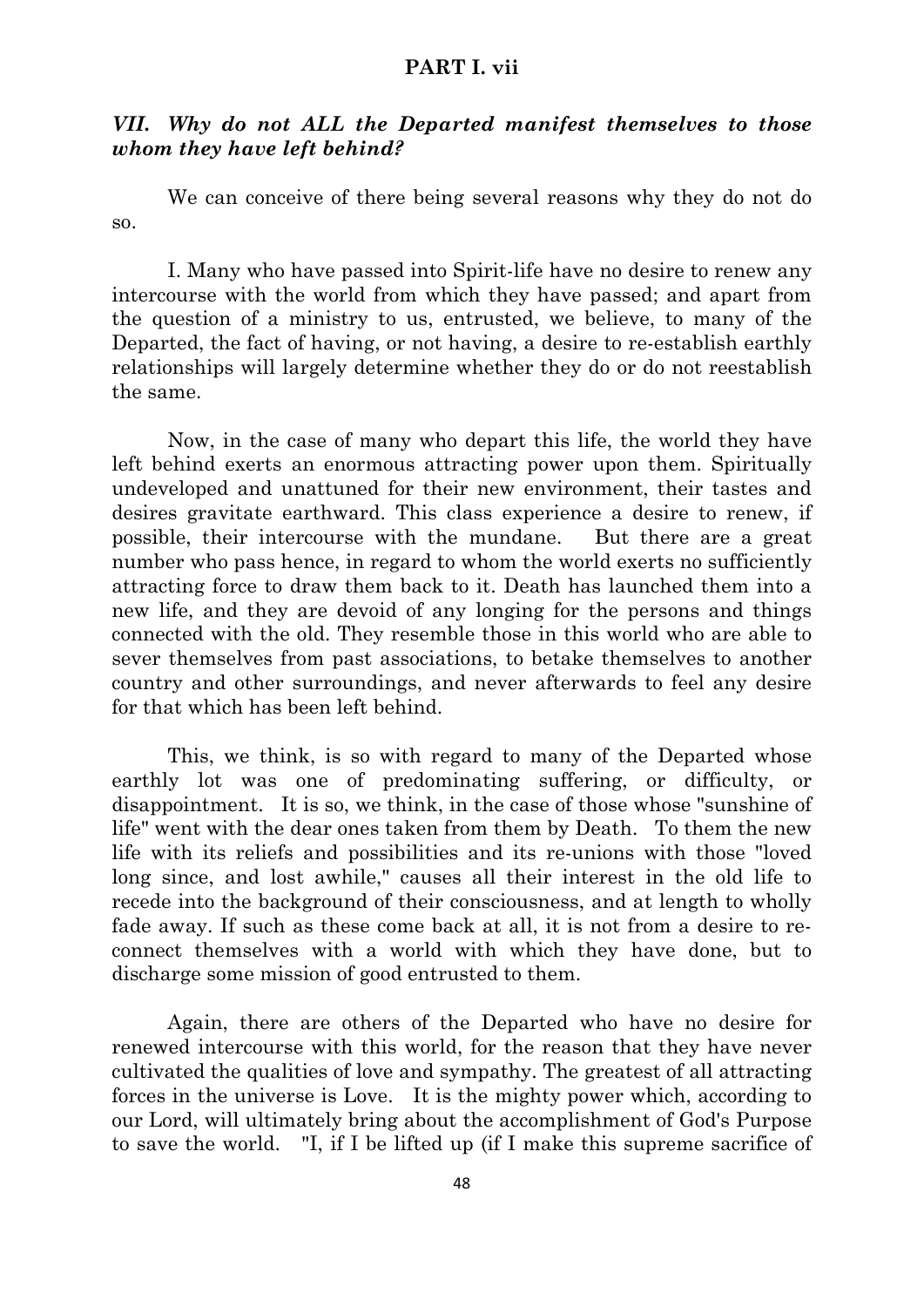Myself for the sake of Love) will draw all unto Me" (John xii. 32). Love is that principle which can attract spirit-beings to the surroundings of the Physical, who feel none of the attracting forces of evil. It drew the exalted Spirit-Christ from the highest spheres of life and experience to the circumscription of earthly existence. It has drawn angels to this world, and it can draw spirit-men and women as God's instruments for blessing and helping us.

Now, the Departed ones, between whom and others in the earth-life there exists no bond of love and sympathy, will feel naught of that higher impulse of the soul which expresses itself in a longing for those who have been left behind. The attracting power of Love, of spiritual affinity, will be wanting.

There are many who answer to this; many men and women who go out of this world unloving and unloved; who are not bad enough (as in the case of debased ones) to be brought again into contact with the Physical by the irresistible attraction of evil; but are not spiritually developed enough to experience any drawings of Love.

II. Another reason why all departed ones do not manifest themselves, is to be found, we think, in the act that the manifestation of which the Questioner is thinking, involves the reconnection of spirit-beings with the *Physical* world. This, we conceive, may in many instances be *incompatible with growth and advancement in spirit-life*. The conditions under which a spirit is able to manifest himself—using the term to convey the idea which is generally meant, viz., that a spirit should make himself visible, or express himself through the mediumship of the mind and bodily organs of another—implies association with the Physical. This is so with regard to materializations, trance-utterances and automatic writings. The communicating spirit in such cases of manifestation brings himself into close association with the surroundings of the Physical; and these surroundings are *lower* in degree than those of his new life and environment. This close association with the lower—especially if it be a maintained one, may constitute a very real obstacle to the discarnate one adjusting himself to the higher spiritual experiences. His advance may be retarded thereby. By maintaining his association with the Physical world, it may be harder for him to become *en rapport* with the Spiritual. God may see it to be as undesirable and harmful to him to re-establish a contact with the Physical, as a Principal of a College might deem it undesirable for a student, designated for high culture, to associate with the unlearned and unrefined. We believe that this is one of other reasons why those who pass out of earth-life with some attunement for spiritual development, are not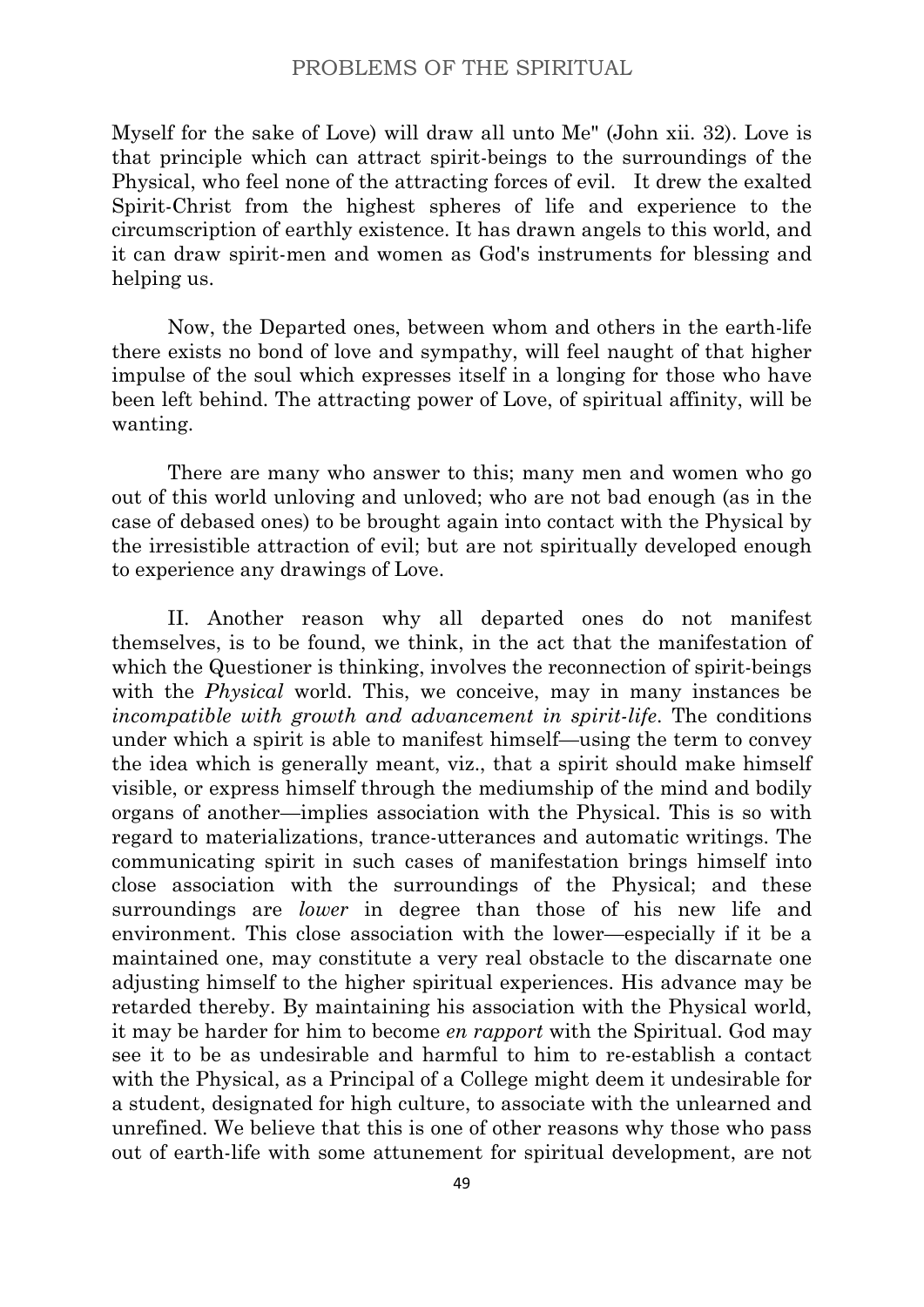# **PART I. vii**

very often permitted to manifest themselves through those channels of communication which involve a re-contact with that which is connected with the Physical—such manifestations, for example, as are obtained at Séances. The spirits who are able, through the instrumentality of the Physical, to materialize, are not, as a rule, advanced or spiritually developed ones. They are, certainly, not beings on the higher, or highest, planes of spiritual life and experience. Such communicators, so dependent on conditions pertaining to the Physical—whose efforts are rather to manifest themselves *objectively* than *subjectively*—are feeble and disappointing in their utterances, as compared with those spiritual communicators who speak to many on the higher plane of mind and spirit. The trance-utterances and the inspirational writings exhibit the control of a higher order than any which is presented in a materializing circle.

Then again, this view of the matter is supported by the fact that, although at the outset of spirit-life many of the Departed find it possible to renew their association with the Physical, it afterwards becomes increasingly difficult for them to do so. Their advance in the Other World makes it so; and at length there comes a time when such intercourse is made impossible. Advance in the Spiritual, places them altogether out of reach of the Physical. Communication in that case between them and those in earth-life can only then be on the plane of the Psychic and the Mental.

Nor is this a mere conjecture. There are many instances which go to show that as a spirit advances to higher experiences in the Spiritual World, it becomes more and more difficult to adjust himself to Physical conditions which are necessary, in order that he may objectively manifest himself to those on earth.

I have personal friends who have seen once,—in some cases twice and no more, those who have appeared to them after death. One gentleman, known to me, had seen and spoken to his departed wife on many occasions, both by night and day, during a period extending over a year. He was an unimaginative, practical man, a lawyer, and he prefaced his statement to me by saying—"I am going to tell you something which is a solemn fact; but which I hardly expect you will believe; although you are a parson, and teach people that there is a Life Beyond." He assured me that he had seen his wife after her death on many occasions. That at one of the appearances to him she had earnestly begged him to withdraw from a certain commercial enterprise upon which he had made up his mind to embark because it would mean financial ruin to him. He was so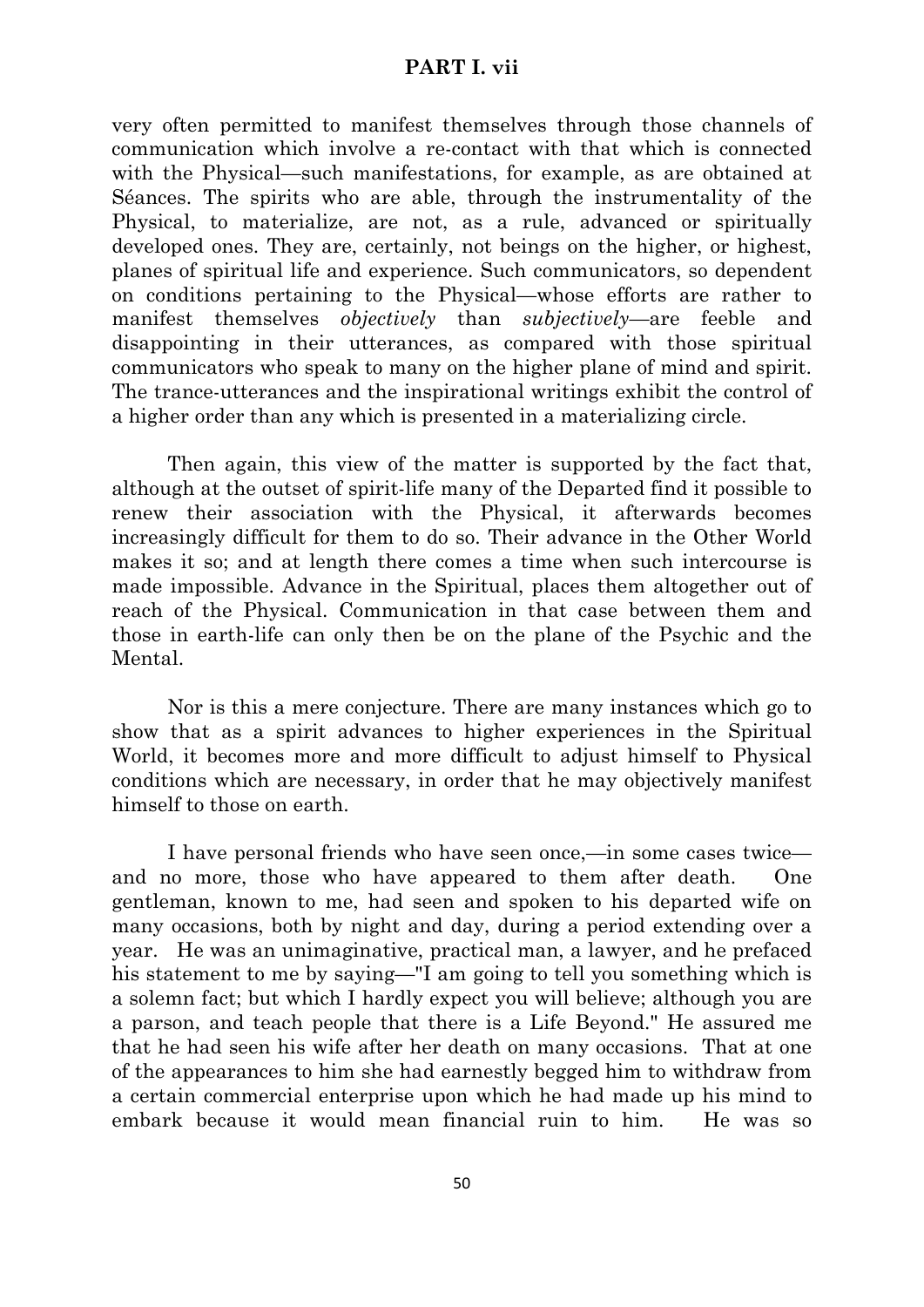impressed by what she said that he acted on her advice, and saved himself from that which, as was shown afterwards, would have been disastrous.

After a while, the visits of this Spirit-wife became less frequent, and at length the reason was explained. On the last occasion she appeared to her husband (he has rejoined her now), she told him that she felt that that manifestation would be her last to him in this world. She said that on entering into Spirit-life her love for him, and his psychic condition had made it comparatively easy for her to objectively manifest herself to him. But as time went on, and her attunement with the World of Spirit had grown, she had found it becoming more and more difficult to retain her relationship with the Physical. She felt that no longer would she have the power of objectively manifesting herself to him. But still she would be constantly near him; in closer communion with him than she had ever hitherto been. Her inability to any longer approach him through the mediumship of the Physical would only mean a still closer and more real approach. Henceforth, the communication between him and her would be on a higher level. Obedient to the demands of Love, her rising and developing mind and spirit would constantly touch and help and bless his mind and spirit. Her prayers for him and his prayers for her were to strengthen and perfect the bond between them. The union of mutually loving souls could never be dissolved, because God is Love. In this world, he would, probably, never see her again; but on the Border-line and Beyond, where the limitations of the Physical are for ever cast aside, she would meet him, greet him, love him as she loved him now, and would be his pioneer to higher life.

From that day, until he himself passed Beyond the Veil, this friend constantly felt the presence of his departed wife, but never again saw her.

From what has been said, it will be seen that another reason can be assigned for the fact that not all the Departed are permitted to visibly manifest themselves to us.

But it must not be supposed that this inability of dear departed ones to do this, is to be interpreted as meaning that they are unable to approach us and unable to come into vital touch with us. The contrary is the truth. Their ascension to higher life and experience renders them capable of establishing a communication on a higher plane of being—on the plane of mind and spirit.

Many communicators from the Other Side, denied the power of visibly manifesting themselves to us here, because their advancement will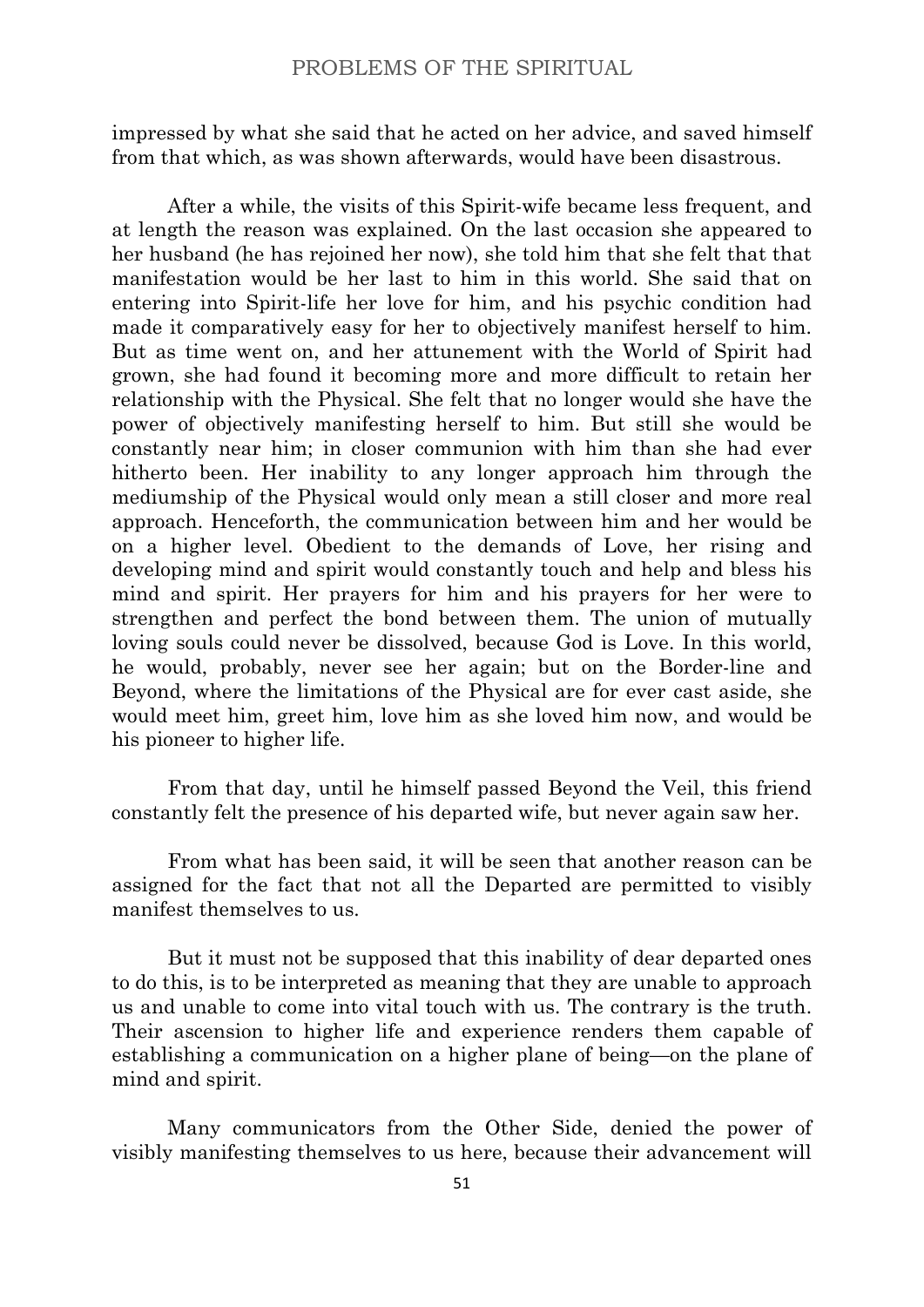# **PART I. vii**

best be served by the denial, can come into a communication with us closer than that which any materializing spirit can effect. The concomitants of the Physical may play no part in the contact; but the mind and spirit of the discarnate one and the mind and spirit of the earth one may come into conjunction. The being on the earth-plane may receive all sorts of uplifting and helpful influences from the being on the spirit-plane. The sudden feeling of restfulness which comes to a poor distressed and perturbed one; the unexpected ray of something akin to the light of Hope which darts across the darkness of a saddened heart; the new impulse which challenges our right to surrender ourselves to despair and mental misery, and bids us to try to be brave and patient and unrebellious; the cause that leads us to make the earnest determination to trust God, to pray to Him amid the darkness of our grief and bereavement; yes, and that thrill of relief which comes from the thought of re-union—all this, we believe, may be the result of an impact of a spirit-mind, energizing under higher conditions, upon the mind of a dweller upon the earth.

"Nonsense; a slight to the Holy Spirit of God!" say some who know little about Spiritual realities. "Not so," say we, "the blessing and uplifting is all from God. If discarnate spirits lift us Godward and heavenward, the power of the Holy Ghost is behind that uplifting. God is only dealing with us, as He always deals with men: He blesses us through our fellows. Why consider it a disparagement of the power and work of the Holy Ghost, that a departed one should be God's instrument in teaching and blessing us, when no Christian would dream of entertaining such an idea in regard to an angel, or an earthly preacher or teacher of God and righteousness?

Do let us be logical. God's principle of blessing man through man obtains in the World of Spirit as it does here.

III. There is another reason why not all of the Departed manifest themselves to us. It lies in the fact *that many of us are so psychically undeveloped as to render it impossible for them to do so*. Love may attract them to us; they may have an intense longing to be with us; there may be, moreover, an earnest desire to help us, and yet they may be wholly unable to set up a communication of which we may be sensible. Why is this? The cause may be with us. We may be so mentally and psychically constituted as to lack that which is a necessary condition of manifestation. Our spiritual self may not be sufficiently attuned to receive the impressions of the Spiritual. In regard to individuals it may be the same as it is in regard to Wireless-Telegraphy—not all instruments can register the impulse which is projected, but only an attuned one. There are thousands of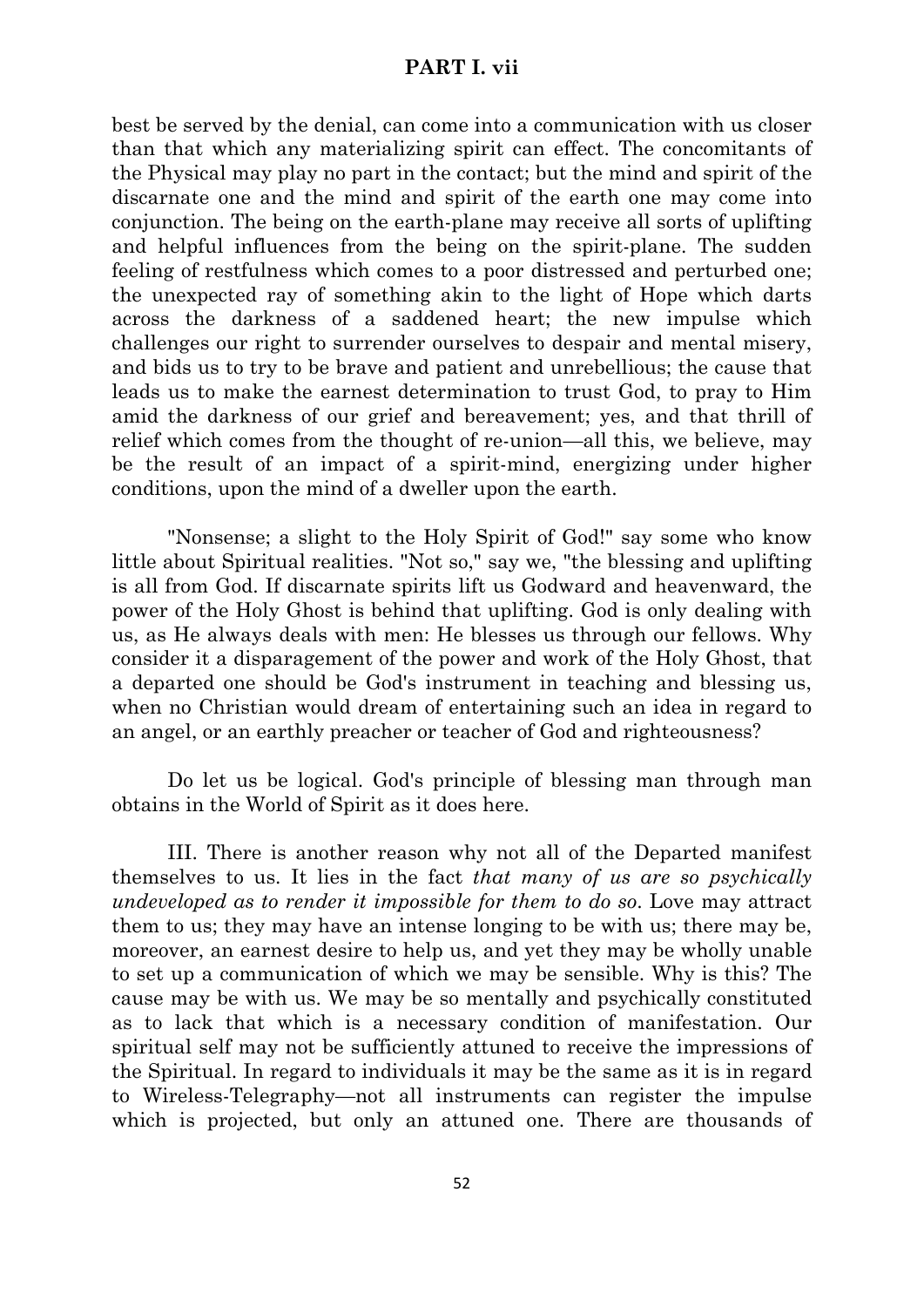persons who have no experience whatever of any impact of the Spiritual, simply because they possess as yet no power of registering it.

May there not have been a significance in our Lord selecting only three of the Apostolic men, to be the witnesses of the manifestation of departed Moses on the Mountain of Transfiguration? May not St. Peter, St. James and St. John, alone of the Twelve, have possessed the psychic powers, which made the revelation possible to them, while not possible to the others? Thus, there are many who bemoan the fact, that their dear departed ones never make their presence manifestable to them. Part of that regret and sadness would disappear, if it could but be realized that, although unseen and unfelt by us our loved ones on the Other Side are often with us; that when the sight of the empty chair in the darkened home recalls the painful longing for the sight of a vanished face, and reopens the fountain of our grief—

> "Then the forms of the departed Enter at the open door; The beloved, the true-hearted Come to visit me once more.

With a slow and noiseless footstep Comes that messenger divine, Takes the vacant chair beside me, Lays her gentle hand in mine."

IV. There is another reason, I think, why not all of the Departed manifest themselves to us. Their knowledge of the fact that many have an unreasoning fear of the Spiritual restrains them. With some, the contact with a spiritual being, even with one who had loved and been beloved by them, calls for naught but a feeling of abject terror. Our spirit dear ones know this, and it stays them from manifesting themselves.

I remember once trying to comfort a poor bereaved one who had said that she could bear her sorrow bravely, if only she could know that her departed husband was alive and still loved her—by saying, "Perhaps, it may be permitted to him to appear to you (as others have done) and assure you of this." "Oh! goodness, gracious! I hope not. It would terrify me out of my life were he to come to me," was the reply of the lady. "Then I do not think you will see him, until you yourself cross the Border-line. He loves you too much to terrify you," was my rejoinder.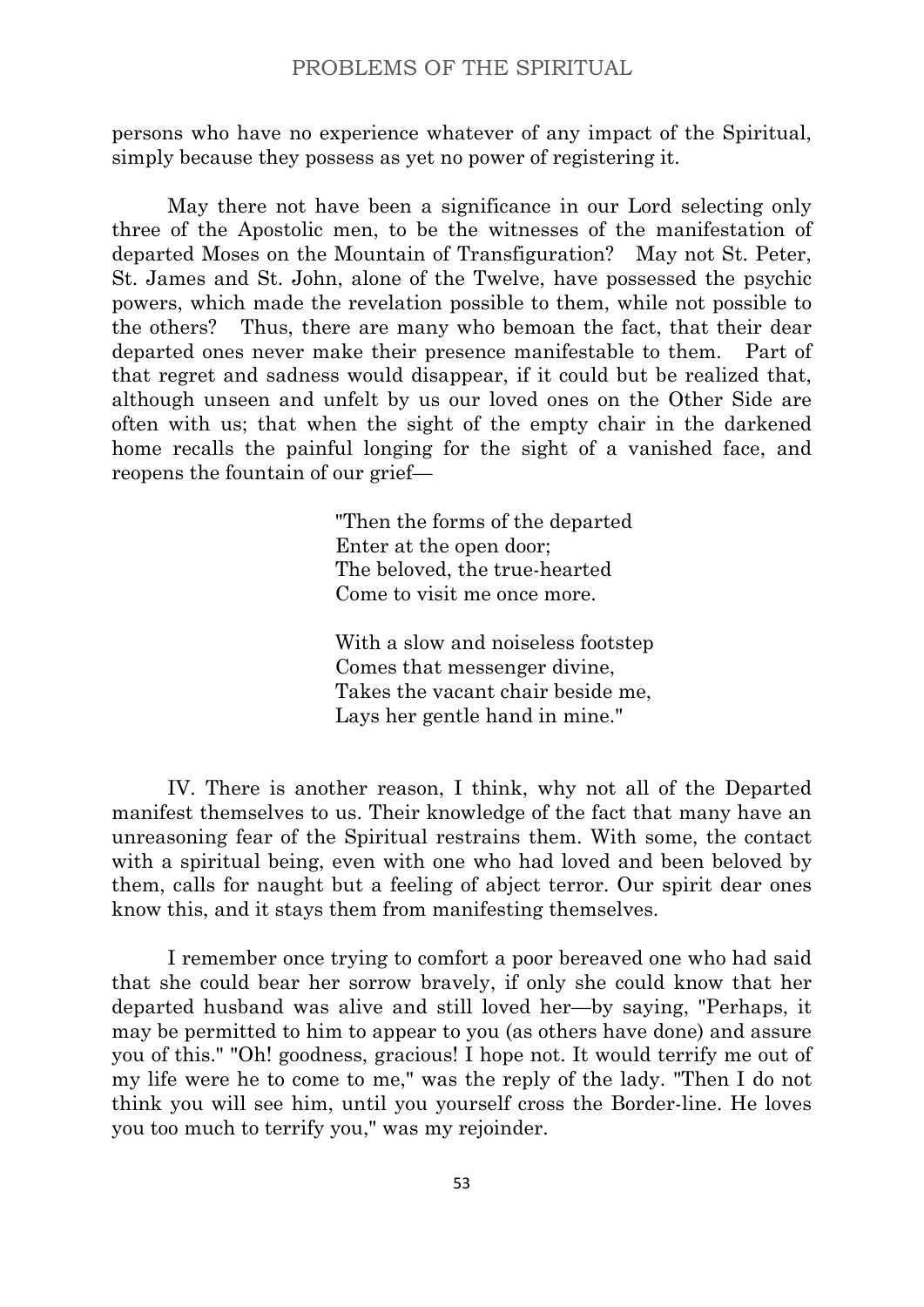# **PART I. vii**

There are many of the Departed, we believe, who do not manifest themselves to those whom they have left on earth for this very reason. Love draws them to them; love makes them want to communicate with them; the conditions are favourable—the visitants and visited are in psychic affinity; and yet an obstacle is interposed; the dread of the Beyond is present.

This intense fear of all that pertains to the Spiritual World is very inexplicable; at all events on the part of those who believe in the Christian Religion. To profess a faith in continued life after death; to regard that life as being an advance on this present life, and then to be stricken with abject fear at encountering one who has passed into that life, seems to us to savour of inconsistency. But so it is with many. An old clergyman-friend of mine once said to me—"If I believed as you do about the Spirit-World, I should be frightened to go to bed."

Not so, our knowledge of the Other World removes this unreasoning fear, and clears away a barrier which at present stands between us and many in that World.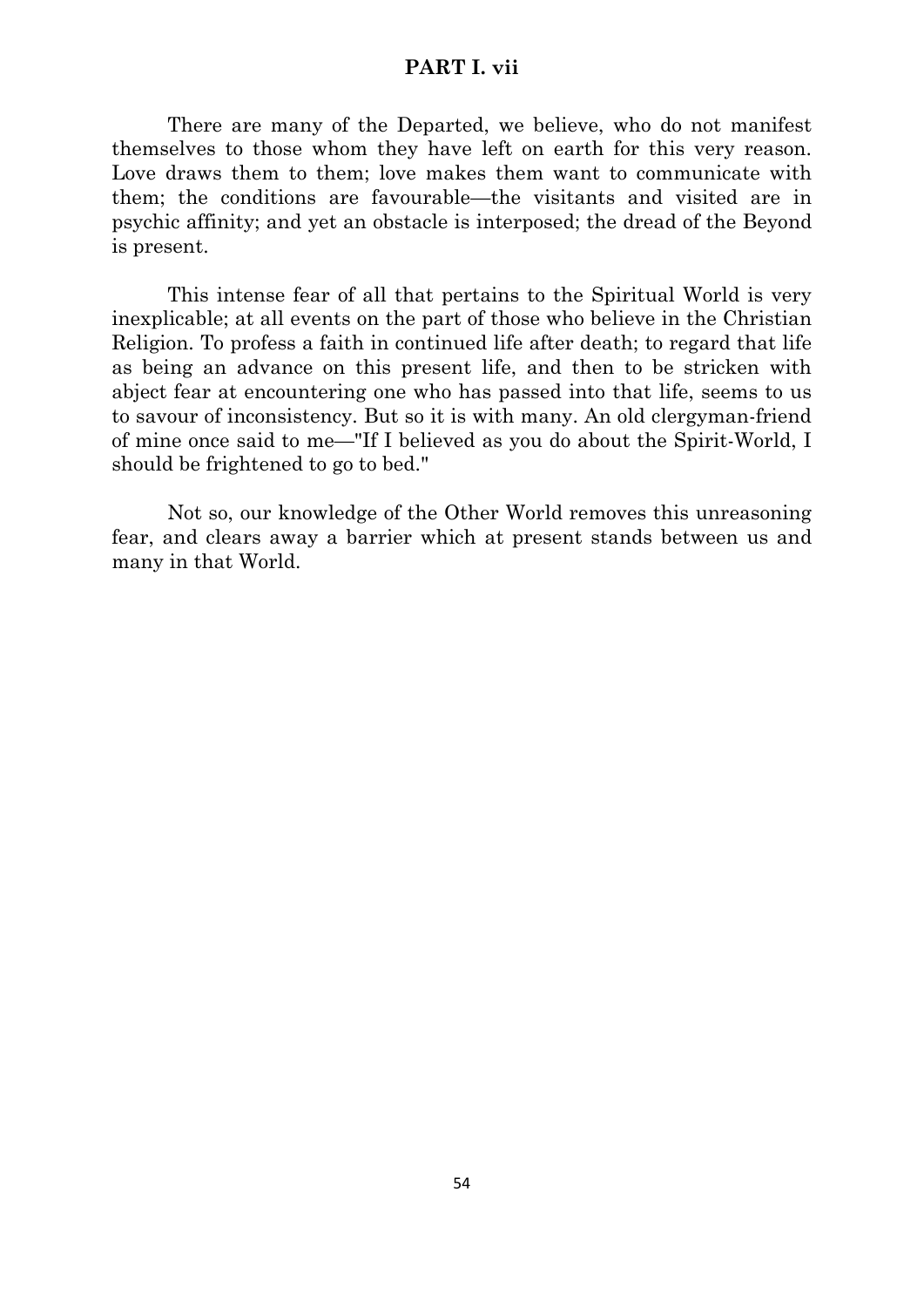# *VIII. Will the fact that beings in Spirit-life are on different planes of life and experience, be an obstacle to re-union hereafter?*

This is a question which has exercised the mind of very many earnest thinkers, and one which has again and again been submitted by correspondents. It is a question which does not, of course, present itself to those Christians who accept the old "orthodox" view, that for believers a moral and spiritual transformation is wrought by Death, and that for nonbelievers no salvation after death is to be expected.

Those persons, as far as they are consistent with their creed, entertain no hope of the re-union of themselves and those who have died as unbelievers. The theology they endorse teaches that a great gulf yawns between the saved and the unsaved, which will never be bridged. Reunion, in that case, is out of the question. Fortunately, the greater number who profess to accept this old notion, save themselves from the mad-house, either by not allowing themselves to think about it, or by secretly hoping it may not be true. To such straits does a narrow theology reduce them. Those persons also, who believe in the power of Death to morally and spiritually transform, see no difficulty in regard to the re-union of souls. They suppose that all who depart this life in the Christian faith, whatever may be the point of development reached by them, are at death ushered into a condition of instantly-acquired excellence. Seizing the words of St. Paul and applying them indiscriminately to all believers, they imagine that every Christian, developed or undeveloped, will leave this world to be at once with Christ. Such an idea, of course, implies for all Christians on the Other Side, not different planes, but a uniform plane, of life and experience. If it be true that at dying all believers go immediately to be with the Saviour, then all such are in one sphere and on one plane of experience, and re-union becomes a foregone conclusion.

But our advance in the knowledge of spiritual matters has caused many to perceive that both these ideas referred to are un-scriptural and wrong. The great principle under which God is seen in everything to be working in the raising of beings and things from the lower to the higher, is that which shows that development and perfection is never reached but by *slow* and *gradual* means.

"First the blade, then the ear, after that the full corn in the ear," said Jesus; and He was proclaiming the law which obtains no less in the Spiritual than in the Physical. Our recognition of this universal principle of being, our better understanding of the statements of the Bible, and our knowledge of the fact that very few depart this life in a moral and spiritual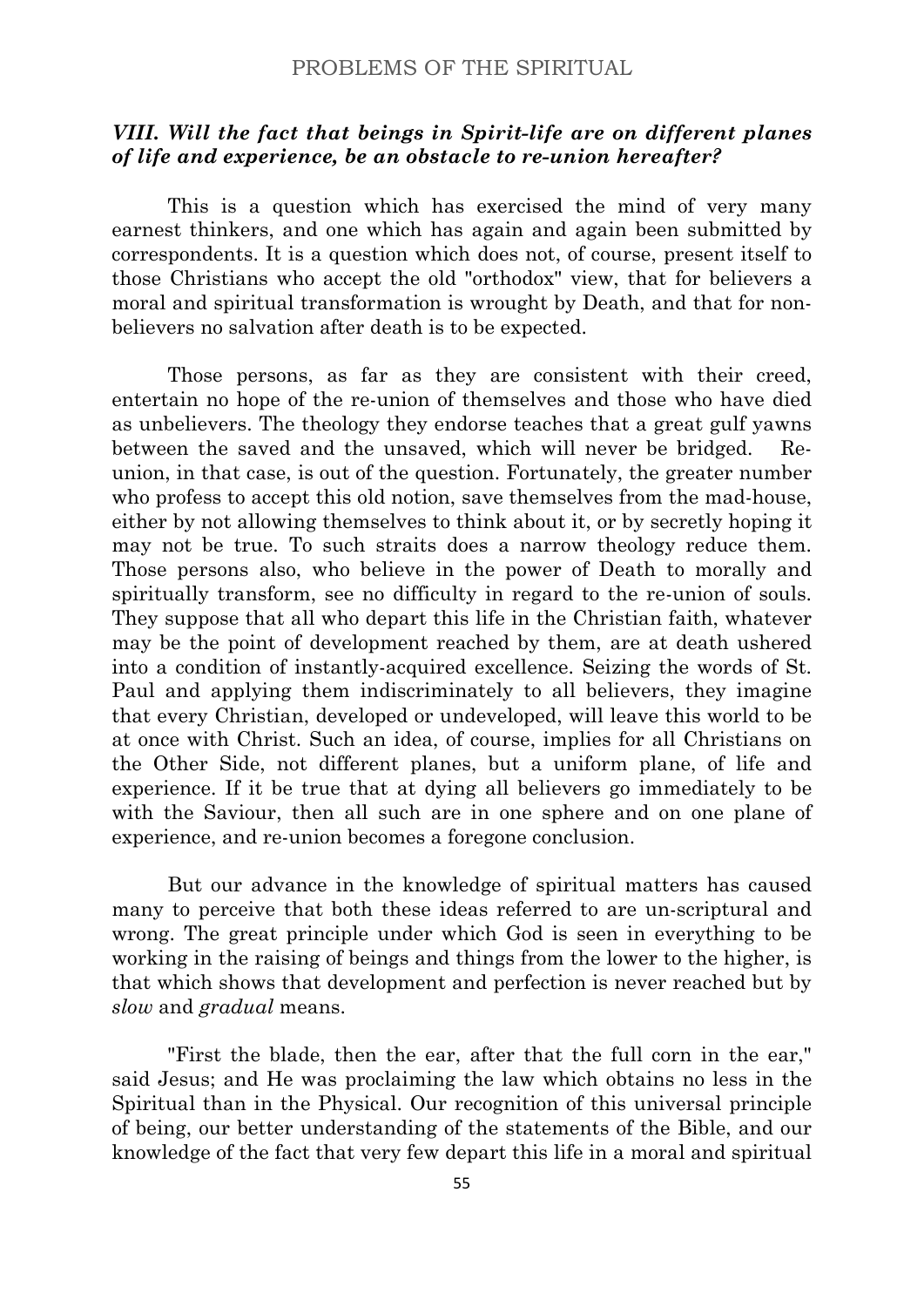#### **PART I. viii**

condition such as to equip them for adjustment to highest spiritual life all this impels one to the conclusion that there are, and must be, in the Life Beyond different planes of experience; and that the sphere into which a soul will pass at death will be determined by the degree of development reached at that time. Like Judas, every one will "go to his own place."

The one who has by faith connected himself with Christ, but in whom as yet the Christ-graces have not blossomed, will not, at dying, secure an entrance into that Christ-sphere of spirit-life, into which the Apostle so confidently expected to be admitted on leaving this world. The connection of that undeveloped one with the Saviour will have placed him in a "state of salvation," and will have disposed him aright for ascension to sphere after sphere of higher attainment; but no more. The higher and the highest spheres of Spiritual life will not be reached until he shall have become spiritually adjusted to them. The spheres of the Other World are *conditions* rather than *localities*; they are constituted by *what we are* rather than by *where we may be*. "The Kingdom of Heaven is *within* you," said Jesus.

The narrow-minded, selfish, bad-tempered, ill-mannered and unloving Christians will not, as soon as they go hence, find themselves in the same sphere as that of the Christ and St. Paul. Many a selfish one, who has reckoned on his "orthodoxy" to insure him against judgment hereafter, may find himself after death in experiences akin to those of Dives.

Now, it is the realization of all this which has caused the Questioner to ask—Will not these different planes of life and experience present an obstacle to re-union? We think not; and proceed to give our reasons for holding that view.

First. If the spheres or planes of the Other World be, as we have stated, *conditions* rather than *localities*, there can be no difficulty in believing that the Departed in different spheres come into relationship with one another. To believe otherwise would be to commit ourselves to a thought which is unreasonable, and at variance with what we know. There is intercourse between the spheres in regard to this world. Men and women on earth are on all sorts of different planes of life and thought. That fact constitutes no barrier to their coming into contact. In like manner the spiritual condition of some of the Departed is wholly dissimilar from that of others; but this dissimilarity is no obstacle to their association.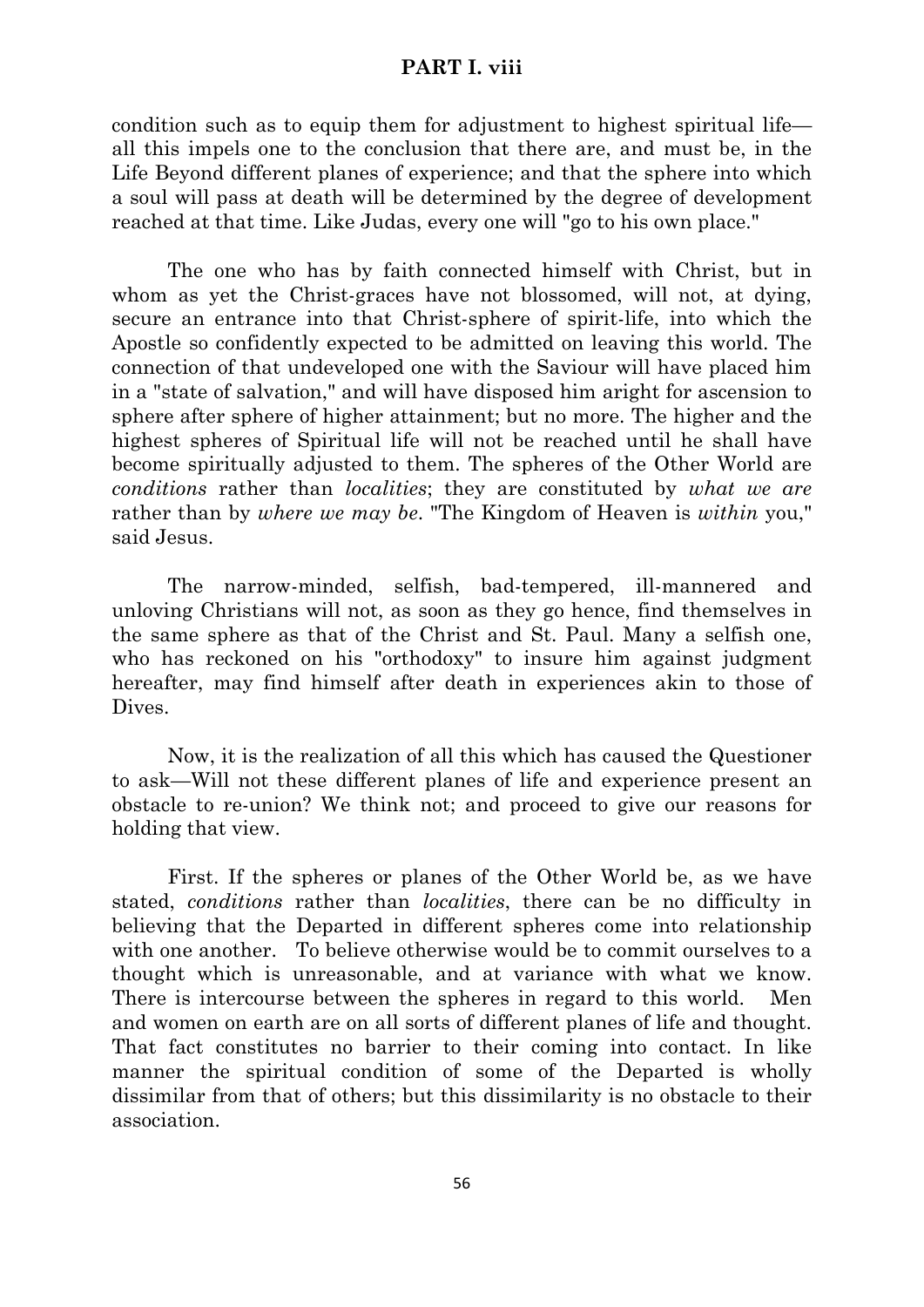We have a notable corroboration of this assertion, in what is recorded in the New Testament concerning the experiences of our Lord after death.

When Jesus, in company with the repentant robber, passed into the Spiritual World, His spiritual condition, or sphere, as the Being perfected in moral grace, must have been vastly different from the spiritual condition of the man who had but a moment or two before set his soul in the direction of goodness. On that Good Friday evening, they were not on the same plane of life and experience. Yet as far as the contact of person with person is concerned, there was re-union. They were together. Christ's own words declare it—"To-day, shalt thou be with Me in Paradise." Again, on the testimony of St. Peter, our Lord, after death, went into the Spirit-World to preach the Gospel to spirits who in earth-life had been disobedient, in order that they might "live according to God in the spirit." (See I Peter iii. 18-20 and iv. 6.) The Preacher was on a far higher plane of spiritual life and experience than that of the ones to whom He preached; but that was no obstacle to His association with them.

In the parable of the Rich man and Lazarus, Christ represents the two men as being in wholly dissimilar spheres of experience in the Spirit-World; the one was in "Abraham's bosom"—in a condition of restfulness; the other, in "Hades"—in a condition of painful discipline. As yet, until God's knife of discipline had pruned away the overgrowth of selfishness from the character of the rich man, there was "a great gulf fixed" between him and Lazarus; and Dives was incapable of participating in the higher spiritual experiences enjoyed by Lazarus. But this difference in the spheres of these excarnate ones did not prevent them from coming into contact.

There was inter-communication between the spheres: the one on the lower plane, saw and spoke to those on the higher plane. So, we believe it to be, in the case of the Departed. We, when we pass into Spirit-life, may be on a plane of life and experience, higher or lower than the plane of those who have preceded us, and whom we have known and loved in the earthlife. Will this dissimilarity in regard to planes, render it impossible or improbable that we shall come into communication with them? We think not. We believe that, in the Spirit-World, the fact of being on different planes of life may, and does, cause some spirits who had been known to each other in this world, to be dissociated, for a while at least, in the Other World. But we do not think this to be so in the case of those between whom there had previously existed a bond of love or sympathy. Those whom we have loved on this earth, and who, perhaps, long ago, have gone into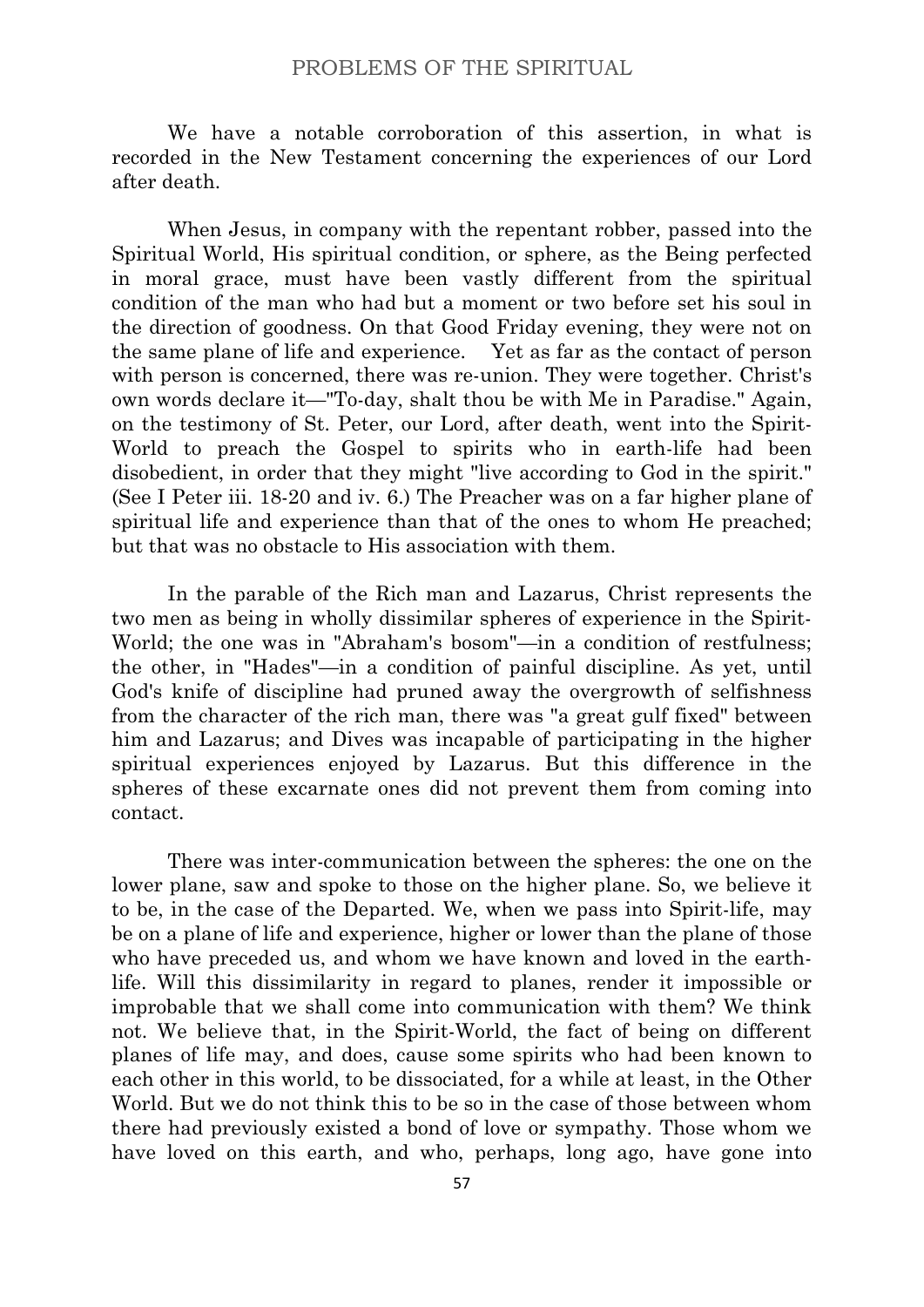# **PART I. viii**

Spirit-life, will have advanced to spheres of experience, to which we shall not immediately attain on leaving this world. But that will not involve dissociation from them until such time as we ourselves shall have scaled the moral and spiritual heights at which they stand. Love will draw those on the higher altitudes of being to us on the lower; as it drew Jesus and the angels from spheres of glory to the earth plane. Those beloved and progressed departed ones will come to us when we "pass over"; they will be with us at times; the old intercourse will be renewed; and as we move on towards attunement to their higher experiences, the bond between them and us will be strengthened and perfected.

Thus we think that while, of course, in the case of spirit and spirit, a perfect union—an accord of mind and heart, a mutual participation in the higher experiences of Spirit-life—can only exist when both shall have become adjusted to exalted environment; yet, in the meanwhile, there is a very real contact and association between those who may stand in the Other World at different points of spiritual development. Surely, it must have been to teach us this, among other truths, that the New Testament writers told us about the excarnate Saviour in company with an excarnate robber and old-world sinners who had repented after death!

Secondly. We can assign another and very cogent reason for our belief in the re-union of the Departed, in spite of their being on different planes of life and experience. It is this; that God's method of blessing men is that of doing so through the mediumship of others; and that the principle under which He acts in this instrumental bestowal of blessing is, that "*the less is blessed of the better*." This method of Divine blessing is followed both in this world and in the greater World of Spirit.

God blesses us through the instrumentality of others. That is so in regard to all earthly experience —is it not? Every blessing, whether physical, mental or spiritual, received from God by us here, is conveyed instrumentally; others are made His channels of communication. Has He blessed us physically? Do we possess a body, a house, clothes, food and a thousand other terrestrial things? Not one of them has come to us apart from the interposition of others.

Has He blessed us mentally? Are we persons of extended knowledge as to the things which lie above us, around us and within us? Very little of that knowledge did we acquire, except through the instrumentality of others. Our fellows were God's agents in teaching us what we know; our lesser minds were blessed of the better minds. Has God blessed us spiritually, so that we have learned some of those great truths which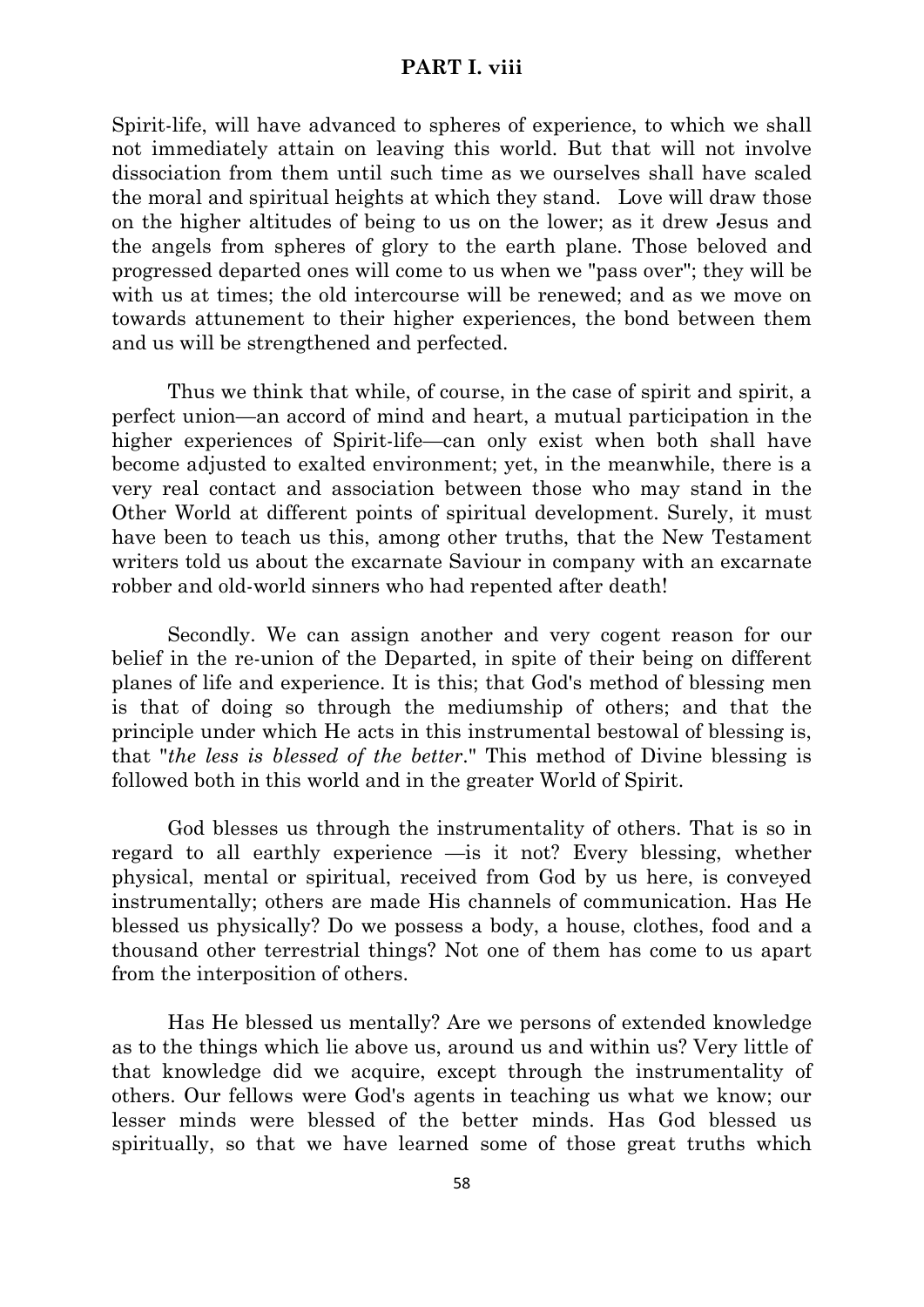centre themselves in Him, and have become thereby men or women of prayer and holy aspiration?

Here, again, the blessing came to us through others. Fathers, mothers, friends, teachers, preachers, and writers—the ones better than ourselves in spiritual culture—were the connecting-wires between God and us, through which the Divine Sparks of grace passed to touch us, and turn our undeveloped spirit Godward. Consider, further, this method of God in the case of *spiritual* beings who have been used by Him as the instruments of blessing the dwellers upon earth. The Bible abounds in the accounts of angel-messengers sent to men. Patriarchs and rulers received their guidance as the leaders of great religious, social and national movements through the mediumship of them. Prophets and seers were inspired; men and women were helped and comforted; and even the Christ Himself in His hours of trial was ministered unto and supported through their agency. In all this, the method of God was the same; His blessing was bestowed through the instrumentality of others; and beings on the highest planes conveyed it to those on the earth-plane.

Again, the more enlightened views concerning God and His purposes in regard to mankind, which are held in this present age, are due, we believe, to the fact that a great wave of mental and spiritual influence is passing to us from the Other Side. The door between the two Worlds has of late years been more widely opened. Departed ones, in the fulfilment of the possibility included in the "Communion of saints," have from their spheres of higher spiritual attainment touched us in the domain of mind and spirit. Materialistic Science has received its death-blow; the phenomena of human existence are becoming inexplicable, except on the acknowledgment of the Spiritual; a new continent of life and possibility beyond the Physical is being opened up to us; and the Gospel of Jesus is becoming reinvested with the glory which the religious misrepresentations of past ages has bedimmed. And if this be so; if all this advance to clearer light on Divine truth, be the result of the impact of higher minds Behind the Veil upon our minds, what is it but another illustration of that great law of God— that man is blessed through others, and that "the less is blessed of the better"! Our argument will be complete when we think of this principle of blessing instrumentally and of blessing the lesser through the higher, in its application to beings in that great domain of life and experience—the Spiritual World. We believe the principle obtains with respect to the Departed.

Our advancement in the knowledge of higher truth has remodelled men's ideas concerning the Spiritual World. We no longer think of it as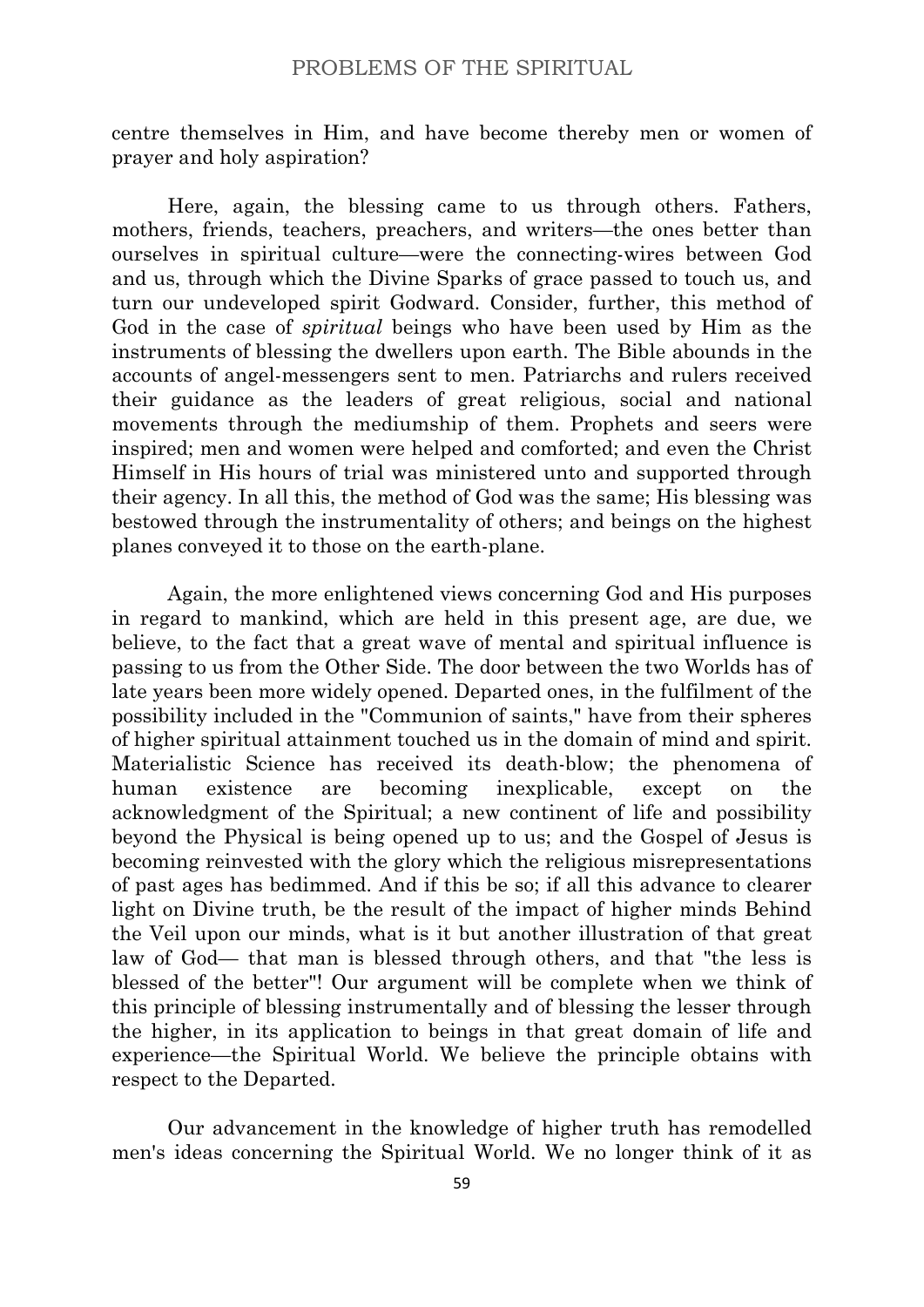# **PART I. viii**

peopled with beings who are all similarly fashioned, mentally and spiritually, and all similarly circumstanced. We know it to be a World of infinite variety, of many spheres of life and experience. Our Saviour Christ taught us this. He said, "In my Father's House are *many tarrying-places*"  $(\mu \circ \nu a \cdot \pi \circ \lambda a \cdot \mu)$  many different spheres of life, in which spirits must remain awhile, until they become attuned for the planes of higher existence.

Our fuller knowledge of truth has taught us, moreover, more concerning the purpose of God in regard to all His creatures. It is to bless, and not to curse; to save, and not to damn. The "Father's House" Beyond the Veil is no less the domain of salvation and blessing than is this earth. The method He adopts to raise and bless men there, is the same as that by which He raises and blesses us here; viz., our fellows are His instruments, and "the less is blessed of the better."

Thus, there is presented to us the strongest of all reasons for believing, that the difference in the planes of life and experience of the Departed constitutes no obstacle to re-union. Nay, this very variety in life and experience may be one of the greatest causes which promote re-union; for in obedience to that Divine principle to which we have referred, God, we believe, uses the ministry of souls in the higher spheres of Spirituallife, to inspire, to raise, to bless, to bring closer to Himself, the souls in lower spheres. The Divine modus operandi holds good in both Worlds; because God is unchangeable, and His Christ, "the same all through the ages."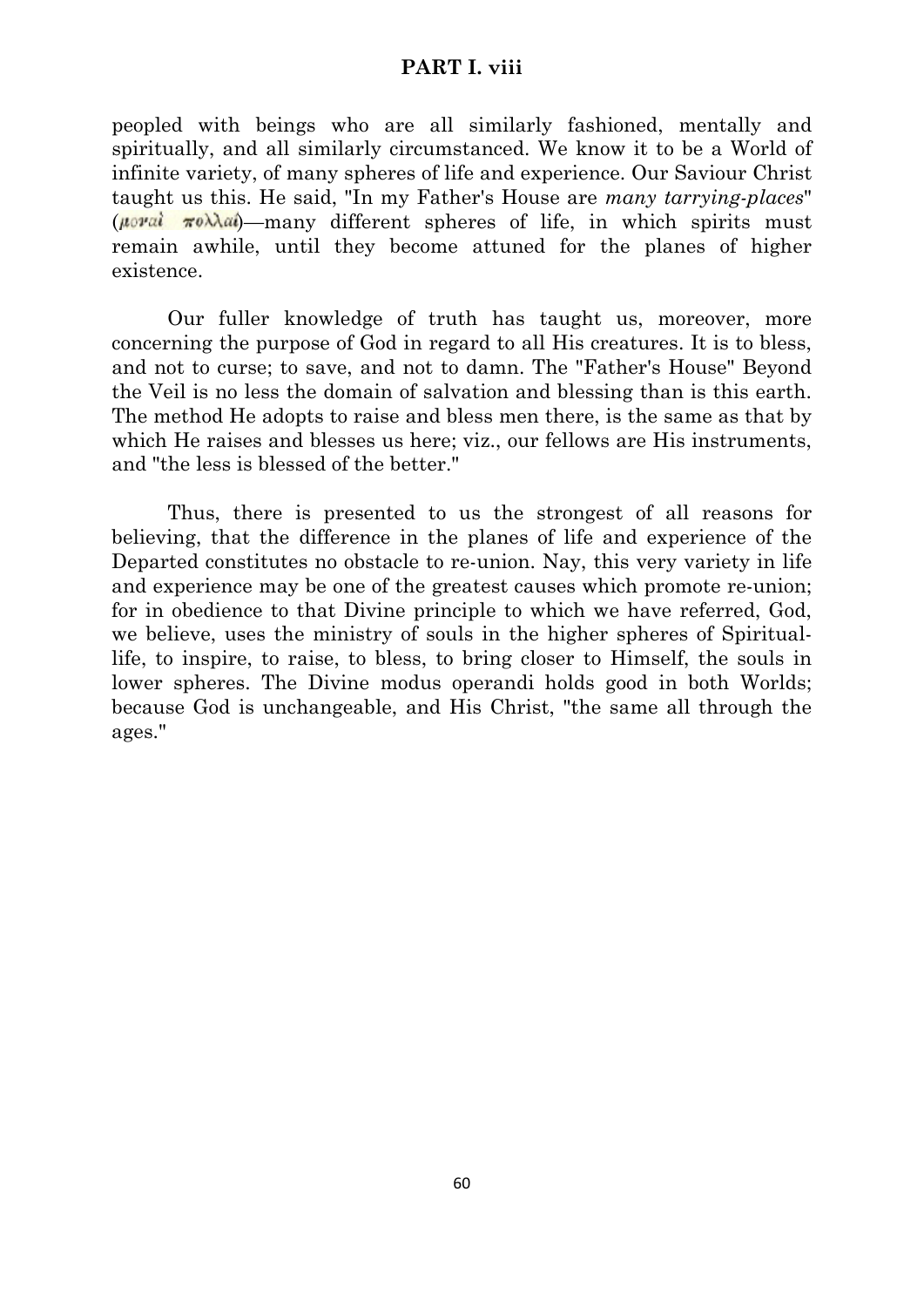# *IX. Apart from direct communications from them, how may we best realize that the Departed, are still living, and in relationship with us?*

By the term "direct communications," the Questioner is of course, referring to the manifestation to persons in earth-life of those who have "passed over," in such a way as to cause themselves to be seen, or heard, or their presence felt. It has been shown in another part of this volume that this power of manifestation is not granted to *all* in spirit-life; and that, in many cases in which it is granted, the manifestation may not be made, because the necessary conditions may be lacking. The one on the earthplane may be so psychically undeveloped as to render the Departed one wholly incapable of making his presence realizable. The spirit-friend may be near us—so near, that were the faculties of our interior spirit-body opened (as were the spiritual eyes of the young man in the Bible story, and the spiritual eyes and ears of the three Apostles on the Mount of Transfiguration), we should see him, and hear him speak to us.

But in the case of many who long for such a manifestation of departed ones, the interior powers are as yet unopened. Those dear ones may come to us, and we may not possess the ability to register their presence. By such psychically undeveloped ones, it is asked—How may we best realize that the Departed are still living, and in relationship with us? The answer is a simple one.

The first and greatest of all means for the attainment of this is by *praying for them*.

Those teachers of the Christian Religion who discountenance Prayer for the Departed rob the bereaved of one of the greatest consolations that the Gospel can give. They deny to them just the one thing of all others which is most needed in that experience of separation and loss which comes with death. A beloved one is taken from us; the bond which linked us to that one appears to have been ruthlessly broken; the being himself has passed beyond the reach of our sight and touch; and the teachers of that School of religious thought to which I have alluded, tell us that to pray for him is foolish, useless, Popish and wrong. Some of them will tell us (as they have told me) that the mere suggestion of praying for the Departed arises from the Devil. And so the poor mourner is left to get over his bereavement and distress in the best way he can. The most that the theology of that School can offer, is a hope that at some *distant day* we may see again the ones whom we have lost. Will this kind of teaching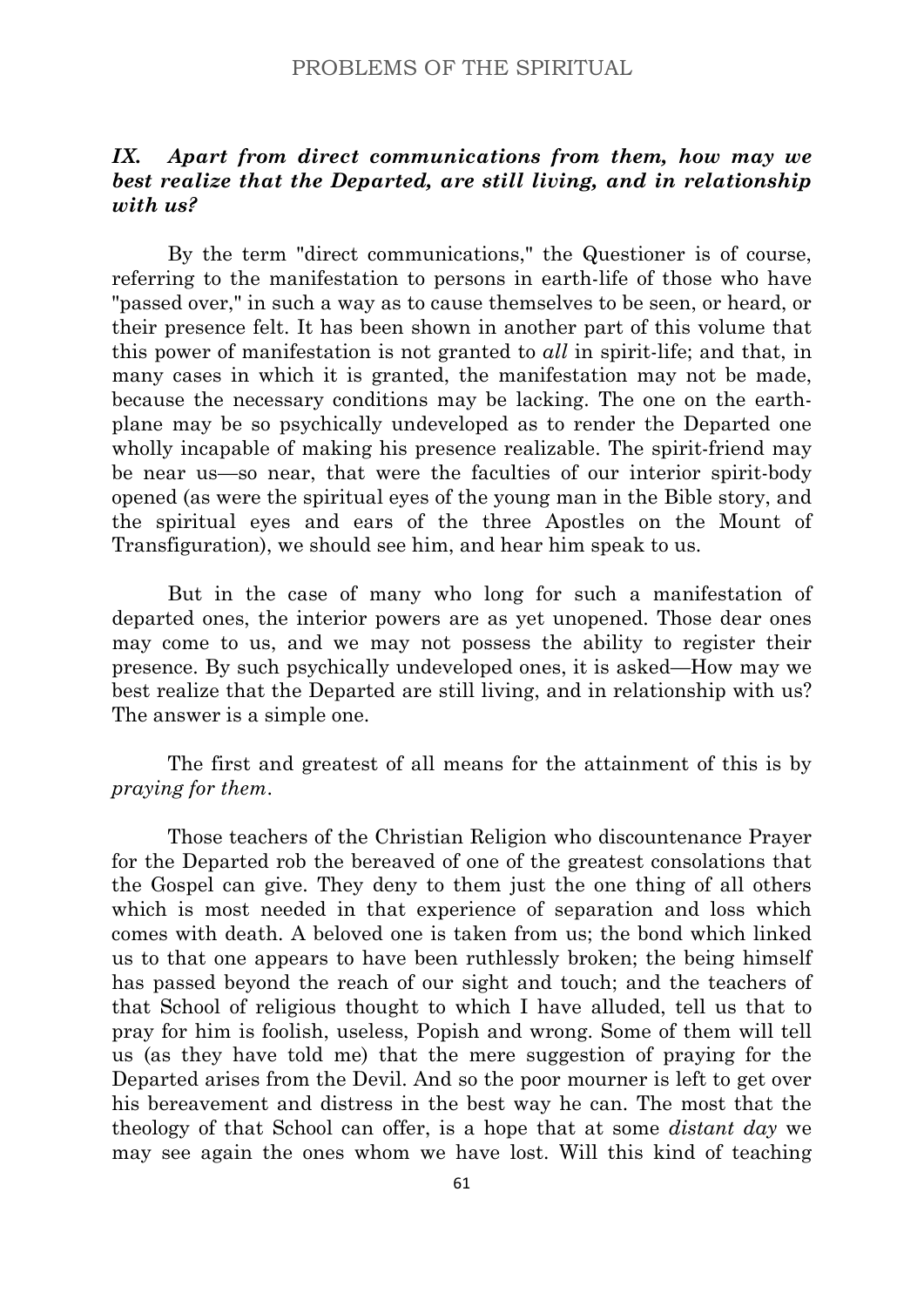#### **PART I. ix**

comfort and satisfy a poor saddened heart, or brighten a darkened life? We assert emphatically that it will not. If Death removes from you one who is very near and dear to you, you cannot be comforted until you hold the conviction that that one is still living and still in relationship with you. The old theological notion as to death will not give you this conviction. I have received hundreds of letters from mourners in which it has been confessed that the thought of a resurrection and re-union *at a distant day* has brought not the slightest sense of relief to them. The mourner who is unable to realize that his departed beloved one is still living and still in relationship with him, is in much the same case as Martha was when her brother died, and she discovered that the doctrine of the resurrection of a *dead* man at the end of Time, was but a poor solace to her whose heart was crying out for a *living* brother.

How suggestive that Gospel story is! Lazarus had died, and Jesus was on His way to the mourning sisters. He is met by Martha, who sorrowfully reproaches Him for His delay in coming—"Lord, if Thou hadst been here, my brother had not died." Note how the Saviour leads the mind of the woman to a conception of dying, not contained in the teaching of her day; viz. that Death involves no cessation of being. From the starting-point of the religious thought accepted by her, He will lift her to the perception of a far grander and more comforting truth.

"Jesus saith unto her—Thy brother shall be raised." There is a ring almost of impatience and disappointment in the rejoinder of Martha, as if she said—"Oh! I know *that;* from my childhood I have been taught to believe *that;* I know that he shall rise in the Rising *at the last day*. But, Lord Jesus, it does not meet my case in the slightest degree. Is there nothing more you can tell me? It is of the present and not of the future I am thinking. It is the thought of a *dead* brother and our relationship broken by Death which darkens my mind and breaks my heart. 'The last day' is so far off, and so detached from my present life and experience. In the meanwhile—what? Oh! I want, I want a *living brother*."

How splendidly was the answer to that cry of the woman's heart voiced by Jesus, in that declaration that physical death touches not the man, but only "the tabernacle" of him. "I, Myself, am the Rising and the Life; he that is trusting in Me, though he be (as you call it) 'dead,' yet he shall live; and everyone who is living and trusting in Me, shall by no means die all through the aeon. Trustest thou this— this glorious truth I declare?" (John xi. 25 and 26.)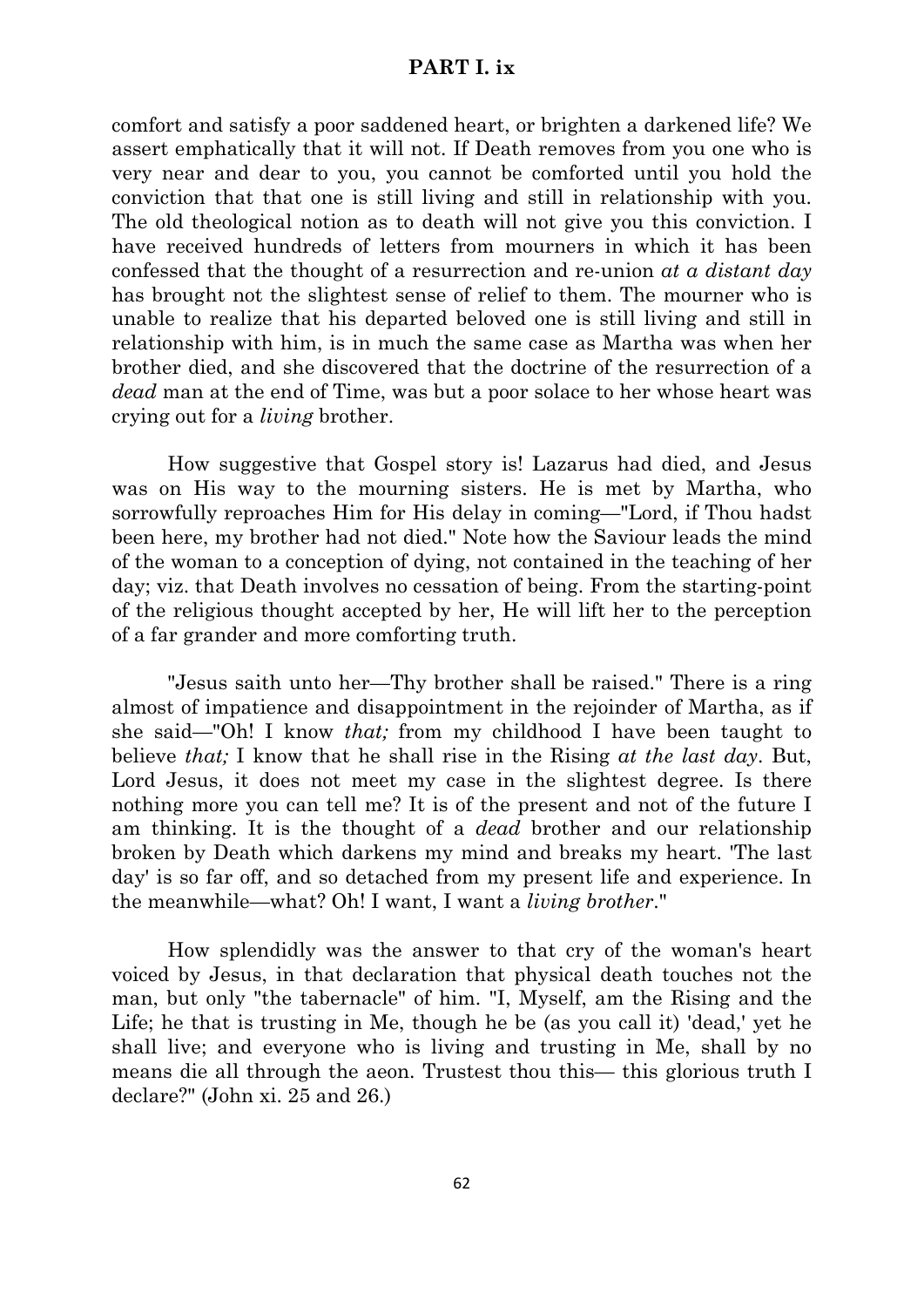Poor Martha! She did not answer that question of Jesus; but we can believe that henceforth she would no longer regard Death as the Extinguisher of man's being, and the Destroyer of the relationships of Love. The truth unrealized by the Rabbis was disclosed by the Christ.

I have said that Prayer for the Departed, more than anything else more than all the reading of devout books on Heaven and the Future, and all our fond recollections of those who are gone—will give us the conviction that the latter are still living, and that the relationship between them and us is still maintained.

Try it. Pray for that dear one whom God has called hence, and in whom your whole soul and life, perhaps, was wrapped up. Pray for him or her; not once, nor twice, but every day and anywhere; and gradually there will come to your poor bereaved soul the glorious assurance that the one you love—though the earthly body lie crumbling in the dust, is a being of life and thought, and of continued love for you. Gradually such prayers will make you realize that the World of Spirit is close to you now; that already you partly live in it; and that Death which calls your dear ones more fully into it, does but usher them into a higher domain of life and thought, where naught begotten of Love shall suffer loss.

There is another way, less potent than Prayer, by which we may assist ourselves in realizing that our departed ones still live and are still in relationship with us. It is by making the effort *to calm the mind* when under the experience of bereavement and sorrow. Excessive grief, and still more despair, raise a barrier which prevents many a dear one on the Other Side from coming near to us. Rebellious and hopeless sorrow is a hindrance to them in fulfilling a Divine mission of comforting the brokenhearted. Uplifting and helpful thoughts and soul-impulses projected by them to us are often not received, because the receiving mind is so engrossed with its own thoughts and emotions, as to make it insensible to an impact from without. The "still, small voice" by which God would speak to us through the mediumship of spirit-minds, cannot be heard until there comes the calm after the storm, the earthquake and the fire.

Be quiet, be trustful, be expectant. Make the effort to get the mind, at times, into a condition of passivity; to take it off the thought of one's self; to thrust into the background of consciousness for a while the fact of one's own suffering and loss. Then, when the tumult of grief has thus been stilled, when the mind has been turned from the thought of the self to the thought of the living dear one Behind the Veil—then let the words of prayer ascend. The calm, the love, the heroism, the determination to trust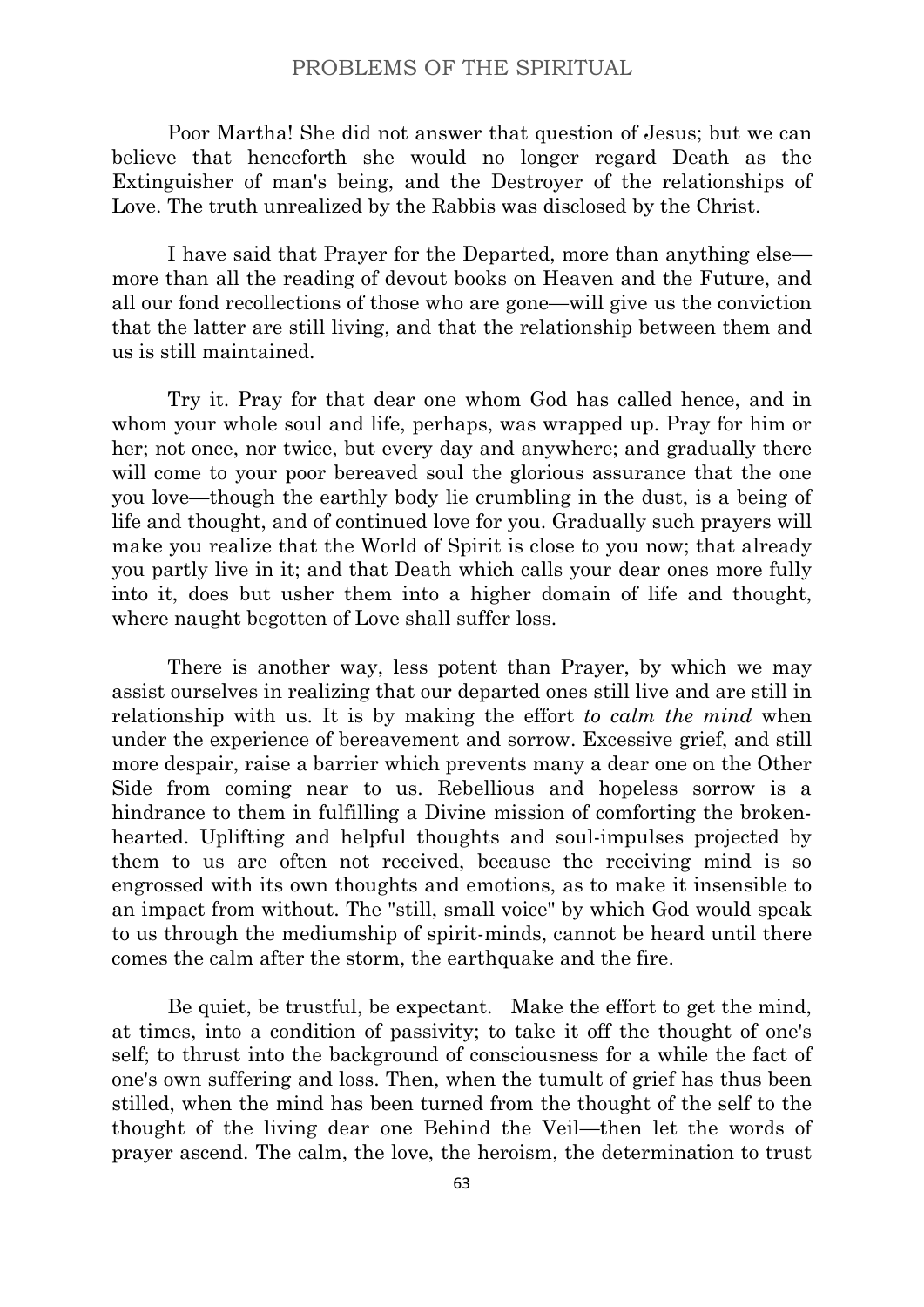# **PART I. ix**

God on our part, will constitute the conditions whereby the Departed, although visually and audibly unmanifested to us, may come very near to us, and touch us in the higher parts of our being— our mind and spirit.

In this way, we may realize their presence and feel their maintained connectedness with us. Although we may not possess the psychic gifts that others have, our experience may be akin to the experience of a gentleman whose letter has reached me as I write this. He states—"Seventeen years ago, I lost my young wife after a week's illness. To my surprise, amid the depths of horror and loss, I found a strange exhilaration, and *a consciousness of her real presence*, which never left me. I speak of this as an actual experience of real life. I am convinced that the incident of what we call 'death' to our physical bodies is powerless to destroy either character or companionship."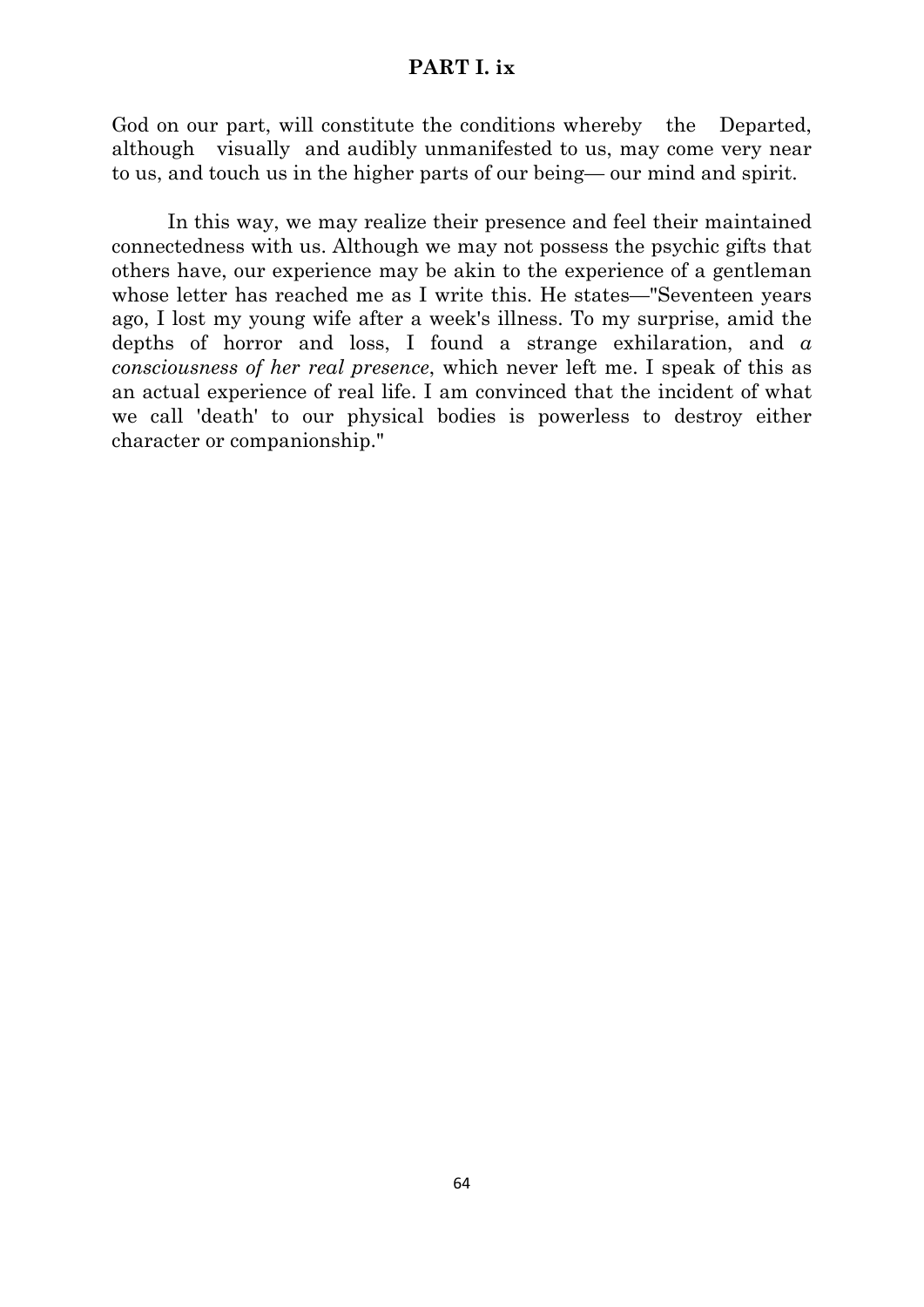# *X. Are not such expressions as—"The sea gave up the dead which were in it," "Them which sleep," and "Those that are in the graves"—an indication that the New Testament writers regarded Death as a temporary cessation of conscious being?*

No; the use of these and similar phrases to be found in the Bible must no more be taken to denote that the persons who used them accepted the idea which they literally express, than does our common use of phrases, which are scientifically inaccurate, imply that we endorse the inaccuracies contained therein. For instance, the ordinary way of describing the fact that the sun comes into, and disappears from, the view of us on this planet, is by saying it rises and sets. Literally, the statement is untrue. The sun does not rise, nor does it set. It merely appears to persons stationed on a revolving globe to do so. The statement originated with those whose astronomical notions were wrong.

Now, no one supposes that the scientists of to-day who still use the phrases "sun-rise" and "sun-set," profess thereby their belief in the old error which those phrases connote—viz., that this earth is the centre around which the sun and the planets rotate. The use of the phrases is perpetuated, because they have become the popular and convenient method of describing certain solar phenomena.

Take another instance. If we are standing on the deck of a vessel travelling ocean-wards and watching the shore, we speak of "the receding land." That is the popular way of describing an appearance which is presented to us. But the statement is inaccurate; and in making use of it, we do not imply that we think the land is receding from us. We know perfectly well that it is we who are receding from the land. We simply make use of a common idiom, which serves to express an experience, though it misrepresents the actual fact. No one finds fault with us for doing this; and no one imagines that we know no better, because we refer to things in the same terms as they are generally referred to.

Take another notable instance of what I mean. Many who accept the Christian Faith, account it a most laudable practice to pray for persons who have gone out of this life. They do so, because they are convinced that the latter are *not dead*, but consciously living. That constitutes the *raison d'être* of their prayers for them. When the world persists in speaking of these departed ones as "the dead," the Christian Church declares that the world does not realize a great truth which she does. And yet she takes hold of this very phrase which the world has so wrongly applied to the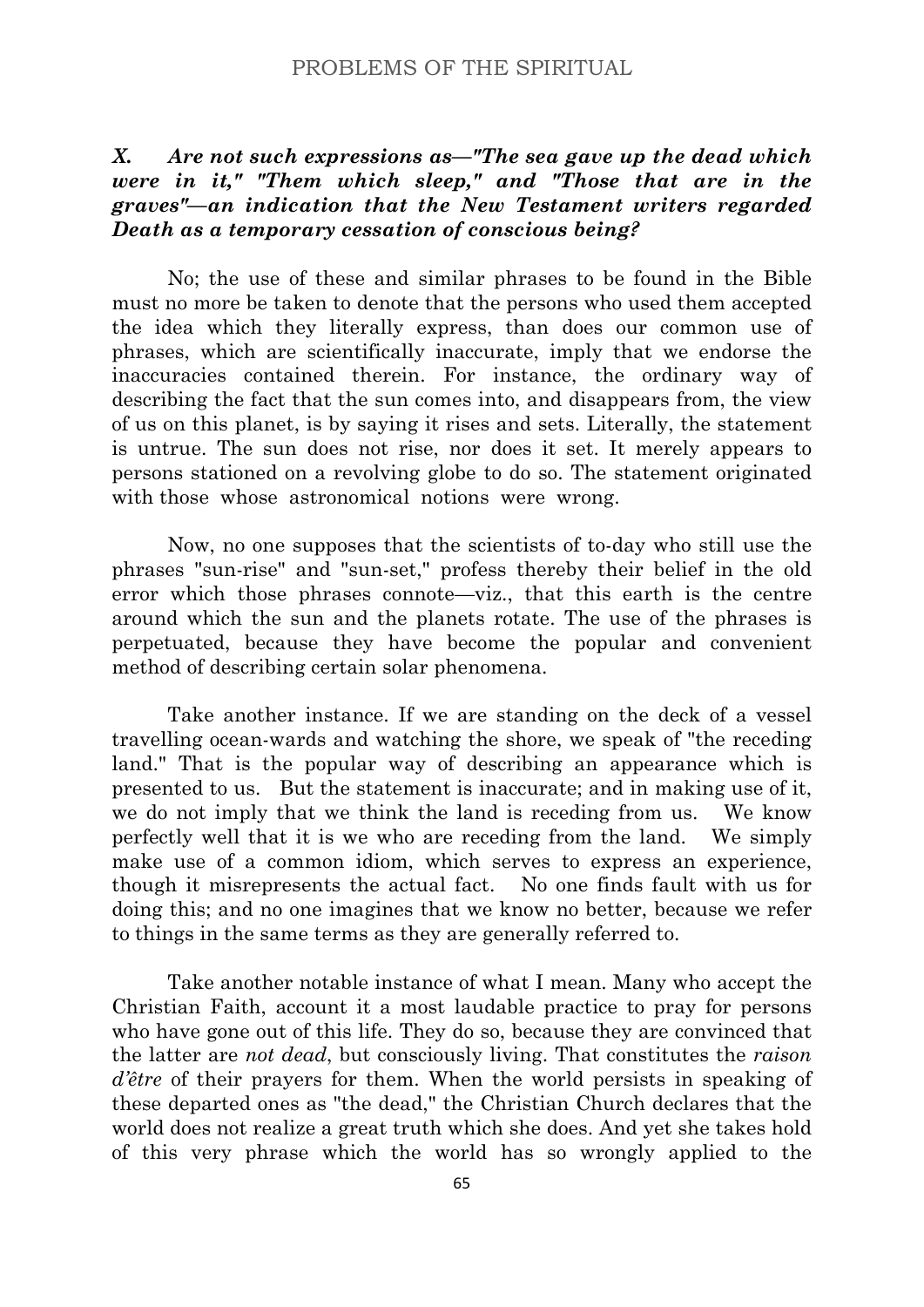# **PART I. x**

departed, and enjoins our "Prayers for *the dead*." Is that to be taken as denoting that the Church regards Death as involving a cessation of being?

Moreover, we ourselves, who do not dream of confounding the departed ones who have passed into the fuller life of the Spirit-World, with the discarded and lifeless tenements which have been consigned to the grave, constantly find ourselves speaking of those *living* ones as "the dead." "My father, my mother, or my friend, has been *dead* a great many years," say we. Is our adoption of the popular idiom to be taken as implying that we do not believe in maintained existence at death?

Now, the same argument holds good in regard to the fact that our Lord and the writers of the New Testament used the commonly accepted terms— "the dead," "those in the graves," etc., when referring to the Departed. They did not thereby endorse the popular definition as being a correct one; nor did they imply that they themselves believed the Departed to be temporarily non-existent. They simply employed an established form of expression as the best means of indicating the class of whom they were speaking. The world called the Departed "the dead"; and they used, as we do, the language of the world, and spoke of those who had gone hence in exactly the way in which all mankind spoke of them.

We cannot see how Christ and the Apostles could have done otherwise. It seems to us that in conveying higher truth to mankind, there was a necessity that they should make use of the terms of ordinary human language. How could they have made it clear as to whom they were referring, when making startling statements concerning the so-called "deceased," if they had described that class in a way in which it never was described?

Before the fuller light had been vouchsafed by Jesus, the world had looked on Physical death, and it had seemed to them to be the destroyer of conscious being. The defunct body appeared to denote the defunct man. Consequently, those who had died were spoken of as "the dead," "the ones in the grave," or—more euphemistically and poetically—"the sleepers in the dust." And such terms became the common way—the only way of speaking of the Departed.

Presently, the Christ with His Gospel of Life and Immortality came, and disclosed the glorious fact that those whom men call "dead" are not dead at all. He taught that physical dying involves no destruction of the man, nor temporary cessation of his being. Abraham, Isaac and Jacob— "dead" for ages, as the world accounted them—were all *living* unto God,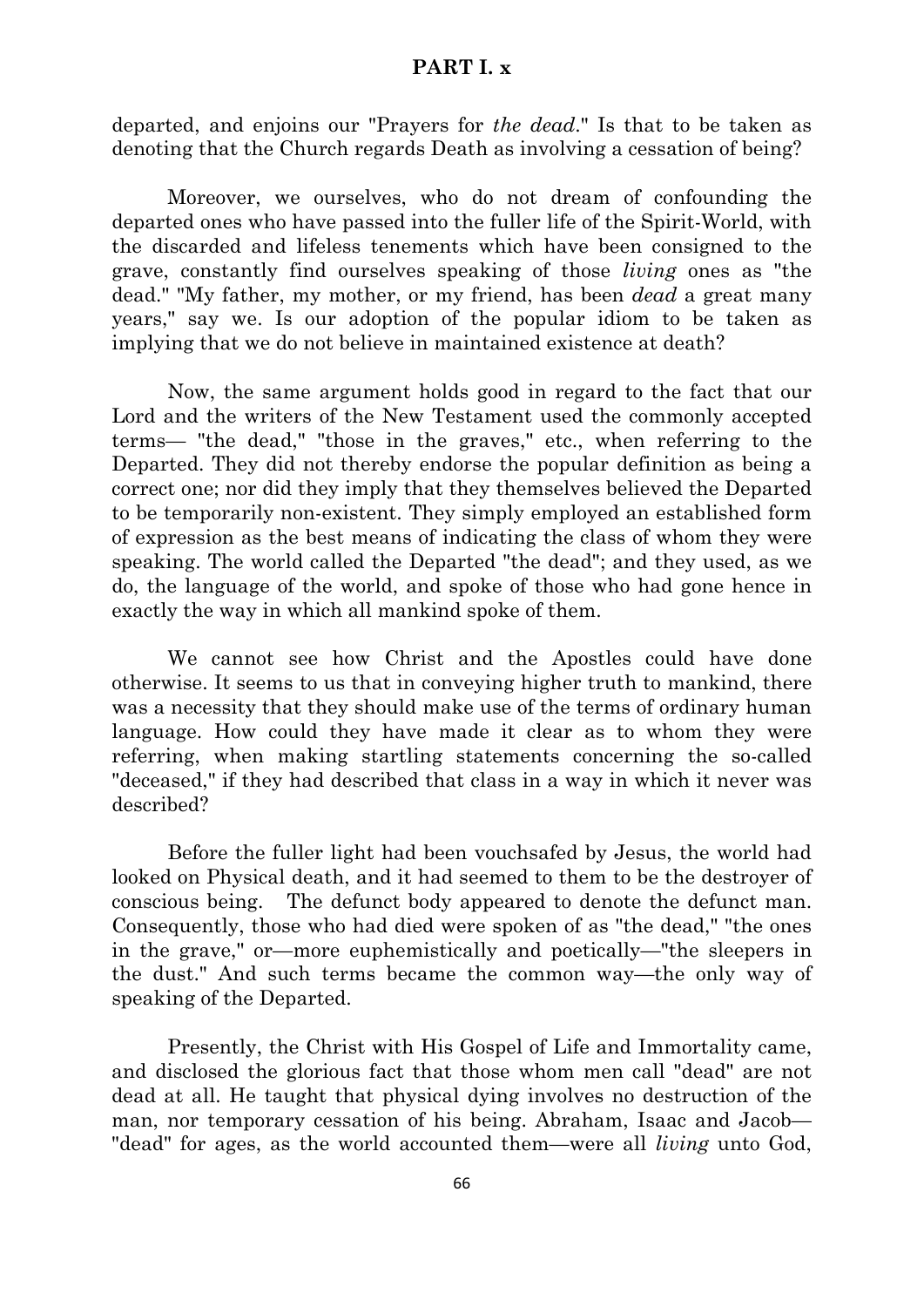said He. He told a dying robber that on the day the body of the latter and His own Body died, *they*, the men, should be together in Paradise. And Jesus forced home the truth by confronting some of His followers with a *living* Moses whose body had gone to the grave fifteen hundred years before.

Moreover, Jesus disclosed another glorious truth, viz., that His mission of salvation was to be directed not only to men in *this* world, but also to those who had passed hence, and were living men in the Spirit-World.

How could He make it clear to His hearers that He was really referring to the latter? If He spoke of them as "the living," it would be more than likely that His words would be taken to mean the persons who had *not* died. As yet, the world had grasped naught of the idea of any community of interest between those in this world and those in the Other World, in regard to the saving Purpose of God. If He spoke of them as "the departed," still His words would be open to misconstruction by many. And so the Revealer of Truth did the wisest and best thing He could do—He adapted Himself to popular language, in order that from the starting-point of unenlightened thought, He might raise men's minds to truer ideas. Take those words of the Saviour—"The hour is coming, in the which 'all that are in the graves' shall hear His voice" (John v. 28 V.), and "The hour is coming, and *now* is, when 'the dead' shall hear the voice of the Son of God" (John v. 25 v.). He was alluding to that magnificent fact to which St. Peter afterwards alluded; which is, that Christ is no less a Saviour to those in the Other World than He is to us in this world. St. Peter having declared that Jesus, after crucifixion preached to ones departed this life ("the spirits in keeping"—1 Peter iii. 19 v.), actually makes use of, as his Master did, the common term applied to them— "the dead." He writes, "For this cause was the Gospel preached also to them that are 'dead,' that they might be judged according to (*i.e.* by the same standard as) men *in the flesh*, but live according to God *in the spirit*" (1 Pet. iv. 6 v.).

We have a notable instance of the necessity to Christ and the sacred teachers of adapting themselves to the common idioms of their day. Lazarus, the friend of Jesus, had physically died, and our Lord was conscious of it. Christ knew that the death of the bodily organization had not killed the man. The real Lazarus—the spirit-man encased in a spiritbody, while in a condition of temporary sleep, had left his dead earthly tabernacle—Jesus knew that he was still sleeping, and that although he had passed out of the Physical body which was dead, he had not awakened in the Spiritual. It was not the intention of Jesus that he should awake in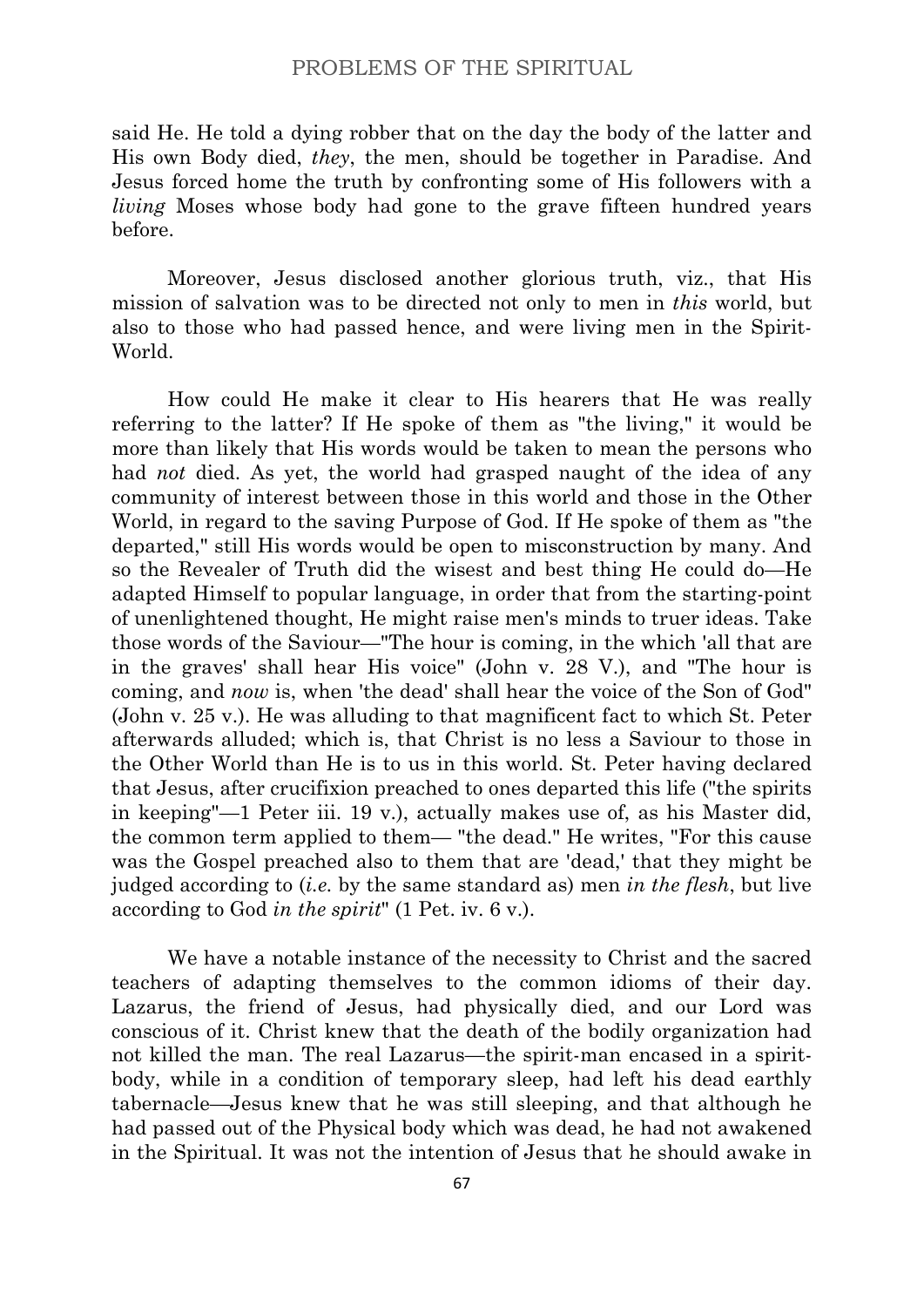# **PART I. x**

the Spiritual. The spirit-man, without any experience of the Spiritual World, because he would be *sleeping* all the while he was absent from the body, would only awake when the power of Christ should reincarnate him in a re-animated body which now was lying dead in a sepulchre. And so the Master said to the disciples—"Our friend Lazarus *sleepeth*; but I go that I may awake him out of sleep." They did not understand Him. They did not know that Jesus was voicing the great psychic fact that every person in quitting the physical body at death, does so in a condition of sleep, and only awakes when the detachment has been effected.

The disciples thought "He had spoken of *taking of rest in sleep*." But here is the point—Jesus had to resort to the limitations of ordinary ideas and language, before He could make His meaning clear. "Then said Jesus unto them plainly—Lazarus *is dead*." But he was not dead; and the Master said he was not dead. Those, then, who argue that the use of the terms we have been considering, commit our Lord and the Apostles to the endorsement of the idea that Death involves the cessation of conscious being, are wholly mistaken. If their use of these terms did commit them to such an endorsement, then where would be the consistency of the Divine Speaker and the sacred writers, in representing the "dead" ones and those "in the graves" as capable of powers which only the *living* possess? It is only the living man, in this world or the Other, that can hear the living Voice of the Christ of Life.

But all the difficulty connected with the New Testament writers' use of these old-world phrases, would disappear, if the words were expressed *as quotations*, and it were remembered that these phrases were used, because the ordinary language of mankind had to be spoken, if the teachers were to be understood.

Thus, when Jesus said—"The hour *now* is, when 'the dead' shall hear the voice of the Son of God"—He did not mean that lifeless, disintegrated physical objects lying in the grave, or in the sea, or anywhere else, would hear Him speak to them. Without mind, without ears, without any semblance to bodily or spiritual organization, and without life—how could they do so!

No; He meant that the glorious call from His Divine Lips to advancement and more abundant life in God should be heard, not only by incarnate men and women in the cities and villages and highways and byways of Palestine, but by the *living* discarnate ones Behind the Veil. "The hour is coming, and *now is*, when 'the dead' (*i.e.* the ones whom you in your ignorance call 'dead') shall hear the voice of the Son of God."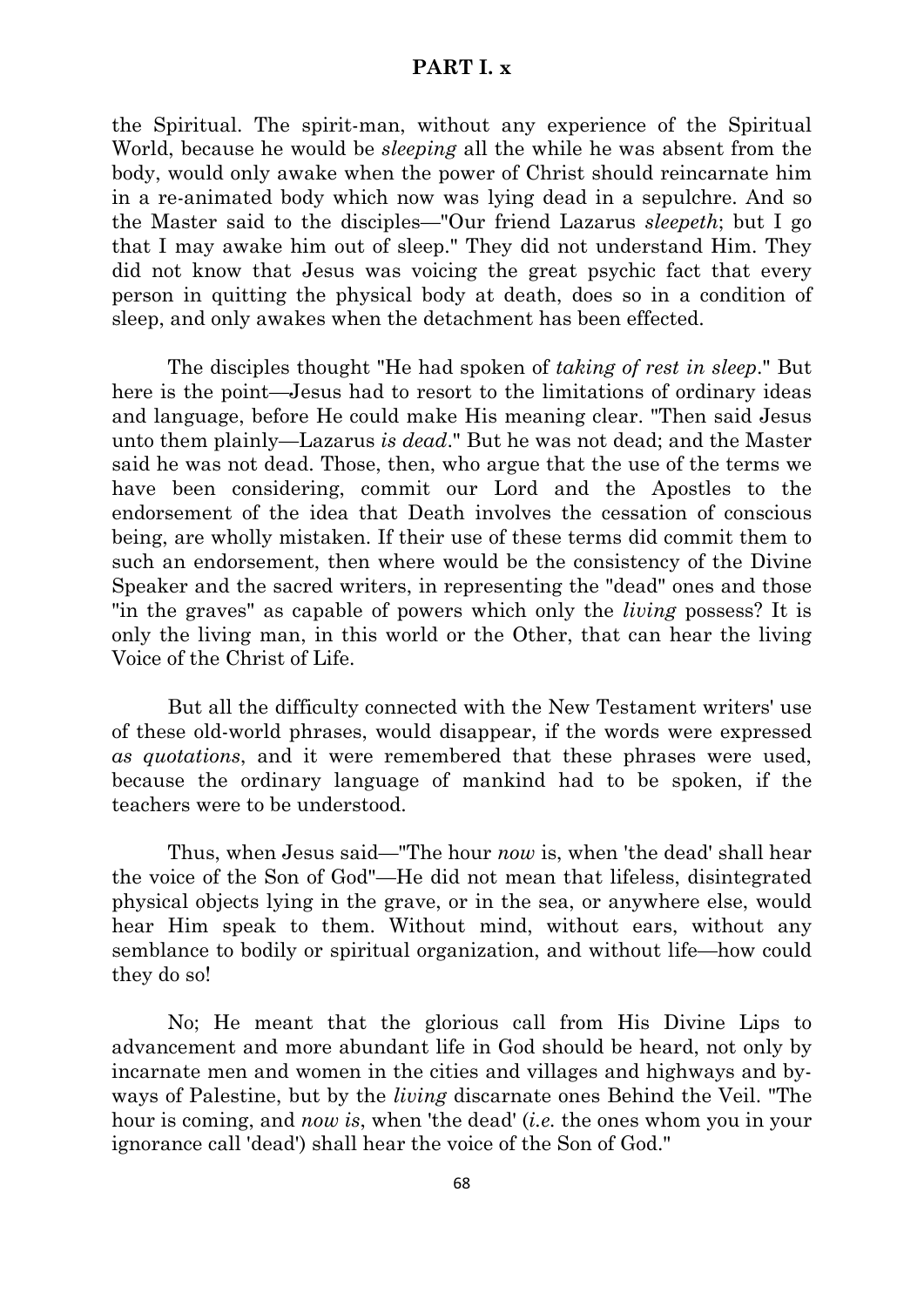#### **PART II.**

*I. As reported in the "Church Times" of March 9th, 1906, the Bishop of London, in answering, in public, two letters which had been sent to him, made the following statement. "The writers have been reading the work—'Our Life after Death,' and ask what they ought to believe. That book teaches UNIVERSALISM. It leaves out the strong things Jesus Christ said. What is called 'the strong language of the Athanasian Creed' is our Lord's own teaching. Are we, His Church, to water down what He said?"*

These are statements, sufficiently grave and important, to warrant me in dealing with them in the pages of this book.

"That book teaches *Universalism*," says the critic. Most undoubtedly it does so; and if the criticism had ended there, we should have had no reply to make to it; except that Universalism is most clearly taught in the Bible. But the following part of the criticism seems to imply that the Universalist belief is incompatible with the doctrine of the Church of England.

We subjoin the following facts, which, in our view, show that Universalism is not out of harmony with the teaching of the Church of England; however much it may be in non-agreement with the teaching of individual members of that Church.

(I.) It is not generally known that the Fathers of the early Eastern Church avowed their belief in Universalism, and emphatically taught that Christ will ultimately fulfil His mission as "*the Saviour of all men*." That Evil would remain for ever as the rival Principle to God and Goodness, presented itself to them as a thought inconsistent and intolerable. They regarded it as impossible, that an Almighty God, "Who is not willing that any should perish, but that all should come to repentance" (2 Pet. iii. 9 v.), should, nevertheless, in the case of countless millions of the human race, be never able to accomplish His will. The exaltation of Satan to such preeminence and power, as to regard him as a being capable of everlastingly frustrating the saving power of God, and of perpetually usurping the rule over the greater part of the empire of human souls, was to them an idea akin to the old-world notion of rival Gods—a God of Goodness and a God of Evil.

A study of the Alexandrian and Carthaginian Theologies shows that it was the contact of the Christian Religion with the *Latin* race, which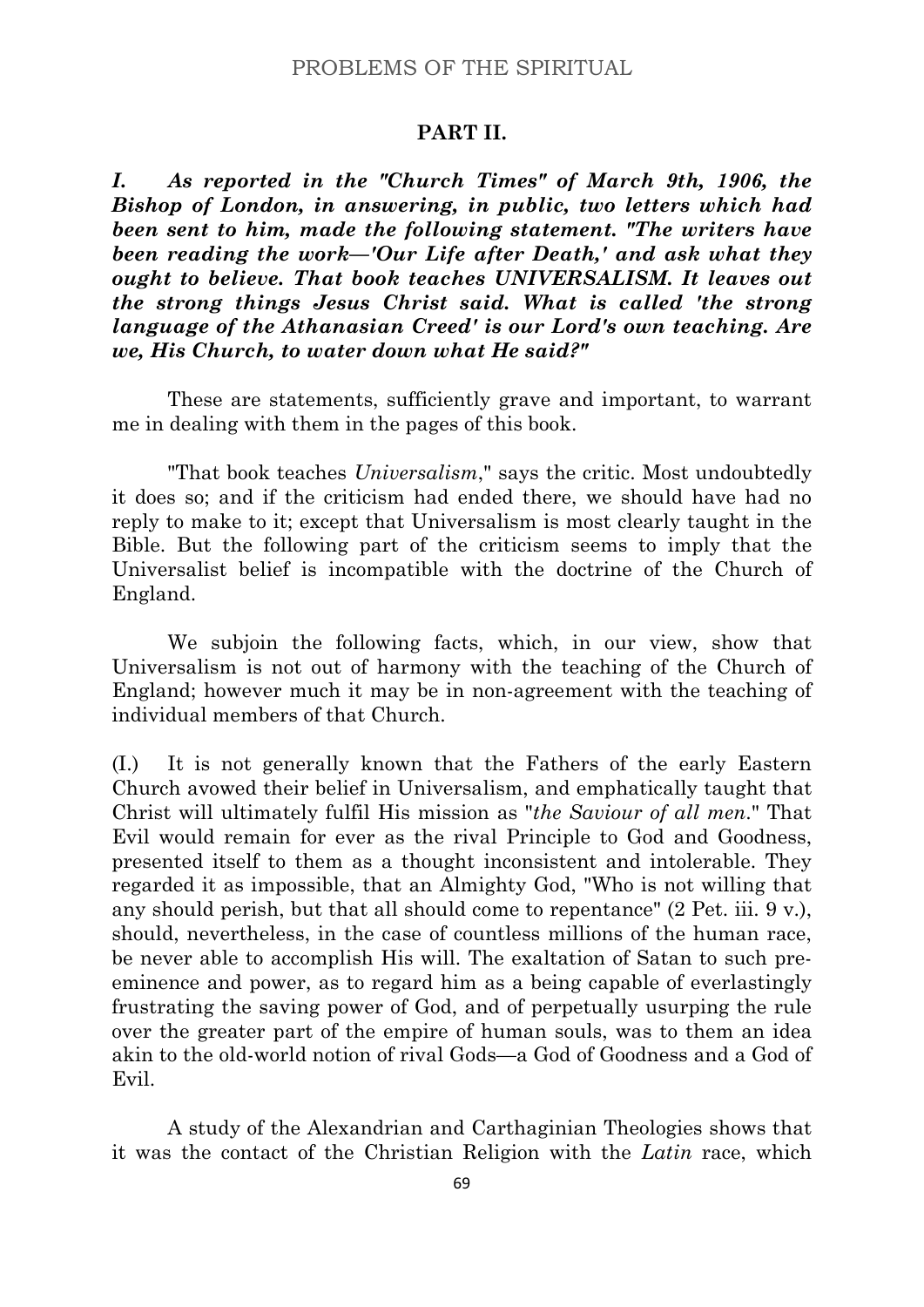### **PART II. i**

caused the adoption of a *restricted* view of God's Purpose and Christ's Saviourhood.

That race was proud, exclusive and cruel in its instincts, and when, under Constantine, Christianity became the State Religion of the Roman Empire, the characteristics of the race made their impress upon the teaching of the Church.

The Church of England, in matters of doctrine, commends the principle of appealing to the first three centuries of the Christian Era. She could hardly do this, if the Universalist belief, so widely held by the early Church Fathers, were incompatible with her teaching!

(II.) In the year 1552, a Body of Articles, known as the "Forty-two Articles," was agreed upon by the Bishops and other learned men of the Church of England. The 42nd Article was one which condemned those who asserted that *all* men would finally be saved. This Article was *deliberately expunged* in 1562. Surely the Church would not have done this, had she viewed the Universalist position as an inadmissible one! "The 42nd Article was withdrawn" (said a Bishop of Manchester), "because the Church, knowing that men like Origen, Clement and Gregory of Nyssa, were Universalists, refused to dogmatize."

Again, at one of the revisions of our Prayer-Book, a demand was made by the Puritan Reformers, to expunge from the Litany the words— "That it may please Thee to have mercy upon *all* men." The objectors asserted that as the Purpose of God does not embrace the salvation of *all* men, it was manifestly inconsistent to pray for mercy on *all*.

The Bishops' reply was that the clause was perfectly Scriptural, and that we have no right to limit the mercy of God. The retention of this allembracive petition in the Litany is therefore, surely, another indication that a belief in Universalism is not incompatible with the teaching of the Church of England.

(III.) But we turn to other parts of the Prayer-Book in support of our assertion. Do we not, in the same Litany, twice address our Lord Jesus Christ as the "Lamb of God that taketh away the sins of *the world*"? Do we not, in Holy Communion, repeat three times in one prayer this same address to Christ? We ask, are these words not a solemn exaggeration, if for ever, in hell, the sins of any men are to remain *not* taken away?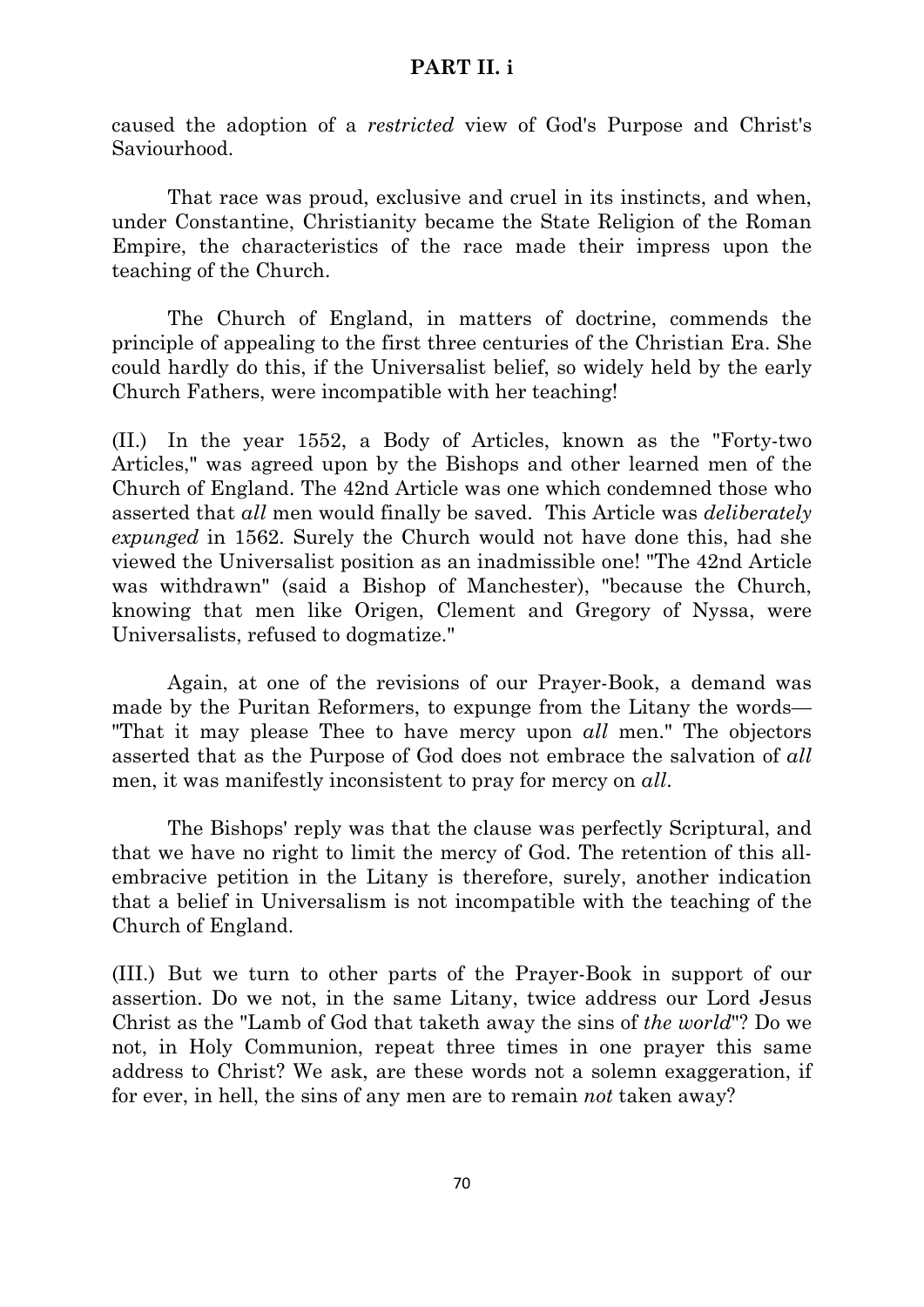In the proper Preface for Easter-Day, we say that Christ "by His death *hath destroyed death*." But to abolish death surely must mean to abolish all that sin has brought on man. Death in its Scriptural significance, stands for alienation from God. If souls are to remain everlastingly alienated from Him, is it true to say that Christ is the Destroyer of death?

In the Prayer of Humble Access, we say of God— "Whose property is *always to have mercy*." Can that statement be harmonized with the idea of a hereafter condition for many, in which there will be *no exercise of mercy*?

One of the Ember Collects has these words— "To those who shall be ordained .... give Thy grace—that they may set forward the salvation of *all men*." Either the words contemplate the salvation of *all*, or they formulate a prayer which it is believed will *not be granted*.

In the General Thanksgiving, we bless God for our *creation*. If creation, for a vast multitude of the human race, will mean, as we have been told, everlasting ruin and suffering, is there any cause for blessing God for the creation of these poor, wretched beings? And was not the argument advanced by a certain one against Marriage, a perfectly sound and logical one, from the standpoint of that theology which we reject?—"If I were to marry," said he, "I might beget children, and some of them might spend Eternity in *hell*. There could be no happiness for me in Heaven, if I had to reflect that *I* was the instrumental cause of the existence of irremediably damned souls."

In the Church Catechism, the work of God the Son is defined in these words—"Who hath redeemed me and *all mankind*." We ask, is this statement true, if all mankind is *not* to be redeemed? We must be consistent; if any, even one of the human race be finally and irretrievably lost, then Christ has *not* redeemed *all* mankind.

We might adduce many more statements of the Prayer-Book to show that that Book sanctions the teaching of the "Larger Hope" : but these will suffice.

My critic states—"What is called 'the strong language of the Athanasian Creed,' is our Lord's own teaching."

In the first place, the Athanasian Creed stands on a very different footing, as constituting an authoritative statement of Christian belief, from that of the other two Creeds—"the Apostles' " and "the Nicene."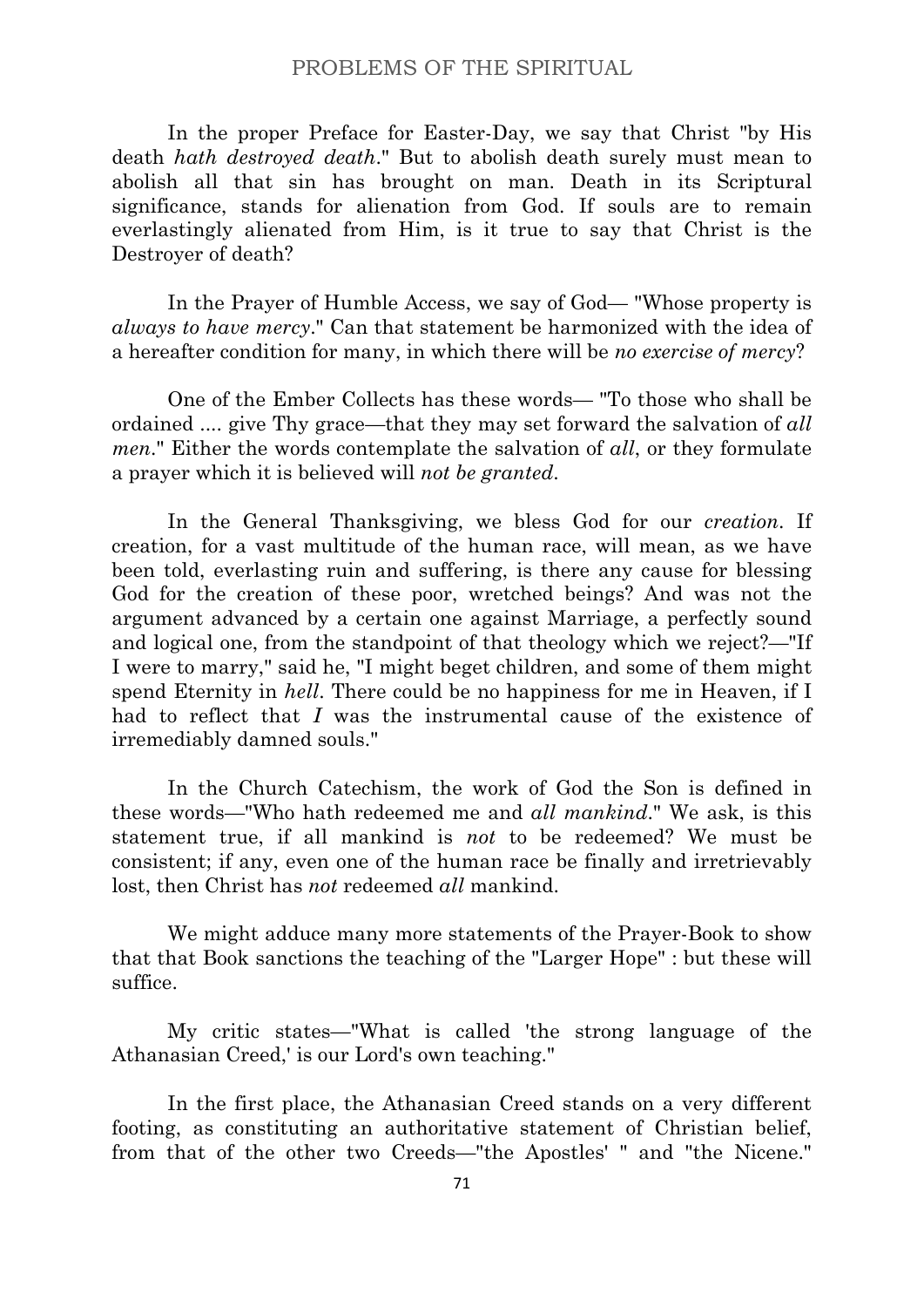### **PART II. i**

These latter received the sanction of General Councils of the Church; the so-called "Athanasian Creed" never received such sanction. It forced its way, with its "damnatory clauses," into the formularies of the Christian Church, in spite of no authority from a General Church Council, and in defiance of the stipulation laid down by the Council which authorized the use of the Nicene Creed —that nothing was to be added to this last-named Confession of Faith.

The contrast presented between the Apostles' and Nicene Creeds and the "Athanasian" Creed is very suggestive. The Apostles' Creed ends with the words—"The Life everlasting," and the Nicene Creed, with the words—"The life of the world to come." The "Athanasian" Creed concludes with the awful words—"everlasting fire." That fact, in itself, gives a very good indication of its Western, rather than Eastern, origin. Without entering into the history of the "Athanasian" Creed, it will be sufficient to say that it is admitted by all scholars that it was not written by the man whose name it bears. It treats of heresies which had not arisen until long after his death. The origin of it is very obscure. The internal evidence points to the conclusion that it was probably composed by a bishop, in Gaul, about A.D. 420-430. It was first admitted into the Gallican Psalter, and was afterwards received into the Office of the English Church during the ninth century.

We mention all this, merely to show that the "Athanasian" Creed is *not* of the same authority as are the other two Creeds. There are many of us who experience a feeling akin to pain, at being asked by our Church, on the great Festivals of Christmas and Easter, to publicly profess our belief, that millions of our fellow-creatures will "without doubt, perish *everlastingly*," because, as yet, they are without Christ, or cannot see " eye to eye " with us in our conceptions of Him. An ever-increasing number is praying God that this antiquated " symbol," which " shuts the door of Hope " against nine-tenths of the human race, may soon be removed from our beautiful Service, and no longer jar on the spiritual nerves of those who come to church to bless God for His "inestimable love in the redemption of *the world*."

If the sweeping and awful words of condemnation in this "Creed " were true, they should call forth from the congregation a wail of pity and despair. Can anything, we ask, be more unseemly and more un-Christlike, than to feel *jubilant and ascribe "glory" to God*, at the prospect of wretched beings who will be doomed to the inconceivable horrors of "everlasting fire"? If we *really* believed these "damnatory clauses," instead of singing a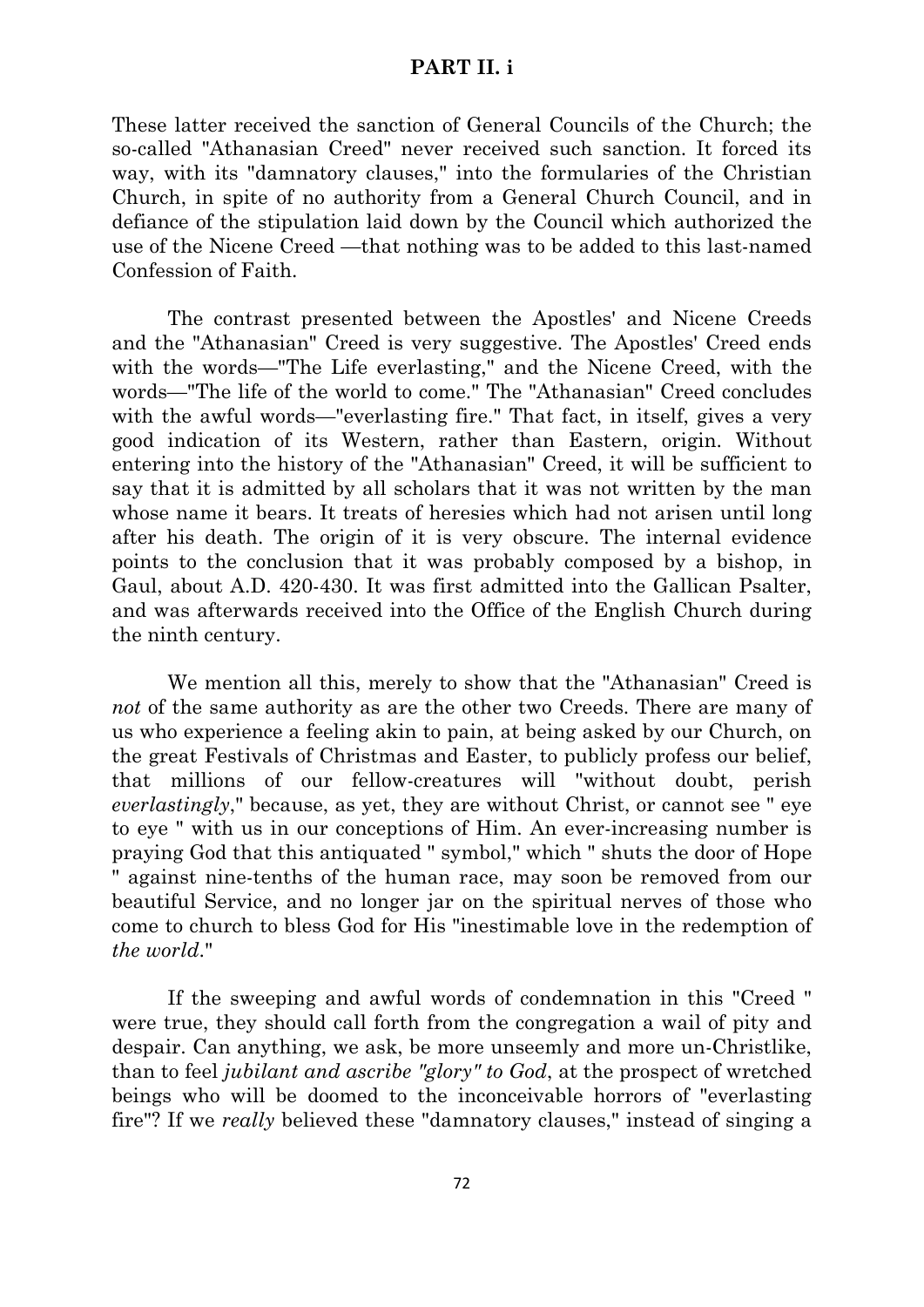Doxology, we should fall down on our knees, and with agonized heart and streaming eyes, cry,—"Spare them, oh! spare them, merciful God!"

There is something rather saddening, rather indicative of an insensibility to others' woes, in the fact that hundreds of thousands of Christians, on the birthday of the Saviour, glibly endorse the hopeless statements of this "Creed," and then go home with an unimpaired appetite for their Christmas-dinner!

My distinguished critic says that the teaching of this "Creed" is "our Lord's own teaching."

Let us examine this statement.

The "Creed" starts with the words—"Whosoever will be (*i.e.* is willing to be) saved, before all things *it is necessary* that he hold the Catholic Faith."

The Catholic Faith is defined—"That we worship one God in Trinity, and Trinity in Unity; neither confounding the Persons, nor dividing the Substance."

I pass over the fact that not one-half of Christendom understands the metaphysical meaning of this word—"Substance." That clause of the "Creed" is, therefore, unintelligible to them. Are they outside the "Catholic Faith" in consequence?

Again, there is a very considerable body of Christians who view Christ as the only possible manifestation of God the Father. They take the words of Jesus literally—"He that hath seen *Me*, hath seen the *Father*" (John xiv. 9 v.) They believe that when our Lord walked this earth, the Father was incarnate in that human Body. We think they "confound the Persons." They love Christ, serve Him and worship Him, but, according to the "Athanasian Creed," they do not hold the Catholic Faith. Will they, "without doubt, perish everlastingly"?

We take another instance—a very common one.

A man of business, religiously disposed, comes to church, and says his prayers, because he sincerely desires to do the right, and to live in communion with God. We tell him, in this "Creed," that if he wills to be saved, he must believe that "the Father is God, the Son is God, and that the Holy Ghost is God; and that yet there are not *three* Gods, but *one* God."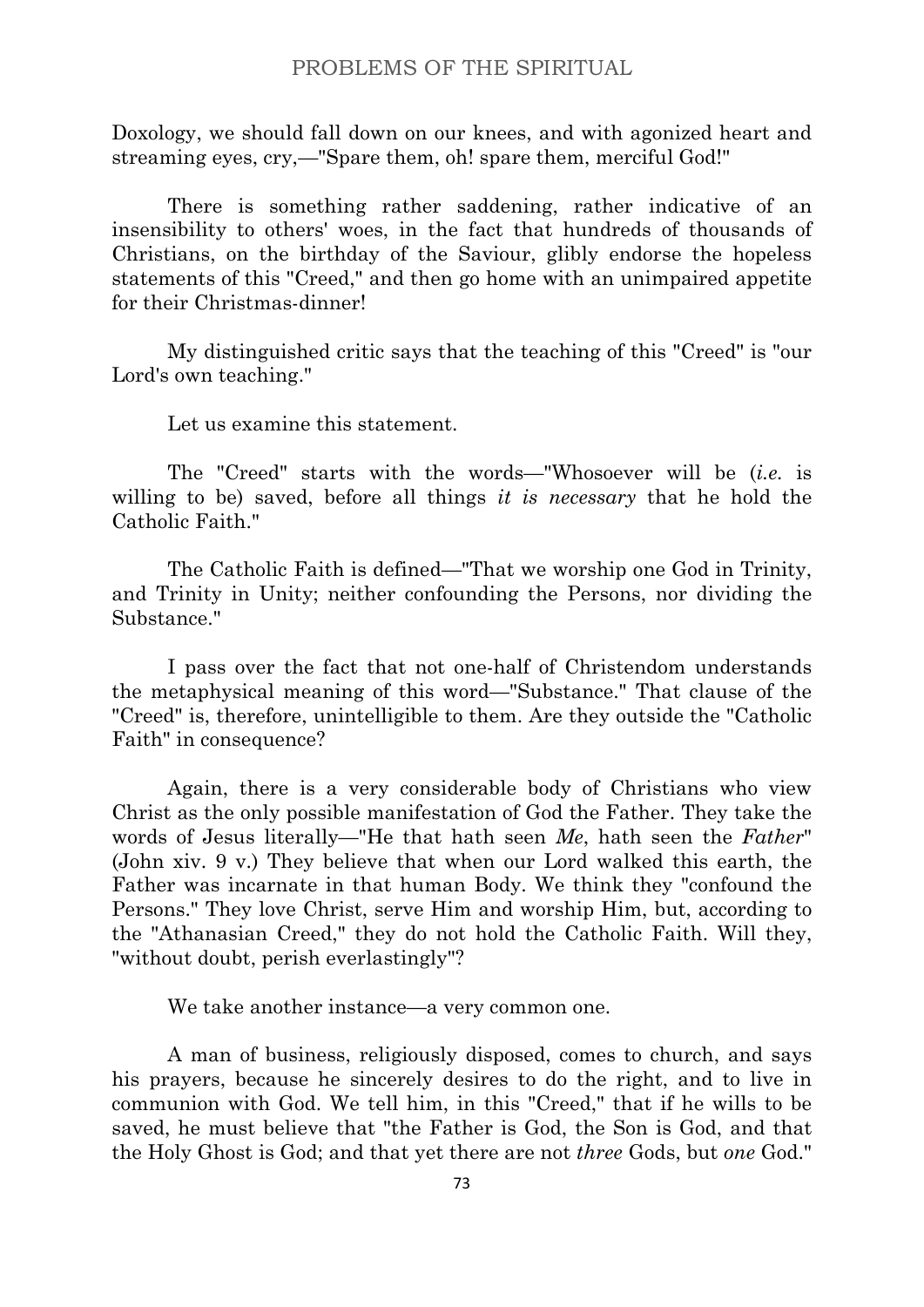### **PART II. i**

That mystifies him. "Three times one are not *one*," he says. He does not understand it; but he goes on praying to the great All-Father, in the Name of Jesus Christ. He sets the mental subtilty aside; and, according to the "Athanasian Creed," he does not hold a foremost Article of the "Faith." Will he, "without doubt, perish everlastingly"? We do not think he will.

Further, this "Creed" asserts—"The whole Three Persons are coeternal together and *co-equal*." Here is a man who detects, or thinks he detects, a contradiction in these words and the words of Scripture.

He remembers the words of Jesus—"My Father *is greater than all*" (John x. 29); and the words of St. Paul—" Then shall the Son also Himself *be subject* unto Him that put all things under Him, that God (the Father) may be all in all " (1 Cor. xv. 28 v.). He, honestly, cannot reconcile Christ's and St. Paul's words with the idea of co-equality. He is not "in tune" with the "Creed's "presentment of "Catholic Faith." Will he, "without doubt, perish everlastingly"? We do not think he will.

But we ask—did our Lord Jesus Christ ever teach, that in order to be saved, "before all things it is necessary to hold the Catholic Faith," as defined by the "Athanasian Creed"? Did He ever teach that a man's acceptance by God depends upon his assent to a number of metaphysical ideas concerning Himself? Many came to Christ for blessing, and received it, who had very imperfect ideas of Him as the Son of God; many whose conceptions of Him had risen no higher than the thought that He was a Prophet invested with extraordinary powers. One has only to read the Gospel narratives to perceive that the only pre-requisite He laid down for the obtaining of blessing from Him, was that men should have trust in Him. They obtained His blessing, because they relied upon His goodness and power. He focussed the mind of men *upon Himself*, as He stood manifested to them; not upon any particular abstract ideas which subsequent ages might form of Him. The "Athanasian Creed" makes the salvation of men to depend, not upon the glorious fact that Christ will "save *to the uttermost* them that come unto God by Him" (Heb. vii. 25 v.), but upon the acceptance of definitions, not formulated by Jesus, but by a document drawn up by an unknown author in the long-ago.

So, in answer to our critic, we as positively deny, as he has asserted, that the teaching of this "Creed" —which rests the salvation of mankind upon the acceptance of certain Christological ideas engendered in the atmosphere of controversy—is the teaching of our Lord Jesus Christ.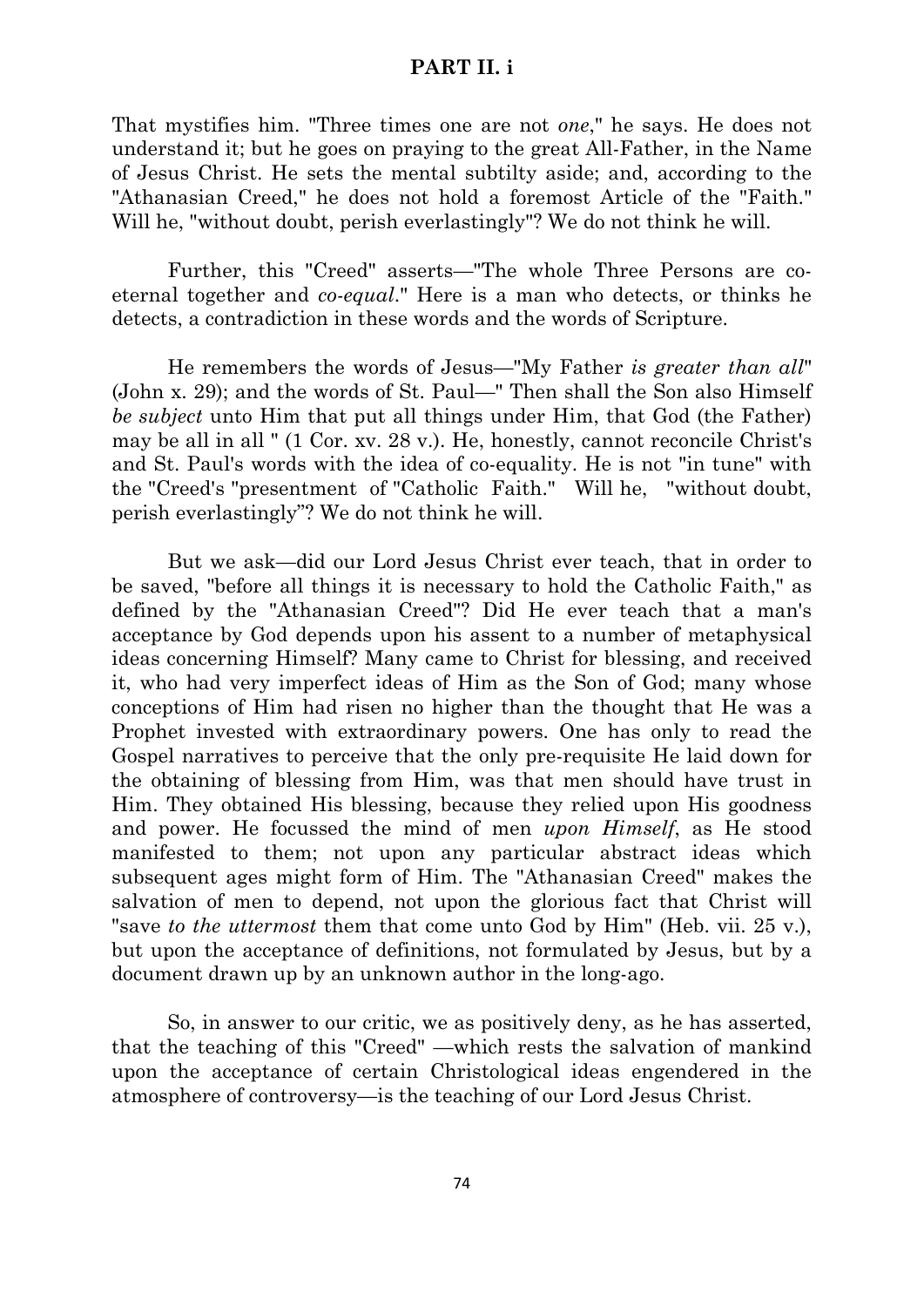He never defined the Trinity. He presented Himself as the Embodiment and the Manifestation to men of Divine Love and Compassion, and said—"I and my Father are one" (John x. 30 v.); "The Father is in Me, and I in Him" (John x. 38 v.); "He that hath seen Me hath seen the Father" (John xiv. 9 v.); "Ye believe in God, believe also in Me" (John xiv. 1 v.); and there He left it. Men looked at Him and recognized Divine Love shining through Him, and were drawn thereby to the Father-God. It was left to later ages to bedim men's vision of the beautiful Christ, by a cloud of metaphysical speculations; and this "Creed" substitutes, as a condition of salvation, for a simple trust in a Divine Person, the holding of a certain set of theological ideas concerning His Personality. We contend that our Lord, while He did teach that upon *Himself* depended the salvation of mankind, never taught that anyone would perish, unless he should keep "whole and undefiled" the mystifying doctrinal pronouncements of the "Athanasian Creed."

But it is in respect to "the strong language of this 'Creed' " *i.e.* the "*damnatory*" clauses—that we take a still greater exception to our critic's remark as to their being "our Lord's own teaching."

The clauses which come under this heading are these—"He shall *perish everlastingly*," and "They that have done evil (shall go) into *everlasting fire*."

The concluding paragraph of this "Creed" accounts these two clauses as a part of "the Faith" necessary for salvation.—"This is the Catholic Faith, which except a man believe faithfully, he cannot be saved."

Let us see to what this paragraph just quoted commits us.

We must "believe faithfully" that there will be some who will "perish everlastingly" and "go into everlasting fire." What do these pronouncements teach? There can be no doubt on that point. They teach, plainly and unequivocally, the doctrine which has lain for sixteen centuries as a dark shadow and an incubus upon the Gospel of Christ.—I mean the doctrine of an everlasting Hell of suffering and misery, and of awful and irretrievable ruin to human souls. These phrases connote the idea that there will exist for ever in the universe a discord, a horror, a condition of things utterly abhorrent to a Being of Holiness and Love; which condition will bear witness that Evil is so strong and permanent a Principle, that even God Himself, though He hate it, cannot *abolish* it.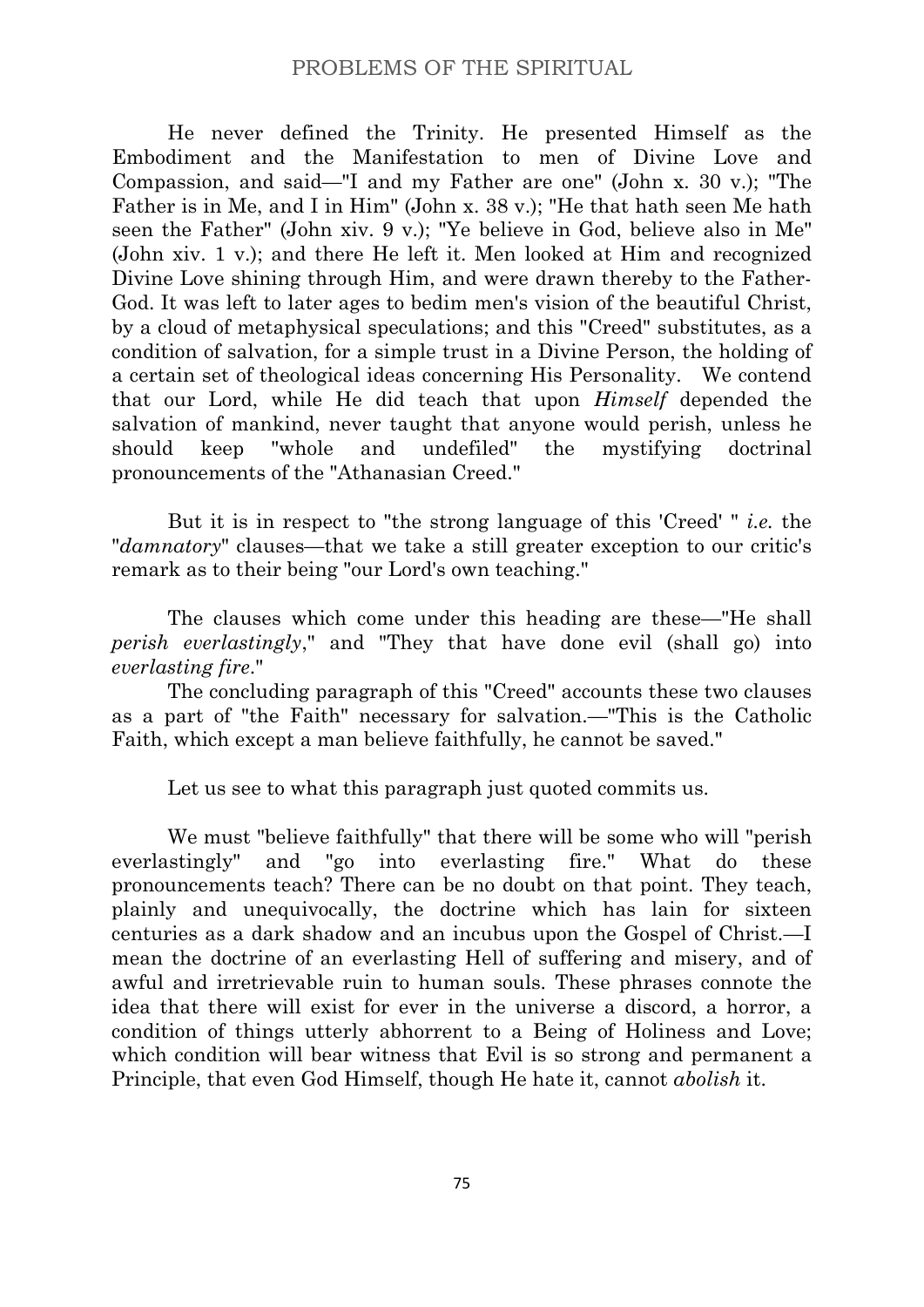### **PART II. i**

These "damnatory clauses" teach the doctrine of unending pain and woe for all who do not hold this "Creed's" presentment of the "Catholic Faith."

That was the idea of the unknown author of the "Creed." He voiced the theological conceptions of Western Christendom at the time he composed it. Then, again, these clauses have always been regarded as bearing the signification we have expressed. Romanists and Protestants alike have used them as main-props of the horrible dogma of everlasting Hell-fire. Those in the Church who have been the staunchest upholders of this dogma, have been the ones who have most resented any interference with the "Athanasian Creed."

We are aware that many recite, in Church, these awful words of condemnation, with a sort of mental reservation, which leads them to think that they cannot mean anything quite so dreadful and incredible as they seem to express. They are quite mistaken. The "damnatory clauses" *do* teach, and they were meant to teach, the doctrine of everlasting woe. Those who reject this doctrine are not consistent in reciting words in which that doctrine has been intentionally embodied.

But is it true that these awful clauses are "our Lord's own teaching"?

We submit that Christ never taught that souls will "perish *everlastingly*," or that they will go into an "*everlasting* fire." We admit, of course, that there are a few passages in the Authorized English Version of the New Testament, which, as they stand, give a sanction to the idea of unending perdition. But the words *have been mistranslated*, and made to express something they were never intended to express. Our Lord *did* teach that those who rejected Him and truth and remained impenitent should "die in their sins" (John viii. 24 v.), and that for some there should be terrible experiences, symbolized by the terms—"the Gehenna of Fire," "the Darkness without," and "the weeping and wailing and gnashing of teeth"; but He never said that souls should perish *everlastingly*. His parable of the Rich Man and Lazarus shows that His view of future punishment was, that it is *disciplinary* and *remedial*, and not *vindictive* and *final*. Terrible as were the experiences after death of the selfish rich man, Christ represents him as developing, in Hades, the God-like qualities of sympathy, unselfishness and concern for others. Such a representation is compatible with the idea of the "*saving* so as by fire," and that these terrible experiences into which human souls may plunge themselves, are the "sterner resources of Divine Love" for the recovery and not for the final damnation of any; but it is wholly incompatible with the idea of *perishing*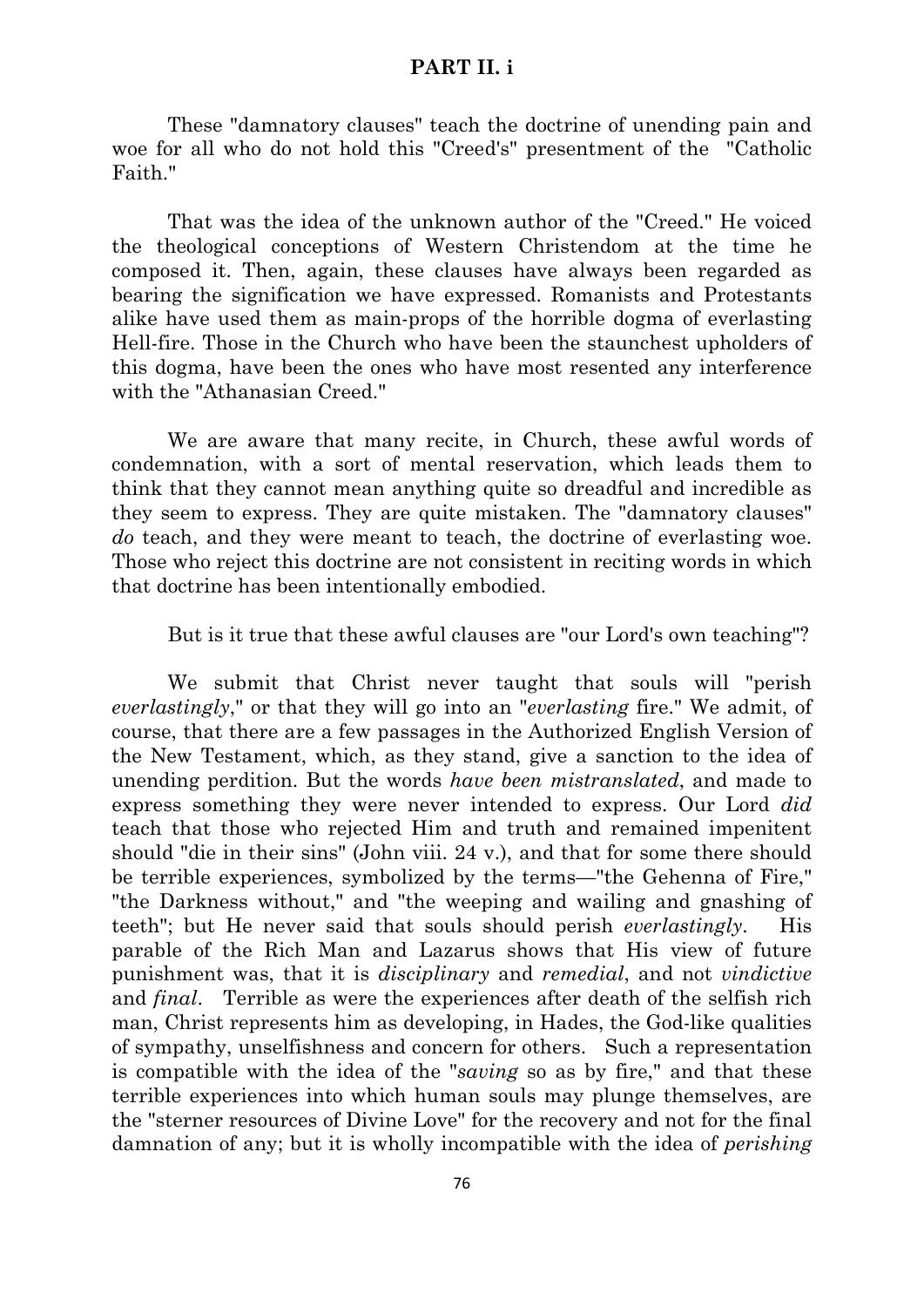*everlastingly*. We can conceive of nothing more contradictory in regard to God's Almightiness and desire that none should perish, than that the judgments of God should *improve* a man, and yet, nevertheless, that he should remain *everlastingly lost*.

The texts, we suppose, upon which our critic would pre-eminently base his assertion that the "damnatory clauses" of the "Athanasian Creed" are ''our Lord's own teaching," are Matt, xviii. 8 v. and xxv. 46 v.

In their mistranslated form they stand—"To be cast into *everlasting* fire"—"These shall go away into *everlasting* punishment." The Greek of those passages is—"To be cast into the fire which is *aionial*, or *age-long*." "These shall go away unto an *age-long pruning*." There is an infinite difference between "age-long" and "everlasting," and "pruning" and "punishment"; and no intelligent person doubts that Christ used the word "fire" in a *figurative* sense.

But after all, the strongest argument we can advance for denying that "our Lord's own teaching" was identical with that of the "damnatory clauses" is, that if He taught that there is an everlasting Hell-fire in which human beings will perish everlastingly, He *contradicted Himself*, and set forth two teachings absolutely irreconcilable. He said—"I, if I be lifted up from the earth, will draw *all* unto Me" (John xii. 32 v.). There is no escape from the conclusion. If this statement of Christ is true, *none* will "perish *everlastingly*"; unless we commit ourselves to the inconsistency of supposing that some may be *drawn to the Saviour*, and yet remain perpetually *lost*.

"Are we, His Church, to water down what Jesus said?" asks our critic. Most certainly not; but at the same time, we are not so to mistranslate and misinterpret some of His utterances as to make them directly negative other of His utterances. This has been done, for the sake of bolstering a dogma which outrages every true conception of Love, Justice and Mercy.

A very few words will answer the critic's charge that my book—"Our Life after Death"—"leaves out the *strong* things Jesus Christ said." The statement is incorrect, as may be seen by reference to the book itself. The "strong things" spoken by Christ are quoted again and again throughout the work, and in particular, on page 239 and onwards, under the heading—"Passages referring to Future Punishments, as they appear in the Greek New Testament." No, it is not we who hold the Fuller Hope of Christ's Gospel, who "leave out" any of the "strong things" He said. It is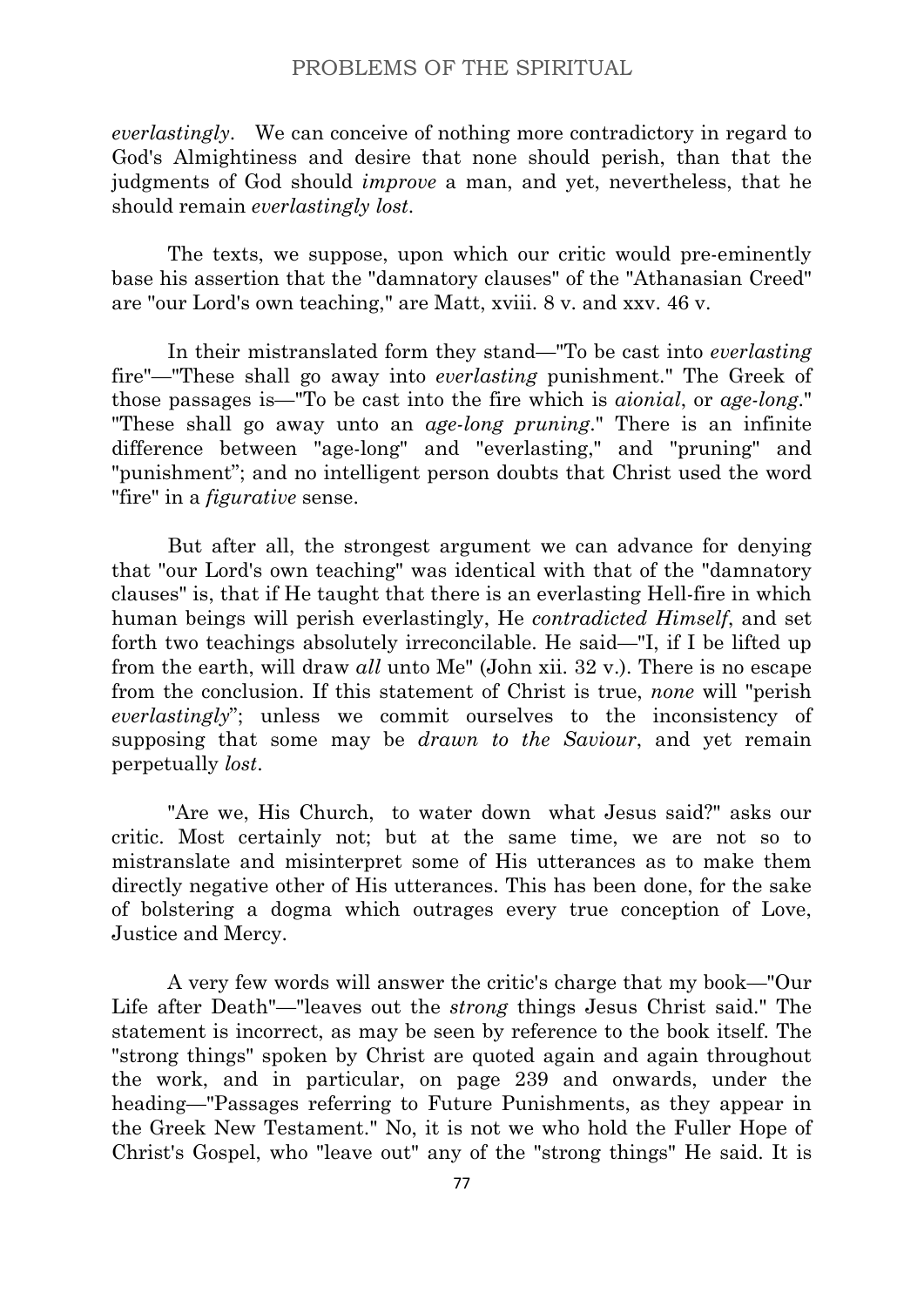### **PART II. i**

true we strip His utterances of some of the Roman and Puritanical significances subsequently imported into them, and translate His words in accordance with the original Greek. We minimize no statement made by Him, as to sin, its judgment and its consequences; and moreover, we take into our survey of Divine truth (as those who differ from us do not), those surpassingly stronger utterances of the Saviour and His Apostles, than any words of condemnation spoken by them— e.g. "The Son of Man is come *to save* that which was *lost*;" "I will draw *all* unto Me"; "The Times of the Restitution of *all* things"; "That God may be all *in all*."

We find it impossible to think that our Lord and the men who received their teaching from Him, could have made *exaggerated* statements in regard to the *final* outcome of the saving Purpose of God. If the condemnatory pronouncements of the "Athanasian Creed" be true, the word "*all*" in the passages just cited must be taken to mean no more than "*some*." Whether that is in harmony with our ideas of Christ as the Divine Teacher, we leave our readers to determine.

**Note**.—It is only right that I should mention that when I wrote to the Bishop of London, and pointed out to him that his statement that my book—"Our Life after Death"— "leaves out the strong things that Jesus Christ said," was an inaccurate one, his Lordship replied—"It is a pity you went by the 'Church Times' report, which is so shortened as to be misleading. Here is the 'Guardian' report, and when you read it, you will see that I go a long way with you. The only expression I regret is 'left out.' Those questions had only reached me a few minutes before, and therefore had to be answered at once. But what I meant by 'left out' was—'failed, in my opinion, to give adequate weight to.' It is here that you do not carry me with you. Nothing was farther from my thoughts than to misrepresent you in any possible way." The Bishop subsequently embodied this qualification of his criticism, in a public statement made at Kentish Town.

In order to avoid any misrepresentation of the case, I append the following extracts from a work of his Lordship lately published—"A Mission of the Spirit." (Wells Gardner, Darton & Co.). It is the account of an important Mission in North London, during Lent, 1906.

On page 27 of this work, the Bishop writes— "The most serious question, in conclusion, is contained in two letters about the life after death. The writers have been reading a book which I know, but have not read myself for ten or fifteen years—'Our Life after Death.' They say that the book has made a great impression upon them, and has been a comfort to them in many ways, and they ask what they are to believe about the life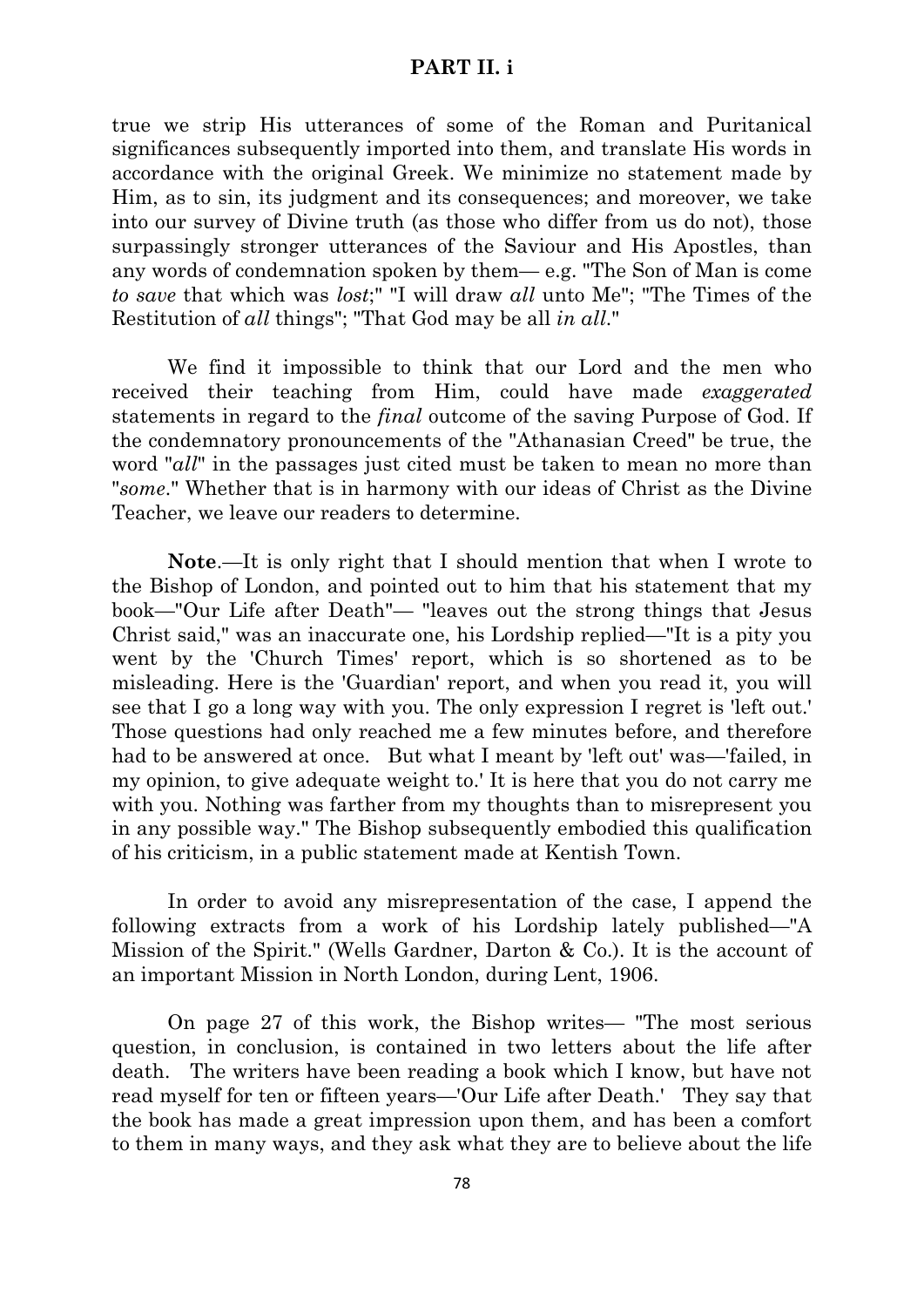after death. As to that particular book, I cannot say that I followed it in all its conclusions. What seemed to me to be left out—for it preached a kind of Universalism—were the strong things that Jesus Christ Himself said. It was He who used the strong language: it is not the Athanasian Creed: that hymn repeats in nearly all its statements what is in the Bible. It is Jesus Christ's words that are the difficulty; and if He speaks about 'the worm that dieth not, and the fire that is not quenched,' and with tears in His voice entreats us to beware, who are we to water down what He says? And therefore I would recommend you a book which I believe to be thoroughly sound, and which I have read to-day, called "The Life of the Waiting Soul," by Canon Sanderson. I would recommend this to the two questioners, and you will see there all the sound conclusions which there are in the other book, but it seems to me to be a more balanced statement of the truth."

The other statement of his Lordship, in which he qualifies the foregoing, is to be found on page 132 of "A Mission of the Spirit." He writes—"Here I will say that when I said that Mr. Chambers, who wrote a book called 'Our Life after Death,' leaves out the strong sayings of Jesus Christ Himself, I did not mean to say that he did not consider them, because he considered them very carefully, but I meant that in my opinion he did not lay sufficient stress upon them, although there is much in the book that I heartily agree with, and it is well worth reading."

As it is possible that some of the Readers of the Bishop's book may see the first of his statements, and fail to see the second, it appears to me that a damaging public utterance, acknowledged to be inaccurate, and which was subsequently amended, should not have been re-published at all. Its embodiment within the book of a distinguished and honoured man is likely to perpetuate the misrepresentation of my teaching.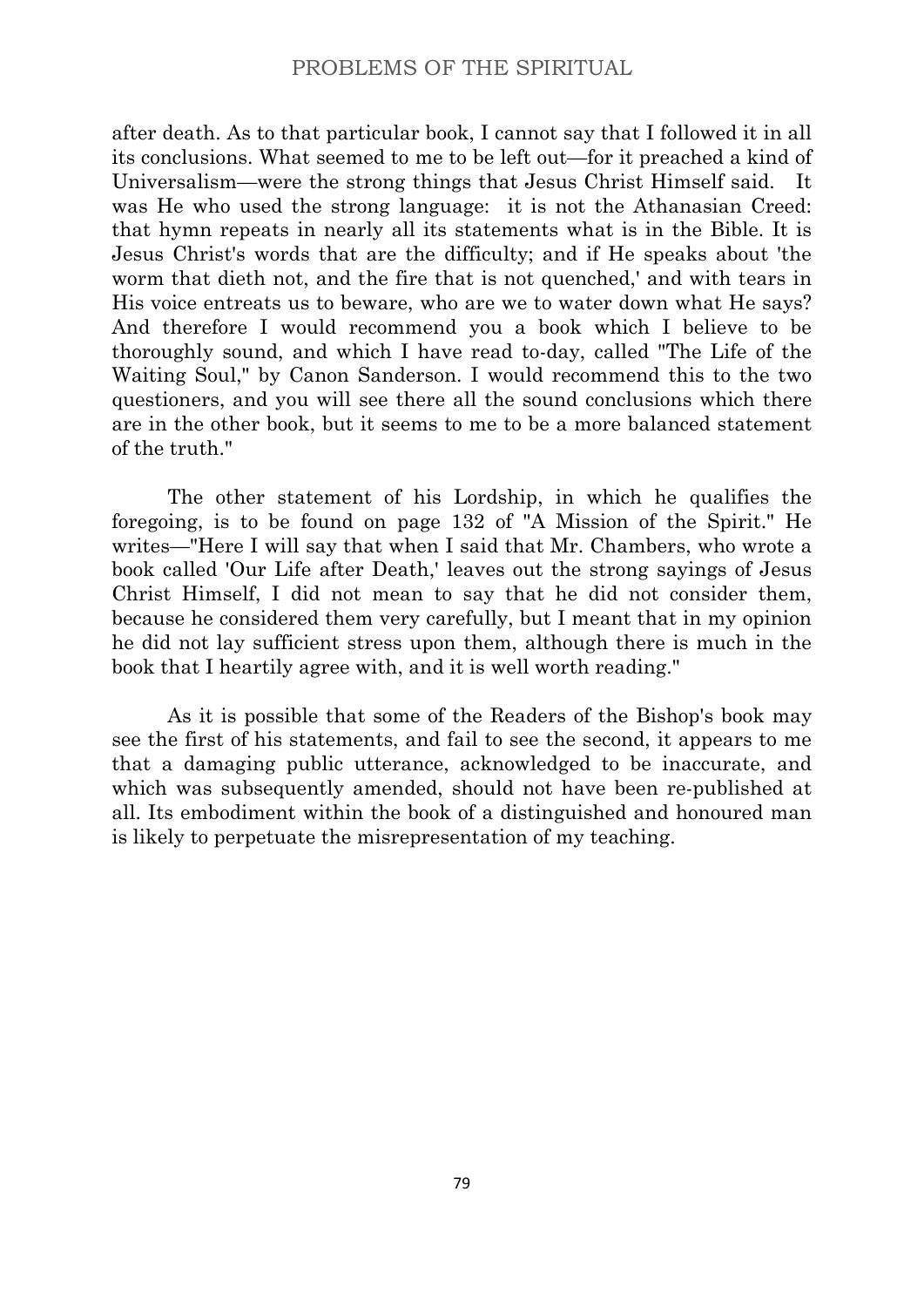## **PART II. ii**

*II. I contend that the passage in Acts Hi. 21 v.—"The Times of the Restitution (or Restoration) of all things," will not bear the construction you put upon it. The "all" only means a limited "all." Thus, "Whom (Christ) the Heaven must, indeed, receive until the Times of the Restoration of all things of which things God spoke by the mouth of His holy prophets from of old." The "all" is limited by the words "of which." The passage then reads— "The Times of the Restoration of all things of which God spoke," i.e. not of a UNIVERSAL "all." Consequently, this passage does not support your view that Evil will not be everlasting.*

I will pass over, in this place, the consideration of the impossibility of reconciling the thought of the everlasting continuance of Evil with the thought that God is loving, merciful, opposed to sin, and almighty. The idea is as inconsistent as would be the idea that the light of the sun is powerless to dispel the shadows of night, or that the waters of the ocean could not extinguish a blazing fire.

We are shut up to one of two conclusions; either that there will be a Restoration of *all* things to God (which excludes the idea of perpetuated Evil); or that Evil will be everlasting, in spite of God hating it, and being *almighty*.

The Questioner's point is, that the passage quoted above implies that not *all*, but only *some*, will be finally restored. "The 'all' is limited by the words 'of which,' " he states. But why may not the words "of which" refer to "the Times"? The passage would then read—"The Times of the Restoration of all, of which (Times) God spake, etc." If the statement was only intended to convey the meaning that the Restoration will include *some*, why, unnecessarily and misleadingly, use the word "all"?

The Questioner's interpretation reduces the significance of the verse to this—the Restoration of certain particular things of which God spake.

The Greek Of the passage

(άχρι χρόνων αποκαταστάσεως πάντων, ών ελάλησεν ο Θεός)

has been rendered in the Revised Version, as, "The Times of Restoration of all things, whereof God spake." The question, however, of what is the true meaning is set at rest by other Biblical statements, which define what shall be the character of that "Restoration" of those Times to which the Apostle referred.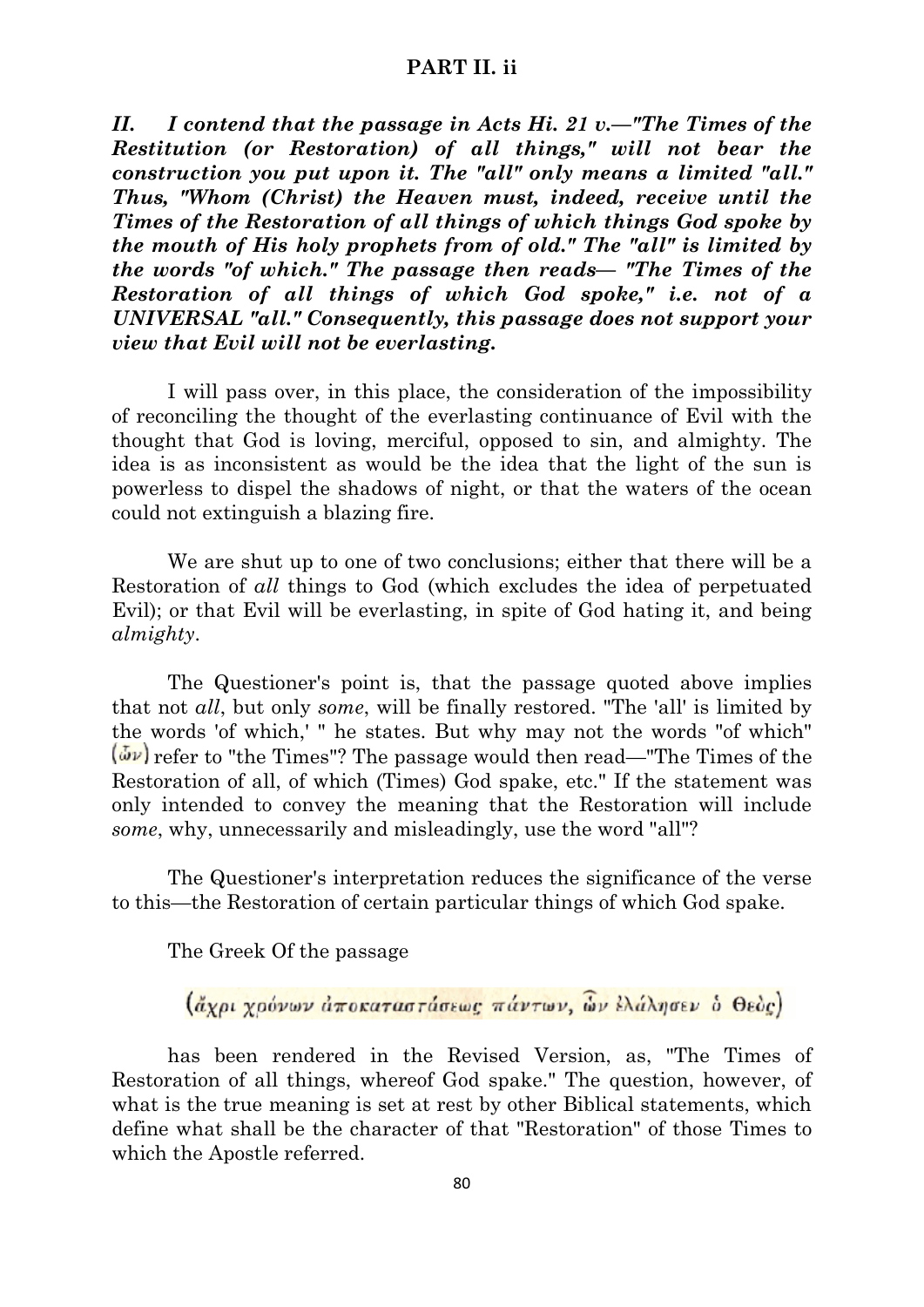Isaiah writes—"By Myself have I sworn, the word is gone forth from My mouth in righteousness, and shall not return, that unto Me every knee shall bow, every tongue shall swear" (Is. xlv. 23 v.).

Our Lord said—"Elijah indeed cometh, and shall restore *all* things" (Matt. xvii. 11 v.).

St. Paul wrote—"The *creation* itself also shall be delivered from the bondage of corruption into the liberty of the glory of the children of God" (Rom. viii. 21 v.). In the next verse, he defines what he means by "creation"; he uses the phrase "the *whole* creation."

If the contention of the Questioner be right, these statements of Isaiah, our Lord and St. Paul must be labelled as extravagant and untrue. None can remain finally unrestored, if *every* knee is to bow to God, and *every* tongue is to swear to Him, and the *whole creation* is to be delivered from the bondage of Corruption.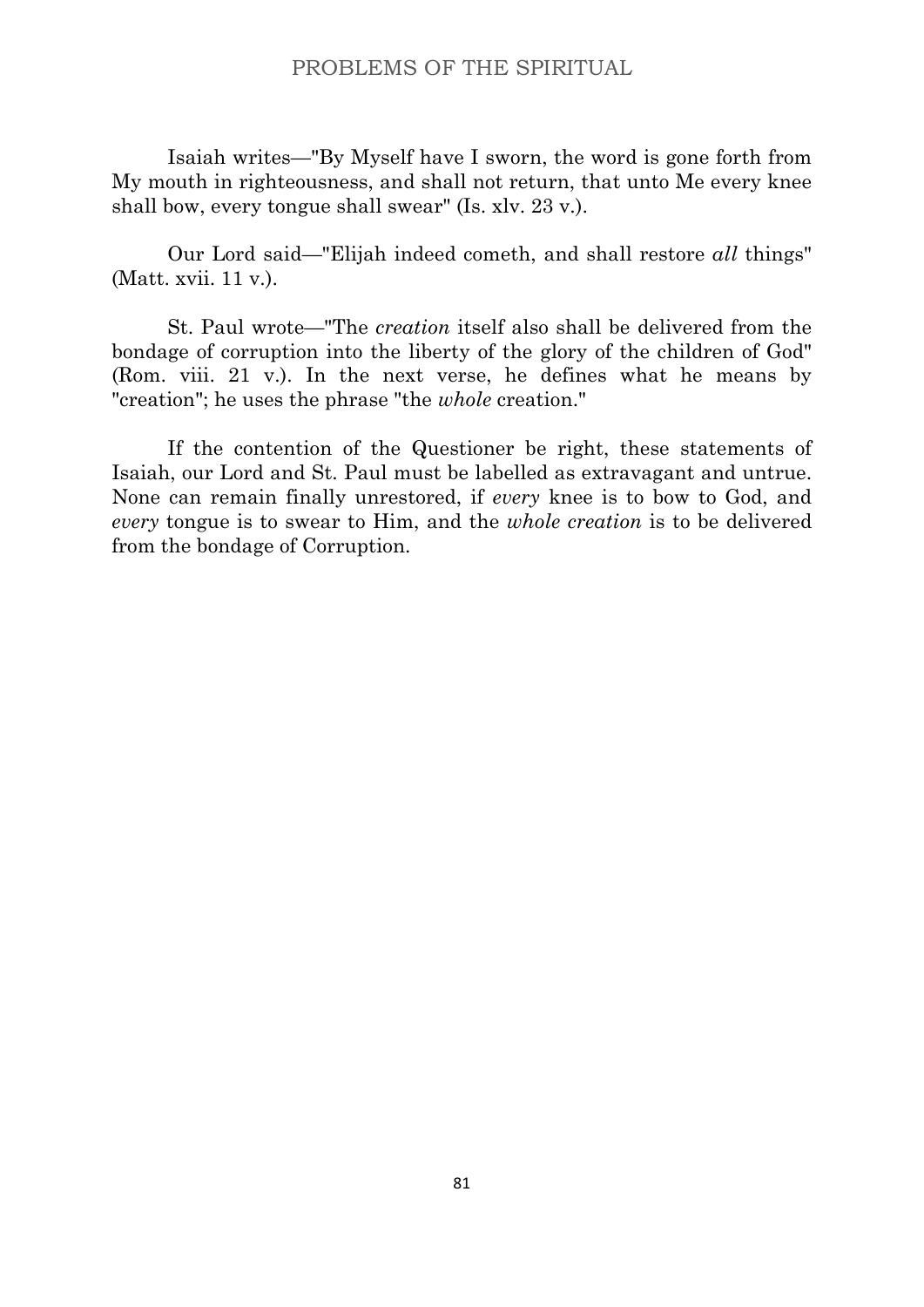# **PART II. iii**

*III. You have no grounds for believing that ALL will ultimately be brought to God, from the words— "As in Adam ALL die, even so in Christ shall ALL be made alive" (1 Cor. xv. 22 v.). The "all" is a LIMITED "all." The limiting phrases are, "in Adam" and "in Christ." These are not co-extensive terms. The "all in Adam" means quite a different multitude from the "all in Christ." We are in Adam by natural birth; we become in Christ by new birth. That makes the "all" of the second clause a very different thing from a UNIVERSAL "all," as you assert.*

Quite so; your interpretation and limitation of this passage most certainly do make a vast difference between the two "alls"; to the exaltation of the power of Evil, and the depreciation of the power of Christ. The old theological conception accords to Adam the power of evilly affecting the whole human race, and to Christ the power of blessing and saving some only of that same human race. *All* die in Adam; but *not all*, only *some*, will be made alive in Jesus. Is this compatible, we ask, with the statement of Him Who said—"I will draw *all* unto Me" (John xii. 32 v.)? At the Consummation of the Divine Purpose, will the destroying and alienating force of Adam be found to be greater than the saving and drawing power of the Son of God? If so, has not the Scripture assigned too much to Jesus, in declaring Him to be "the Saviour of *all mankind*; more especially of those that believe" (1 Tim. iv . 10 v.)?

In that, grandest of all St. Paul's Epistles—the Epistle to the Ephesians—the Apostle writes— "That in the dispensation of the fulness of the times, He might gather together, under one Head, *all things* in Christ, both those things which are in the heavens and those things which are upon the earth; even in Him" (Eph. i. 10 v.). Here, we have a presentment in which the Christ is shown to be as co-extensively connected with the human race as was Adam. By reason of its relationship to Adam, that race became ruined and debased; by virtue of its relationship to Christ, it is ultimately to become restored and exalted. The terms "in Adam" and "in Christ" are in contrast. *All*, through the one, have been cursed; while *all*, through the Other, will be blessed. Adam stands as the Federal Head of the whole of humanity in regard to death; while Christ stands as the Federal Head of that same whole in regard to life. To assert that the "*all* in Adam" must be read in the sense of the universal, while the "all in Christ" must be taken only in the sense of the particular, is to make Christ less a Saviour than Adam was a Ruiner. According to this, Adam can exert an influence on the *whole* of mankind; Christ only on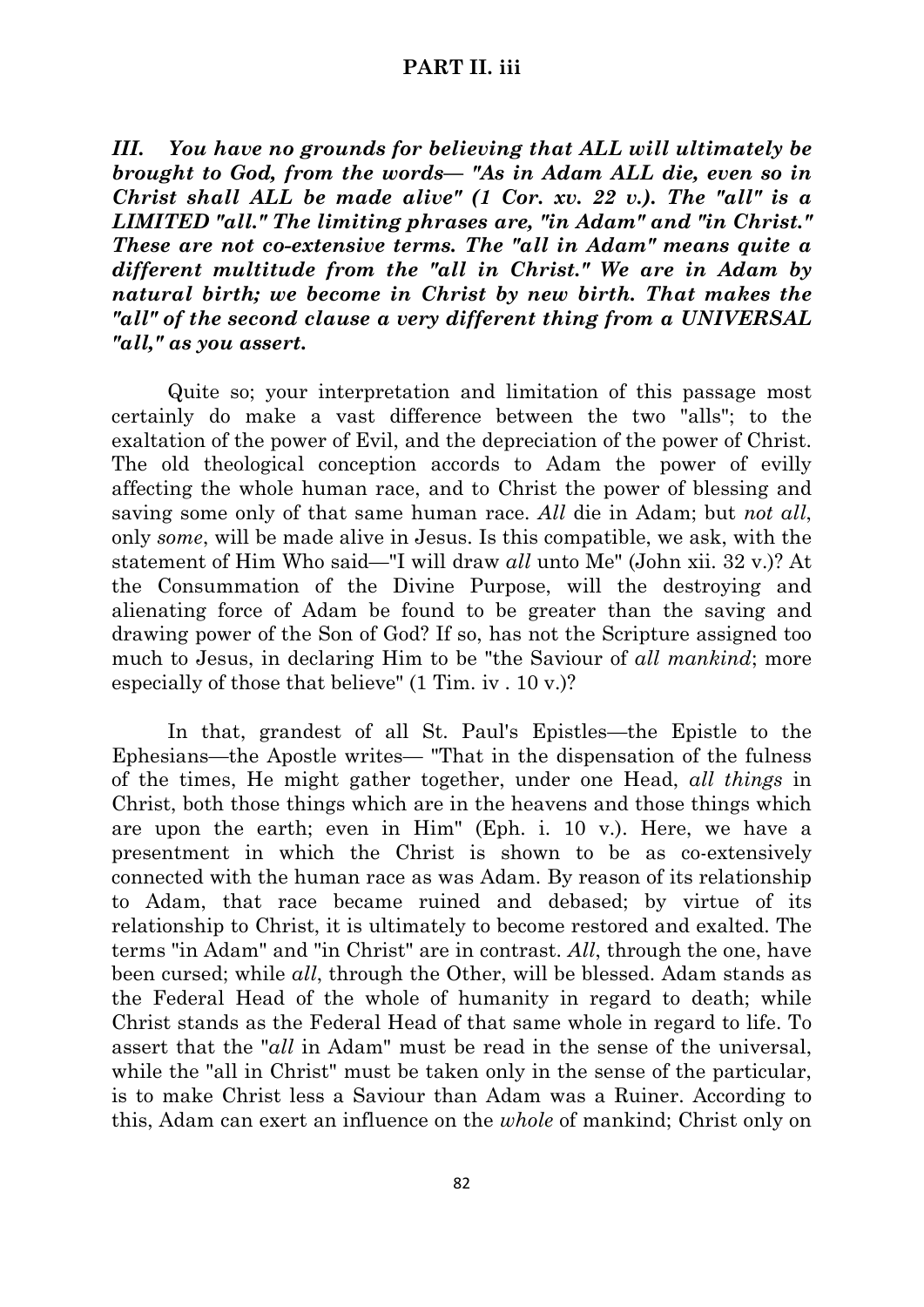*some*. What is this, but to make the First Adam more powerful than the "Second Adam"!

Again, St. Paul, in 1 Cor. xv. 28 v., states that, at "the end" (*i.e.* the end of those aeons through which God will have been working out His great Purpose of salvation in Christ), He shall be " all things in *all beings*." If Christ will ultimately save only some, and not all, an insuperable barrier will be presented to the fulfilment of that glorious prophecy; for it is inconceivable to imagine God as being "all things" to irretrievably *lost* souls, and consequently, the Apostle's forecast would be wrong.

Every soul to whom God is "all things" is a saved soul, and every soul drawn to Christ is a blessed soul, and therefore we contend that His saving work will ultimately embrace *every* human creature, or His statement—" I will draw *all* unto Me," is untrue, and the statement of St. Paul also, to which we have just referred, is a glowing expectation never to be realized.

"We are in Adam by natural birth; we become in Christ by new birth," states the Questioner. We admit that; but what if the Purpose of God be that *all* shall ultimately become in Christ by new birth; that, after the punishment for sin, the pruning and the disciplining, all the lost sheep, the lost coins and the lost sons should be restored by Christ to the great All-Father!

That, surely, is a grander conception of the Gospel, than the one which pictures the Christ as unable to accomplish His mission as "the Saviour of *all* mankind"!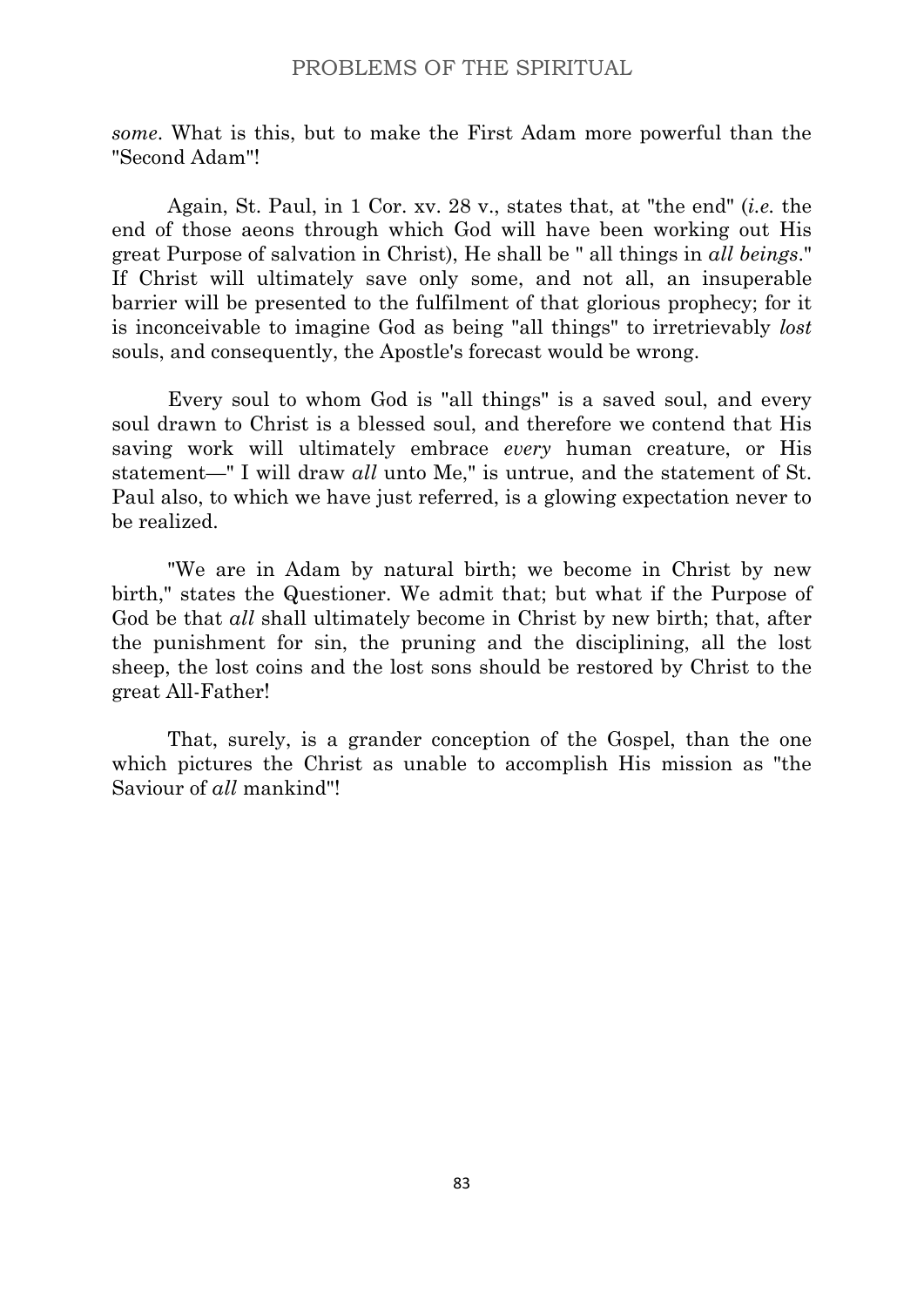## **PART II. iv**

# *IV. In quoting St. Paul's words—"Who is the Saviour of all men" (1 Tim. iv. 10 v.), you omit the additional clause—"specially of those that believe." In doing this you give a wrong meaning to his words. The word used by St. Paul is not "Saviour," but "Preserver"; for he adds "specially of believers."*

My omission of the clause—"specially of those that believe," is due to the fact that it was not required for the purpose of the argument with which I was dealing. I was endeavouring to show that those who deny that the *whole* human race will ultimately be saved, altogether ignore a great number of the statements of Scripture, which declare that this will be so. I cited St. Paul's words—"Who is the Saviour of all men" (among other equally as strong passages) in support of my assertion. There was no need for me to adduce the latter clause of the verse, as no question was raised as to God being the Saviour "specially of believers." That fact is admitted by all Christians.

The Questioner attempts to destroy the all-embracive significance of this text, by substituting the word "*Preserver*" for "Saviour"; so making the passage mean that God is the *Preserver* of the entire human race, and in an especial sense of the believing section of it. He wishes to exclude the idea that God will *save* all men; but admits that He is the Preserver of all.

But can He, we ask, with any consistency whatever, be called Humanity's *Preserver*, if multitudes are to be left for ever in a condition of irreparable ruin and misery? We think not. We think that to describe God as the "Preserver" of *all* men, is equally as strong a statement as to describe Him as the "Saviour" of *all*.

There can be "no variableness, neither shadow of turning" in regard to God; hence, if He be the Preserver of all men *now*, He will be the Preserver of all men *for ever*. If the old theological idea be right, that multitudes of human beings will "perish everlastingly," how will it be possible for God to be their *Preserver*? Thus, in denying the Final Restoration of all, we must deny to God this title of "Preserver of *all* men."

The Questioner asserts that the word used by St. Paul, in this verse, is not "Saviour," but "Preserver." The Greek word used in the text is  $\sigma \omega r \eta \rho$ (sōtēr). The primary meaning of that word is "Saviour," and its secondary significance— "Deliverer," "Preserver."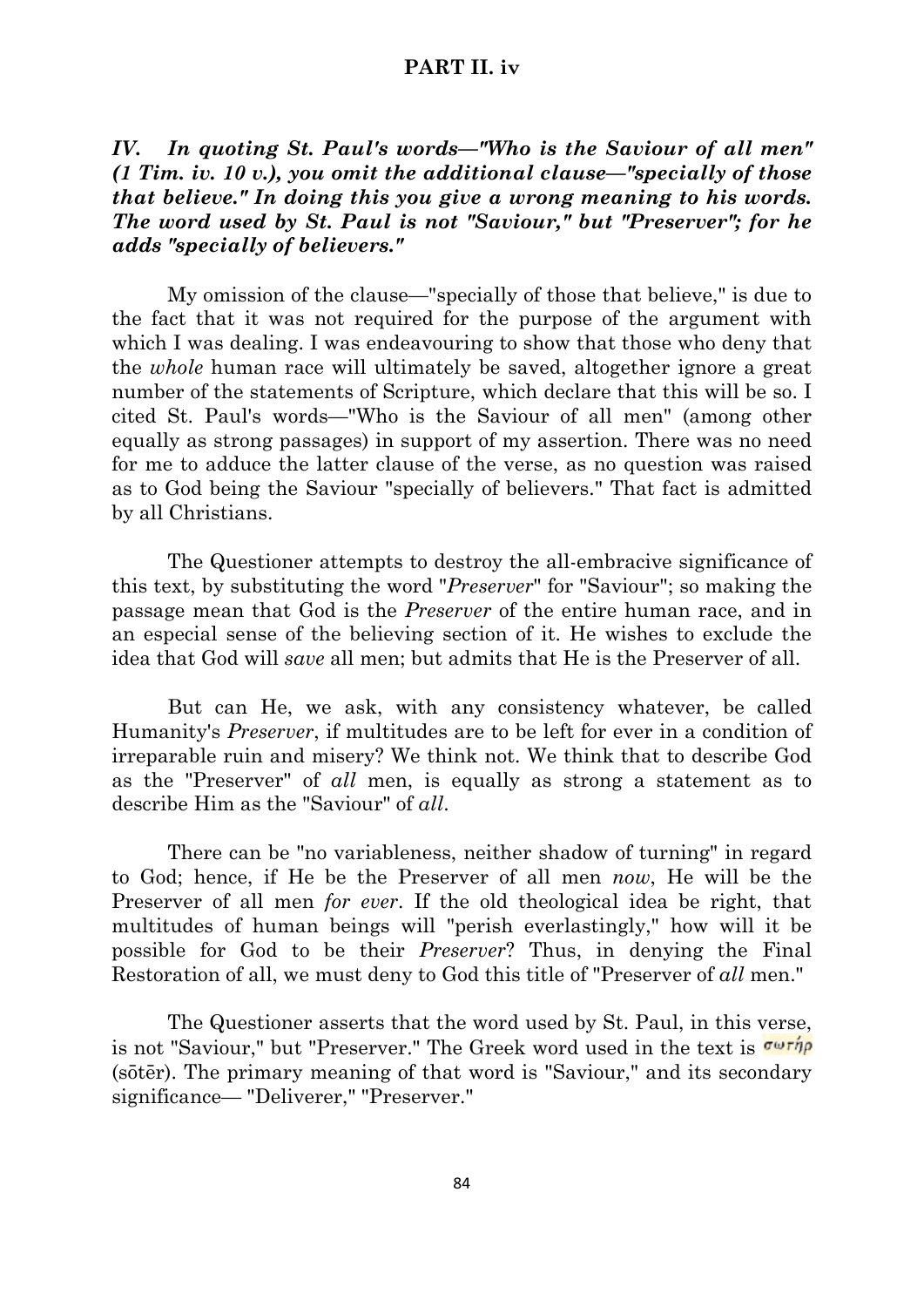We contend, therefore, that if it be not right to translate this word as "Saviour," in the passage with which we are dealing, it cannot be right to so translate it in other passages of the New Testament. The Questioner, by his line of reasoning, therefore robs Christ of that highest title by which we love to think of Him; and Luke ii. 11 v. must be read only as, "For unto you is born this day .... a *Preserver* ( $\sigma \omega \tau \eta \rho$ ) which is Christ the Lord," and 1 John iv. 14 v., as, "The Father sent the Son, the *Preserver* (not *Saviour*) of the world."

And so on, in regard to a great number of passages in which this word ffWr $\gamma$  is employed. In thus attempting to evade the force of St. Paul's statement, the position of Christ in regard to humanity is depreciated.

With regard to the clause—"Specially of those that believe," in respect to its relationship to the antecedent clause—"the Saviour of *all* men," no difficulty presents itself to our mind. We believe that the great Purpose of God, in Christ, is ultimately to bring all human beings into union with Himself, that He may become "all *in all*." In this sense it is true to assert of Him that He is "the Saviour of *all* men."

The assertion is not true, if salvation will not at length embrace the entire human race. God is *specially* the Saviour of "those that believe," for the reason that His saving work has *already commenced* in such, and their identification of themselves, in this life, with the Purpose of God will save them from many a painful and distressing experience in the Life Beyond, which will befall those who, like the Prodigal, turn their backs upon the Father, and only after suffering and shame "come to themselves " and find their way to the Father's Bosom. It is because, in this sense, God is *specially* the Saviour of those that believe, that St. Paul wrote, "Behold, now is the accepted time; behold, *now* is the day of salvation" (2 Cor. vi. 2 v.).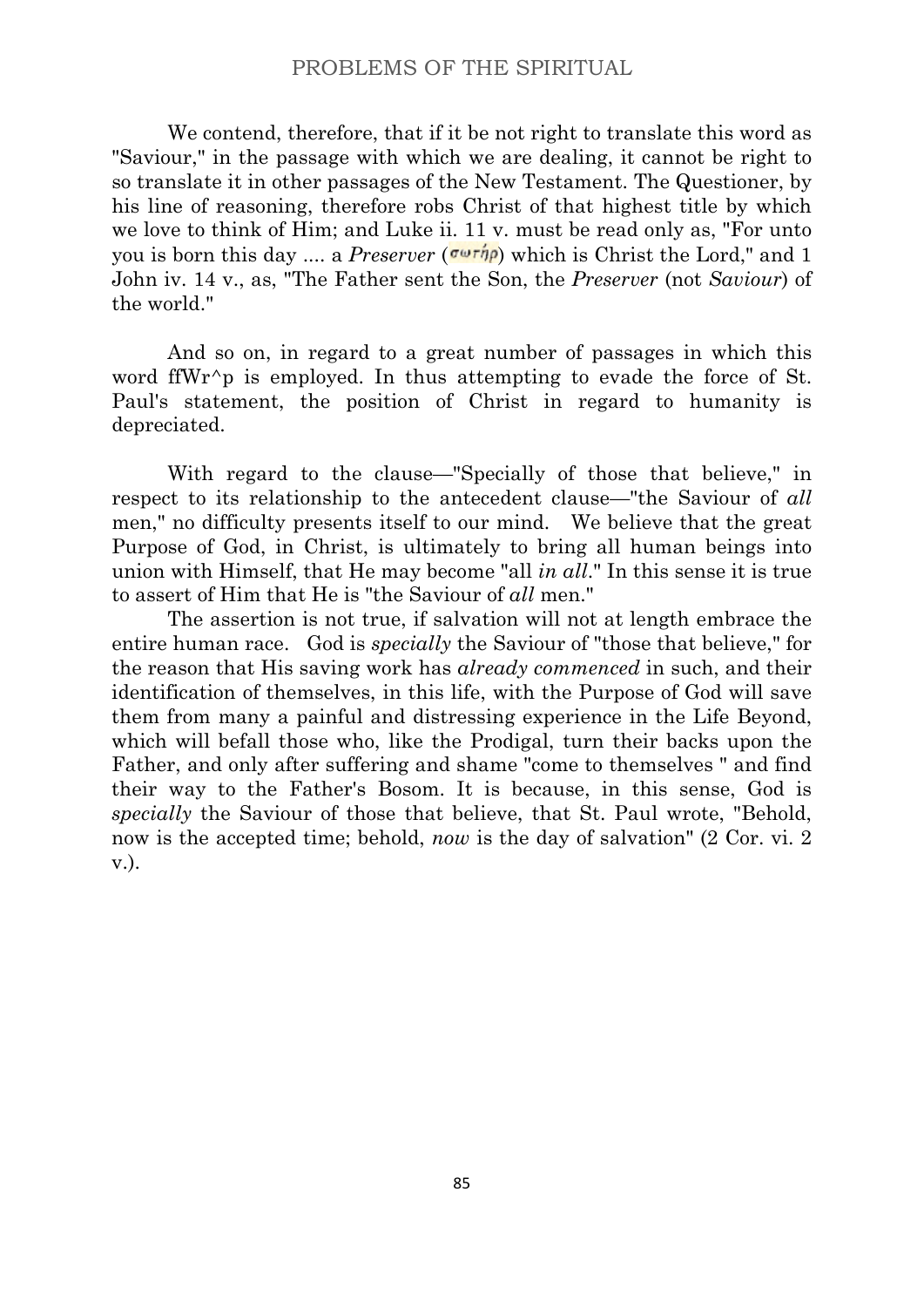### **PART II. v**

# *V. Do not the words—"Our God is a consuming Fire" (Heb. xii. 29 v.)—conflict with the teaching that all will finally be restored?*

No; on the contrary, we regard this statement as being one of the strongest supports upon which we base our conviction that the Universalist position is right, and that the Bible's prediction of "the Restoration of *all* things" (Acts iii. 21 v.) will be fulfilled. The ultimate elimination of evil from the universe seems to us to be guaranteed by the fact that God is " a consuming Fire."

But what do we understand by this term?

As applied to God, it can only, of course, have a figurative significance. It cannot denote that God is *fire*, any more than the words—"I am the Vine," and "I am the Door"—denote that Jesus is a tree or a piece of dead wood. The term signifies that there exists in God a Principle which can be *likened* to consuming fire. That implies the destruction, the burning up of something.

Of what? The "Fire" of a God of supreme Goodness will, assuredly, not burn up anything but that which is evil and worthless. "He will gather His wheat into the garner; but He will burn up *the chaff* with unquenchable fire," said John the Baptist.

The "chaff"! But the Theology of the past has got into a muddle, and created a host of Biblical difficulties for itself, by giving a wrong signification of the word "chaff." It has made the "chaff" symbolize *men themselves*, instead of *the evil in men*.

God as "a consuming Fire" has been interpreted for centuries to mean, that the Almighty will presently consign countless myriads of human souls to endless ruin and horror.

This particular text is seized upon in support of his theory, alike by the upholder of the doctrine of Everlasting Punishment, and also by the believer in the less revolting, but equally illogical, doctrine of the Annihilation of the wicked.

The former's argument is that as "God is a consuming Fire," sinners will be consigned to the burnings of an everlasting Hell. The suffering, whether mental, or physical, or both, according to some, will be endless.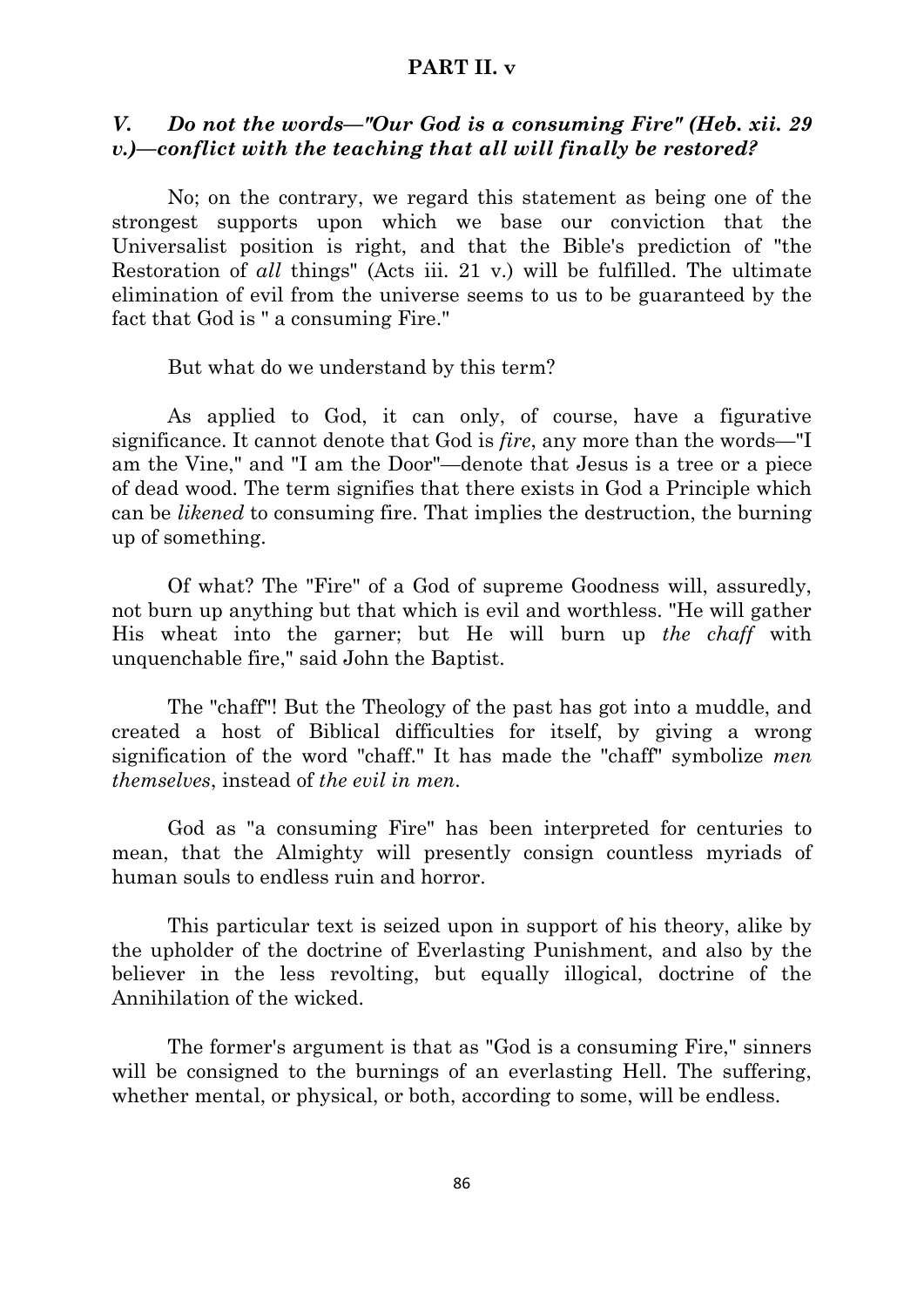Those who hold this appalling idea deny that *the evil* in the ones in Hell will be consumed. Necessarily so; they are cute enough to see that a perpetual Hell would be no suitable condition for any being ridded of evil. But they do not perceive the inconsistency of describing as "consuming" a Fire which leaves its victims *unconsumed* for ever and ever.

The Annihilationist is very much more consistent. He teaches that the "consuming Fire" will destroy the Sinner; that the man will be wiped out of existence.

But what does this latter theory involve? Plainly this, the defeat of God, and that evil is strong enough to effectually frustrate for ever God's Love and Purpose.

God's Love! According to Christ, He "loved *the world*," *i.e.* all His human creatures in it. God's Purpose! The salvation of *all*. His Christ was declared to be "the *Saviour of all* men," and "the Lamb of God which taketh away the Sin of *the world*."

Yet, according to the Annihilationist, God's Purpose will never be fulfilled, and His Love for untold numbers of the race He loves will come to an abrupt ending. We are told He will stamp out the evil in millions by sweeping them into nonentity. Is He not "a *consuming* Fire?" it is asked.

Surely a strange way of bringing about "the *Restoration* of *all* things," and of justifying Christ in saying He would "draw *all* men to Himself"!

Will God deal with His evil-stricken beings as we deal with our plague-infected cattle—kill them to get rid of the disease? Is this compatible with the thought of Divine Love and Almightiness?

And yet this, and far worse than this, has been taught, and is even now being taught, by some who have read this text in the lurid light of a narrow theology. Thank God! the world is fast moving on to worthier conceptions of God. Men are refusing to allow any longer their minds and their moral instincts to be enslaved by the traditions of the past.

The Gospel, as the Universalist understands it, presents none of these difficulties to faith and none of these shocks to reason and the moral perceptions.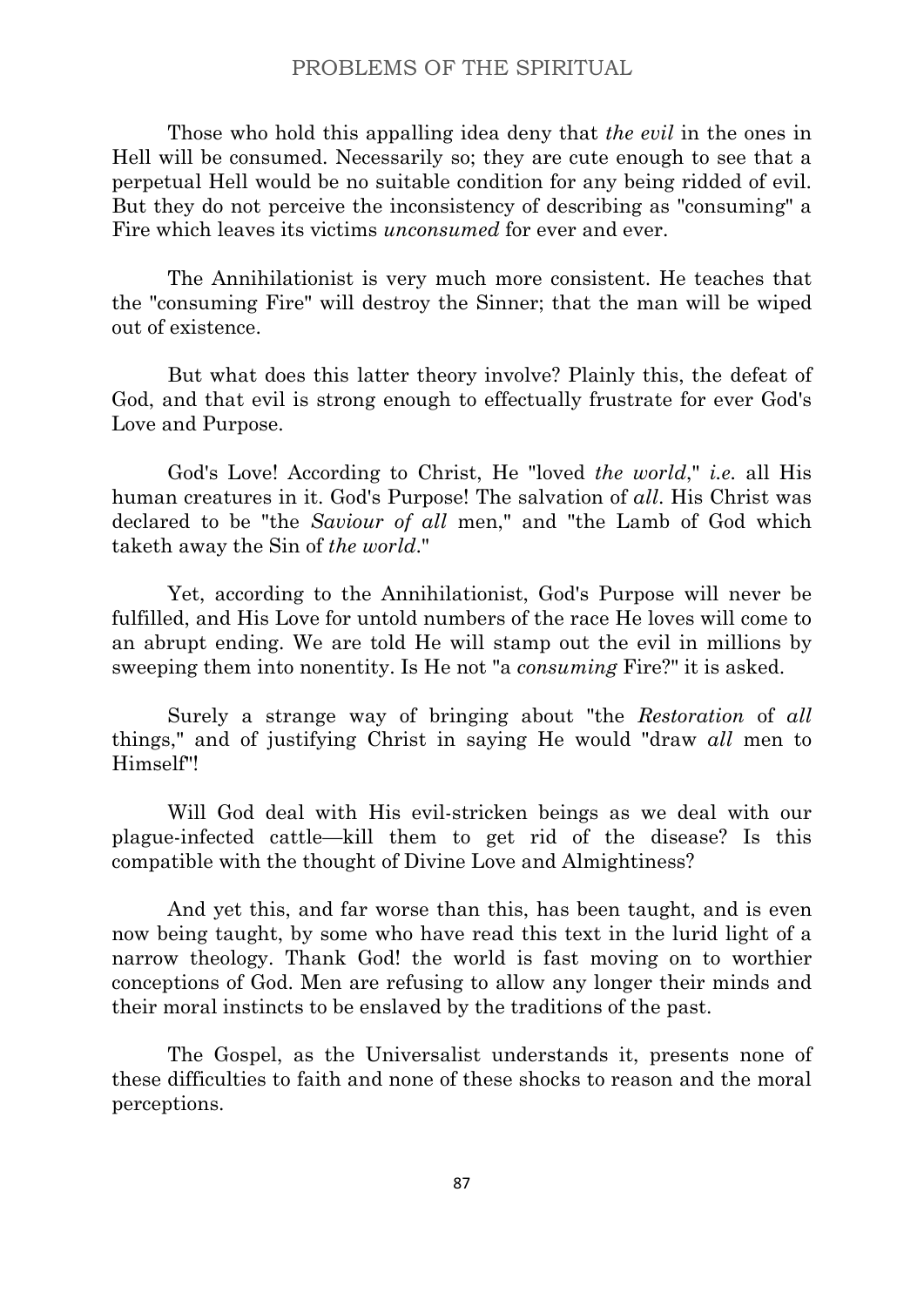### **PART II. v**

Our God is "a consuming Fire," we say, *because of His Love.* That "Fire" will "burn up" the evil—the "chaff" in human souls, just because He *loves* those souls. All souls are God's, and no soul in this world, or in any other world, to whatever extent it may be a "lost" thing, can be beyond the radius of the Love of the Father. The "lost piece of money" comes from the royal Mint of Heaven, and although it may have rolled away into the dust and defilement of evil, and become a rusted and tarnished thing, with the superscription of the Divine on it all but obliterated, it still belongs to God. He has handed over nothing which is His to a Devil. That evil-defiled soul is still loved by Him. The mission and work of His Son is "to seek and to *save*" the lost things, and on the showing of the Christ Himself that mission will never be accomplished until the last of the "lost " shall have been found, and restored to the Father.

It is the evil in men and women which makes them "lost" souls; and God hates that *evil*; not *them*. Evil is selfishness, and selfishness is the antithesis of Love. It interposes a barrier between God and the objects of His Love. It thwarts for a while the purposes of that Love. His "Fire" will consume it. By His judgments, by His disciplinings in this world and the next, by the very hells which men make for themselves, God will "burn up" the evil in them. Thus, the very judgments of God become the pledges of His *Love*; and thus, a passage of Scripture which has been supposed to sound the knell of unending doom and horror for the greater part of the human race, becomes to us, in the light of Universalism, a message from God which scares away the awful shadows that men have flung on the Being of the Father, and lifts us to infinite hope.

In the light of such thoughts, how luminous become the words of the Psalmist—"I have *hoped* in Thy *judgments*" (Ps. cxix. 43)!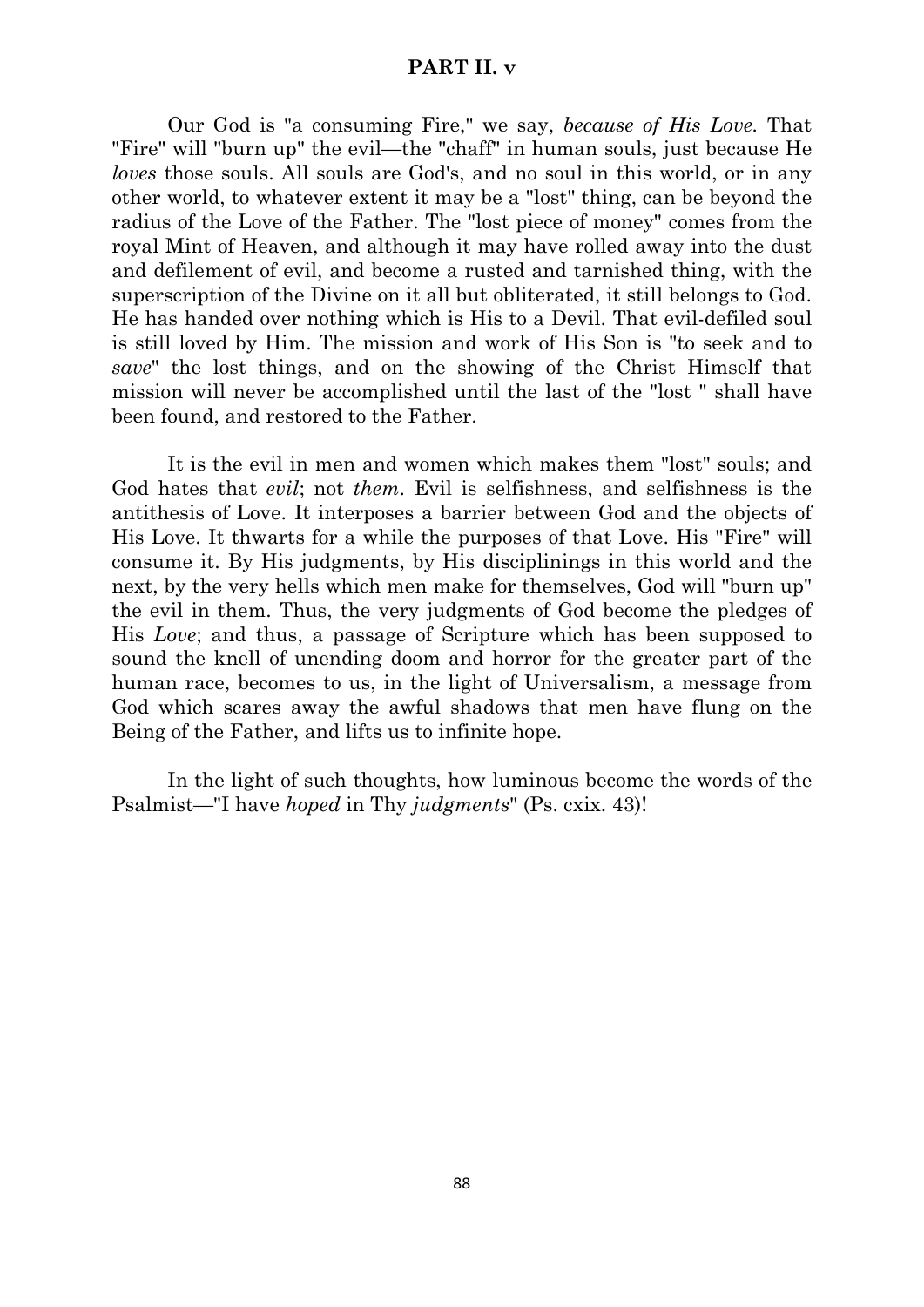# *VI. In your book—"Our Life after Death"—you contend that the word (aionios) will not sustain the meaning of "EVERLASTING." What other Greek word could the New Testament writers have used to express that meaning?*

This question, which is submitted by a Clergyman, is a very important one, for the reason that if this word  $a\omega v_0$  does mean "everlasting," and there are no other terms in the Greek language to convey the idea, then that greatest and most awful of all doctrinal errors the dogma of unending woe— finds a support, as far as the *letter* of Scripture is concerned.

But, fortunately for the chance of doing away with this great stumbling-block to the Christian Religion, and of dispelling a grim and terrible shadow which has bedimmed men's vision of God and His Purpose—this is not so. The doctrine of unending woe is in opposition to the *letter* of the Bible, no less than to the enlightened moral instincts of mankind to-day. It is still held by some, but it is as an article of *credulity*, rather than as an article of *faith*. It is an ugly thing—a skeleton in the theological cupboard, which must not be brought into the light of day. It is a doctrine which must not be thought about, talked about, and argued about. It begins to disintegrate and to disappear from the region of the real and the true directly it is discussed. The only chance of retaining it as a belief, and of still remaining a God-honouring, loving and unselfish Christian, is not to face it and not to attempt to justify it. It cannot, without horror and doubt, be faced by any whose mental powers have not in regard to Divine love and justice been anaesthetized; and its justification is impossible.

Now, there will be no need for me, in this answer, to substantiate the assertion that the word  $a\omega v_0$  does not denote the idea of everlastingness.

The reader will find this point carefully and fully dealt with on pages 221-232 of the book—"Our Life after Death." The word is an adjective derived from a noun  $(\alpha \mathbf{u} \mathbf{v} - \alpha \mathbf{v})$ . This latter word signifies an age—an age which may be long or short; but which, however long, is *terminable*. It is never in the Bible, or elsewhere, used to denote endlessness.

Therefore its adjective,  $a\psi v_0 \zeta$ , means "age-long," or "that pertaining to an age or epoch"; and nothing more. There cannot be predicated of an adjective more than is predicated of the noun from which it is derived.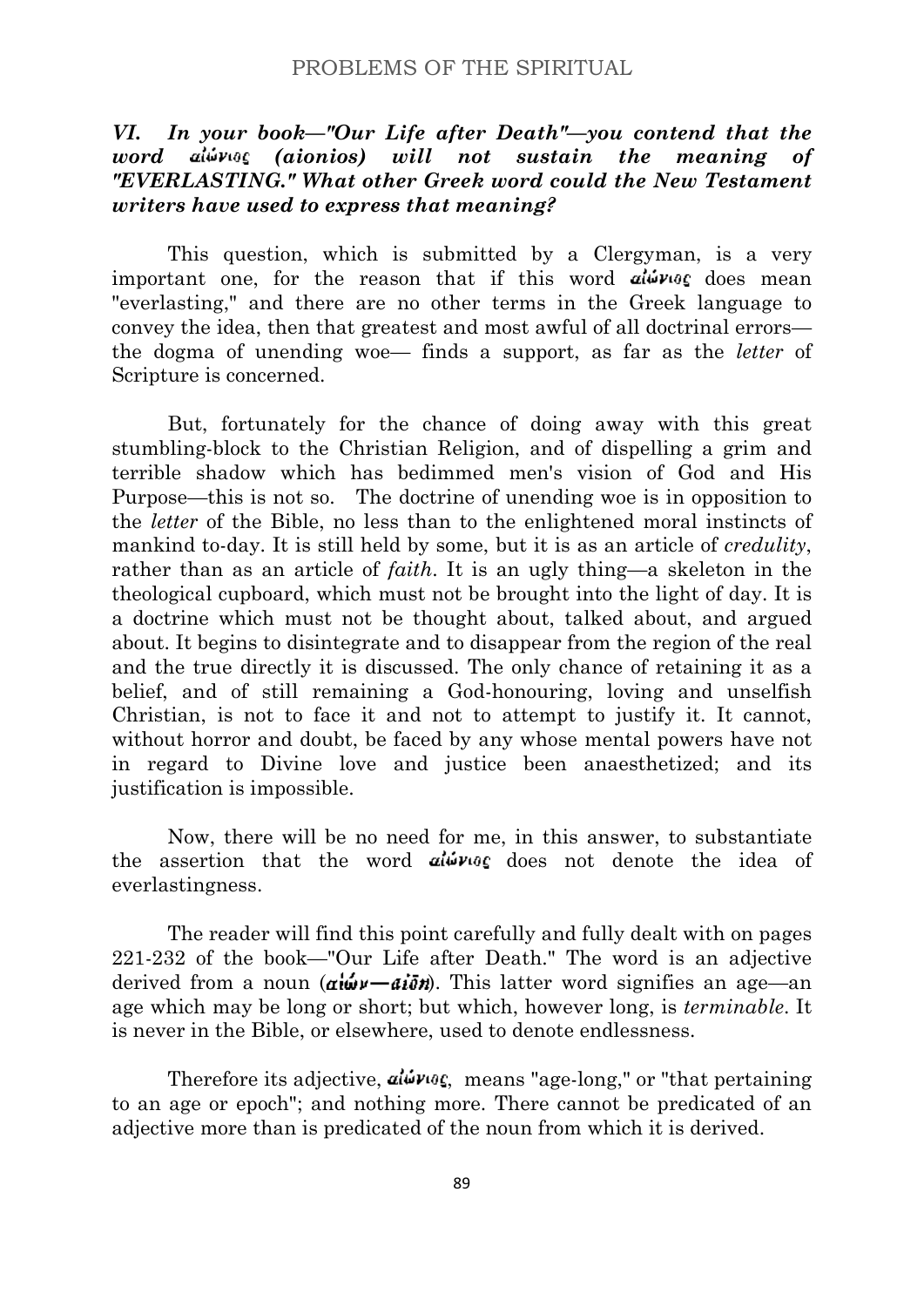## **PART II. vi**

The Questioner asks—"What other Greek word could have been used (in place of this  $a\psi\psi\psi\psi$ ) to denote everlastingness?

There is the word  $\dot{\alpha} \epsilon \dot{\beta}$ , an adverb = ever, always, for ever. With the article, this word was used to express unendingness; e.g.  $\dot{\theta}$  det  $\chi \rho \dot{\phi} \nu o \rho$  (the unending time; *i.e.* eternity),  $\partial \overrightarrow{u}$   $\partial \overrightarrow{v}$   $\overrightarrow{v}$  (those existing for ever; *i.e.* the immortals). Moreover, this word  $\dot{\alpha} \epsilon \dot{\iota}$  conjoined with other words, imports into the latter the idea of non-ending. Thus,  $d\epsilon \epsilon - \beta \lambda \alpha \sigma \tau \eta_{\epsilon} =$  ever-budding;  $d\mathbf{u}$ - $\beta$ pv $\dot{\eta}$ <sub>5</sub> = ever-sprouting;  $d\mathbf{u}$ - $\gamma$ everia = perpetual generation; and so on.

The Translators have rendered our Lord's words, in Matt. XXV. 46 V. (απελεύσονται ούτοι είς κόλασιν αίώνιον) as, "These shall go away into everlasting punishment." The true rendering is—"These shall go away into an age-long pruning." A vast difference, surely! Why did our Lord, had He meant what the Translators stated, not say, "These shall go away  $\epsilon$  is  $\tau$  $\eta$  if  $d\epsilon$  derection of the unending vengeance, or punishment)? There could have been, in that case, no question as to the signification of His utterance. And we have to remember that what has just been stated in regard to this particular passage, applies to *all* those- passages in which the word  $a\psi$  we has been mistranslated, in order to make it bolster an erroneous and pernicious theological idea.

But there is another Greek word which the writers of the New Testament could have used to convey the sense of unendingness; and as a matter of fact it has been used by them for that purpose. I refer to the word  $\frac{d}{dt} \delta \omega \epsilon$ . It is an adjective derived from  $\frac{d}{dt} \epsilon$ ; and consequently there can be no question as to its signification being "everlasting." St. Paul, in Romans i. 20 v., uses the word in reference to God—  $\ddot{\eta}$  *áthor* air  $\ddot{\theta}$  *the translation* of which is given in the Revised Version as "His everlasting power and divinity." This word  $d\tau \delta \omega_{\mathcal{L}}$ was commonly employed by the Greek writers; thus,  $\epsilon \xi \hat{a} \hat{i} \hat{\epsilon} \omega = \epsilon$  for ever, while  $\dot{\eta}$  at  $\delta u\zeta$  which exists everlastingly) was a phrase employed to denote Eternity. Moreover, the noun formed from this word  $-\ddot{a}\dot{b}\dot{b}\dot{\alpha}\eta$ is the Greek word for "Eternity."

The New Testament writers, therefore, could have used this word diding instead of  $\mathbf{a}$  is  $\mathbf{v}$  and it been their intention to convey the idea of unendingness. St. Paul *did* intend to convey that idea when he referred to God's "power and divinity"; and consequently employed the word. We can only suppose that the writers who used the word  $\mathbf{a}$   $\mathbf{b}$   $\mathbf{v}$  as (a word which is used hundreds of times in the Bible in the sense of *terminableness*) did not mean *unendingness* thereby. If, as the Theology of the past has asserted, they did mean *that*, then why, we ask, select a word open to doubt, when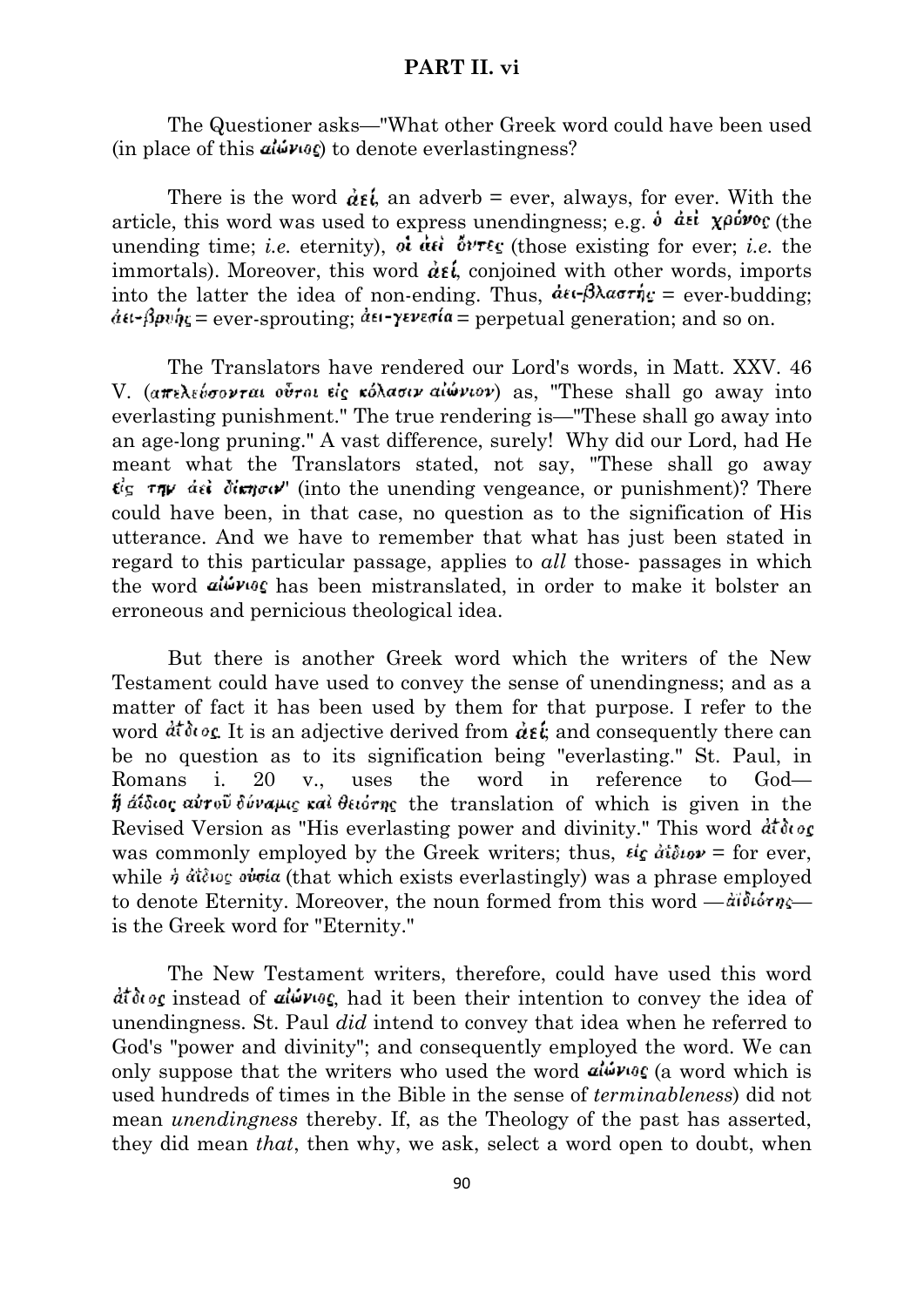other words, whose signification is unquestioned, were available for their purpose? Reverting to the passage we have already quoted—"These shall go away into *everlasting* punishment," it would have been perfectly easy to convey that awful significance by the phrase  $\epsilon \in d\mathcal{L}$   $d\mathcal{L}$   $d\mathcal{L}$   $d\mathcal{L}$   $d\mathcal{L}$   $d\mathcal{L}$   $d\mathcal{L}$   $d\mathcal{L}$   $d\mathcal{L}$   $d\mathcal{L}$   $d\mathcal{L}$   $d\mathcal{L}$   $d\mathcal{L}$   $d\mathcal{L}$   $d\mathcal{L}$   $d\mathcal{L}$   $d\mathcal{L}$   $d$ see that other words *were* available to convey the idea of everlastingness.

A difficulty which presents itself to those who have not sufficiently studied this subject, has been dealt with on pages 269-273 of "Our Life after Death." Briefly stated, it is this: "If the word  $\mathbf{a} \mathbf{b} \mathbf{v}$  also not mean 'everlasting' or 'eternal' in regard to punishment, then neither does it in regard to reward and blessedness; seeing that the same word is used in reference to the righteous—The righteous shall go  $\epsilon \zeta$   $\zeta \omega \eta \nu$  alw $\nu \omega \nu$  (into an age-long life).' What basis have we for a belief in *everlasting* life, if in this and similar passages in the New Testament only an *æonial* or *agelong* life is promised?"

Our Saviour Christ in His reiterated promises as to this æonial-life, and the writers of the Epistles in their constant reference to the same thing, were focussing their mental gaze upon that great Epoch which St. Paul, in Eph. iii. 21 v., describes as "The Æon of the æons"; a particular Æon, the great Æon, the consummating Age of all the ages, the Age whose closing shall see the fulfilment of God's "Purpose of the æons" (Eph. iii. 11 v.), viz. the "Restitution of all things." It will be an Æon of blessedness and of perfected being and life to those in affinity and union with Christ. "I give unto them this Æonial ( $a\omega \omega_0$ ) life," said He. But this Æon of blessedness and perfected life for the righteous will include its epochs of pruning and disciplining and even spiritual death for the unrighteous. Though it will be a terminable period, it will be a vast one, as is indicated by St. Paul's words—''*all the generations* of the Æon of the æons" (Eph. iii. 21 v.); and Christ spoke of "æonial pruning" and "æonial death." This great Æon will close only when the great Purpose of God in Christ shall have been accomplished; when the epochs of pruning and death shall have passed away, and the last "lost" and "dead" beings shall have been found and made alive to God. To those who pass into that great Æon, identified with Christ, it will mean an æon of enhanced and superabundant life; a life which will place the participators of it beyond the reach of æonial disciplining or æonial death. That is what our Lord meant, when He said— "If a man keep My word, *he shall not see death all through the Æon*" ( $\epsilon$ ic  $\tau$ òv ai $\omega$ va) John viii. 51 v.

It may be asked—If that great Æon will close, will not the *life* and *blessedness* of that Æon also come to an end? Nay, that cannot be. Like a mighty river which has gathered the waters from the smaller rivers and brooklets, and then discharges itself into the great ocean, so the "Æon of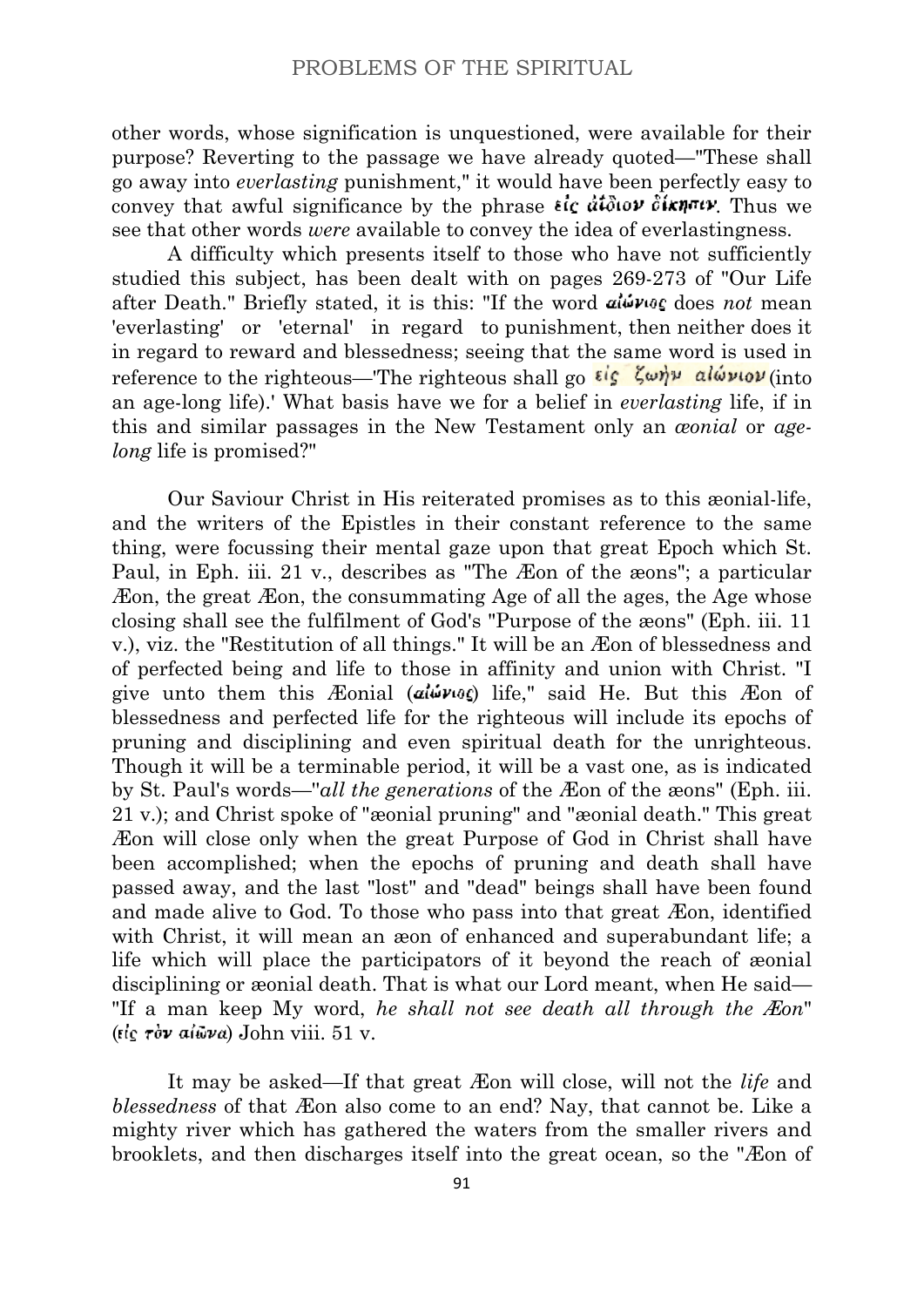## **PART II. vi**

the æons" will merge into Eternity; and the life pertaining to that Æon, because it is God-life and Christ-life, will last for ever.

Not, then, upon the promise of Jesus to give us the blessing of the Æonial life (grand as that promise is), do we base our hope of immortality; but upon the fact that linked with Him we are linked with God. The Godlife will be in us, and that can know no ending. "Because *I* live," said Jesus, "*ye* shall live also" (John xiv. 19).

What has been said will be sufficient to show how superficial is the argument, that, in rejecting "everlasting" as the translation of the word ally we demolish not only the awful doctrine of everlasting loss and misery, but also that of everlasting life and blessedness.

We should consider ourselves as being in a pitiable plight, had we to build our hope of immortality only on a word  $(a \ddot{\omega} \nu \omega \zeta)$  which has been applied to the doors of a temple no longer in existence (Ps. xxiv. 7 v.); to a certain order of priesthood (the Aaronic), which has long since passed away; and to conditions of social and national life that have ceased to be.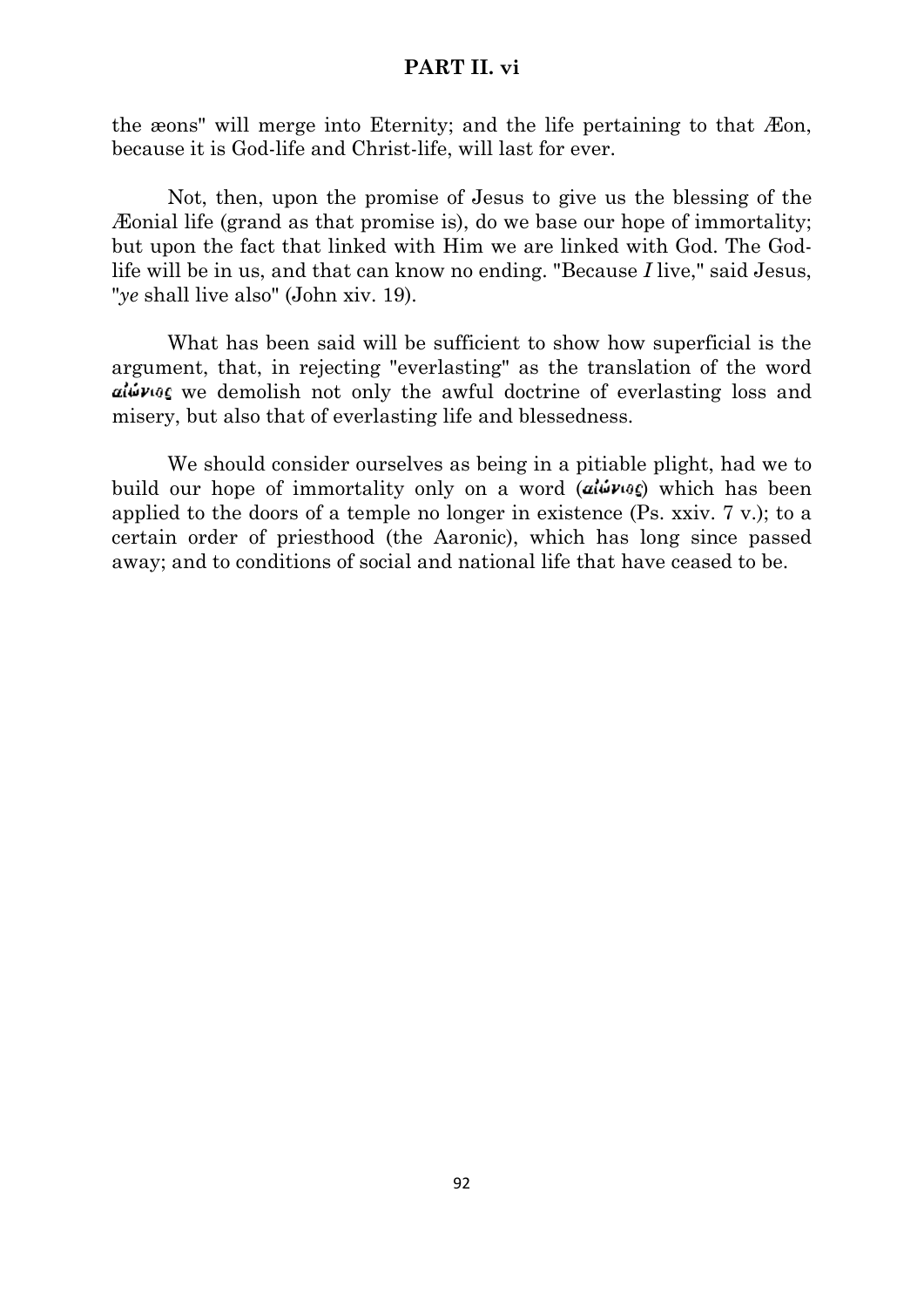# *VII. Is there a danger, in regard to the Universalist belief, of making the Benevolence of God dominate His Holiness and Justice in such a way as to constitute Him the Tolerator of evil?*

This is the form in which the question has been submitted; and although it is based on wholly illogical assumptions, it represents one of the most common, as well as easily-disposed of, objections which are urged against the view contained in the Bible—viz., that ultimately God will be "all *in* all."

Two false propositions are implied in the question—

- (a) That the Benevolence of God could only compass the final salvation of all men, at the cost of lowering the claims of Divine Holiness and Justice.
- (b) That God in finally saving all would be tolerating evil.

These are, assuredly, startlingly strange conclusions! Let us examine them.

First, with respect to the Benevolence—*i.e.* the Goodwill, the Love, of God. The question presupposes that there may be a danger of unduly exalting that. It is feared that God's Love may be assigned too predominant a position in regard to other attributes which pertain to Him. That if the Love of God be accounted too great, His Holiness and Justice may be reckoned as too little. But can we, we ask, over-estimate the Benevolence or Love of God? In the face of what Jesus and the writers of the New Testament said, we should have thought it impossible to do this. Christ represented God as *loving all*—"the world"; as being benevolent to "the evil and the good," to "the just and the unjust."

St. Paul wrote that he was persuaded "that neither death, nor life, nor angels, nor principalities, nor powers, nor things present, nor things to come, nor height, nor depth, nor any other created thing, shall be able to separate us from the love of God." St. John, whose Epistle is saturated through and through with the thought of God's Love, reached the highest point of Divine Truth, when in his definition of God he wrote—"God is *Love* " (1 John iv. 8 v.). If this declaration of the Apostle is true, it follows that Love lies as the essential Principle of the Being of God, and consequently must not only dominate all those other attributes and qualities and powers which go to make up the perfection of the Godhead,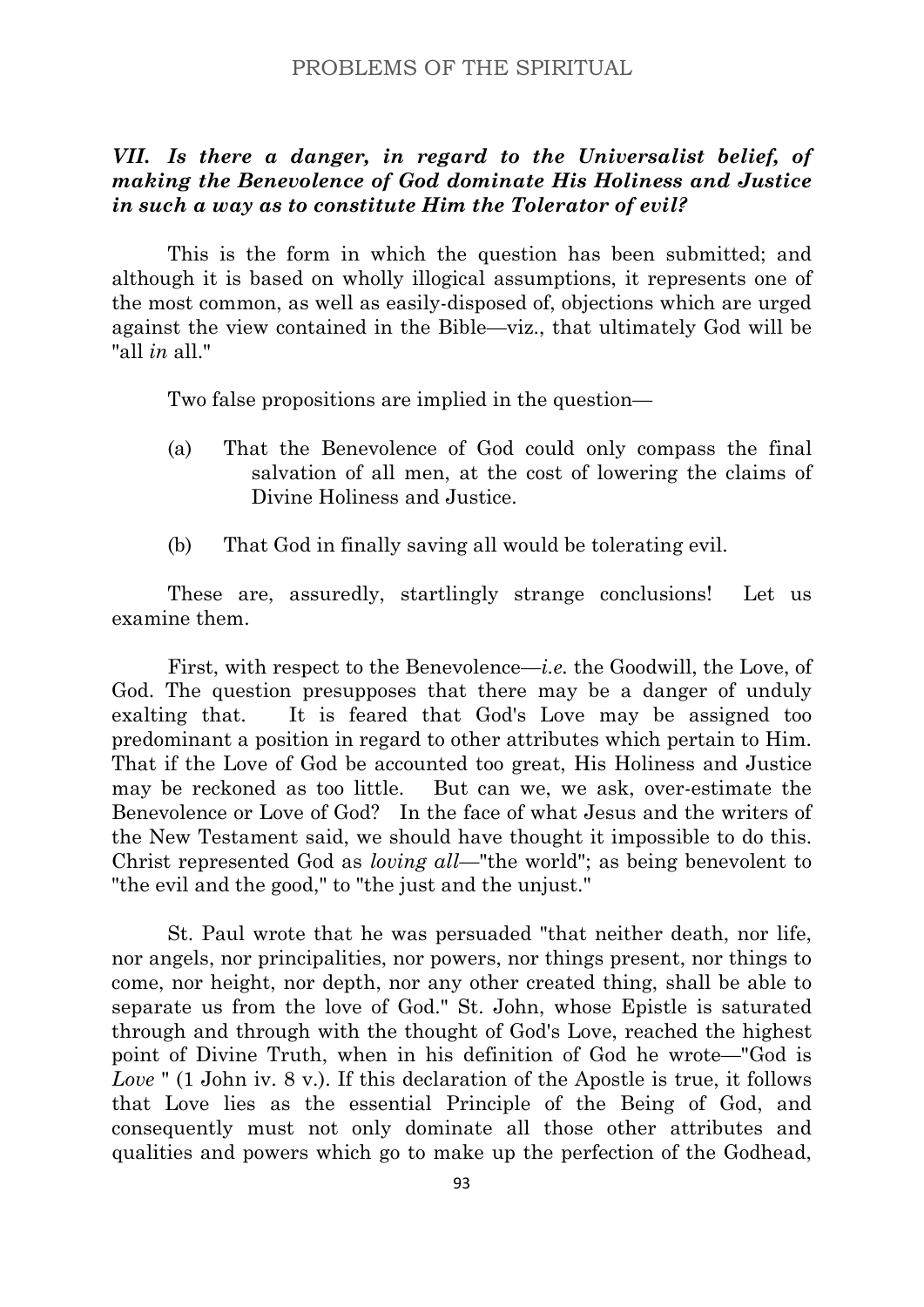### **PART II. vii**

but is the root from which they all spring. Thus Love determines all that God is and all that God does. Is He holy, and hates sin and loves goodness? It is because He is Love. Is He just, and will reward the righteous and punish the wicked? It is because He is Love. Does He extend His pity and mercy and pardon? It is because He is Love. Is He "a Consuming Fire" that by judgment and discipline will "burn up the chaff" in men? It is because He is Love.

Thus, so far from agreeing with the Questioner, that the Benevolence or Love of God must not be made to dominate His Holiness and Justice, we assert, on the authority of the Scriptures, that it *does dominate* both; and that neither of those qualities in God will be rightly understood by us, until we realize that they are the offspring of the Parent-Principle of Divine Love. God Who is holy, is not *Holiness*; it is but a characteristic of Him; and God Who is just, is not *Justice*; that, too, is but a characteristic of Him; but God Who is loving, *is Love*; and therein is to be found the key which will enable us to unlock the door of Truth in regard to His purpose of salvation in Christ.

Now, it is owing to men having failed to perceive that the Love of God must dominate, and determine the exercise of all other qualities resident in Him, that has given rise in the past to those doctrines which have so misrepresented and disfigured the Religion of Jesus. I refer to the doctrines of Predestination and Everlasting Punishment. The former represents the Love of God as exercising itself only in the direction of a certain selected and privileged few; making all others not only of no concern to God in view of salvation, but even the objects of His hatred. It was an idea which commended itself to the narrow and exclusive mind of the ancient Jew, and found expression in those words cited by St. Paul, who shows in his Epistle to the Romans a bias towards Rabbinical thought—" Was not Esau Jacob's brother? saith the Lord. Yet I *loved* Jacob; but Esau I *hated*" (Mai. i. 2 and 3 v.). This is not the representation of the Love of God, as made by Jesus and by St. John, or even by St. Paul himself, after he had advanced to the full understanding of the Gospel of Christ.

The doctrine of Everlasting Punishment excludes, of course, all thought of God *loving* the wretched beings who will suffer that experience. The good earthly father may love his son, though he punish him for his wrong-doing. But that is because the punishment is viewed as *remedial*. It is a means adopted by the father for bringing his child into accord with himself and his love. But no such thought lies behind the idea of God's infliction of everlasting punishment upon His creatures. It is not an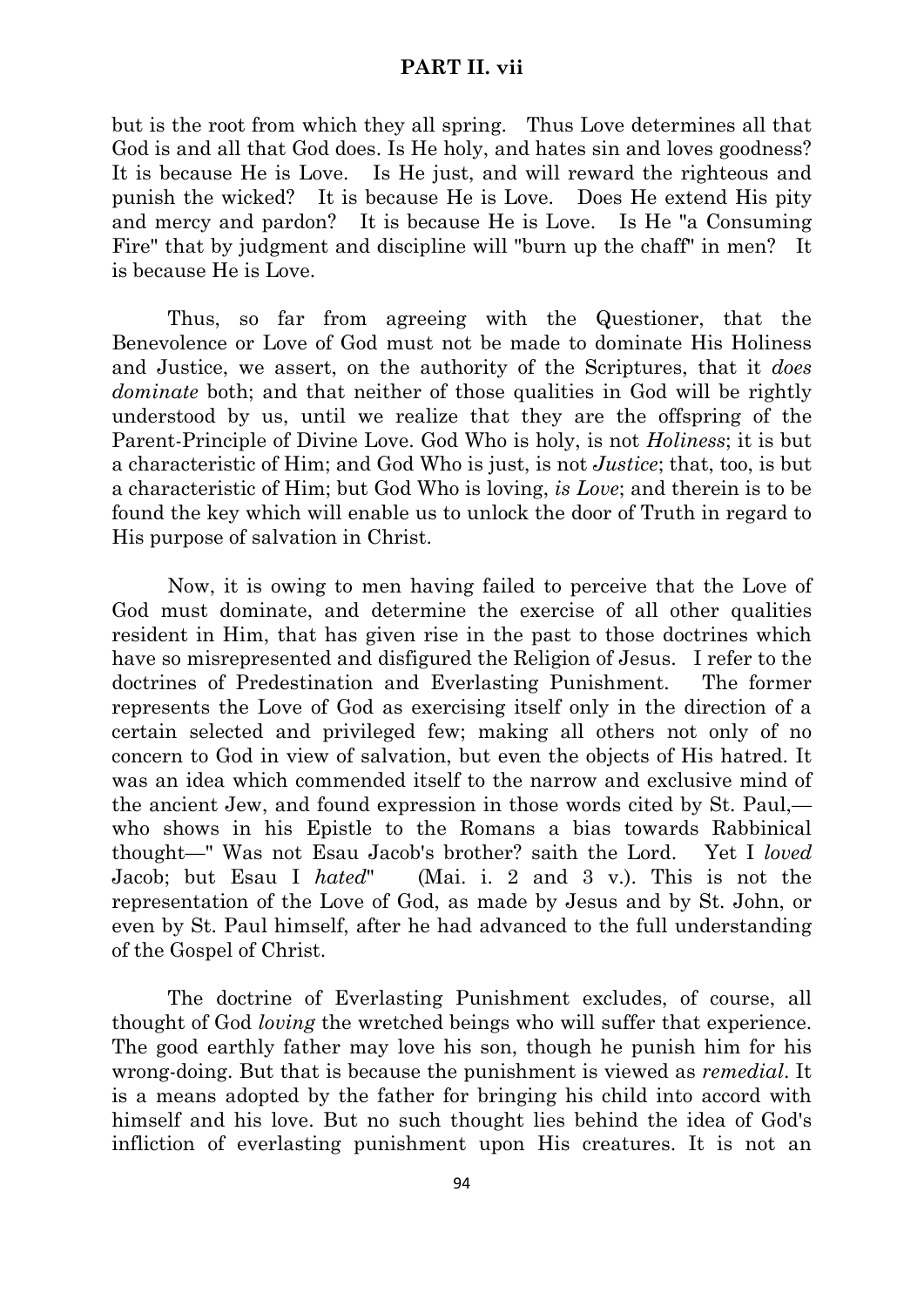infliction of Love, but of awful and unmitigated wrath, we are told. It contemplates no betterment and no recovery of the victims. It is a final and irreversible act of Divine vengeance. Thus, the School which has propagated this teaching, has made what has been regarded as the Holiness and Justice of God to so dominate His Love, as to cause the latter to disappear altogether in regard to an enormous section of the race.

In reference to both these horrible dogmas, we ask—How can all the theological ingenuity in the world make them to harmonize with the statement of Christ that God loves *all*, and with that still more penetrative statement of St. John, that "God *is Love*"?

When will the Christian world understand that the Election we read of in the Bible is not the Predestination of the Calvinist; nor is the Hell of which Jesus spoke the Hell of Medievalism and Protestant Theology?

Such doctrines as these outrage the idea of Love. If countless millions of human souls are never in this world or Beyond to feel the movings of Divine grace, because the All-Father never intended that they should do so; if it be true that men will "without doubt, perish everlastingly, and go into everlasting fire," then alas! for the thought of God's Love. These things, if facts, would mean the disappearance of the Sun of the universe behind such lurid cloud-banks of horror and despair, as it would baffle the mind of man to conceive.

It may be asked, how could such dogmas as these have ever been accepted by men who accounted as true the words of St. John—that "God *is Love*"?

It was in consequence of mentally placing God's attributes of Holiness and Justice out of all true proportion to His main great attribute—Love. Those who have taught these doctrines, instead of accounting God's Love as dominating His other qualities, have accounted His Sovereignty, Holiness, Justice and Power as controlling, restricting and even extinguishing His Love.

So in answer to the objection against the Universalist belief, as to the danger of making the Benevolence or Love of God dominate His Holiness and Justice,—we reply, that that which some are pleased to call " a danger," we account as the most glorious *fact* pertaining to the Gospel of Christ; and that if what the believers in Everlasting Punishment teach were true—viz., *that God's Holiness and Justice dominate His Love*—it would be a catastrophe to the human race. There would be no salvation.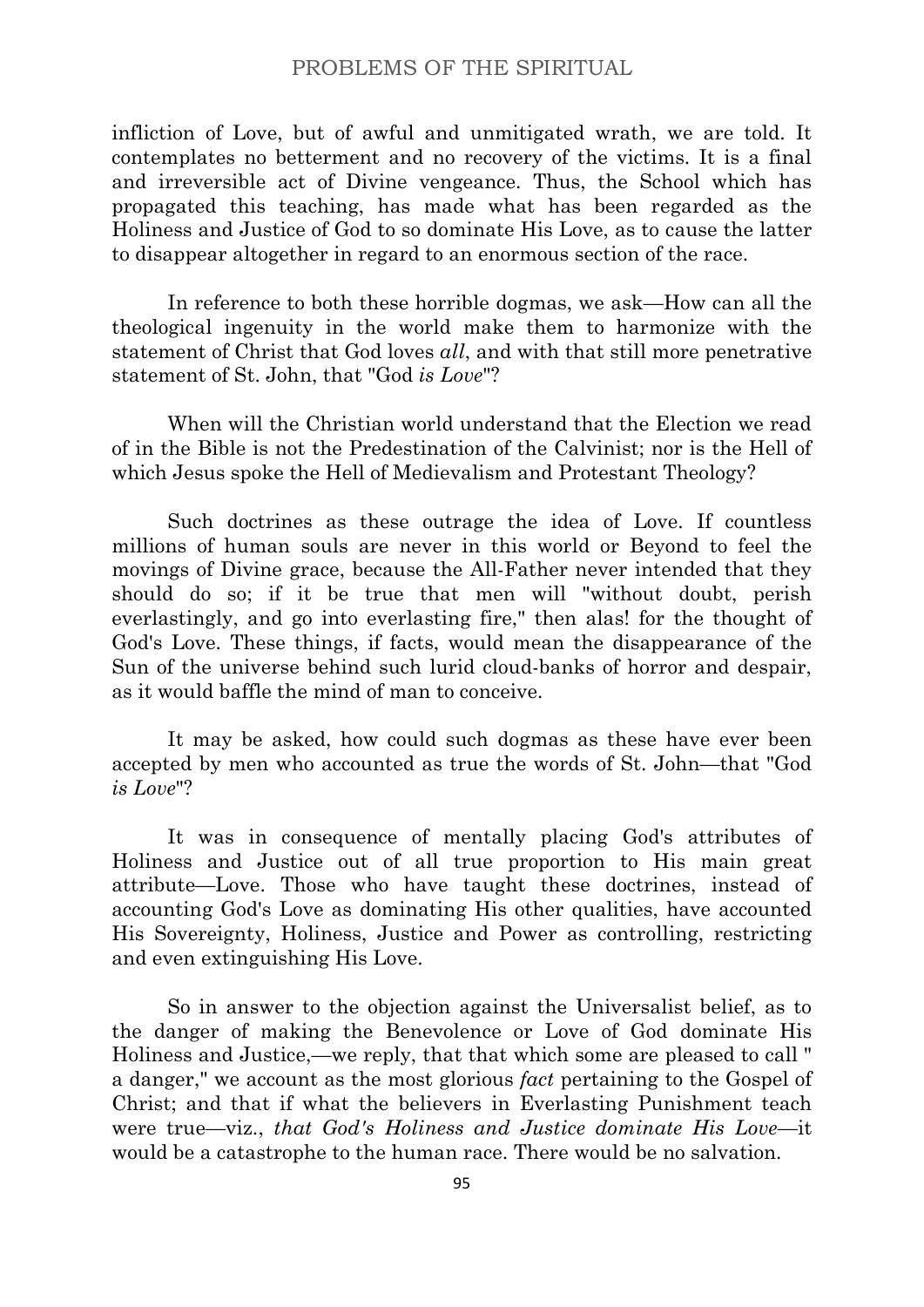## **PART II. vii**

But there is another point in connection with the question which demands attention. It is that which implies the possibility of *underestimating* the claims of Divine Holiness and Justice. The Universalist is charged by those who believe in the doctrine of Everlasting Punishment and Loss, with exalting the Love of God at the expense of His Holiness and Justice. It is alleged that not *all* men will be saved —in spite of that promise of Jesus to "draw *all*" to Himself—because it would be incompatible with the fact that God is holy and just. Those who accept this view adduce, as the main-prop of it, the argument that Divine Holiness and Justice demand the irretrievable ruin and misery of human souls; and that were the Love of God to avert this, the claims of Holiness and Justice would not be satisfied.

It is a terrible thought to suppose that two great qualities, which go to make up the perfection of God, should ever have been regarded as "the cause why countless millions of the creatures He called into being must suffer for ever and ever. But, thank God! the thought is as illogical, as it is dishonouring to Him Who is Love. Thank God! it is but that which a great pioneer of "Larger Hope"—the late Dean Farrar—once described it as being—"an ebullient flash from the glowing caldron of men's heated and perverted imaginations." It has arisen from an altogether untrue and exaggerated notion of what constitutes Divine Holiness and Justice.

We submit that the idea of creatures remaining for ever in a condition of ruin and alienation, *is completely subversive of any true conception of God's Holiness and Justice*.

The Holiness of God must presuppose God's hatred of and hostility to *sin*. "Thou art of purer eyes than to behold evil, and canst not look on iniquity," wrote the old-world Seer, Habakkuk. He did not, of course, mean that God was unconscious of the existence of evil. He could only have meant that it is impossible for God to look with complacency and toleration on it. It is this antagonism of God's Holiness to evil which constitutes the *raison d'être* of His Purpose of saving the human race through Christ. "For this purpose the Son of God was manifested, that He might *destroy* the works of the devil" (1 John hi. 8 v.).

But, we ask, does not the acceptance of this doctrine that some—the great majority, according to the old Theology—will suffer everlastingly, involve the consequence that the Holiness of God *will never be satisfied*? God's Holiness desires the abolition of evil—does it not? But everlasting punishment involves the everlasting perpetuation of evil. Those who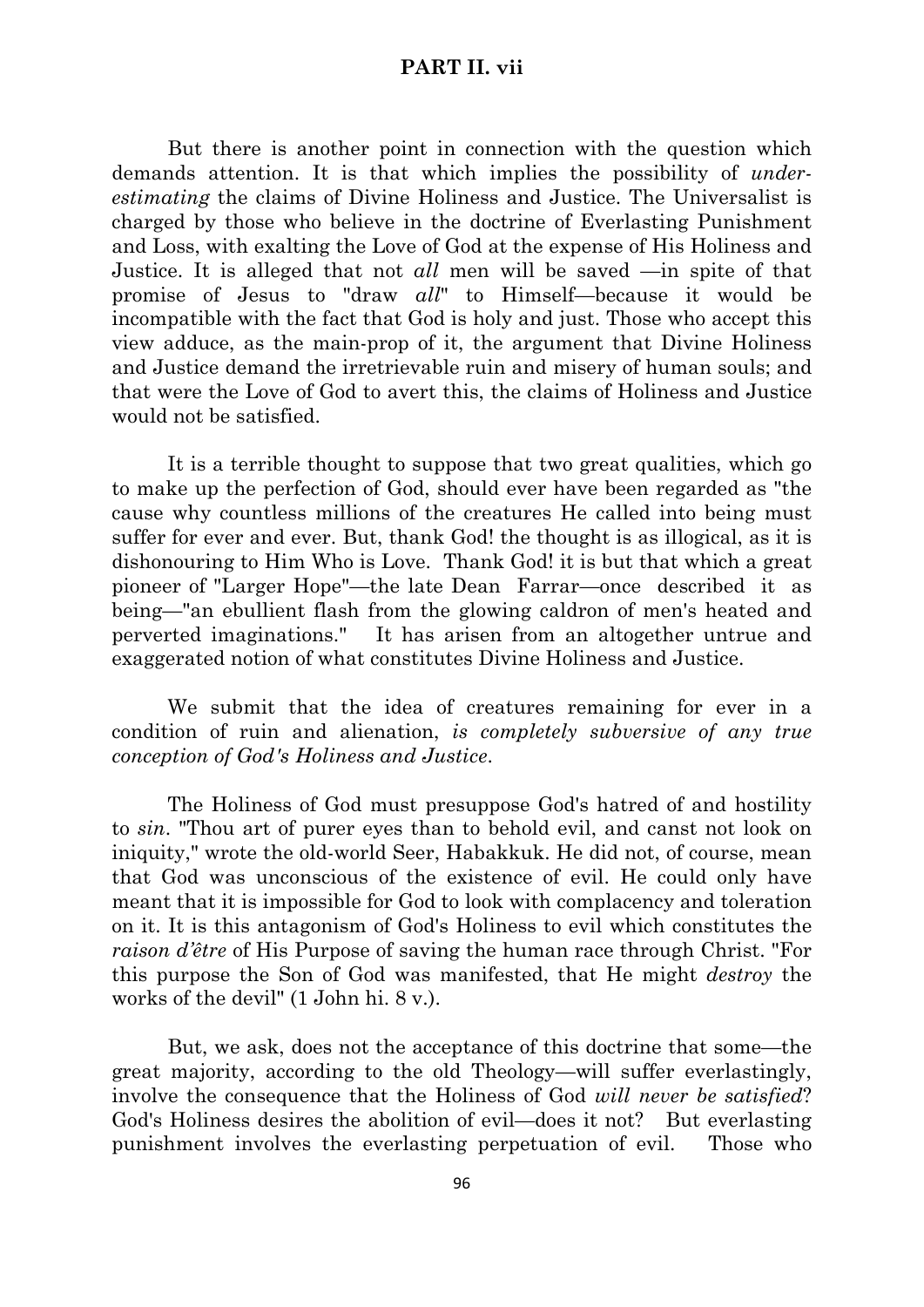went into an unending Hell would remain *unendingly evil*; since to conceive of God perpetually punishing souls who had ceased to be evil, would be blasphemy. What, then, is the corollary? That if beings are to be punished everlastingly, evil will remain, and He Who is of purer eyes than to complacently behold sin, *must contemplate it for ever and ever*.

Which, we ask, is the more reasonable belief, and more consonant with the thought of Divine Holiness —that embodied in the Mediæval notion, that sin has the potency of everlastingness; or that of the Universalist, who believes that sin will be finally annihilated, because God hates it, and God is supreme?

As I write these words, I am reminded of an incident which took place at a gathering of clergy whom I was addressing on this subject. One of them—a representative of the old school of thought —was so piously shocked at the idea of God's Purpose embracing any but the few, that he said to me —"I suppose, Sir, you would tell us next that the *Devil himself* might be finally saved." My reply was —"That, I think, is not improbable, if the Bible is true; for if you believe that the Devil is an immortal being, and that God will one day be (as St. Paul asserts) 'all things in *all* beings,' then it seems very unreasonable to suppose that the Holiness of God will tolerate immortal evil, even in the Devil."

We turn now to the subject of Divine *Justice*. The opposers of the Universalist belief allege that the *Justice* of God calls for the endless suffering and ruin of those who depart this life not in a state of salvation.

The stock argument is, that sin, being an offence against an *Infinite* God, is in itself an *infinite* offence, and therefore demands an *infinite* punishment. This line of reasoning is accepted by some as being very profound and conclusive. It is really inconclusive, and very illogical.

We grant, of course, that sin *is* an offence—a very great offence against an Infinite God; but that does not constitute sin as being infinite. How, in the nature of things, can it possibly be so? The person who sins is a *finite* being—how can he wield a power which presupposes *infinitude*? How can his action be an *infinite* one? Sin is not invested with infinitude on account of its being an action directed against an Infinite God. Unlike Goodness, sin is not an infinite and indestructible Principle.

Goodness is of God; while sin is not of Him. We rightly predicate of God infinitude, and we may predicate of Goodness the same thing, because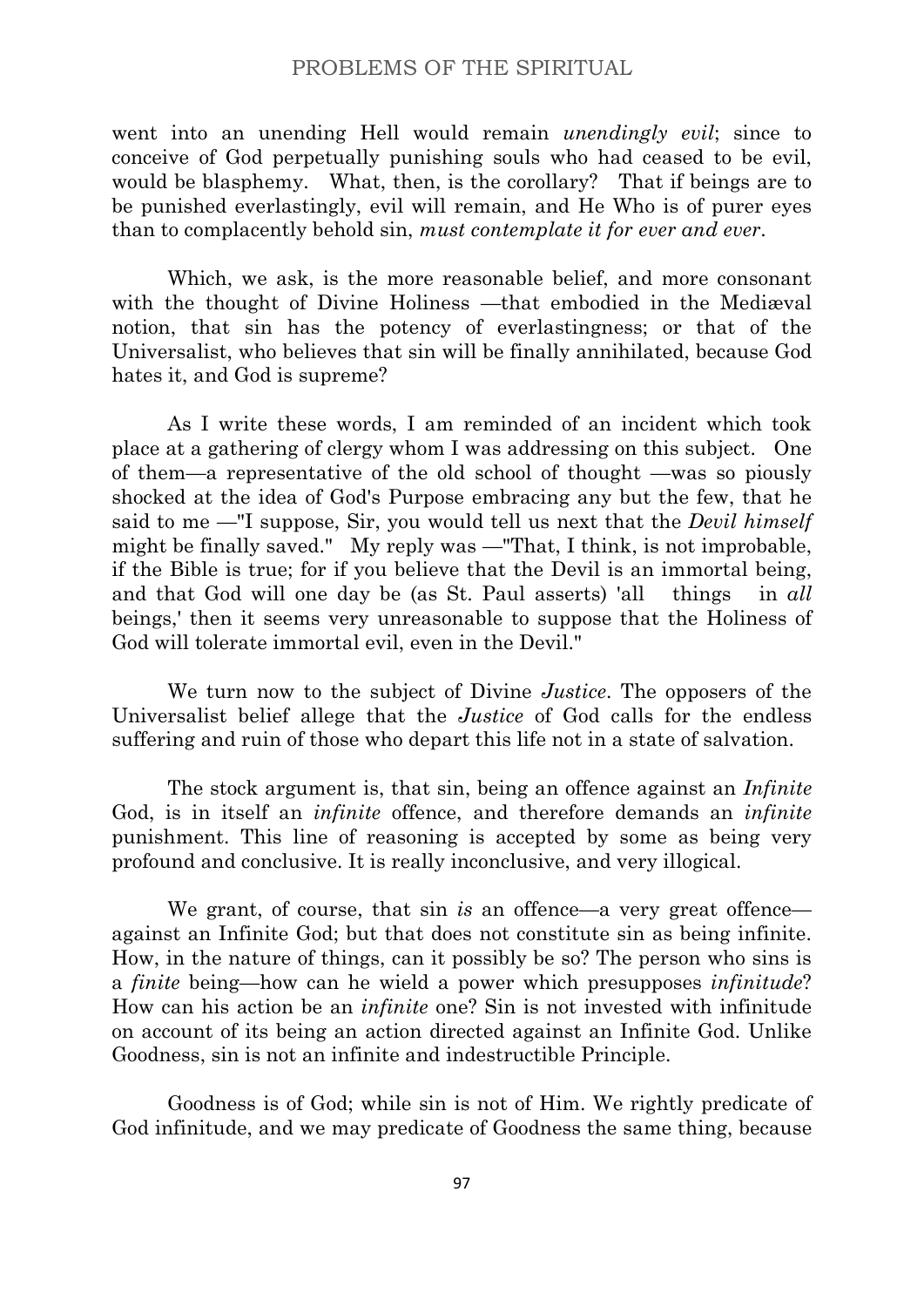### **PART II. vii**

it is of Him. But we wrongly predicate of sin infinitude; for sin is not of God, and consequently lacks this characteristic of the Divine.

The idea of evil as a Principle which is infinite, *i.e.* boundless, endless, is not in accordance with the teaching of Christ. It is an importation into Christian Theology of the old Eastern Dualistic notion of rival Gods, or rival Principles, contending for the supremacy of the universe.

No; sin is a dislocation, a disarrangement which has taken place in the Eternal Order of the universe; a discord which has been struck in the orchestra of Divine Harmony, by beings who have wrongly used God's grandest gift of Will; but sin is no blighting curse which must remain for ever, no awful shadow which can never be lifted, no everlasting reproach to God for making man *as man*. Thus, it seems to us that the very *Justice* of God to Himself and to the universe over which He must reign supreme, demands the final abolition of evil.

On the other hand, the thought of Everlasting Punishment outrages every true conception of Justice. The ones who talk so glibly and complacently about an endless Hell, but little realize what it means. It is a mercy that this is so; for if all the Christians who profess to believe this doctrine really believed it, suicide would be rife and our mad-houses full. The doctrine is accepted without any appreciation of its awful import. I give as an instance of this, a remark made by one of the Congregation to whom I was preaching. I had been speaking of the "Larger Hope." After the Service, this gentleman was heard to say—"I don't agree with the preacher. I was always brought up to believe in everlasting Hell-fire: it was good enough for my forefathers, and it ought to be good enough for *me*."

If the remark had been made to me, I should have replied, that although this terrible conception of an unenlightened age may have been good enough for his forefathers, and may be good enough for him, it is not good enough for *God*, in view of Divine Love, Holiness and Justice.

It can produce no love of God in a human soul. How can it? Does the child *love* the parent whose principle is to punish, not in order to correct and bless, but to ruin and curse? There are those who assent to this doctrine, and still love and trust God in spite of it. But they can only do so by thrusting this article of their Creed into the background of their consciousness. They put the ugly thought away in one of the dark cupboards of the mind; and there the fearsome mummy remains as the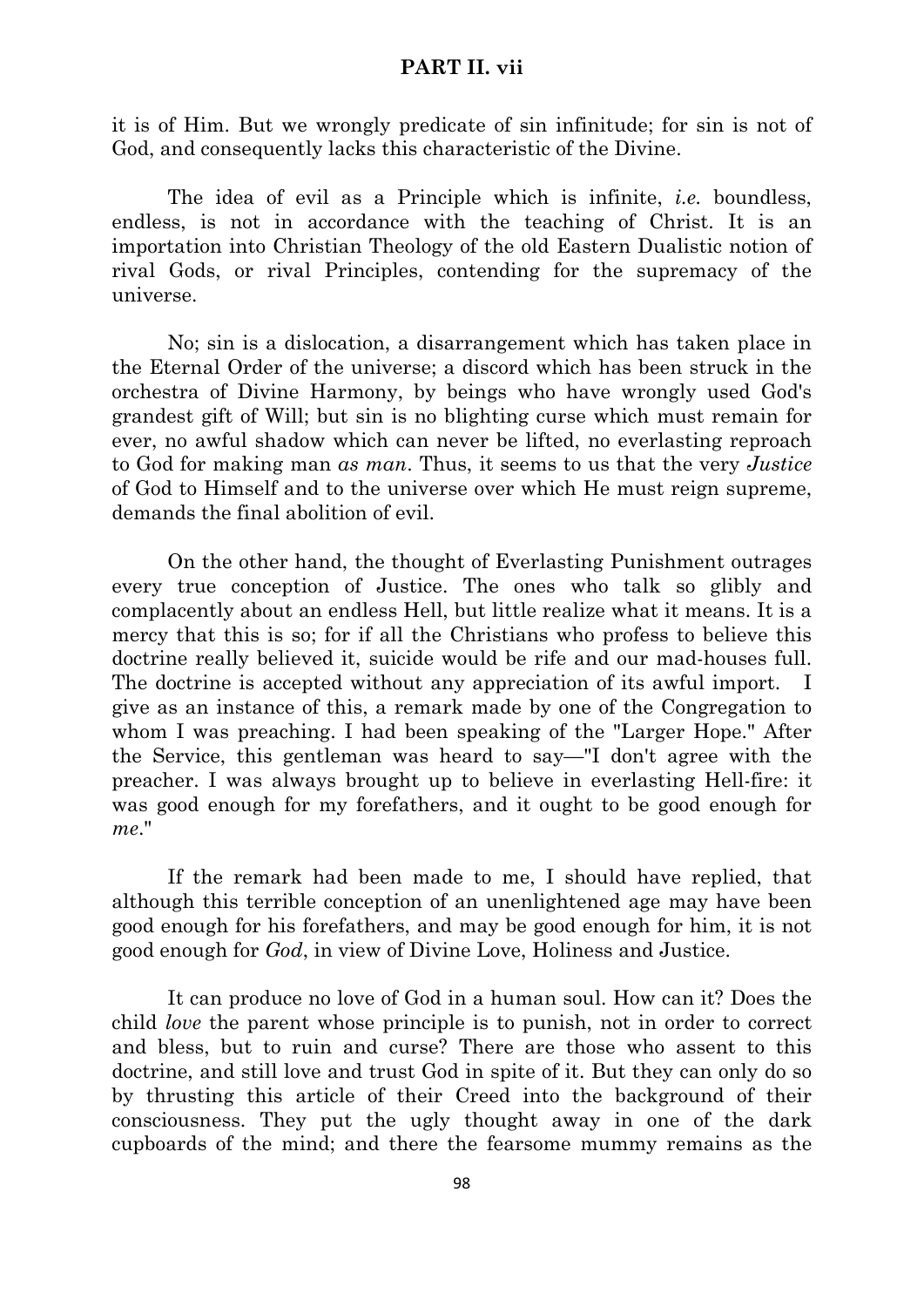bugbear of their faith, until God lets in the light and air of Truth, and the ugly thing crumbles into dissolution, and is buried with the mental errors of the past.

And further, this Mediaeval conception of Future Punishment is not accepted by the intelligent thought of the present age; and unless the Church of Christ can show that the Gospel of Jesus demands no such belief, men will betake themselves for spiritual guidance and comfort to other systems of Religion. As a matter of fact, many are doing so; and the fault lies with those teachers who take the limits of the ideas of men in the past as the standard of truth for men of to-day.

In the light of advancing knowledge, and with the growth of the Christ-like and humaner instincts, men cannot, and will not, believe that for offences committed against a God of Infinite Love and Holiness, during a brief earth-life, souls will be hurled into unending woe and irretrievable ruin.

There is no *Justice* of God in such a thought. Rather, is it an imputing to God of an implacability and an insensibility to suffering, as would amount to a slander, if alleged against the humblest Christian. Let it not be thought that we minimize the gravity of sin, or that we deny the fearful and awful consequences to those who wilfully persist in it. That is one of the favourite misrepresentations of the Universalist belief. We do nothing of the kind. We simply declare that the *Justice* of God—to say nothing of His *Love*—points not to the everlasting conservation of evil, but to its extinguishment, and also to the final abolition of the Hell into which it may plunge sinners—when the dark shadow of evil shall have been lifted from God's vast empire, and "the former things—all that is not of God— shall have passed away."

There is one other point connected with the question which remains to be noticed. It is that which sees a danger in the Universalist belief of accounting God as the *Tolerator of evil*. God, we are told, were He not to punish men everlastingly for their sins, but were, ultimately, by His judgments to deliver them from the power and consequences of sin, would thereby be tolerating evil. But why? Does anyone suppose that a judge is tolerating evil, who sentences a sheep-stealer to imprisonment with the possibility of amendment, instead of to capital punishment? That old savage law of the land, which set a greater value on property than on life, was seen to be inimical to Justice, and it was abolished. But the State is not accounted the Tolerator of the crime of sheep-stealing in consequence. Nor will the consistent thinker imagine that the God of Love is less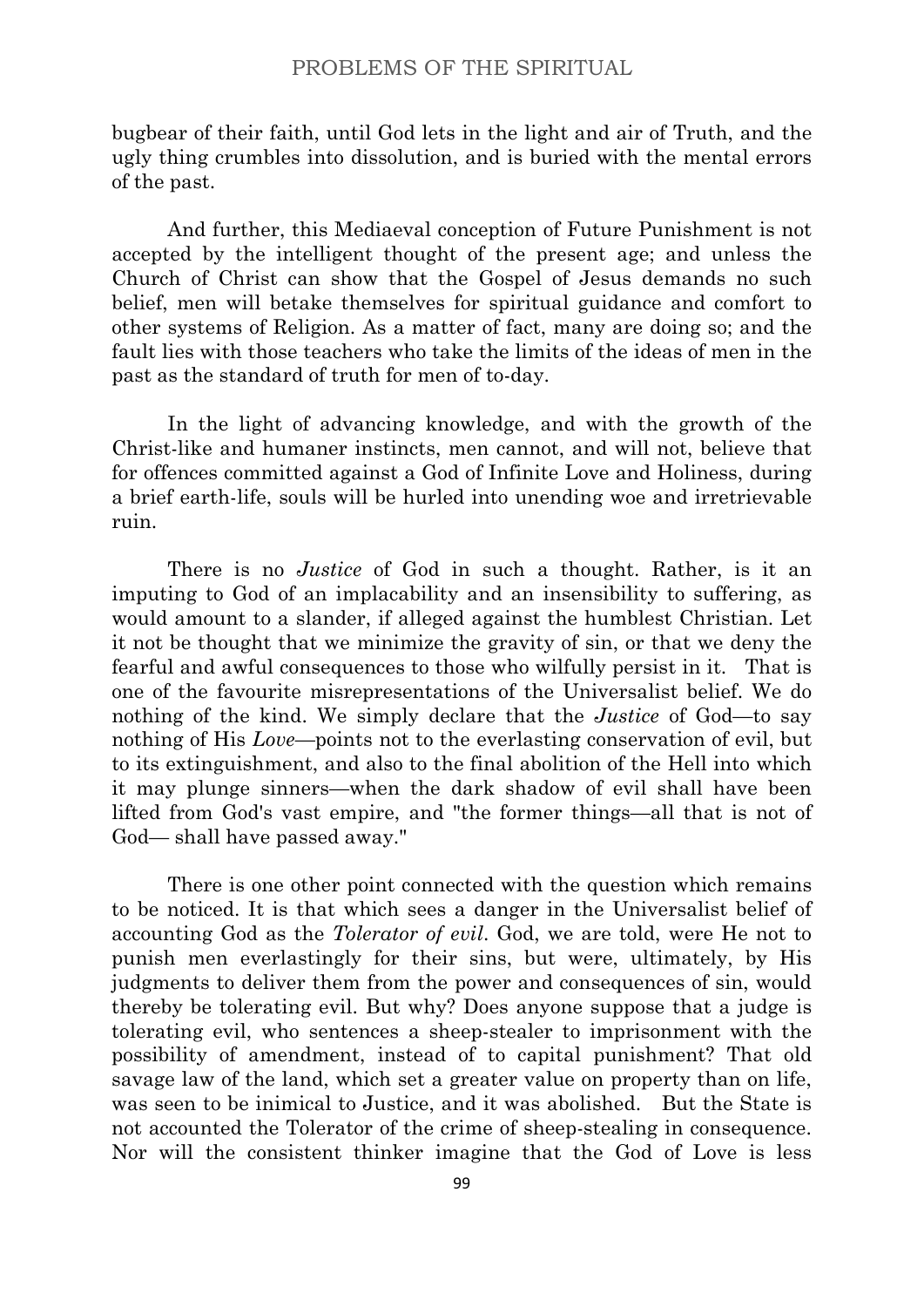## **PART II. vii**

opposed to sin, because He does not consign the sinner to unavailing misery for ever. Did not the Christ say—"The Son of Man is not come *to destroy* men's lives, but to *save*"?

And lastly, it is not the teaching of the Universalist, but that of those who differ from him, which presents God as the Tolerator of evil. What could constitute a greater toleration of Evil, than that sinners are never to be saved, and that sin is to remain throughout the rolling aeons of Eternity a deathless Power, which even Omnipotence Himself cannot extinguish!

What, we ask again, can be more in harmony with the thought that God is *non-tolerant* in regard to evil, than that belief, which by the eye of faith sees the great accomplishment of the Mission of Christ— the drawing of *all* to Himself!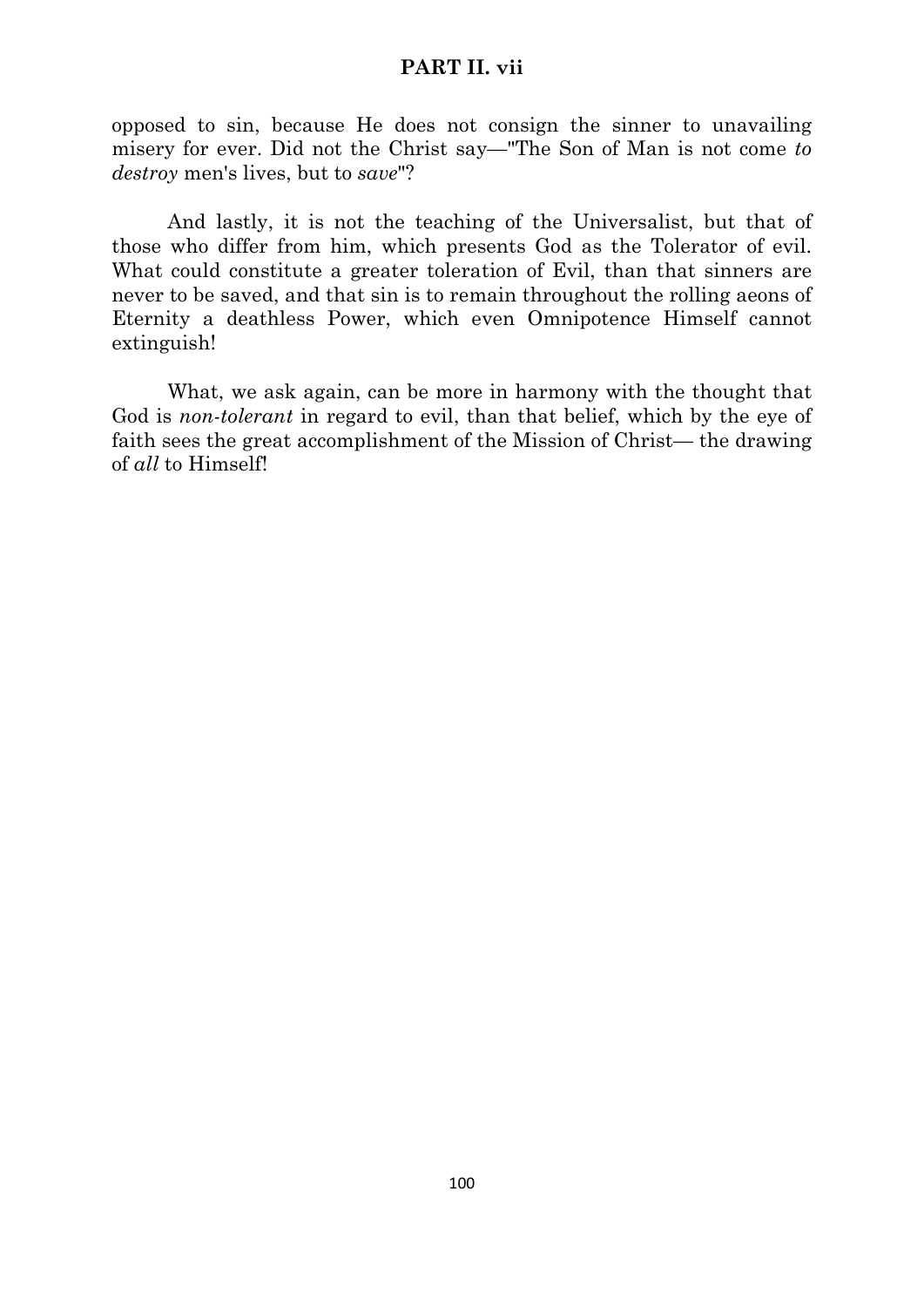# *VIII. Is it right for me to pray for a dear departed one, who did not accept the commonly taught views concerning the Christian Faith? If so, what kind of prayer could I use?*

This is a question put by a devout Christian lady, whose grief at the loss of her husband was terribly accentuated by her belief that the condition and destiny of every soul is determined for eternity at death. The great obstacle to her acceptance of the Gospel of Hope and Comfort was that misinterpreted text—"In the place where the tree falleth, there it shall be" (Eccles. xi. 3 v.). She had been taught to think that these words excluded all possibility of enlightenment and salvation beyond the grave.

Let us, in passing, consider this passage. In the first place, it is the utterance of a man who lived "in the twilight of Divine revelation"; who was not morally exemplary; and who, at times, was ultra-pessimistic. It seems to us extraordinary that the statement of such a person should have constituted the main-prop of a theory which shuts the door of hope against at least nine-tenths of the human race. Yet so it is. The glorious words of Christ concerning "lost" ones, and the statements of those after Him who reflected the truth as taught by Him, have been stripped of their farreaching significance, because of that saying of this man of "the twilight." Theology, in the past, has placed the utterances of Solomon on the same level of inspiration as the utterances of Jesus and His Apostles.

In the next place, we do not believe that Solomon, in making this assertion, had the slightest idea that he was saying anything which afterages would construe into a Divine declaration that there can be no salvation after death. The context of the passage makes it very questionable whether he was thinking at all about future existence. But even if he had been thinking of that; even if he had imagined that the Love and Purpose of God were so circumscribed as not to be able to operate in regard to humanity beyond the earth-life—what of that? Surely, nothing that Solomon or any of the Old Testament writers may have said is to be accepted as truth, if it be in conflict with the teaching of Jesus.

The New Testament abounds in statements which flatly contradict this utterance of Solomon. "There can be no recovery, no salvation after death," say some; "the words of Solomon exclude that hope." We reply— "Very well! but to what does this commit us?" The vast majority who pass out of this life are certainly not at the time *saved* souls. Was Christ wrong in prophesying that He would draw all men to Himself? That prophecy will never be fulfilled, if the myriads who are undrawn at death are not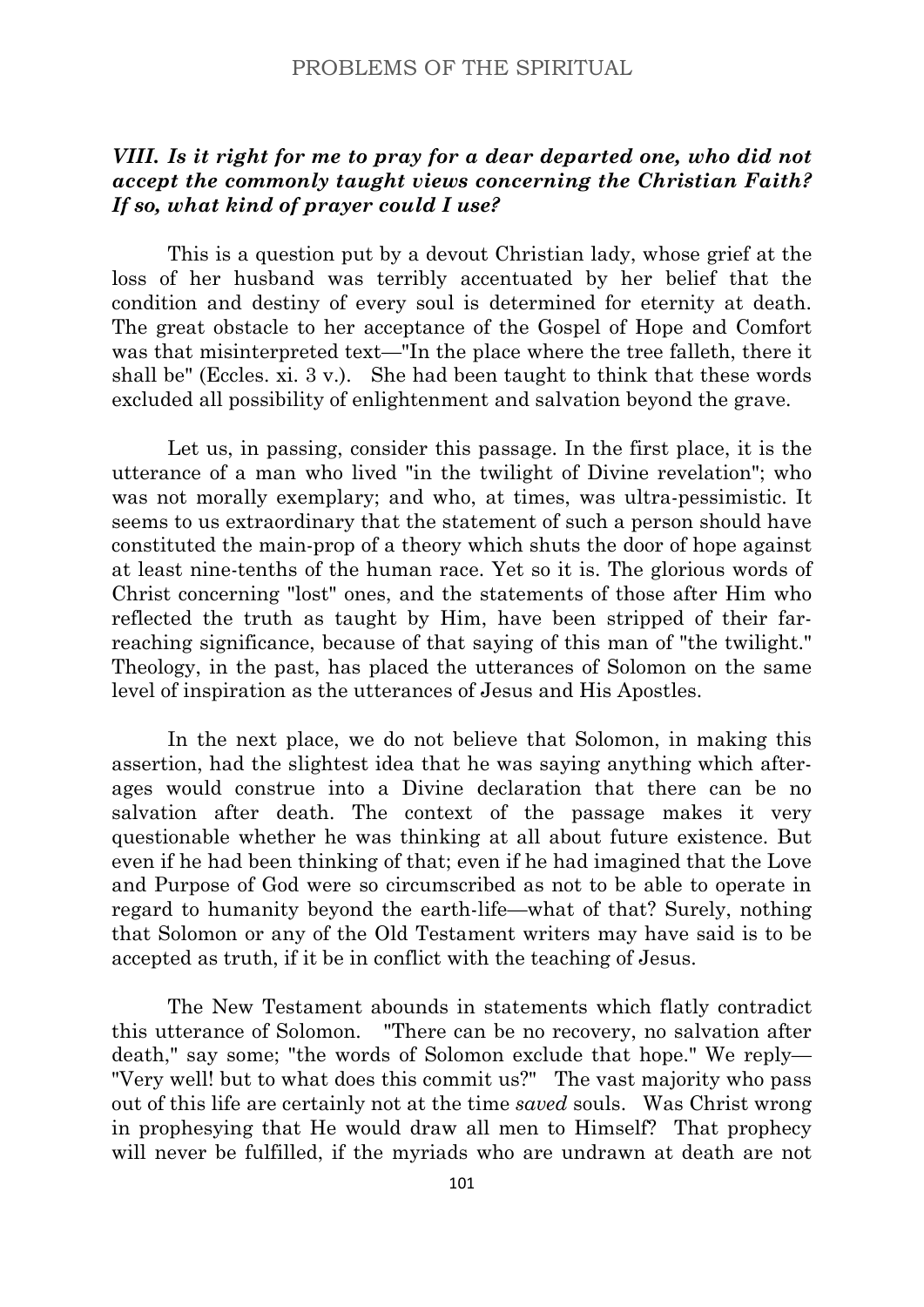### **PART II. viii**

drawn afterwards. Again, St. Paul predicted a time when God shall be "all in *all*." Was he, too, wrong? God can never be more than "all" in *some*, unless His work of saving is continued after death.

But the greatest disproof, perhaps, of the interpretation put upon Solomon's statement is to be found in that fact recorded in 1 Peter iii. 18- 20; and iv. 6. The Apostle distinctly declares that salvation after death *is* possible. He asserts that a crowd of old-world sinners who had physically perished in the Flood, had been brought by God's disciplining in the Spiritlife to a condition which was no longer "disobedient"; and that to them, when morally and spiritually attuned to receive Divine enlightenment and grace, the discarnate Jesus "went and preached His *Gospel*," that they might "*live according to God* in the spirit." We ask, Which statement are we to take—that of St. Peter, or that of Solomon? If Solomon's words exclude all hope of salvation after death, as the old Theology has said, then St. Peter was mistaken. The discarnate Christ did *not* preach *the Good Tidings*  $(\frac{\epsilon m}{\gamma \gamma \epsilon} \lambda \frac{\epsilon m}{\sigma})$  to the ones who in earth-life had been disobedient, because the restoration of them (according to some) is impossible.

The old Theology has taken this passage of Scripture concerning "Christ's preaching to the spirits in keeping," and has brought every conceivable learned device to bear upon it, in order to obscure its plain and natural meaning, and make it fit in with what Solomon said. It does not see, however, that the denial of the *post mortem* salvation of mankind, involves the labelling of hundreds of the utterances of the Christ and the New Testament writers as exaggerated, incapable of fulfilment and, therefore, untrue. What we have said may, perhaps, "clear the ground" for the answer to the question with which we are dealing.

Is it right to pray for the Departed who do not leave this life in the Christian Faith?

The attitude of the Christian community with regard to Prayer for the Departed is a curious and an anomalous one. One great section of Christendom—including the Roman Catholic Church and a large and influential Party in the Anglican Church, maintains that it is a Christian duty to pray for those who have gone hence; but considers that such prayer should be restricted to the "Faithful Departed." On the other hand, a great section of believers, comprising what is curiously termed the "*Evangelical*" School (as if their particular tenets constituted the only true presentment of Gospel truth), views with disapproval, and even horror, all prayers for believers or unbelievers after death. So Christendom is divided on this point. We agree with neither Body. Both, in our opinion, are attaching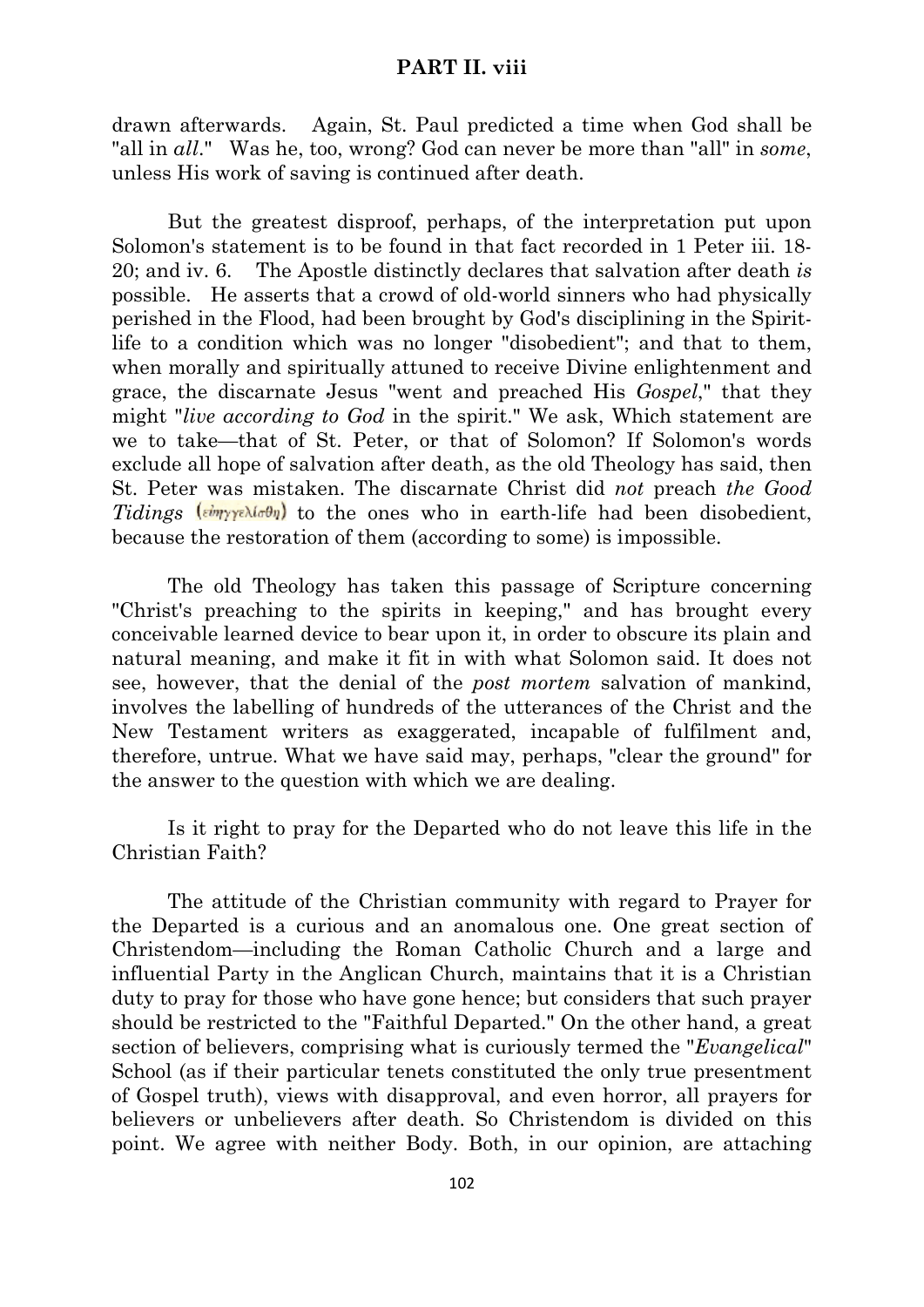more weight to the utterance of Solomon, than to the teachings of Christ and His Apostles;

This is what we mean. The Romanist and the High-Anglican believe—and rightly so—that as no one departs this life with his mental, moral and spiritual being fully developed, a continued work of Divine grace will be necessary after death, before the goal of salvation perfection—can be reached. They consider—and rightly so—that physical death will work no miracle of spiritual transformation, nor will it constitute the imperfect saint on earth a being without imperfection in Spirit-life. They admit that the person most advanced in Christ-like character at the time of dying, has still to scale many a height of moral and spiritual excellence, before he can touch the point of resemblance to the "perfect man—unto the measure of the stature of the fulness of Christ." They believe, moreover, that the prayers of us on earth will help on these souls Beyond, just as, in this life, the prayers of Christians are uplifting influences on others. And so, in accordance with the Christian and sensible idea embodied in the article of the Apostles' Creed—"the *Communion* of Saints," they pray for the "*Faithful* Departed."

We are in entire accord with them up to this point. Let us keep an "All Souls' Day" by all means. It will do us a world of good to set aside a day in the year on which to fix our thoughts on the eternal interests of *others*, rather than on our own *personal* advantages in regard to salvation. Only, let us be consistent. Do not let us call it the Day of "*All* Souls" when we mean only *some* souls; only those who are "in the state of salvation." And, moreover, do not let us express our faith in the possibilities of advancement Beyond, by adopting a *black* ceremonialism which is suggestive of Pagan unbelief and hopelessness.

The Romanist and the High-Anglican have nothing to say in respect to praying for the *non-Faithful* Departed. They look very "sideways" at the mere suggestion of it. Without their perceiving it, the old interpretation affixed to the words of Solomon is influencing them. As far as the "Faithful" are concerned, they believe that progress and development after death are possible; and, consequently, reject the teaching that Death unalterably determines the moral and spiritual condition of souls. As far as the non-Faithful are concerned, they accept that teaching, and offer no prayers for them, on the assumption that it is impossible, or very doubtful, that they can advance to light and salvation. It is here that we part company with the Romanist and High-Anglican on this question.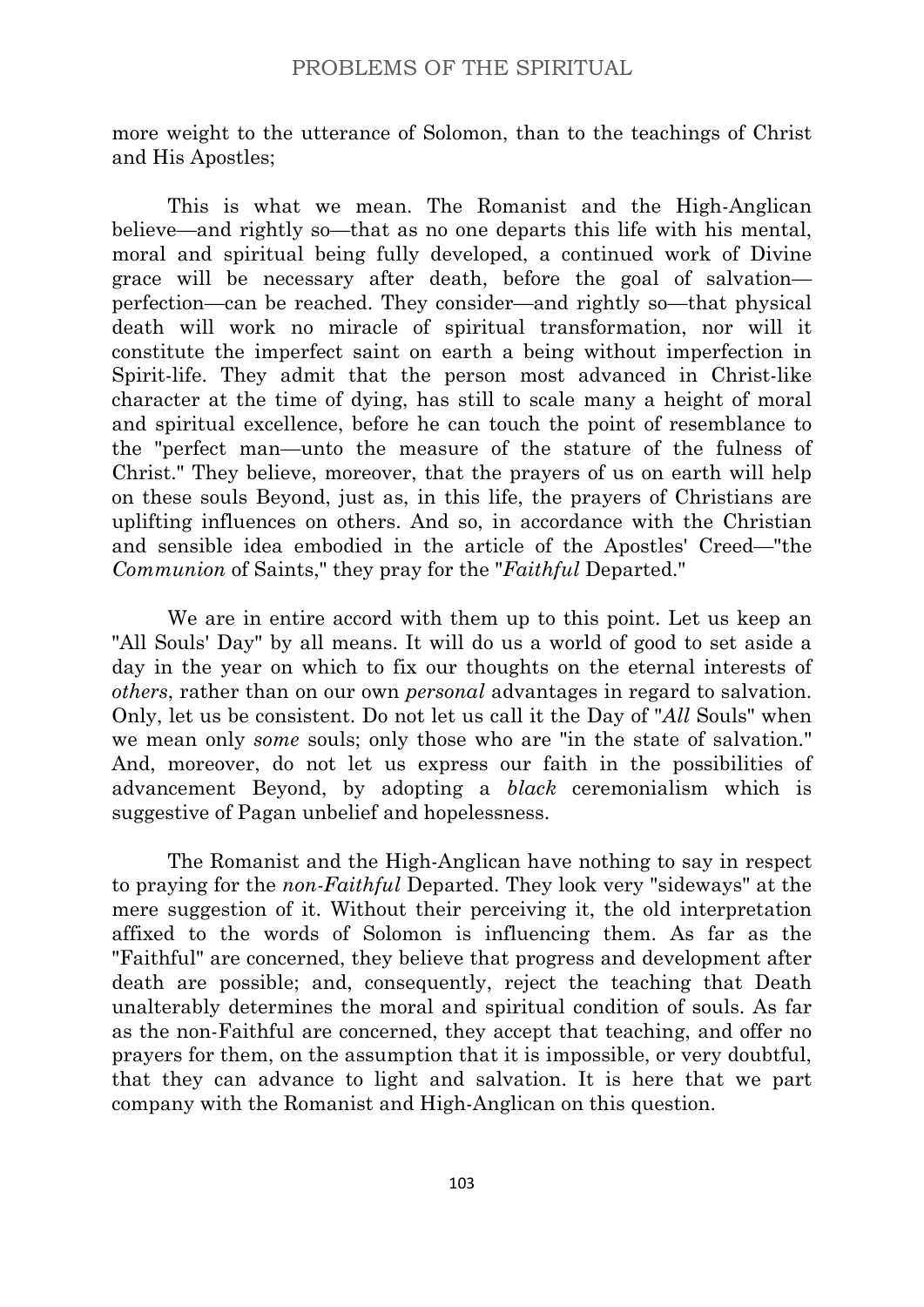Turn now, for a moment, to the attitude of the Low-Churchman and Nonconformist towards Prayers for the Departed. They reject *in toto* the principle of praying for "faithful" or non-faithful ones after death. The meaning which they read into those words of Solomon causes them to suppose that Death is the great Stereotyper of mankind for a future of eternal bliss or eternal woe. "What," say they, "is the good of praying for any, 'faithful' or non-faithful, when once they have passed that boundaryline which renders any change of destiny impossible! Our prayers for the saved are unnecessary; while those for departed unsaved are wholly unavailing. The latter in dying went outside the sphere in which the Love and Mercy of God can any longer operate in regard to them." And then comes the quotation of another text of Scripture, which, when the sense of it has been narrowed so as to make it agree with the words of Solomon, is supposed to clinch the matter—"*Now* is the accepted time; *now* is the day of salvation." It is useless to point out to such persons that "Now is the day of salvation," is not the same as "*Only now*"; and that, although a person by his disregard of God and goodness in *this* life may make the work of his salvation a very painful and difficult one hereafter, the work will *never* be accomplished. Our Lord's inimitable parable of the Prodigal, and St. Peter's record of what the Saviour did after death in regard to antediluvian sinners, negative this notion.

The passage in question does not exclude the hope of recovery Beyond the Veil. It simply declares that the cultivation of the God-life within us is not to be postponed; that "*now*" is the time, and that no soul in this world is answering to the purpose of his being, apart from God.

But to revert to the theological position of our Low-Church and Nonconformist brethren, is it not a very "*big*" assumption to assert that the Love and Mercy of God is brought to an ending for countless millions, at the grave? We think so. How many persons go out of this life possessing that knowledge of God and Christ, which we believe to be essential to salvation and future blessedness? Very few; certainly not more than one in every thousand of the earth's population. Does God *love* them all? Oh! yes. His Christ said He "loved *the world*," and that, of course, must mean *all* the persons in the world. "Is it true that God loves them?" asks the logically-minded man who looks at facts. "You Christians of a certain School of thought tell me that there will be no saving work after death; and that this means non-salvation for the bulk of mankind. You tell me your God loves *all*. How very strange that (according to you) He should love *all*, and yet place *the many* under such circumstances in earth-life, as from geographical, national and social considerations He has precluded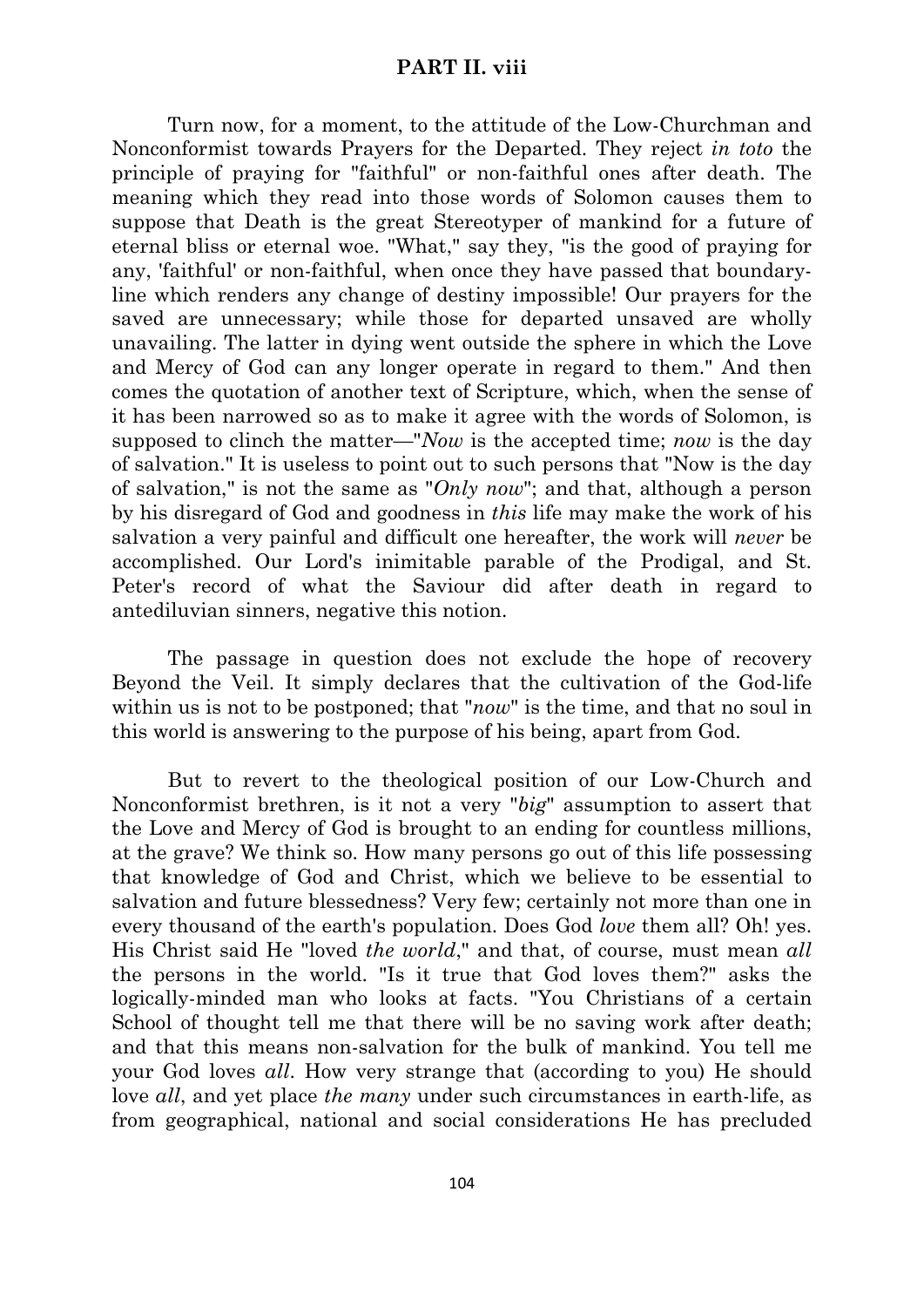them from obtaining a *saving* knowledge of Himself! Is this compatible with the thought of a Divine Love for *all* the world?"

There appears to us no escape from the answer— "No; it is incompatible—absolutely, hopelessly incompatible with any idea of Divine Love; if so be there is no salvation of this greatest portion of the human race after death."

But there is another very formidable argument which we must bring to bear against those Christians who deny the exercise of God's saving grace beyond the grave. It is this. If it be denied that those who departed this life unsaved may, in the great Purpose of God, be finally brought to salvation, how is it possible for there to be a fulfilment of those hundreds of glorious prophecies found in Holy Writ, that Goodness is ultimately to triumph over evil; that Christ is to overcome sin and spiritual death, and that God is to be "all in all"? We contend that these prophecies can never be fulfilled, apart from the "Restitution of *all* things." If there be no salvation after death, it means that only a tiny proportion of the human race will possess "eternal life." In regard to inconceivable myriads, God, at the time of their dying, was *not* "all" as far as they were concerned; and according to some, this condition of things can never be reversed. The corollary of this is plain to the logical mind—viz., that Christ and Holy Scripture promised far and away more than would ever come to pass.

Whether our friends can upset this conclusion, we leave it to be shown.

In the meanwhile, all that has been written above will indicate how reasonable, how consistent with the spirit of Divine Love and the principles of Christ, are Prayers for the Departed. The "Protestant" theology discountenances the practice. It has done its best to divorce the idea from Christian thought and worship. From the Prayer-Book of the English Church it has cut out all those beautiful prayers for the Departed, which stood in the Communion Office and the Burial Service of the first Prayer-Book of 1549. It has altered (for the purpose of teaching men *not* to pray for the Departed) the words of the Invitation, as they stood before what is commonly called "the Church Militant Prayer." In the 1549 Prayer-Book, the Invitation was—"Let us pray for the *whole* state of Christ's Church." The "*whole* state of Christ's Church" includes those believers who are in this world and the far greater number who have passed hence. To pray for the "*whole* state" would embrace the latter, and so the Reformers altered the clause to what it is in our present Prayer-Book—"the whole state of Christ's Church *militant here in earth*." The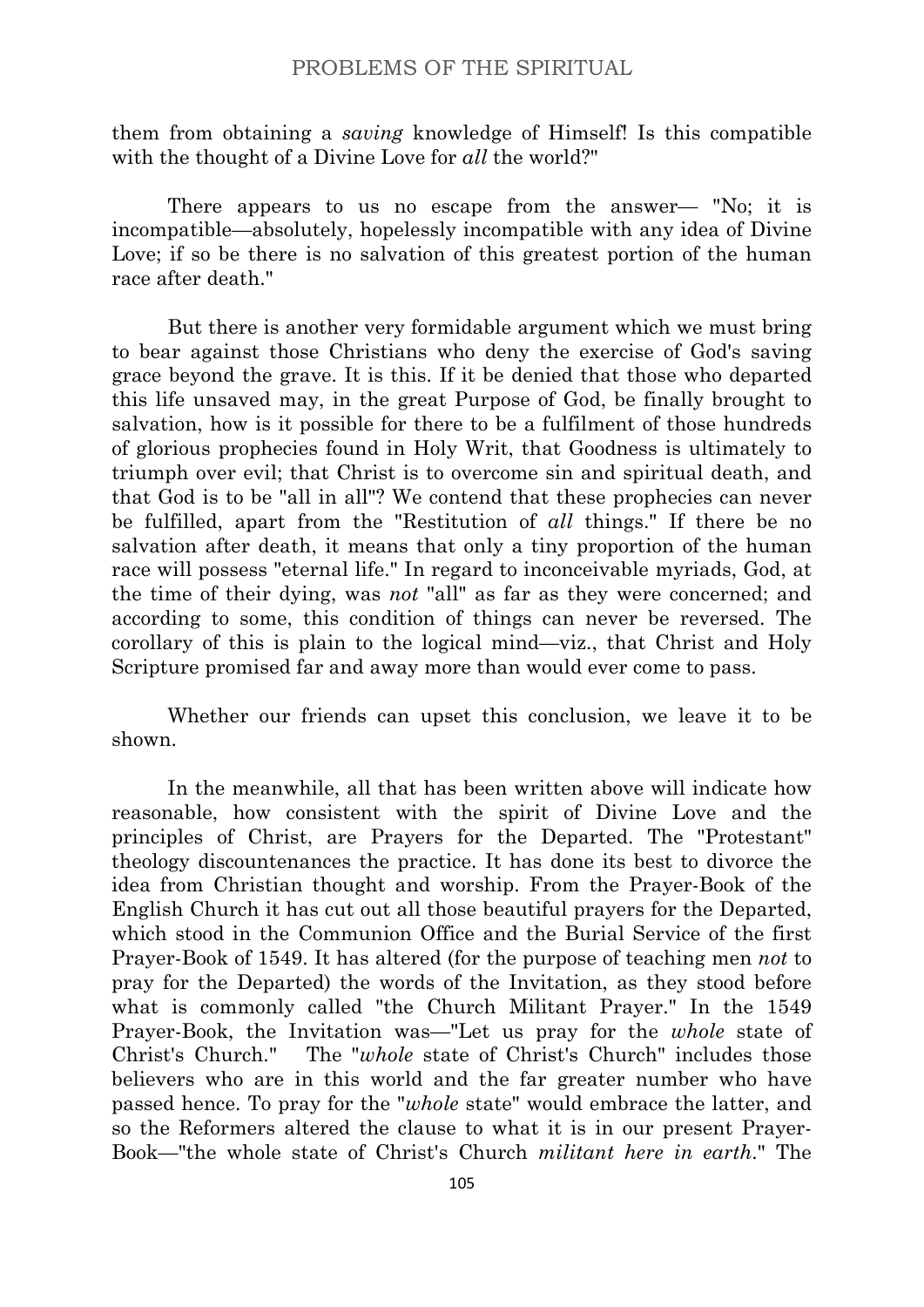### **PART II. viii**

alteration is not a very ingenious one, because the "Church militant here in earth" is not "the *whole* state of Christ's Church." It is but a very very small part of it. The main-army of Jesus is on the Other Side.

The theology of the Romanist and the High-Anglican, on the other hand, countenances Prayer for the Departed, though only for the "Faithful" among them. That, too, fails to grip the essential principle of the Gospel of Jesus, which is the seeking and saving of that which is "lost." One would have imagined, in face of the Master's teaching in regard to leaving the folded sheep and going after the wandering one, that His Church, if she can only pray for *one* section of departed ones, would have chosen the non-faithful, rather than the "Faithful."

Pray for *both*, we say; for the Christians who have gone hence; that a spiritual stimulus from us may be given to that perfecting work in them, which, begun in the earth-life, will be continued until the day of Jesus Christ (Phil. i. 6 v.); yes, and for those countless millions of non-Christians in the Spirit -World, who may receive through us those telepathic influences, those vibrations of the Christ-mind and the Christ-spirit which may be contributory causes to the development of the God-life in them.

Our Questioner asks—What kind of Prayer can I use for one of these? We would suggest a Prayer such as the following:-

"Eternal Father, I come to Thee pleading for Thy blessing upon that dear one of mine whom Thou hast called into other Life. I am sorrowful, and the shadow of bereavement rests darkly upon me; and I know that shadow cannot be lifted except by the light of Thy truth. O help me to realize those great facts taught by Jesus, that all who have passed hence still live unto Thee, and that Thy Divine Love enwraps them all. Grant to my heart the assurance that he whom I love is loved by Thee; that he whom I long to help and bless will be blessed by Thee; and that the life, so linked with mine in past years, will not be a life detached from me in the Hereafter. Father, my love for him cries out for some possibility of expression. I want to bless him by my love. Wilt Thou grant me this power? Thou hast revealed to us how mighty are the influences of mind and spirit. O let the vibrations of my love (sanctified as they are by association with Thee) reach my dear one in his spirit-life. Let them be the humble means whereby he may be better attuned to receive the inflowings of Thine own love, and better able to love Thee. I pray, too, that it may be permitted to him to know that I am praying for him. Let that knowledge help him as his spirit advances; and let it tend to enkindle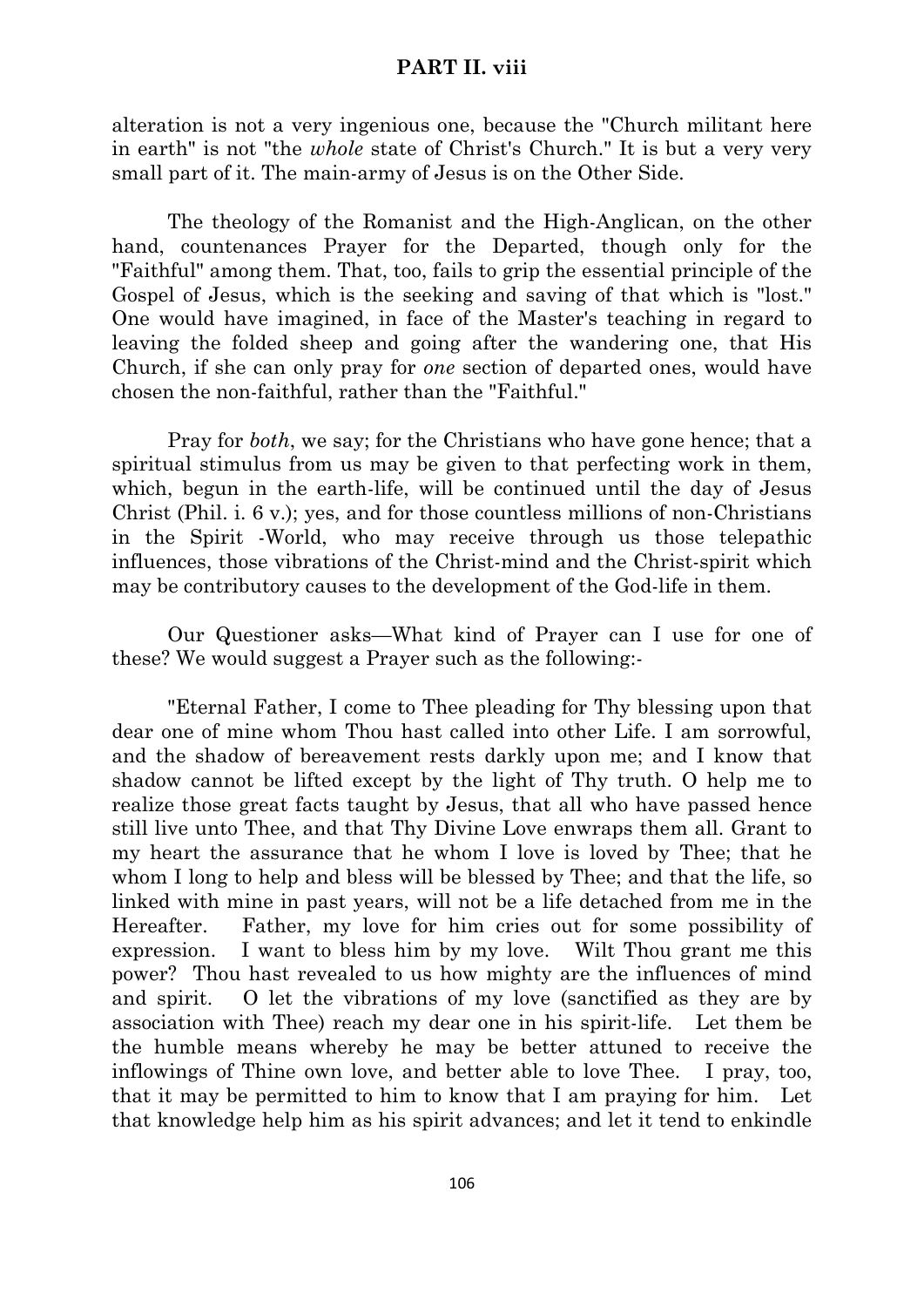in him the desire to pray also. May his prayers for me and mine for him maintain that bond of love which united us here on earth.

"And O, dear Lord, I pray for his advancement and happiness. Grant that all imperfect ideas of Thee and of Thy truth may disappear from his mind. Deliver him from all the warping influences of prejudice and doubt and make him receptive to Divine light as Thou mayst vouchsafe it to him. May Thy Holy Spirit so illuminate him as to enable him to 'know Thee, the only true God, and Jesus Christ Whom Thou hast sent.' Grant, too, that whatever in him is good and noble may be expanded and perfected, and that whatever is weak and sinful in his character may be eliminated. Give him, I beseech Thee, rest and peace; that passing from moral and spiritual glory to still higher glory, he may at length become 'the spirit of a just man made perfect,' and grasp the crown of everlasting salvation.

"I offer this prayer, Eternal Father, in the Name of Him Who told us Thou art Love.

'Amen."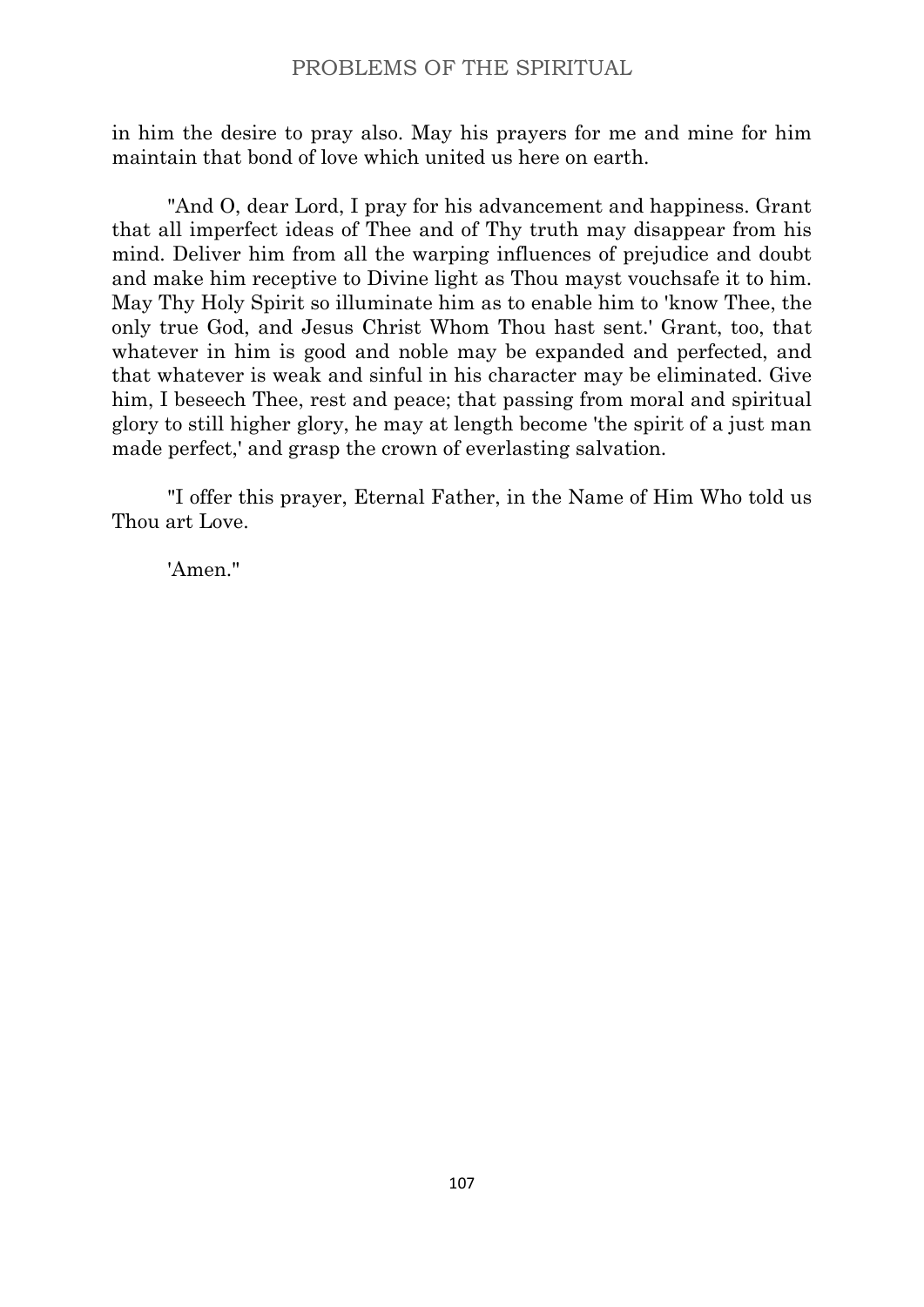# *IX. If Christians depart this life to be with Christ, how can our prayers benefit them? Does He not know exactly what to do for them without our intercessions on their behalf?*

This question has been submitted to me again and again by correspondents. It is based upon two suppositions—first, that the departure of Christians from this life involves their *immediate* presence with Christ; and next, that their presence with Christ renders all prayer for them unnecessary.

But are these suppositions correct? Let us examine them.

Does the departure of Christians from this life involve their *immediate* presence with Christ? The idea which is commonly held on this point is, that all who die in the faith of our Lord Jesus Christ, however small may be their spiritual attainments, and however little their character may have been developed, pass at the time of death into the highest sphere of life, and enjoy the companionship of the Saviour. The words of St. Paul, spoken in regard to what he himself anticipated— "Absent from the body, and present with the Lord," "Having a desire to depart and to be with Christ"— are supposed to denote what will be the experiences of all Christians on leaving this world.

The assumption is not logical. It is a *universal* conclusion drawn from a *particular* premiss. Put into syllogistic form, it would stand thus: St. Paul, at dying, went to be with Christ; St. Paul was a Christian; therefore, *all* Christians, at dying, will also go to be with Christ. The reader will detect how inconsequent this reasoning is.

We admit that St. Paul *did* on leaving this world go to be with Jesus, and that every other Christian who departs this life with anything like the moral and spiritual attunement of that Apostle, will also go to be with Him; but that is a very different thing from supposing that *all* Christians pass at once from the earth-plane to the Christ-sphere. In the case of hundreds of thousands of Christians, their spiritual condition would render it impossible. The law of the Spiritual World is that a person must be morally and spiritually adjusted to the sphere in which he lives, moves, and has his being.

In the case of St. Paul, we have one whose moral and spiritual development while still in the flesh was such as equipped him for the highest experiences of spirit-life. He was a man in whom the Christqualities of love and unselfishness energized so magnificently, that years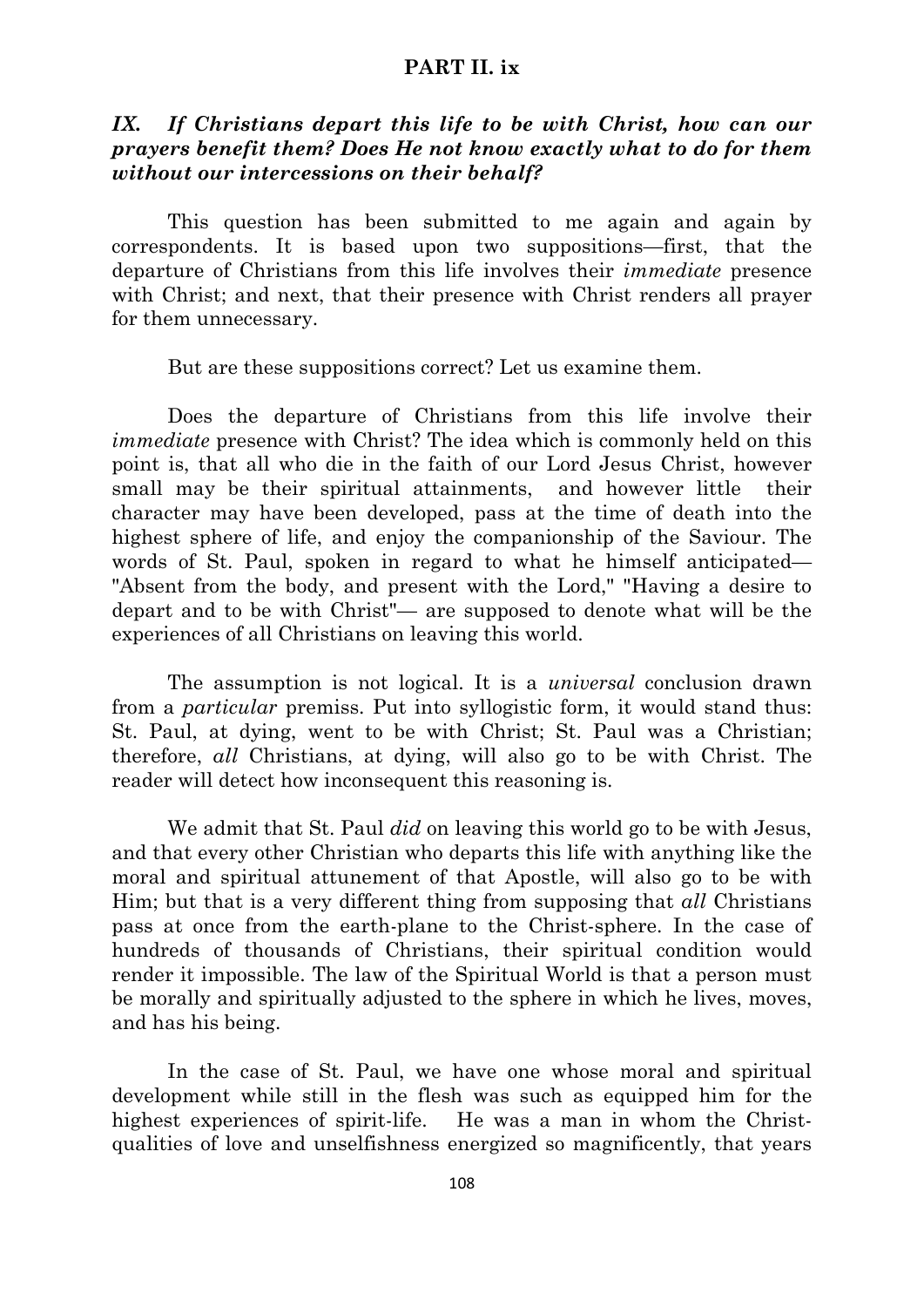and years of his life were characterized by the endurance of all sorts of hardship and self-denial for the sake of others. No grander words, denoting the height of moral excellence to which he had attained, were ever written by him than those in which he said—"I could wish that *myself were accursed from Christ*, for my brethren, my kinsmen according to the flesh" (Rom. ix. 3 v.). What a contrast is presented in the moral development of St. Paul and that of a once celebrated preacher, whose published sermon records the awful remark—that he believed one of the joys of the redeemed in Heaven would be to everlastingly contemplate the miseries of the damned! Again, St. Paul was a man who was absolutely in spiritual touch with Christ. He could write—"I live; yet not I, but *Christ liveth in me*" (Gal. ii. 20 v.); "For to me *to live is Christ*" (Phil. i. 21 v.). He was, moreover, one who, before he left this world, was so spiritually and psychically developed as to enable him to come into close association with the higher spheres of Spirit life. He was "caught up to the *third Heaven*, and heard unspeakable words, which it is not possible for a man to utter " (See 2 Cor. xii. 1-4 v.).

That such an one should, at death, go at once to the Presence and companionship of the Saviour, appears to us to be the most reasonable of thoughts. The Apostle in whom was the Christ, when he was yet in the earth-life, would, of necessity, be in the Christ-sphere as soon as he had stepped into spirit-life.

But in regard to that great number of Christians who exhibit all sorts of moral defects, in whom, perchance, exists the spirit of selfishness and un-lovingness; who could not say—in spite of their belief in the Saviour—"For to me *to live is Christ*," can we really think that Death will usher such into the Christ-sphere—the Sphere of highest Spiritual experience?

Nay, we think not. Their faith in the Saviour will put them on the King's highway to that blissful experience; but there must be the ascension from sphere to sphere of higher moral and spiritual attainment before the goal will be reached. There may be vouchsafed to them at times a Vision of the Christ as they move onward and upward; but only, we believe, will they "be with Christ," in the sense in which St. Paul used the words, when they, by the grace of God, shall have become fitted for the Christ-sphere.

The Christian Church, therefore, in bidding us pray for the "*Faithful* Departed," is quite right. She implies thereby that Christians, when they go hence, do not at once attain such perfection as to place them in no need of our prayers for them.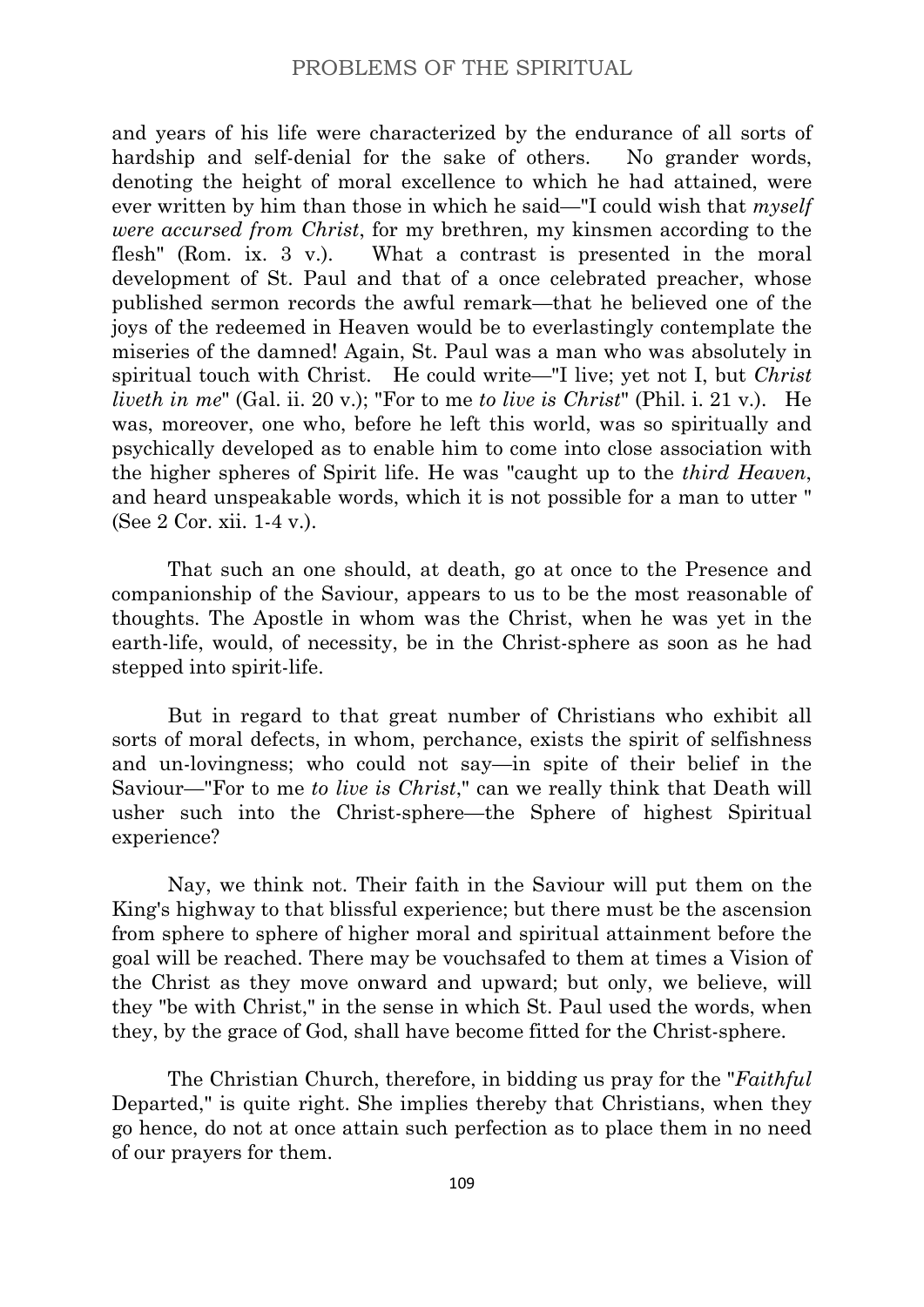But the supposition that there is no necessity to pray for those Departed ones who may enjoy the Presence of Christ, on the grounds that He knows exactly what to do for them, without our intercessions on their behalf—is a very unfounded one. If it had not been so often put forth as an argument against praying for departed Christians, we should have thought it impossible for any believer in Prayer of any kind to seriously advance it. The supposition proves too much; it amounts to an argument against *praying for Christians who are in this life*.

Our Lord Jesus Christ, without our intercessions on their behalf, knows exactly what to do for Christians, whether they be here on earth, or have passed into the Spiritual World. Are we, therefore, not to pray for the Christians in this life? Let us be consistent.

If there be no need for us to pray for departed Christians, because Christ knows what to do for them without our telling Him, then, by the same reasoning, there is no need for Christians in this world to pray for one another. The supposition, as we have said, proves too much.

A conception of the true significance of Prayer— that it is no expedient for informing God of our wants, and no means of inducing Him to be gracious to us, but that it is a Divinely appointed method whereby the soul of the one who prays, or that of the one who is prayed for, may be made receptive of blessing— a conception of this—would sweep away the erroneous notion which is present in the mind of this Questioner.

We pray for Christians here and for Christians There, because Prayer is a Mind-impulse which, when touched by the Holy Spirit of God, can affect other minds, and move them towards growth and attunement with the Higher.

"Brethren, pray for me," wrote St. Paul in whom was the Christ. "Pray for us," say those saintly ones who have gone hence to be with Jesus, "we are amid the Alps of the Celestial, but there are still higher peaks on which the Master has bidden us meet Him. Every prayer you breathe for us sends a God-vibration to our advancing spirit; and from the heights above us, and from the earth-plane below us, we catch the impulse that constitutes the very inspiration of our being—'Excelsior.' "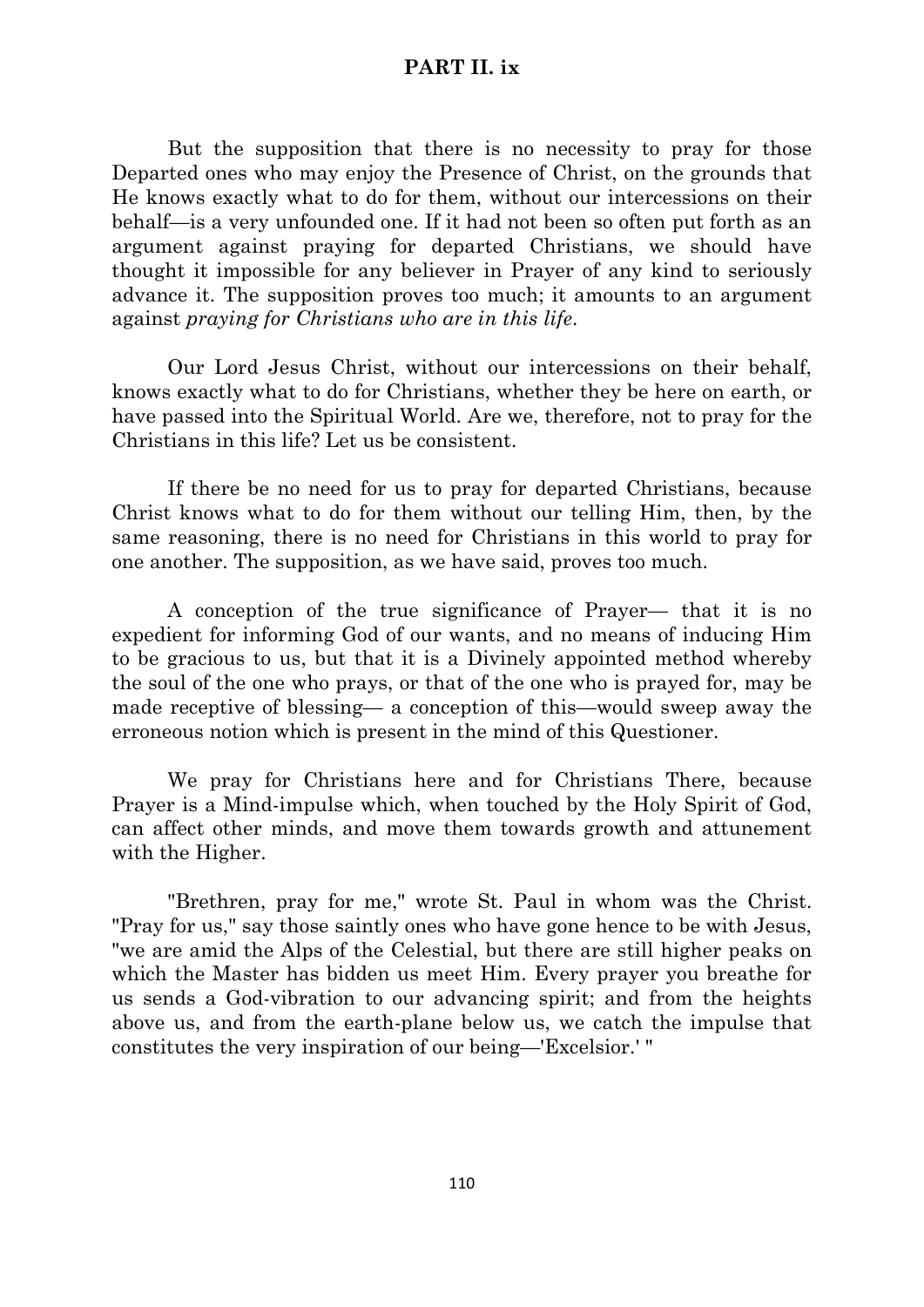# *X. On what grounds can we base our belief that Jesus is not only, pre-eminently, a Son of God, but the Son of God, in the sense of being DIVINE?*

This question is submitted by one who experiences a difficulty in maintaining his belief in our Lord's Divinity, in the face of such facts as that Jesus said—"My Father is *greater* than I," "I ascend unto *my God* and your God"; that He Himself prayed to God, just as He taught us to do, and that in His agony on the cross, He cried—"*My God, my* God, why hast Thou forsaken me?" etc.

Is not this, it is asked, incompatible with the thought of Christ as Divine? In praying to God, was Jesus praying to Himself as the Godhead?

Now, the most satisfactory way of arriving at a conclusion on this all-important question concerning the Being of Jesus, will be, we think, to ascertain what it was that Christ actually stated in regard to Himself. Did *He* claim to be *the* Son of God in the sense of being Divine? Did He assert that He stood in such close and intimate relationship with God, and possessed such superhuman prerogatives, as lifted Him above the position of all men, however exalted? In a word, did Jesus teach, plainly and unequivocally, that although He walked this earth as "a Man of sorrows and acquainted with grief," He was, nevertheless, a Being Divine in a sense in which no other man can be? Do His words justify the statements concerning Him, made in the Nicene Creed—that He is "God *of* God, Light *of* Light, and Very God *of* Very God"? It will be acknowledged that if we can know what Jesus said of Himself, *His* statements must be of infinitely greater value in forming a true opinion of Him, than any statements concerning Him subsequently made by others.

The Church's witness to the Divinity of our Lord— borne as it has been all through the centuries, and reaching as far back as the times of the Apostolic writers of the New Testament—is of immense value as affording the evidence that the Apostles themselves—the ones who were in the best position of knowing what Jesus said—believed Him to be the Divine Son of God, and founded Christian Churches on this belief.

"In Him dwelleth all the fulness (the Pleroma) of the Godhead bodily" (Col. ii. 9 v.), was St. Paul's definition concerning the Being of Christ; and it was accepted by all those early Christian communities from whom the Churches of Christendom afterwards developed. It is inconceivable that this view of Jesus, so unparalleled by anything that had ever been attributed to a religious teacher, would have characterized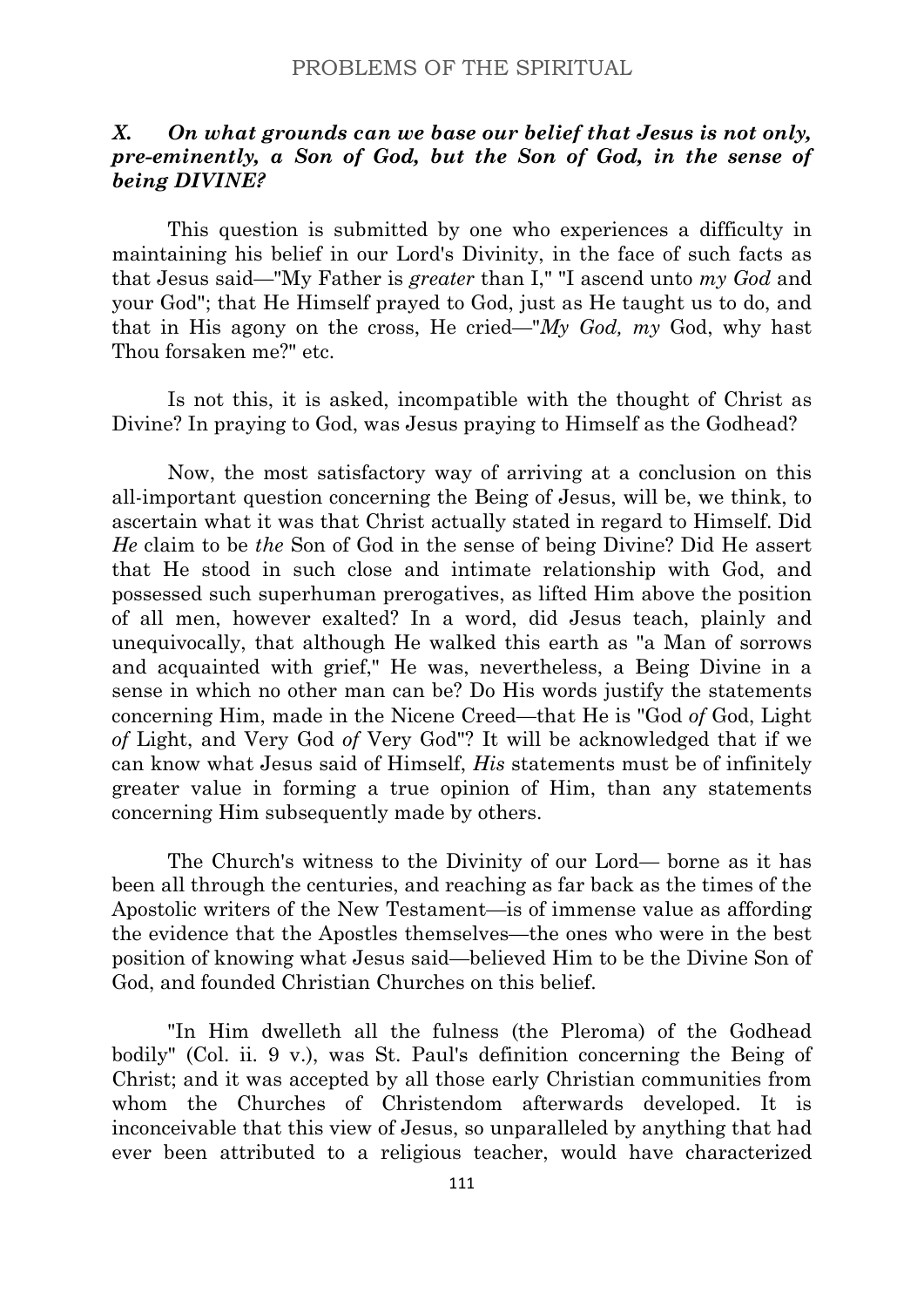Christianity *at its starting-point*, had it not expressed the teaching of Jesus Himself.

We can understand and account for the fact that, as the centuries rolled on, doctrines which were not truthful representations of what the Master taught, were imported into the teaching of the Christian Churches; but we cannot imagine that Christianity *started* its career on a huge misunderstanding concerning Christ.

It must be remembered that the ascription of Divinity to a *man* was abhorrent and blasphemous to the mind of a Jew; and it is recorded that Jesus was once in danger of being stoned for assuming for Himself a Name applied to God. Consequently, it appears to us, that nothing will account for the fact that St. Paul, St. Peter, St. John, and other early Christian teachers placed the Divinity of Jesus in the forefront of their teaching, except that the authorization for their so doing came from Christ Himself.

Further, it is not conceivable, in view of the unquestioned moral and intellectual excellence of Christ, that He could either have supposed Himself to be that which He was not, or could have suffered others whom He taught to entertain an idea concerning His Being which was flagrantly erroneous, or could have spoken so ambiguously as to leave it uncertain what He meant.

If Christ led men to account Him Divine, when He knew He was not so, then He was not good; if He proclaimed His Divinity, not because it was a fact, but because He was under an hallucination, then He was no dependable Teacher of truth.

Moreover, Jesus did that which no other teacher of Religion had ever done, and which no one since has ever dared to do. He focussed Religion *in Himself*. He made *Himself* the Gospel He preached, "*I* am the Way, the Truth, the Life, the Door, the Light, the Bread of Heaven," etc. This exaltation of Himself; this concentration of men's thoughts on His own Person; this assumption of a dignity pertaining only to God, which so shocked and outraged the ideas of the Jewish High Priest, is wholly inexplicable, except on the supposition that Jesus was the Divine Son of God.

If He were not Divine, the Jews who crucified Him were right in accounting Him the greatest of all egotists, deceivers, and blasphemers.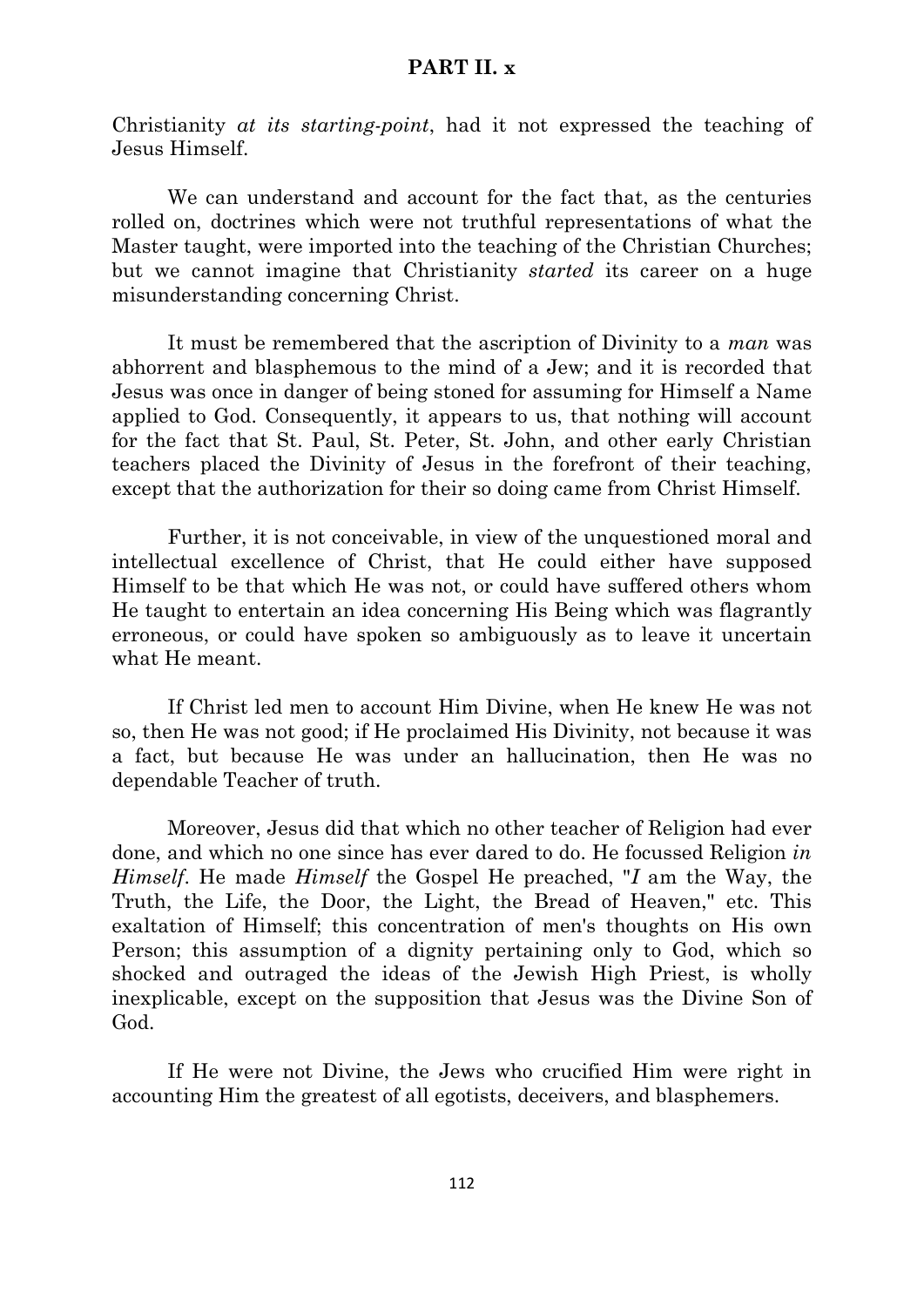The Christian Religion, founded by Christ and propagated by His immediate followers, was started on the belief of His Divinity. This conception constituted the Foundation Principle of the Christian Faith. Whence this idea so alien to the Jewish mind? Whence this persistent conviction on the part of those who consorted with Jesus, and of those who subsequently came into contact with the latter?

Surely, there can be but one reasonable and logical answer, viz., that Christ Himself *must* have taught, and did teach, that He was the Son of God in the sense of being Divine.

It is on this ground we base our belief in His Divinity. The testimony of the Church on this point throughout the ages is of weight only as we can regard it as being in agreement with the utterances of Jesus.

But this view of the matter suggests two other and very important questions—Have we a record of what Jesus said on this vital point concerning His Being?, and, Have we sufficient grounds for believing that the record is a *reliable* statement of what He said?

With regard to the first of these questions, we claim to possess a record of a great number of the statements made by our Lord Jesus Christ; and among them many—far more than is commonly realized— which deal with the question of His own Being and position.

I have carefully gathered and systematized these particular statements of Him, in order that it may be seen at a glance how great they are. They appear in the following pages. They have been collected from the four Gospels; which books were written by men whose opportunities of knowing what the Master actually said must have been far greater than those of others who lived at later periods. The Christian Church has always regarded these Gospels as being the most precious and most authoritative part of the Holy Scriptures, because she has viewed them as containing a truthful representation of what Jesus actually taught. For this reason she has enjoined upon her members to stand at the reading of "the Gospel"; and in this way, and in some cases by the association of solemn ritual with the reading, she has marked her belief that the Gospels possess a value and an authority far and away beyond that of any other books of the Bible. And if it can be reasonably believed that these four books *do* faithfully embody what Christ taught, then, surely, they must be the best court of appeal to which we can betake ourself in the settlement of the question of what Christ really is; for in the very nature of things, what Christ said of Himself is of far greater importance and weight than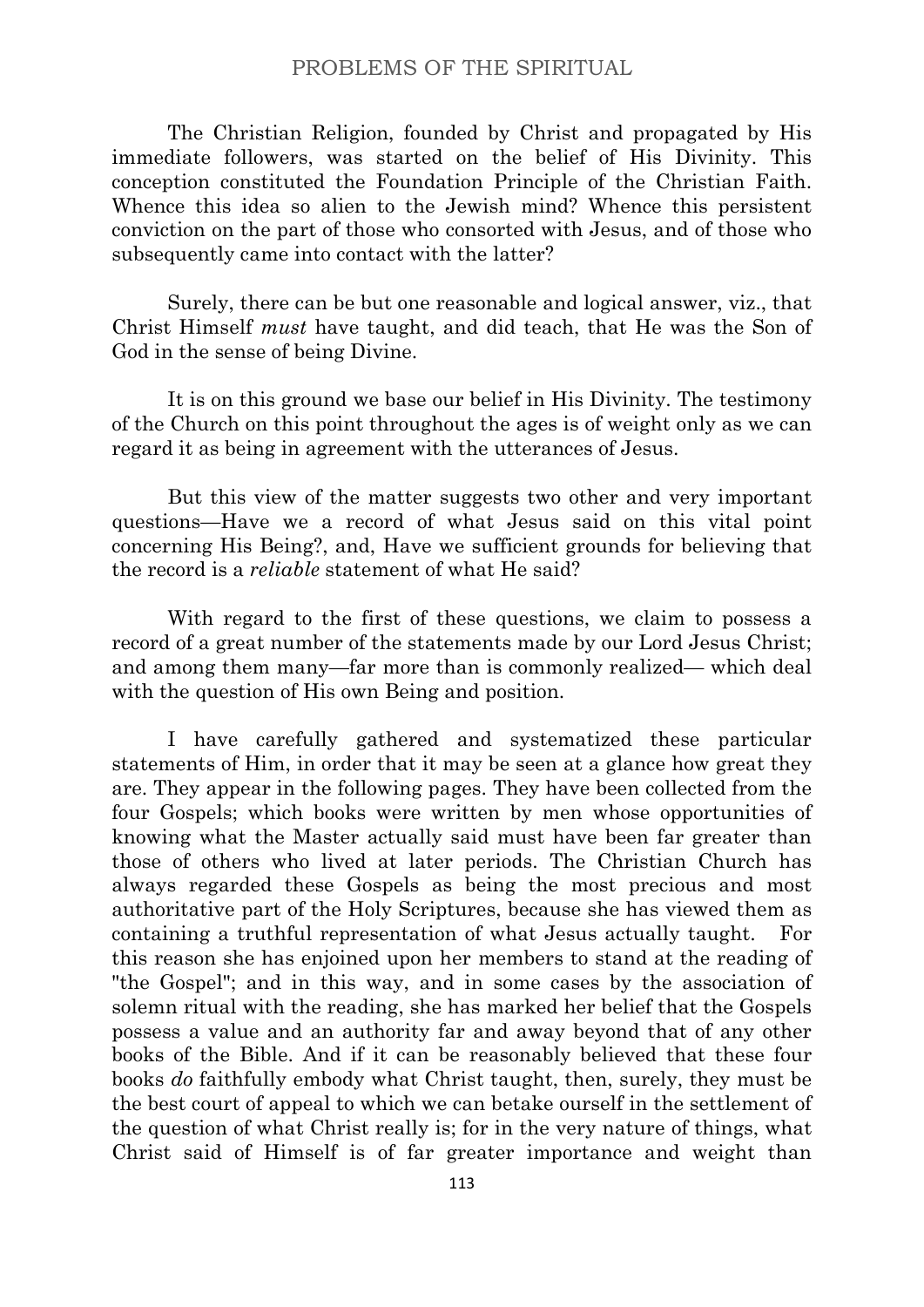anything which individual men or bodies of men may have said concerning Him.

The other question—Have we sufficient grounds for believing that the Gospels are *reliable* records of what Jesus said?—is also of supreme importance.

We believe that in the Gospels as they stand in the Greek—the language in which they were originally presented—with the correction of certain mistranslations which were introduced to support preconceived ideas of the translators, we have a faithful representation of what Jesus taught. The grounds on which we base this belief are these:

(I.) The writers of the four Gospels were persons *who were in the position of being able to give a truthful record of Christ's teaching*.

They were men who were contemporary with Jesus; and three of them—including St. Peter, whose amanuensis only St. Mark was—were His Apostles, and for several years His constant companions. The other— St. Luke—although not an Apostle, was in close association with the Apostles, and his prefatory remarks in the Gospel and in the Acts, show how he, a highly educated and cultured man, carefully gathered from those " who from the beginning were *eye-witnesses*, and ministers of the word," " all that Jesus began both to do and teach."

It would be difficult to conceive of any persons having been more favourably circumstanced than these four Evangelists, for giving to the world a true account of what Jesus taught.

We are aware, of course, that attempts have been made from time to time during recent years, to show that the Gospels were *not* written by the ones whose names they bear; but the testimony of the Christian Church in the past on this point has not been upset. The Post-Apostolic Church accepted without question these Gospel records as the genuine work of the four Evangelists; and that Church embraced many who had been in contact with the writers themselves.

Had a fraud been practised, in attributing to distinguished leaders of Christianity works which they had not written, it is exceedingly improbable that the fraud would not have been exposed.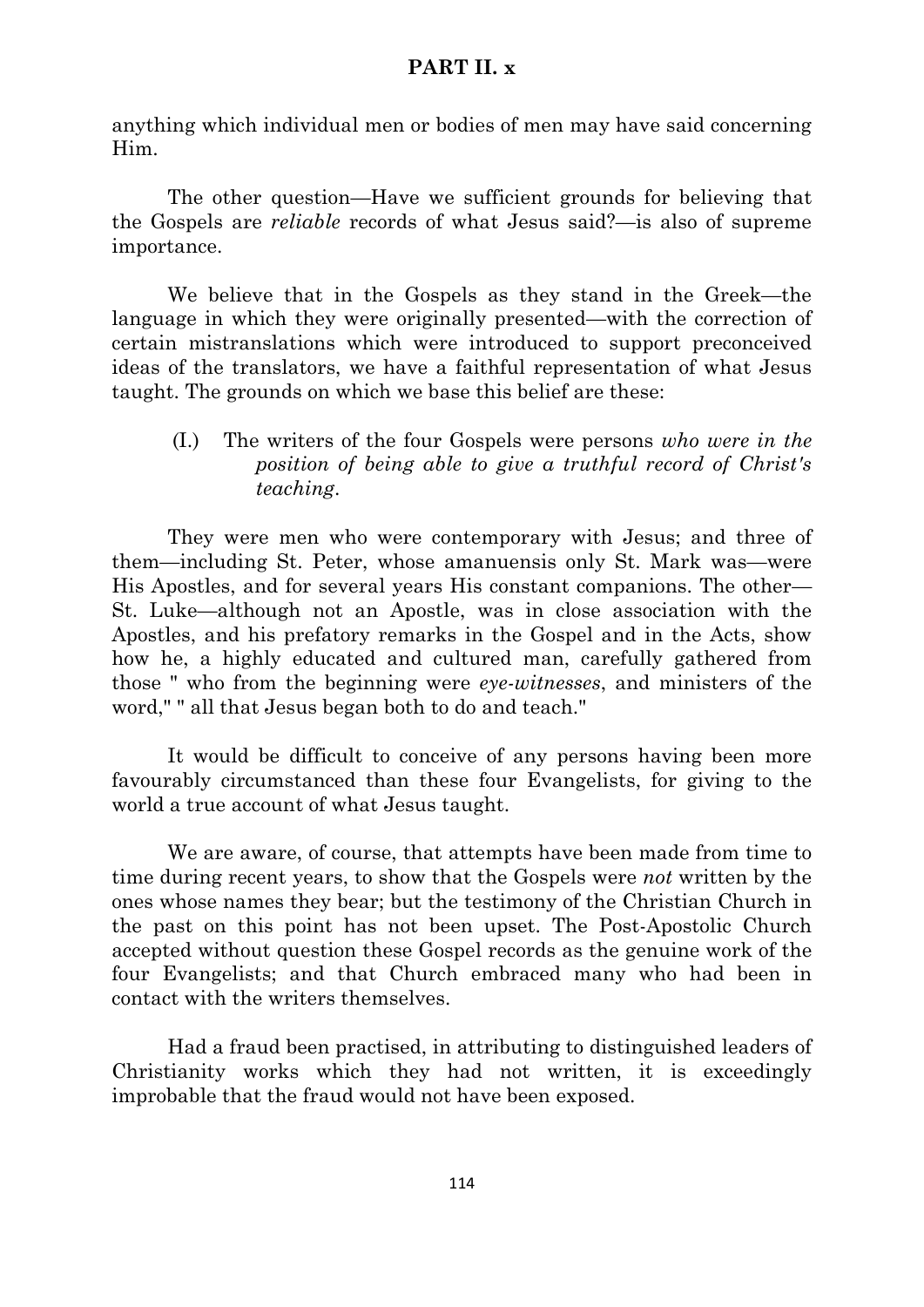Further, when the Canon of the New Testament was defined, A.D. 400, by a Council of Christian Bishops, presided over by Augustine, a large number of narratives concerning the life and teaching of Jesus, as well as many epistles written to Christian Communities, were placed before the Council. From these, the books to constitute the Canon were to be selected. The principle adopted by the selectors was that only such writings should be admitted into the Canon, as could be shown to be the work of Apostles, or of men who had been in close association with the Apostles.

Subjected to this rule, great numbers of the writings were rejected, and even books which are now accounted as parts of the New Testament viz., the Epistles, 2 Peter, and James, and the Book of the Revelation were placed outside the Canon, on the ground that the Council was not satisfied on the point of their authorship.

But the four Gospels were unhesitatingly included in the Canon, as being the genuine works of those with whose names they were identified.

Surely, this is an indication that these books are, indeed, authentic records of Christ! The exclusion of the three books mentioned above from the Sacred Canon, shows that a careful sifting process characterized the proceedings of this Council; which renders the fact of the retention of the four Gospels the more significant.

*(II.)* Our enhanced knowledge with regard to Psychic and Spiritual realities and ascertained facts as to the powers of Mind, render it absolutely credible that the four Evangelists *received such mental illumination as to make them truthful recorders of our Lord's teaching.*

An objection against accepting the statements contained in the Gospels, as embodying the actual teaching of Jesus, has sometimes been urged in the following way.

"If it be granted that the four Evangelists wrote these books, how can we be sure that what they allege to have been spoken by Jesus, was really said by Him? With the full intention of writing 'the truth, the whole truth, and nothing but the truth,' may not these men have *unconsciously* misrepresented His teaching? We know from experience how easy it is for those who report the utterances of another to obscure the significance of what was said. May this not have been the case with the Evangelists? Writing, as they did, after a lapse of several years, may not their memory on some points have failed them? May not their own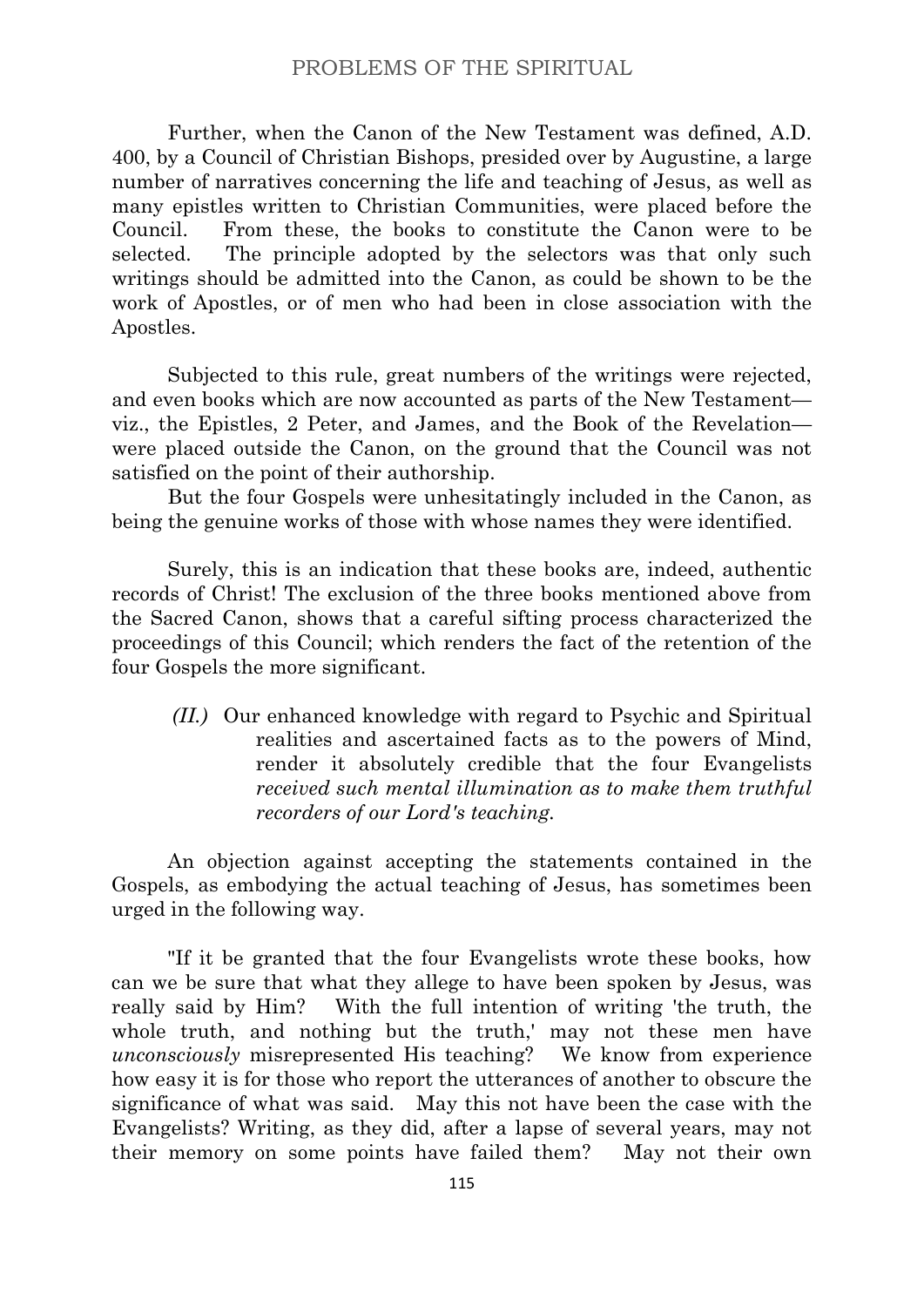imperfect notions of truth have coloured their account of the Master's presentment of it? As members of a Christian Community which held *exalted* ideas of Jesus, may not their minds have received a bias which caused them to import into the words of Him a meaning which He did not intend?"

This is a perfectly honest and reasonable objection; and unless it can be satisfactorily met, there must always linger behind the fact that certain writers represented our Lord as having said that He was Divine, the thought that they may have misunderstood the true significance of His words.

Have we any grounds for supposing that these recorders of the words of Jesus were in any way safeguarded against a misrepresentation of His utterances? Can we, in the light of present-day Scientific knowledge, based on facts which it is possible for us to verify, believe that these men received such mental guidance, illumination and control as equipped them for being the reliable witnesses to the world of One Who knew the truth as no other has ever known it?

We answer—Yes, those Gospel-writers, we believe, did receive the help of which we have spoken; and we ground this conviction on no *vague* theory of inspiration, but on an idea which is able to appeal to existing facts in support of its credibility.

Psychology is a subject which has been scientifically investigated of late years. The result of that investigation has been to demonstrate that it is possible for the mind of one person to project itself as thoughts, sensations and impulses to the mind of another, in such a way as to produce a mental conjunction between projector and receiver. All considerations of time and distance are obliterated in this possibility. Persons physically separated from one another are able to be in mental and psychical touch. The distinct thoughts of the one may be transmitted to the other.

Even the feelings and sensations of the one may be registered by the other. A person may be at the Antipodes, and yet may convey to another, who is in spiritual tune with him, a definite idea, an impression, an actual *physical* sensation corresponding with a sensation experienced by the projector.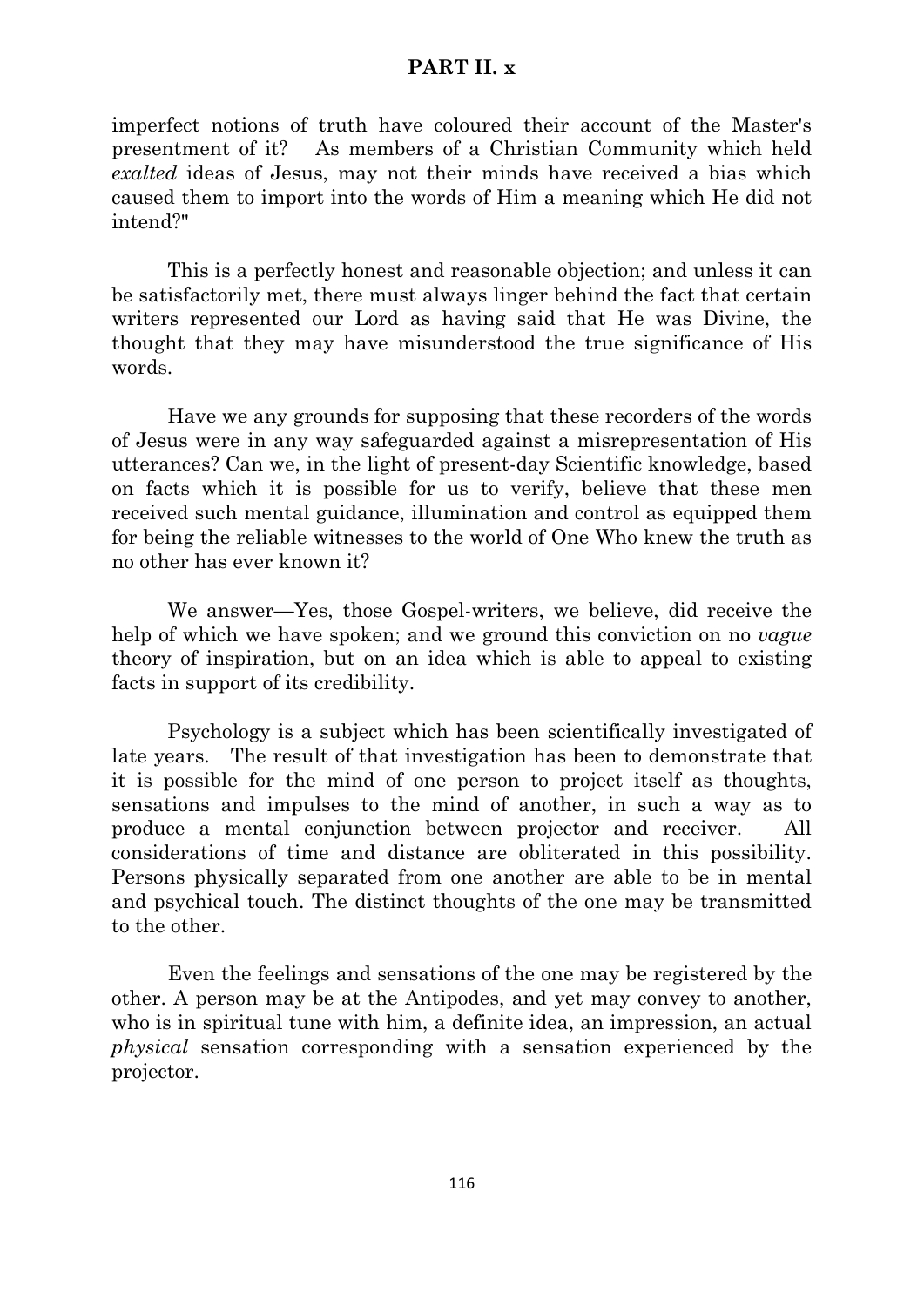There is no need to give illustrations in substantiation of this statement. Those who are abreast of present-day Science know perfectly well the possibilities connected with Telepathy and Telæsthesia.

Those who do not know these facts, and are open-minded enough to wish to know about them, can refer to Professor Myers' work—"Human Personality, and its survival of bodily death."

Now, these facts as to the possibilities of Mind, appear to us to present the very best of reasons for believing that in the Gospel-narratives we have a reliable statement of what our Lord actually taught.

Take the circumstances of the case.

It has been scientifically attested that thoughts and impressions from the mind of one can be conveyed to the mind of another. If this is possible in regard to men and men, surely it must be possible in regard to *Christ* and men. No one will be prepared to say that Jesus' mental possibilities are inferior to those of ordinary individuals.

Further, the advancement of a being to Spirit-life enhances the mental powers, because of the removal of restrictions connected with the Physical.

When the Evangelists wrote their accounts of Jesus, He had freed Himself from the restrictions of the Physical, and had passed into Spiritlife.

Consequently, He was *then* better able to mentally influence them, than He had been before. His words—"It is *expedient for you* that I go away"—are more significant than many suppose.

Again, it is unthinkable that Christ, after passing from earth-life, was *not* desirous that men should know the truth about Himself; and if He possessed the power of directing and illuminating the minds of those who were to be the recorders of His sayings for the centuries, is it not the most reasonable of all thoughts to suppose He exercised that power?

Lastly, He actually promised that He would mentally assist the writers of the Gospels in their work—at all events as far as the three Apostolic narrators were concerned.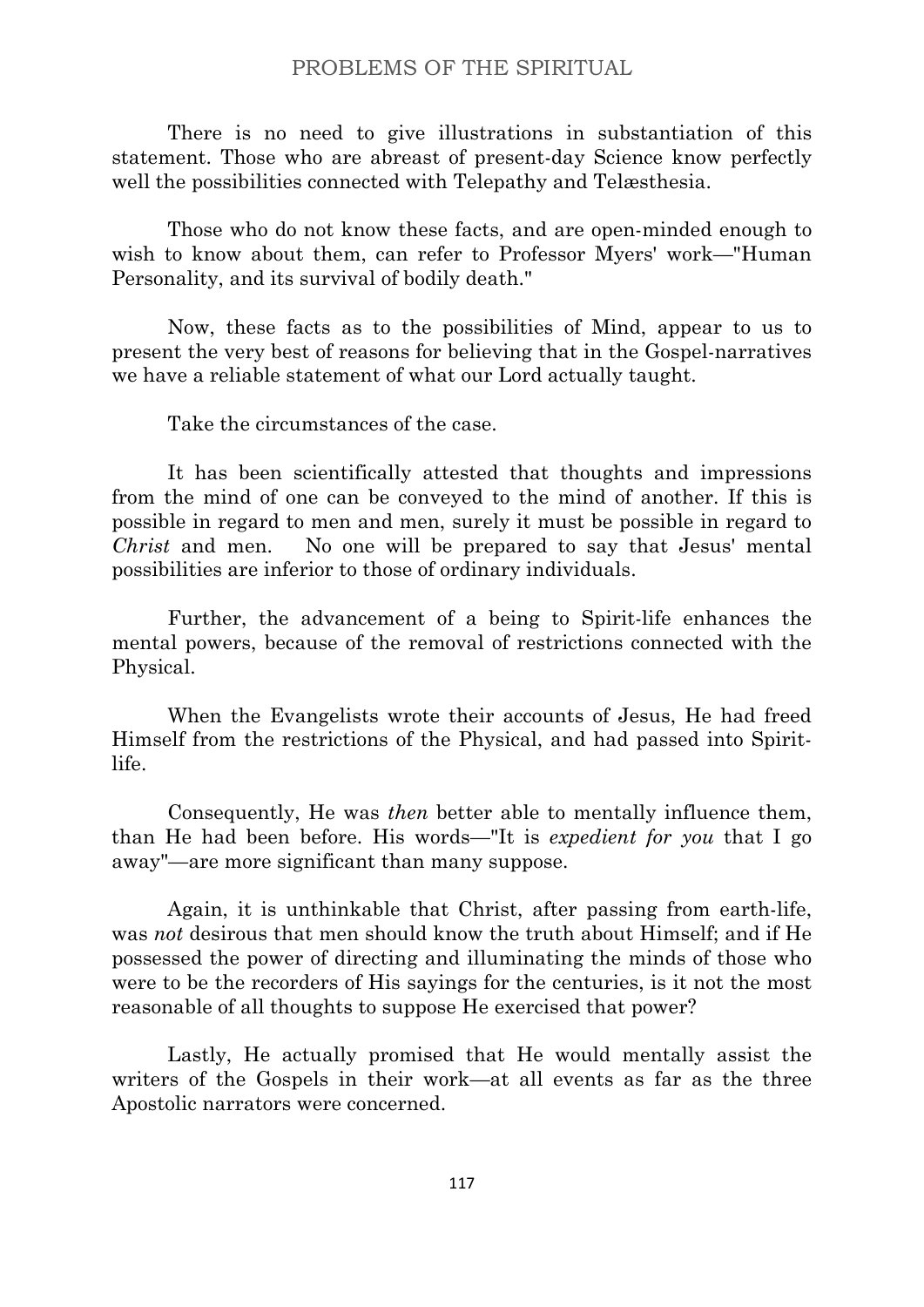Shortly before the close of His earthly ministry, He said, "These things have I spoken unto you, being yet present with you; but the Comforter, the Holy Spirit, whom the Father will send in my name, *He shall teach you all things, and bring all things to your remembrance whatsoever I have said unto you*" (John xiv. 25 and 26 v.).

This promise, and those words of Jesus spoken from the plane of Spirit-life— "Lo, *I am with you* all the days until the consummation of the age"—conduct to a conclusion which appears to us an incontrovertible one.

It is this—that when the Evangelists sat down to write the story of what the Christ of God had spoken as He moved across the stage of Time on His mission to bless man for eternity, He from the domain of enhanced being flashed upon the minds of those earnest, Christ-loving men a mighty influence from His own Mind; an influence which for the time being mentally abstracted them from the present, and transported them to the past, so that in thought they were listening again to the words of One Who spake as never man had before spoken; an influence which quickened their memory, unravelled the entanglements of their ideas, made clear to them the significance of what He had said, and limned upon the sensitive-plate of their spirit a faithful portraiture of Himself.

In this way, do we regard the four Gospels as being invested with an authority which surpasses that of any other sacred writings. They claim to be, not the statement of what distinguished men conceived the Christ to be, but a record of what He Himself said He is.

In the following summary, which will show how great and embracive were the statements made by Christ concerning Himself, we do not give *all* the references to the several points to be found in the Gospels. Our aim is to cause the Reader to realize, with ease, how much was said by Jesus.

## **Christ's statements concerning Himself—His Being and His powers—as recorded in the Gospels.**

1. That He is the Son of Man. (Matt. xvi. 13; Mark x. 4s; Luke ix. 22; John. i. 57; etc.). 2. That He was greater than the Temple. (Matt. xii. 6). 3. That in Him the Law, and the Prophets had their fulfilment. (Matt. v. 17; Lu. iv. 21; xxiv. 44).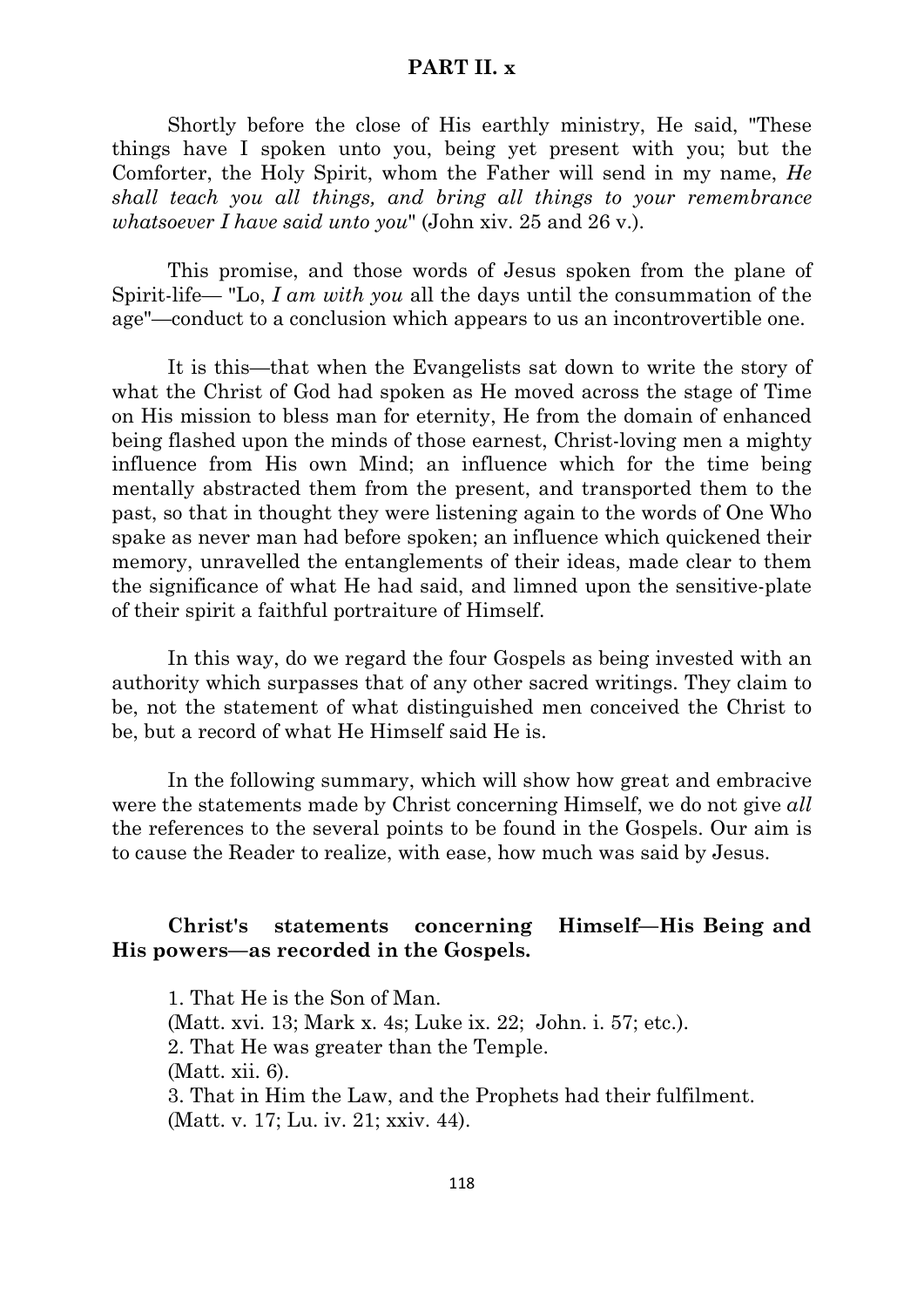4. That he possessed supreme authority as a Teacher, with the right to re-interpret Divine Law. (Matt. v. 2i and 22; Mark ii. 28; Lu. vi. 47-49; etc.).

5. That He is the Christ.

(Matt. xvi. 20; xxiii. 8 and 10; Mark viii. 29 and 30; John iv. 25 and 26).

6. That He is a King.

(Matt. xix. 28; xxvii. 11; Mark xv. 2; Lu. xxiii. 3 i John xviii. 36 and 37; etc.).

7. That He had power to appoint a Kingdom.

(Lu. xxii. 29).

8. That He was sinless.

(John vii. 18; viii. 46).

9. That He possessed prophetic powers.

(a) Foretold His betrayal.

(Matt. xx. 18; xxvi. 24; Mark ix. 31; x. 33 xiv. 21; Lu. ix. 44; xxii. 22; John vi. 70; xiii. 21; etc.).

(b) Foretold the denial of St. Peter.

(Matt. xxvi. 34; Mark xiv. 30; Lu. xxii. 34; John xiii. 38).

(c) Foretold the details connected with His death.

(Matt. xx. 19; Luke xxii. 37; John viii. 28; etc.).

(d) Foretold His rising and perfecting through Physical death.

(Matt. xvii. 9 and 23; Lu. xiii. 32; etc.).

(e) Foretold the martyrdom of St. James, St. John and St. Peter.

(Matt. xx. 23; Mark x. 39; John xxi. 18).

(f) Foretold that the circumstance of the woman's anointing of Him would be universally and perpetually remembered.

(Matt. xxvi. 13; Mark xiv. 9).

(g) Foretold the incident of the man and a pitcher of water.

(Mark. xiv. 13; Lu. xxii. 10).

(h) Foretold the particulars connected with the siege and overthrow of Jerusalem.

(Matt. xxiv. 2; Mark xiii. 2; Lu. xix. 43; xxi. 6 xxi. 20; and 24).

10. That He possessed highly-developed Psychic powers.

(a) Cognition; surpassing the power of the physical senses.

(Mark ix. 33-34; John iv. 17 and 18).

(b) Clairvoyant power.

(Lu. x. 18; John i. 48).

(c) Sensitiveness and responsiveness to Psychic influences.

(Lu. viii. 45 and 46).

11. That He possessed the power of speaking to the Departed. (John v. 25 and 28).

12. That He is the Son of God.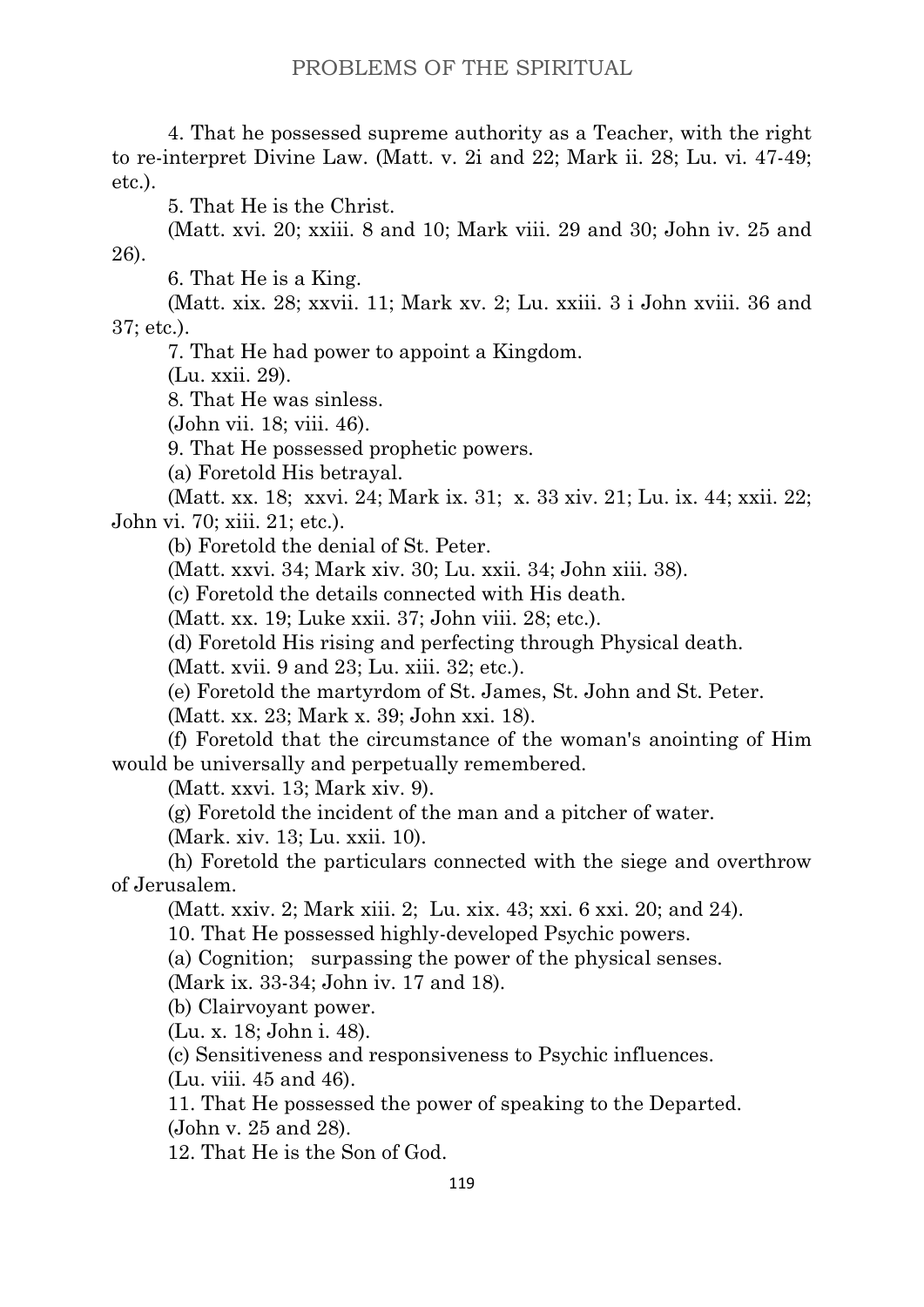(Matt. xvi. 16-18; xix. 17; xxii. 42-45; xxvi. 63 and 64; xxviii. 19; Mark x. 18; xii. 35-37; xiii. 32; Lu. xx. 41-44; xxii. 70; John Hi. 16,17 and 18; v. 19, 20, 21-23, 25. 26; vi. 40; viii. 35 and 36; ix. 35 and 37; xi. 4; xiv. 13; xvii. 1).

13. That He proceeded from God.

(John viii. 42; xvi. 27 and 28; xvii. 8).

14. That He had been in Heaven.

(John iii. 13; vi. 33, 38, 51, 62].

15. That He had seen God.

(John vi. 46).

16. That He is one with God.

(John x. 30, 38; xii. 45; xiii. 20, 31 and 32; xiv. 1, 7, 9,10,11,20; xvii. 11, 21, 22).

17. That He is the Sharer of God's glory, power and honour.

(Matt. xvi. 27; Mark viii. 38; Lu. ix. 26; xxii. 69; John v. 23; viii. 58; xvi. 15; xvii. 5, 10).

18. That He is the Possessor of inherent Divine-life.

(John xi. 25; xiv. 6).

19. That things done by the Father are also done by Him.

(John v. 19).

20. That the mystery concerning God is known only to Him, and that He is the Revealer of God. (Matt. xi. 27; Lu. x. 22; John iii. 11 and 12; v. 20; viii. 38, 40; x. 15; xii. 49 and 50; xvi. 25).

21; That He assumed the Divine Name, and called Himself "Lord."

(Mark v. 19; Lu. vi. 5; xix. 31; John xiii. 13 and 14I.

22. That He holds the Headship over everything.

(Matt. xi. 27; xxviii. 18; Lu. x. 22; John xvi. 15; xvii. 2).

23. That He wields authority over Angels.

(Matt. xiii. 41; xvi. 27; xxiv. 31; xxv. 31; Mark xiii. 27).

24. That He could exercise power over evil spirit-beings  $(\partial \alpha \mu \partial \nu \alpha)$ who obsessed men and women.

(Matt. xii. 27 and 28; Mark i. 23 and 25; v. 8; ix. 25; xvi. 17; Lu. v. 33 and 35; xi. 20).

25. That He had control over Physical Nature.

(Matt. xvii. 27; xxi. 19; Mark iv. 39; v. 41; xi. 14; xvi. 18; Lu. v. 4; x. 19; xiii. 12; xvii. 14; xviii. 42; John iv. 50; v. 8; xi. 43; xxi. 6; etc.).

26. That He is the Drawer of men.

(Matt, xxiii. 37; Lu. xiii. 34; John xii. 32).

27. That He is the Rewarder of men.

(Matt. xvi. 27).

28. That the judgment of mankind has been assigned to Him.

(Matt. xxv. 32; John v. 22 and 27; ix. 39).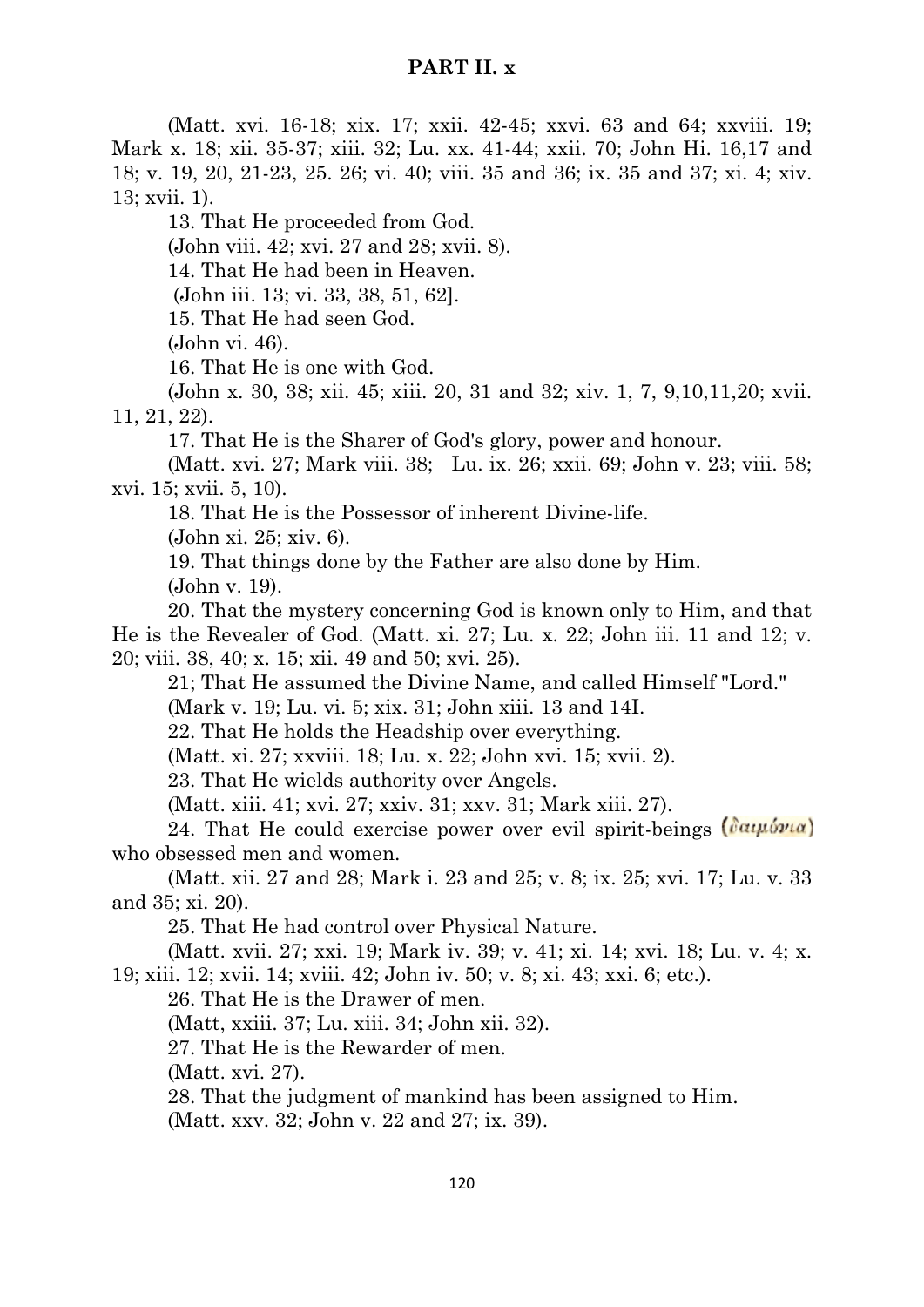29. That men's hostile attitude to His teaching will lay them under judgment.

(John. xii. 48).

30. That He holds power to exclude from the Kingdom of Heaven.

(Matt. vii. 21 and 23).

31. That men's attainment of honour hereafter is dependent upon their confession of Him.

(Lu. xii. S).

32. That hereafter He will advance men.

(John vi. 39, 40, 44 and 54.)

33. That He could bestow the Holy Spirit.

(John xv. 26; xvi. 7; xx. 22).

34. That the Holy Spirit should glorify Him.

(John xvi. 14).

35. That He can quicken the dead.

(John v. 21).

30. That He has power to forgive sins.

(Matt. ix. 2 and 6; Mark ii. 5 and 10; Lu. v. 20 and 24; Lu. vii. 47 and

48).

37. That He can answer Prayer.

(John xiv. 13 and 14).

38. That Prayer in His Name is accepted by God.

(John xvi. 23 and 24).

39. That, although He would pass out of earth-life, He would still be able to be constantly present with men in that life.

(Matt, xviii. 20; xxviii. 20).

40. That He is the Imparter of Divine life.

(John iv. 14; vi. 35; x. 10 and 28; xiv. 19; etc.).

41. That He is the Giver of Rest and Peace.

(Matt. xi. 28; Lu. vii. 50; viii. 48; John xiv. 27; xvi. 33; xx. 19, 21 and 26).

42. That He is the Spiritual Food of men.

(John vi. 33, 35. 5i. 57. 58)

43. That He is the Light of the world.

(John viii. 12; ix. 5; xii. 46).

44. That He is the Saviour of the whole human race.

(John xii. 47).

45. That His mission of saving extends to *all* that is lost.

(Matt, xviii. 11 and 12; Lu. ix. 56; xv. 4 and 6; xv. 8, 9 and 32; xix.  $10$ ).

46. That man's union with God will be possible only through Him. (John. xiv. 6).

47. That Divine Truth is personified in Him.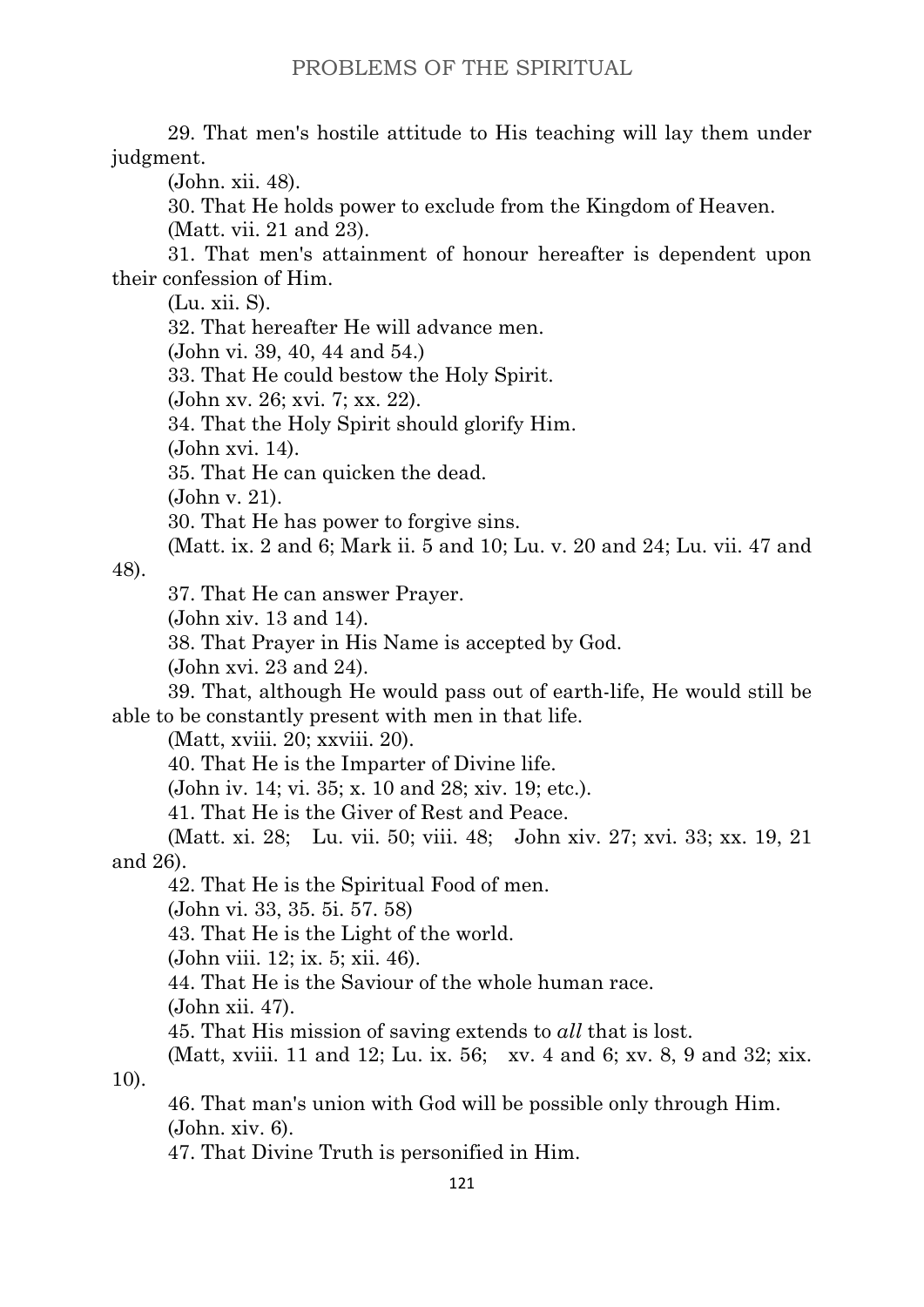(John xiv. 6 and 7).

48. That the Anastasis (advance) of man at Physical death,

and his attainment of "the Superabundant life" are identified with Him.

 $\overline{\phantom{a}}$ 

(John xi. 23-26). 49. That Immortality is an impartation from Him. (John vi. 50; xiv. 19; xv. 4 and 5).

Such, then, is the Christ, invested with all this grandeur and dignity of Divine Personality, as He created; we believe, the concept of Himself in the minds of the men and women who listened to His words in the long ago.

Such is He, also, as He stands forth on the pages of the sacred Gospels. Upon the minds of those chosen Evangelists He brought the impact of His own all-powerful Mind, that this concept of Himself might be fixed by them as an abiding witness to the centuries. When, as the Son of Man, He passed across the narrow stage of earthly existence as God's Missioner of Love, His glory was bedimmed. To bless man, and to bring him into closest contact with the Divine, He Himself had to become Man. The glorious Spirit-Son of God had to circumscribe Himself within the limitations of the Physical. The Divine in Him had to suffer a temporary eclipse, as He came within the shadows of earth.

His Divine power might be used for the blessing of others, but not for the blessing of Himself. It was the price He paid for Love.

And so the Jesus, although He was Divine, was hungry and thirsty, and grew weary, and wept, and was tempted, and agonized, and prayed, and cried despairingly, as only a man could do. And thus the "emptied" Son of God lived out His beautiful life of Love among us, unrecognized and misunderstood by the many.

But that Jesus is living now in a World of fuller life, where the restrictions of the Physical do not exist, and nought bedims the glory of His Being.

Many are turning their spiritual eyes to Him; and one day He, as the Divine One, shall draw to Himself—as He said He would—the love and devotion of *all* men; for the old and crude ideas of God and His Purpose are passing away, the horizon of knowledge is becoming wider, the Morning Stars of the Spiritual are gleaming more brightly in the firmament of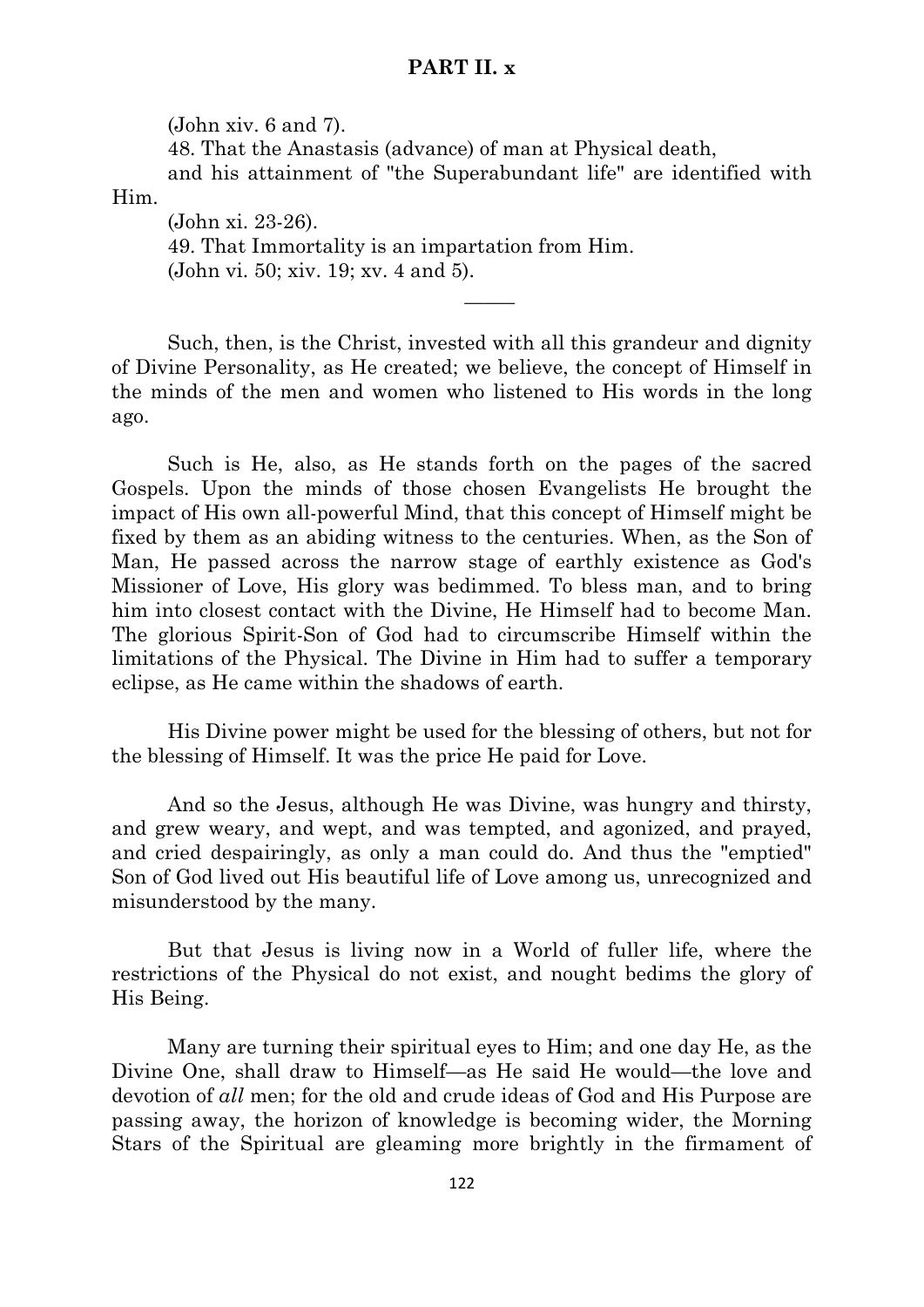human experience. And when the night-shadow shall have gone, and the mists of narrowness and error shall have been scared away by the Sunrise of Larger Hope, then shall the Christ be revealed to all as "the Desire of the nations"— the "Light of the World," the Light of God Himself.

THE END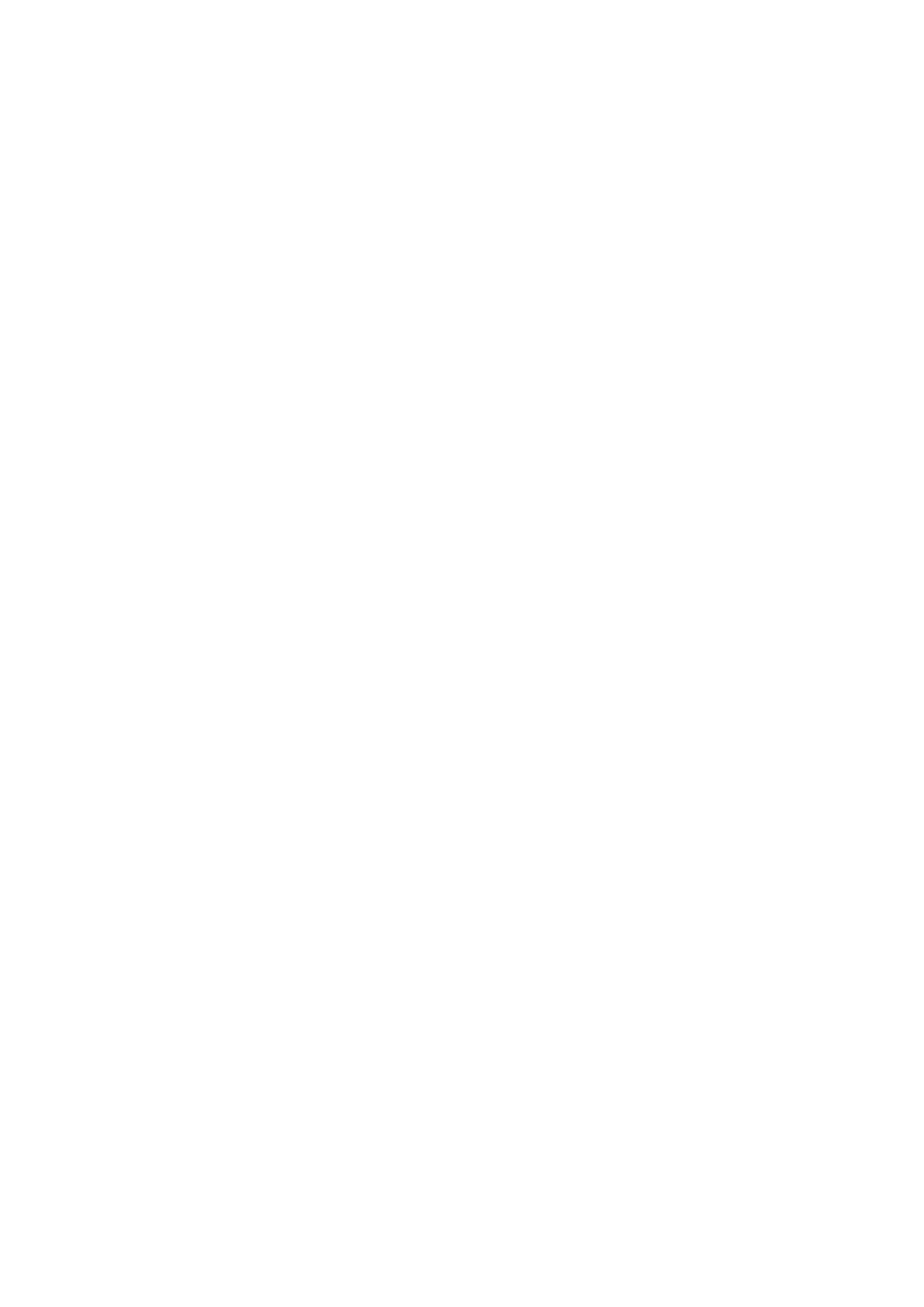### (Original rear of book)

#### A few of Mr. CHARLES TAYLOR'S important Publications that can be obtained at nearly ail Booksellers.

# IMPORTANT WORK LATELY PUBLISHED. *"Thoughts of the Spiritual"* (ALREADY IN ITS EIGHTH EDITION), By the well-known Author of "OUR LIKE AFTER DEATH," **REVEREND ARTHUR CHAMBERS,**

*Vicar of Broekenhurst, Hants.* Crown 8vo. Blue Cloth, Silver-Lettered, 3/6 *nett*; Post Free, 310.

### **REVIEWS.**

### *Church Bells.*

"We are glad to welcome another volume from the pen of this gifted author. . . . There is a real fascination in the Author's style and treatment of his subjects. He possesses the rare gift of arousing thought and interest, and so step by step he leads his readers to accept his well thought-out conclusions. There is nothing vague or hazy in his deductions, and his descriptive power is so plain and natural that it carries conviction until the object sought for is fully displayed. Above all, the simplicity of style, and the quiet force of plain truth, set forth in sympathetic language, gives this volume a real value among the writings of modern theological teachers, and we trust that as wide a circulation may be given to it, as to those other works of Mr. Chambers--OUR LIFE AFTER DEATH,' which has readied its 104th Edition, and ' MAN & THE SPIRITUAL WORLD,' now in us 22nd Edition."

### *Newcastle Chronicle.*

"Mr. Chambers has already become a gnat spiritual force, and this new volume should serve to enlarge the sphere of his usefulness. He is a thinker of great originality, and an expositor of marked lucidity. Where many have laboured in the domain of Christian evidence with barren result, Mr. Chambers has the happy art of bringing conviction. He seems to us to find evidence in the Scriptures themselves which others have overlooked, or at least to present it in a light which makes it appear new and directly convincing."

#### *Literary World.*

"The Rev. Arthur Chambers has received conclusive proof that a large public is interested in his teaching as to the future life, and 'THOUGHTS OF THE SPIRITUAL' is a further volume in which he discusses various aspects of this subject."

#### *Booksellers' Review.*

"There is sure to be a demand for the new volume."

#### *Scotsman.*

"It cannot but prove interesting and suggestive to devout readers.''

Order 11 copy of this important Book from your Bookseller or write direct to the Publisher.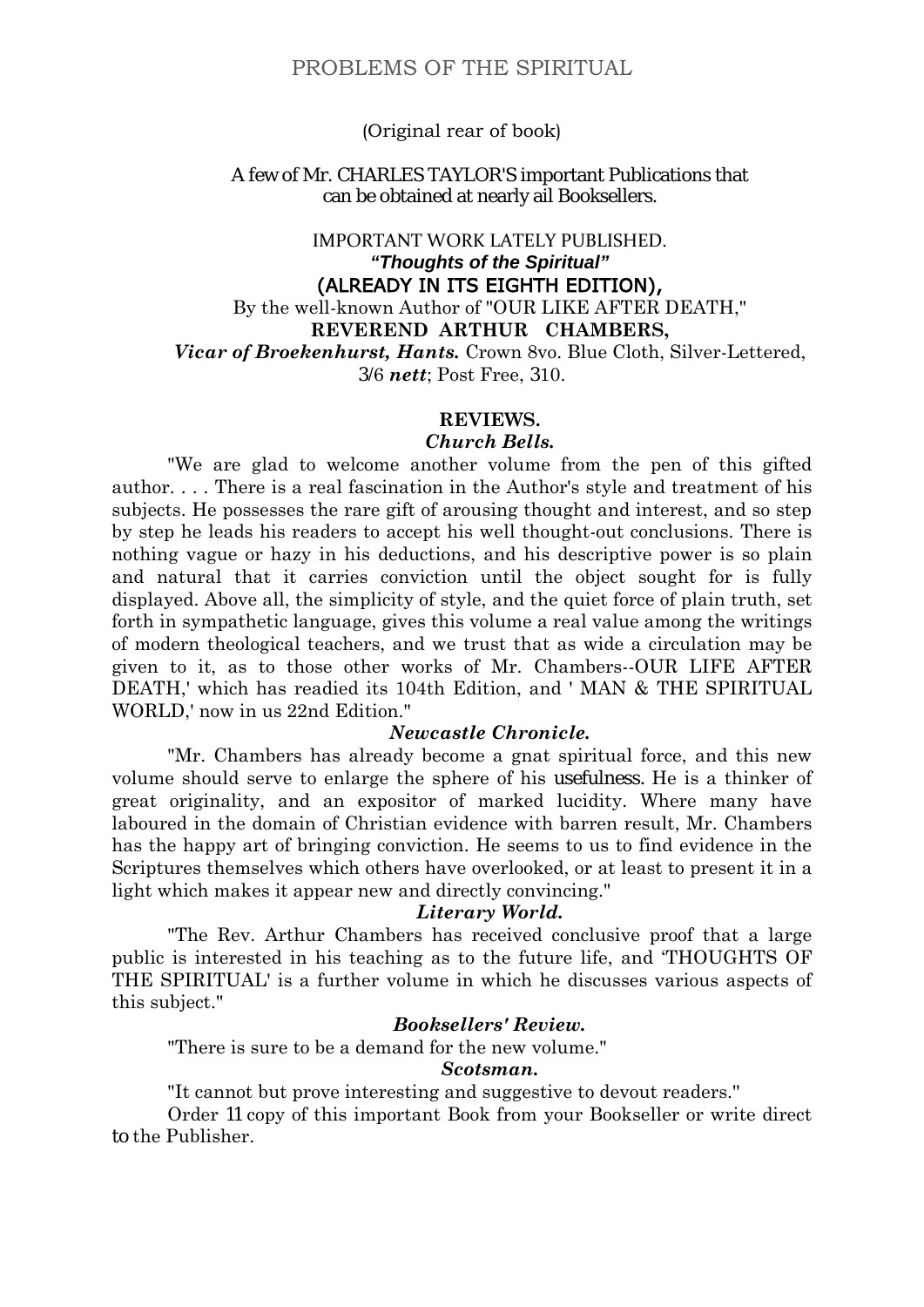### *A Few of Mr. CHARLES TAYLOR'S 'Popular 'Publications.*

**\_\_\_\_\_\_\_\_\_\_\_\_\_\_\_\_\_**

### **COMPANION WORK BY THE SAME AUTHOR.**

### **Man and the Spiritual World**

# **AS DISCLOSED BY THE BIBLE.** This Work **is** now in its 22nd Edition. **BY THE REV. ARTHUR CHAMBERS,**

*Vicar of Brockinhurst, Hants.* Crown 8vo, blue cloth, silver lettered, 3s. 6d. net; post free 3s. iod.

#### THE DUNDEE COURIER

"No one can read the book without paining new light, new hope, and a larger insight into the deep places of Scripture. . . . In the interest of a liberal theology of an intelligent study of the Bible, and of definite and cheerful views of the life after death, we hope that this vigorous thinker and explorer may make many more excursions in the held of eschatology."

#### THE WEEKLY SCOTSMAN\_\_

"The book is thoughtful and well expressed . . . All the conclusions are rational."

#### THE CHURCH WOMAN—

"We recognise in Mr. Chambers' work an honest and true attempt at studying the results of psychical research with a view to restoring them to their place in the scheme of Christianity. He has brought home forcibly to many, who would otherwise be indifferent, the tremendous fact that existence is not bounded by the grave, and that the Scriptures are worthy of serious attention as throwing light upon spiritual problems of here and hereafter; he has made them realise something of the Communion of Saints, and of the reality underlying such lines as—

> Hear the victors who o'ercame, *Still* they mark each warrior's way: All with one sweet voice exclaim 'Watch and pray!' "

### **The four volumes being uniform in size** and **similar In binding, form a handsome gift.**

**CHARLES TAYLOR, Brooke House, 22 & 23, Warwick Laue, Loudon, EC.**